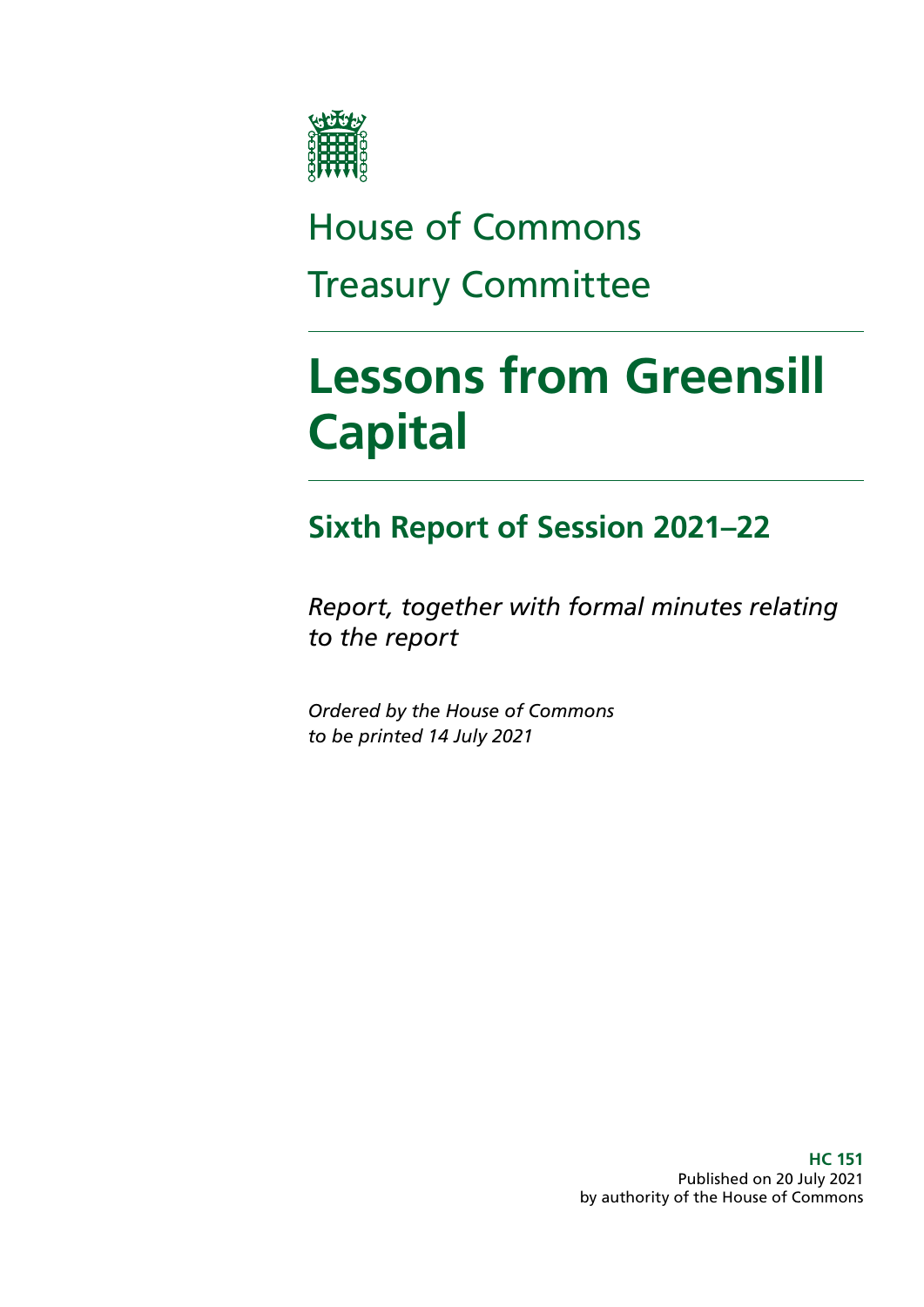#### **The Treasury Committee**

The Treasury Committee is appointed by the House of Commons to examine the expenditure, administration, and policy of HM Treasury, HM Revenue and Customs and associated public bodies.

#### **Current Membership**

[Mel Stride MP](https://members.parliament.uk/member/3935/contact) (Chair) *(Conservative, Central Devon)* [Rushanara Ali MP](https://members.parliament.uk/member/4138/contact) *(Labour, Bethnal Green and Bow)* [Mr Steve Baker MP](https://www.parliament.uk/biographies/commons/mr-steve-baker/4064) *(Conservative, Wycombe)* [Harriett Baldwin MP](https://members.parliament.uk/member/4107/contact) *(Conservative, West Worcestershire)* [Anthony Browne MP](https://members.parliament.uk/member/4801/contact) *(Conservative, South Cambridgeshire)* [Felicity Buchan MP](https://members.parliament.uk/member/4821/contact) *(Conservative, Kensington)* [Dame Angela Eagle MP](https://members.parliament.uk/member/491/contact) *(Labour, Wallasey)* [Emma Hardy MP](https://members.parliament.uk/member/4645/contact) (*Labour, Kingston upon Hull West and Hessle*) [Julie Marson MP](https://members.parliament.uk/member/4768/contact) *(Conservative, Hertford and Stortford)* [Siobhain McDonagh MP](https://members.parliament.uk/member/193/contact) (*Labour, Mitcham and Morden*) [Alison Thewliss MP](https://www.parliament.uk/biographies/commons/alison-thewliss/4430) *(Scottish National Party, Glasgow Central*)

#### **Powers**

The committee is one of the departmental select committees, the powers of which are set out in House of Commons Standing Orders, principally in SO No. 152. These are available on the internet via [www.parliament.uk.](http://www.parliament.uk)

#### **Publication**

© Parliamentary Copyright House of Commons 2021. This publication may be reproduced under the terms of the Open Parliament Licence, which is published at [www.parliament.uk/site-information/copyright-parliament/](http://www.parliament.uk/site-information/copyright-parliament/).

Committee reports are published on the Committee's website at [www.parliament.uk/treascom/](https://committees.parliament.uk/committee/158/treasury-committee/) and in print by Order of the House.

#### **Committee staff**

The current staff of the Committee are Jack Dent (Second Clerk), Rachel Edwards (on secondment from the Bank of England), Kenneth Fox (Clerk), Dan Lee (Senior Economist), Adam McGee (Senior Media and Communications Officer), Aruni Muthumala (Senior Economist), Moyo Oyelade (on secondment from the Bank of England), Tony Verran (on secondment from HM Revenue & Customs), Adam Wales (Chief Policy Adviser), Maciej Wenerski (Committee Operations Manager), Jesse Williams (Committee Operations Officer), and Marcus Wilton (Senior Economist).

#### **Contacts**

All correspondence should be addressed to the Clerk of the Treasury Committee, House of Commons, London SW1A 0AA. The telephone number for general enquiries is 020 7219 5769; the Committee's email address is [treascom@parliament.uk](mailto:treascom%40parliament.uk?subject=).

You can follow the Committee on Twitter using [@commonstreasury](https://twitter.com/CommonsTreasury).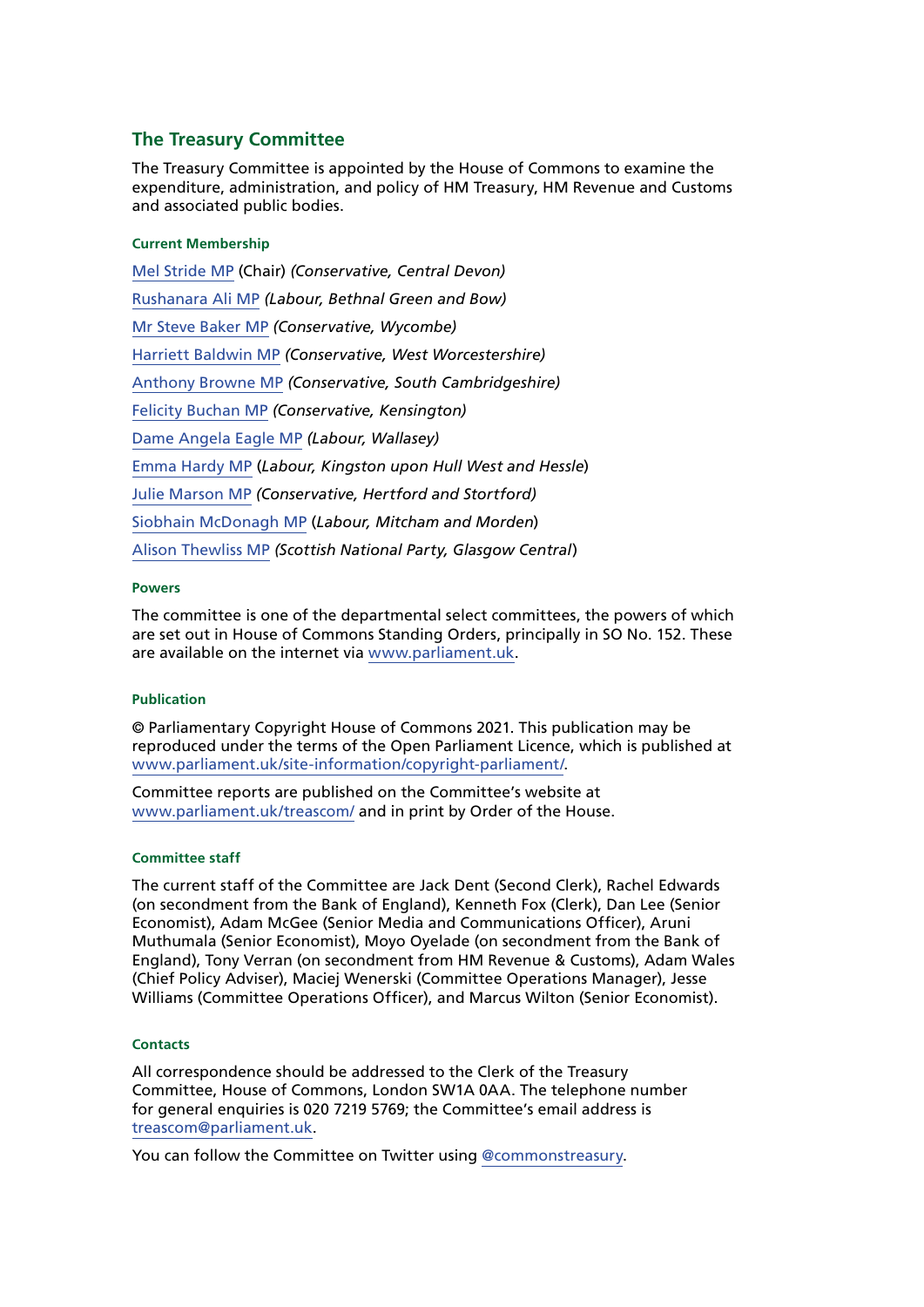# **Contents**

|                | <b>Summary</b>                                    | 3  |
|----------------|---------------------------------------------------|----|
| 1              | <b>Introduction</b>                               | 9  |
|                | Background to our inquiry                         | 9  |
|                | <b>Greensill Capital</b>                          | 9  |
|                | Our inquiry                                       | 9  |
|                | Other inquiries and investigations                | 11 |
| $\overline{2}$ | Lessons for the financial system                  | 13 |
|                | <b>Greensill Capital and Supply Chain Finance</b> | 13 |
|                | Supply chain finance                              | 13 |
|                | Accounting for supply chain finance               | 13 |
|                | Greensill's funding model                         | 14 |
|                | "Prospective receivables" or future receivables   | 16 |
|                | Concentration risks and the GFG Alliance          | 18 |
|                | The failure of Greensill Capital                  | 19 |
|                | Regulatory failure?                               | 20 |
|                | Appointed representatives regime                  | 22 |
|                | <b>Financial stability implications</b>           | 23 |
|                | Trade credit insurance                            | 24 |
|                | Regulatory perimeter                              | 25 |
|                | Wider lessons for financial regulation            | 27 |
|                | Non-bank finance                                  | 27 |
|                | <b>Wyelands Bank and Change of Control</b>        | 29 |
|                | Other regulatory lessons                          | 31 |
|                | Use of supply chain finance                       | 32 |
|                | Use of supply chain finance in Government         | 32 |
|                | Pharmacy Early Payment Scheme (PEPS)              | 33 |
|                | Earnd                                             | 34 |
| 3              | Lobbying                                          | 37 |
|                | Outline of events                                 | 37 |
|                | 3-4 April 2020                                    | 39 |
|                | Pushed?                                           | 40 |
|                | The call for evidence and a final effort          | 41 |
|                | Rt Hon David Cameron's lobbying                   | 42 |
|                | Introduction                                      | 42 |
|                |                                                   |    |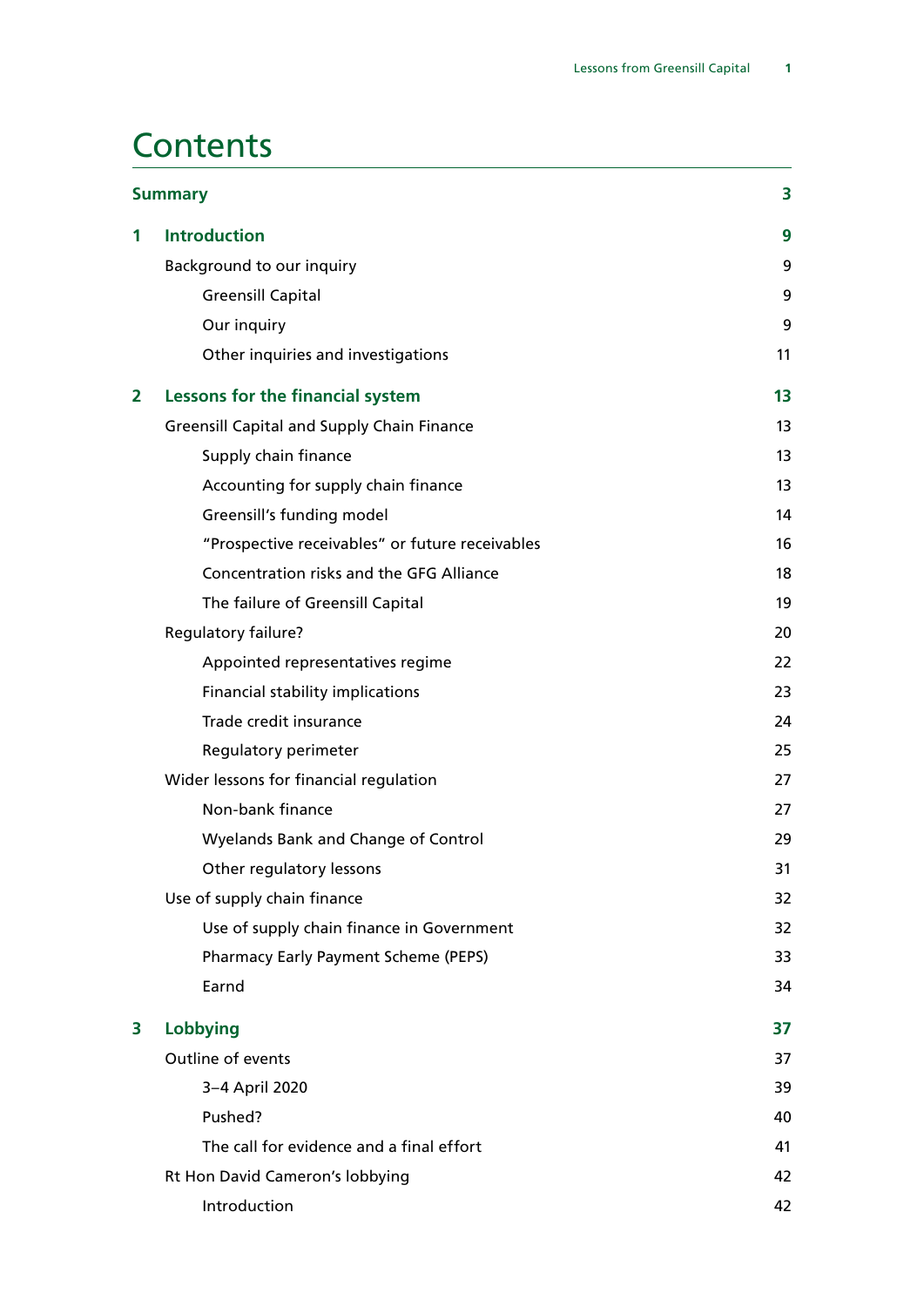| His role at Greensill                                                       | 42 |
|-----------------------------------------------------------------------------|----|
| Familiarity                                                                 | 44 |
| Reform                                                                      | 46 |
| Intelligence on Greensill                                                   | 48 |
| <b>Greensill and SMEs</b>                                                   | 48 |
| Greensill as a fintech                                                      | 49 |
| Assessing the financial health of Greensill                                 | 51 |
| Reputational issues                                                         | 55 |
| Time spent on Greensill's proposals                                         | 56 |
| Coronavirus Large Business Interruption Loan Scheme (CLBILS)                | 57 |
| <b>Overall conclusions</b>                                                  | 61 |
| <b>Chapter 4: Other matters raised by our inquiry</b>                       |    |
| Cost to government                                                          | 63 |
| Treasury's knowledge of the system                                          | 64 |
| The Permanent Secretary's mobile phone                                      | 65 |
| Government records?                                                         | 66 |
| The impact of transparency around lobbying                                  | 67 |
| <b>Formal minutes</b>                                                       | 69 |
| <b>Witnesses</b>                                                            | 70 |
| <b>Published written evidence</b>                                           | 70 |
| List of Reports from the Committee during the current Parliamentary session | 71 |
|                                                                             |    |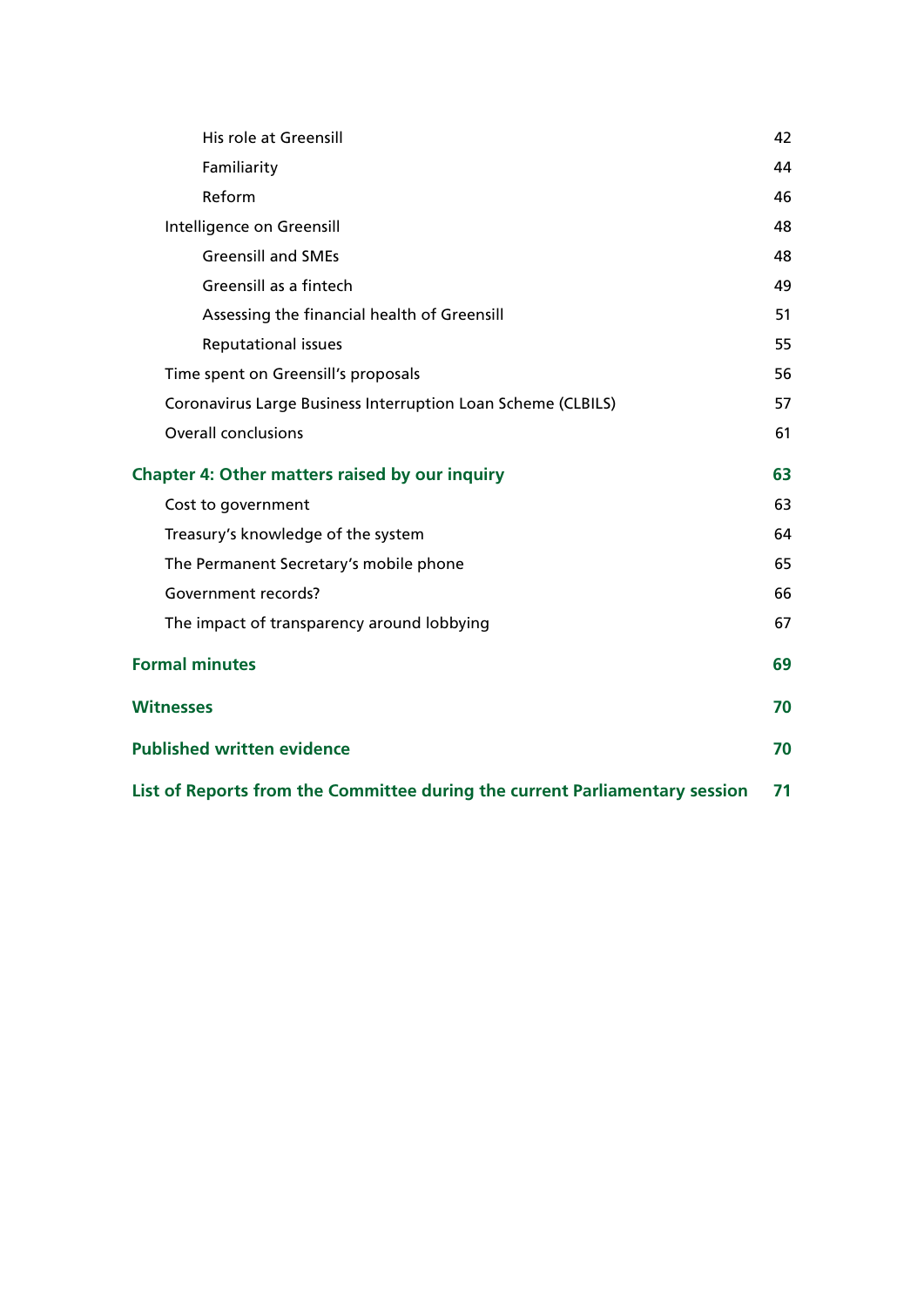# <span id="page-4-0"></span>Summary

This report reflects the terms of reference for the inquiry, in which we determined that we would examine the lessons which could be drawn for the financial system and its regulation from the failure of Greensill Capital, and the lessons for the Treasury and its associated public bodies arising from their interactions with Greensill Capital during the Covid crisis. (Paragraph 7)

We welcome the ongoing work on how supply chain finance is shown in accounts, which may, at times, encourage firms to use supply chain finance to obscure the firm's indebtedness. We look forward to further analysis in this area. (Paragraph 15)

The FCA and the Treasury should give serious consideration to revising the definition of "securitisation" within the Securitisation Regulation, given that it appears to have been too narrow. (Paragraph 22)

"Prospective receivables", as described by Sanjeev Gupta, would appear to result in a significantly riskier form of lending than traditional supply chain finance and is more akin to straightforward unsecured lending. The appropriateness of such lending will depend to a significant extent on whether, as Mr Greensill claimed, investors had the information required to appropriately understand what they were investing in. (Paragraph 29)

We await with interest the outcome of the investigation by the Serious Fraud Office. (Paragraph 33)

The total extent of the losses from the failure of Greensill is not yet clear. While there do not appear to have been direct losses to British consumers, any losses suffered by institutional investors may be passed on to consumers. (Paragraph 37)

It appears that the appointed representatives regime may be being used for purposes which are well beyond those for which it was originally designed. We welcome the FCA's investigation into the oversight of Greensill's regulatory permissions by Mirabella and we await its conclusions with interest. (Paragraph 50)

The FCA and HM Treasury should consider reforms to the appointed representatives regime, with a view to limiting its scope and reducing opportunities for abuse of the system. (Paragraph 51)

The failure of Greensill does not appear to have led to a threat to financial stability. We therefore consider that Andrew Bailey was right to conclude there was no case for regulation on the basis of financial stability in this case. The Bank provided an explanation of the channels through which a firm could become systemic, which includes if a firm plays a significant role in the provision of credit to the real economy, and we would expect it to be vigilant to those risks. (Paragraph 55)

We do not think the failure of Greensill leads to any particularly strong evidence about procyclicality in the regulation of insurance markets. (Paragraph 61)

We do not believe that the failure of Greensill Capital has demonstrated a need to bring supply chain finance within the regulatory perimeter for financial services. (Paragraph 67)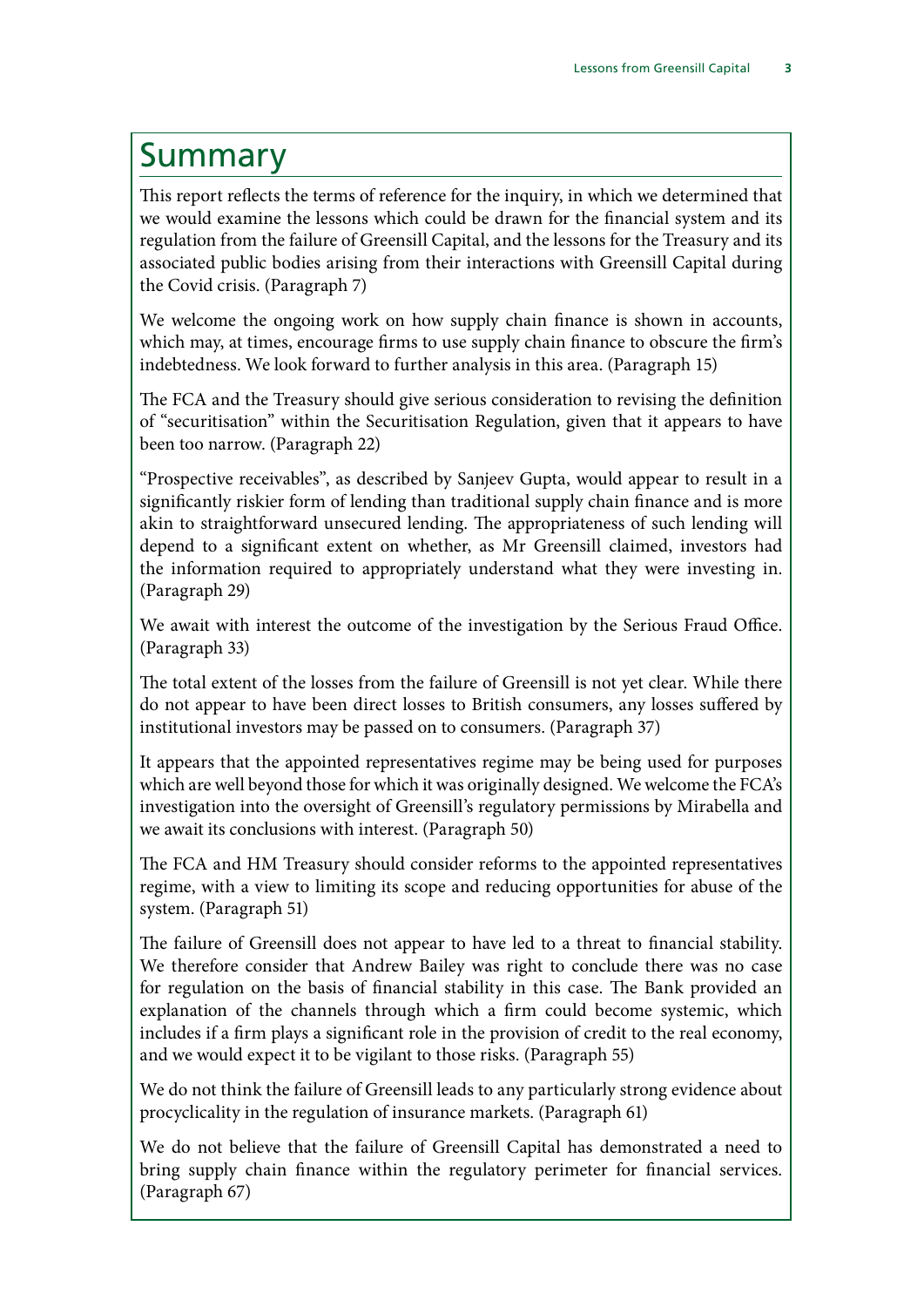The failure of Greensill Capital has highlighted risks around the growth of the nonbank sector and the expansion of non-banks into areas of financial intermediation traditionally dominated by banks. The Bank of England has recently published its paper on market-based finance, and we will scrutinise its conclusions in our ongoing work. We welcome the Bank's focus on the importance of enhancing data on the non-bank financial sector. (Paragraph 75)

In addition to international work to intensify global co-operation and data-sharing on non-bank finance, the Treasury should work with the Bank of England and the FCA to consider which domestic data gaps could be addressed. Filling these gaps may require legislative or regulatory fixes. Where there is additional information which could be collected to assist the Bank of England in achieving its objective for financial stability, the Prudential Regulation Authority and Financial Conduct Authority should collect this information, and, if needed, the Government should put forward legislation to enable this. Any information required should be collected on a measured, proportionate basis, taking care not to impose a disproportionate burden either on firms to submit the data or on regulators to review it. (Paragraph 76)

As a matter of urgency, there should be reform of the Change in Control process which regulates who can acquire the ownership of an already existing bank. This should ensure that the PRA has the powers necessary to ensure that existing banks do not fall into the hands of owners who would not be granted a banking licence in their own right. (Paragraph 82)

It is evident that the Greensill case lends urgency to the consideration of a number of areas where there may be a case for fresh regulation. We have not examined these areas in detail, but we draw the Treasury's attention to the areas listed by the FCA as set out in paragraph 83. We intend to monitor closely developments in this area. (Paragraph 84)

Supply chain finance appears to be a useful product in some contexts. However, instead of pursuing supply chain finance solutions, it would be preferable for the Government to address the underlying cause of the problem by paying suppliers sooner, particularly small suppliers. Given the low cost of Government borrowing, the value of this type of private sector financing to the public sector is less than would otherwise be the case. (Paragraph 92)

Because Earnd was provided free of charge, no public money was spent and this may be one reason the Treasury was not consulted on what might otherwise have been deemed a "novel" proposal for the purposes of the Treasury's guidance on Managing Public Money. When the Government is given a service for free, this may have implications for the management (including in the future) of public money or procurement. It may also bring commercial benefits to the firm which provides the service, for example crossselling opportunities as Greensill's administrators cite, as well as the reputational benefit of being a supplier to the Government and potentially access to data. The Treasury should be more involved in determining whether such 'novel' schemes, when provided for free, are appropriate in the provision of public services. If they deem that there is a case for supporting such solutions, the Government should consider whether any additional controls may be needed around procurement where the Government or public bodies are given significant and novel financial services without charge. (Paragraph 101)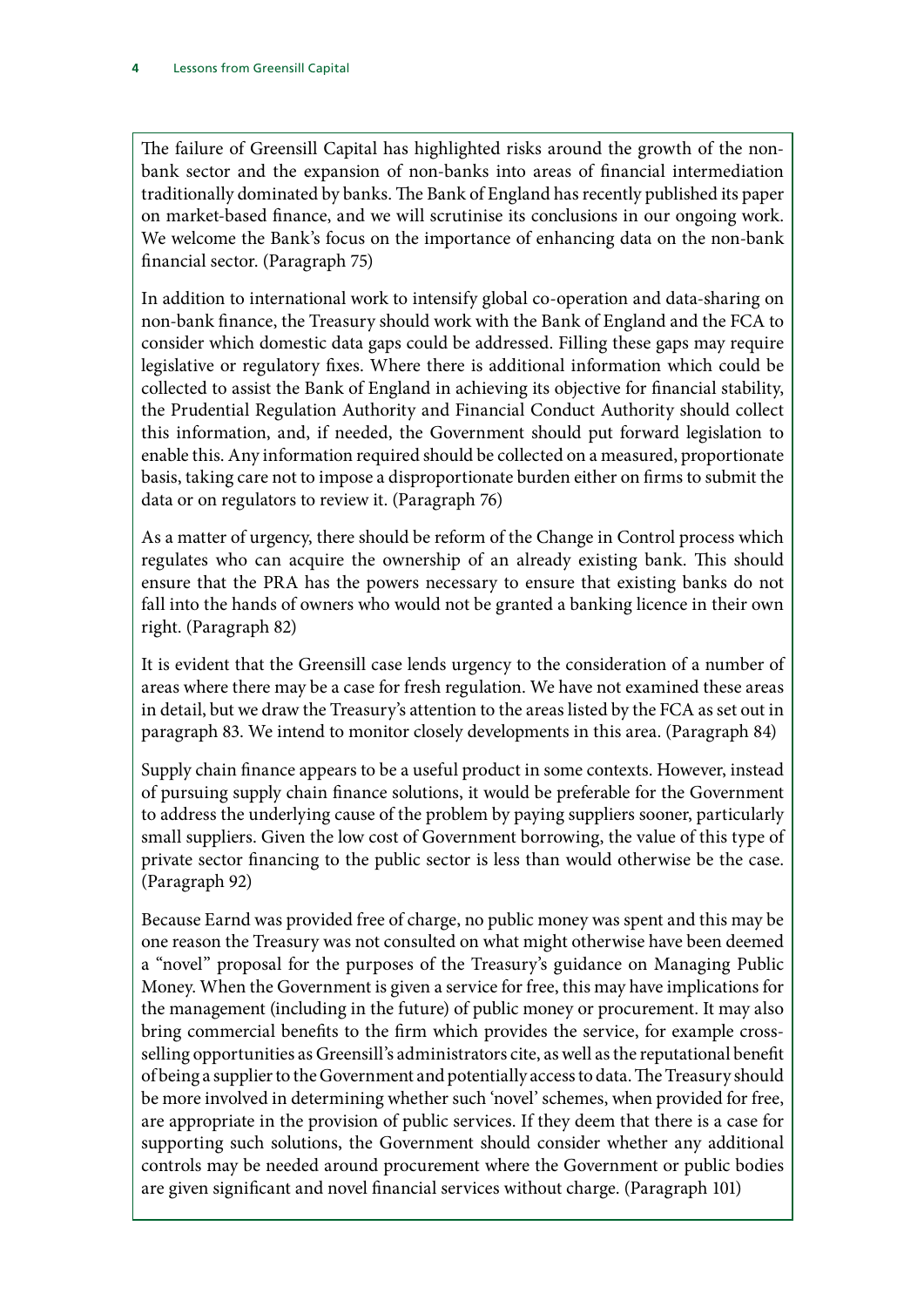Mr Cameron was acting as a representative of Greensill, with a very significant personal economic interest in the firm. As soon as that had been identified by the Treasury, the fact that he was an ex-Prime Minister should have been irrelevant to the Treasury's treatment of his approach. That is what the Treasury has told us happened. We consider that view later in this report. (Paragraph 136)

Mr Cameron's use of less formal means to lobby Government showed a significant lack of judgement, especially given that his ability to use an informal approach was aided by his previous position of Prime Minister. Mr Cameron appears to accept that, at least to some degree, his judgement was lacking. (Paragraph 142)

Though they have been downplayed in evidence to the Committee, there were obvious personal links between Mr Cameron and those he lobbied in Government on Greensill's behalf. Yet we have not seen evidence of a time or process when and by which the potential risks of those connections were considered by the Treasury, and potential mitigations put in place. The Treasury should have encouraged Mr Cameron at the initial stage of his lobbying into more formal methods of communication, and there should have been a discussion as to whether Mr Cameron's ongoing contact posed any reputational risks to the Treasury, and whether, as a consequence, mitigation was required. In the light of these events we expect the Treasury to put in place more formal processes to deal with any such lobbying attempts by ex-Prime Ministers or Ministers in the future and to publish the process which they will follow should similar circumstances recur. We would expect any such processes to be consistent with any reforms which might be introduced as a result of the lobbying undertaken on behalf of Greensill. (Paragraph 143)

We accept that Mr Cameron did not break the rules governing lobbying by former Ministers, but that reflects on the insufficient strength of the rules, and there is a strong case for strengthening them. Oversight of policy in this area does not fall within our remit or the terms of reference of this inquiry. We note the ongoing inquiry into the propriety of governance in light of Greensill by the Public Administration and Constitutional Affairs Committee. (Paragraph 147)

The central argument of Greensill's attempt to gain access to the CCFF was that it would substantially benefit a very significant number of UK SMEs. Neither the Treasury nor the Bank of England believed there was merit in the claim that supporting Greensill would substantially benefit the SME sector in the UK. It seems that this was more of a sales pitch than a reality. (Paragraph 155)

The description of Greensill as a fintech firm has been questioned in the course of our inquiry. But in the lobbying by Mr Cameron this description was used with obvious intent, given the Government's desire to promote fintech. In our view, the claim that Greensill Capital was a fintech appears doubtful. Witnesses have acknowledged that the Government has to be careful when balancing the risks around regulation and innovation. Despite the fact that the Treasury does not appear to have been influenced by the claim that Greensill was a fintech business, care does need to be taken with so called fintech businesses as to whether they are what they claim to be and whether claims about the 'tech' are not hiding a 'fin' problem. (Paragraph 164)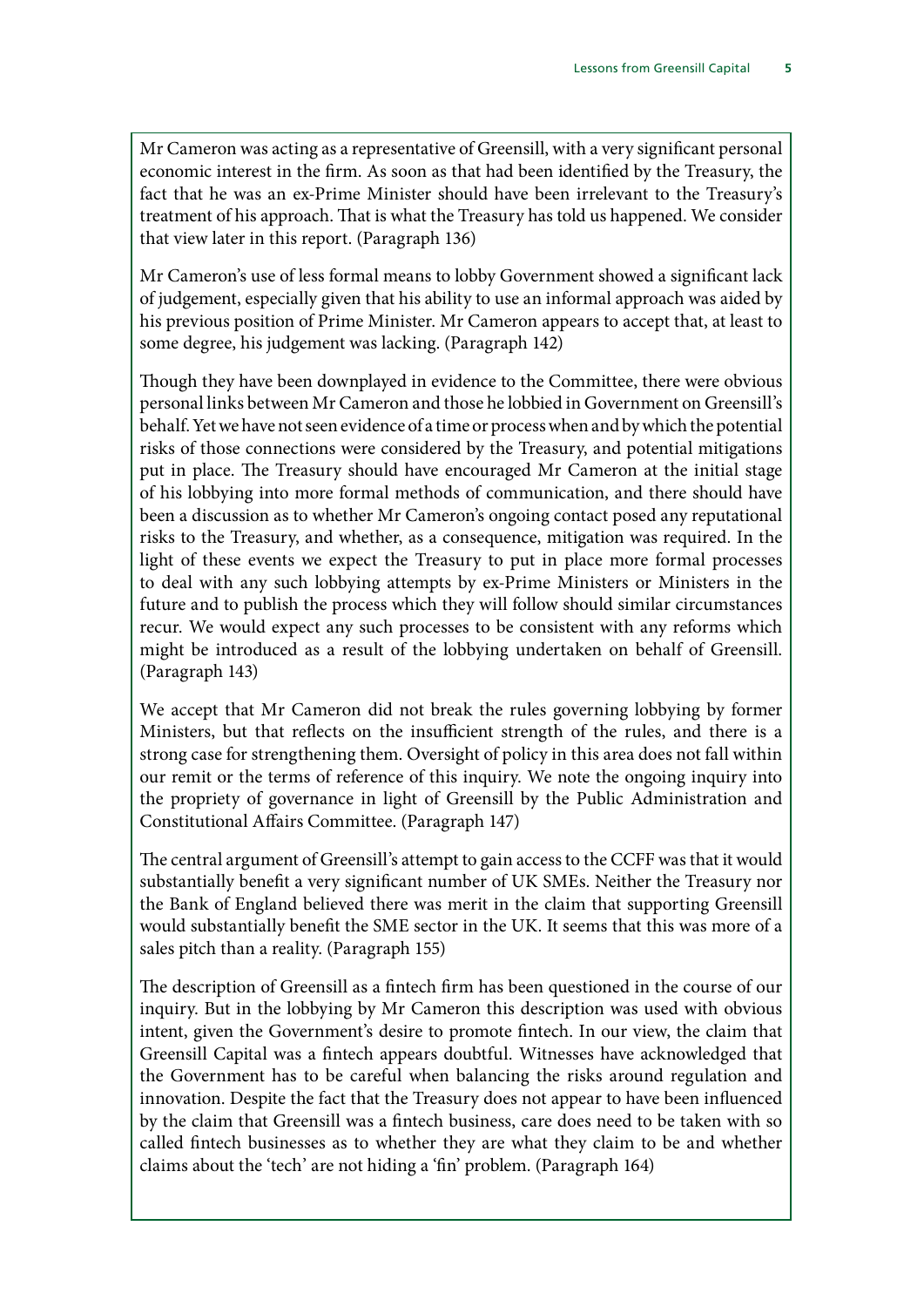In retrospect, the Bank, by not informing the Treasury sooner about its knowledge of Greensill's control problems, no matter how relatively unimportant they appeared, may have missed an opportunity. The Bank should review its approach to the disclosure of information on Greensill to the Treasury, to check that it is content with how its systems operated. (Paragraph 168)

The guarantees offered by the Government under the Coronavirus Large Business Interruption Loan Scheme, which are currently suspended, were not direct exposures to Greensill itself but were contingent liabilities relating to the companies to which it lent. But Greensill's symbiotic relationship with the GFG Alliance meant that there was always a risk that Greensill would funnel money towards the GFG Alliance. The Bank had shared with the Treasury information concerning the GFG Alliance through the regulation of Wyelands Bank. While information does appear to have been passed through to BEIS, it appears that the information was not passed on by BEIS to the British Business Bank. There remains an open question as to whether the Treasury, BEIS and the British Business Bank missed an opportunity to prevent these guarantees being extended. We welcome the examination by the BEIS Committee of this issue. We also note the finding by the National Audit Office that a more sceptical process might have prevented the acceptance of Greensill as an accredited lender. (Paragraph 199)

The Treasury should use the events concerning Wyelands Bank, the GFG Alliance and Greensill to review the information gateways under the Financial Services and Markets Act 2000, and specifically whether there is scope to provide better information, in a more timely fashion. (Paragraph 200)

We question Mr Cameron's judgement in relation to his lobbying on behalf of Greensill. Mr Cameron appears to have relied heavily on the Board of Greensill as a guarantee of its propriety and financial health, when arguably he should have taken a broader and more enquiring assessment of the business. There were signals available to Mr Cameron at the time when he was lobbying the Treasury and others which might have led him to a more restrained approach. (Paragraph 202)

We accept that at the start of the engagement with Mr Cameron, and therefore Greensill, it was right, given the considerable need to provide support to businesses at the start of the pandemic, for the Treasury and others to consider seriously the proposals presented by Greensill for its inclusion in the CCFF. (Paragraph 203)

We note the firm conviction of the Treasury that the fact that Mr Cameron had previously been Prime Minister and was personally well connected to those he was lobbying had no meaningful effect on how Greensill's application for access to the Covid Corporate Financing Facility was dealt with, including the time spent on it by those at a senior level. Or, put another way, that if the approach had come from someone else less prominent or connected to the Treasury, then overall it would have been given a similar quality and level of attention and engagement. We are very surprised about this, given that Mr Cameron was an ex-Prime Minister, who had worked with those he was lobbying, had access to their mobile phone numbers, and appears to have been able to negotiate who should attend meetings. The Treasury's unwillingness to accept that it could have made any better choices at all in how it engaged in this case is a missed opportunity for reflection. That said, we accept that Treasury officials and Ministers behaved with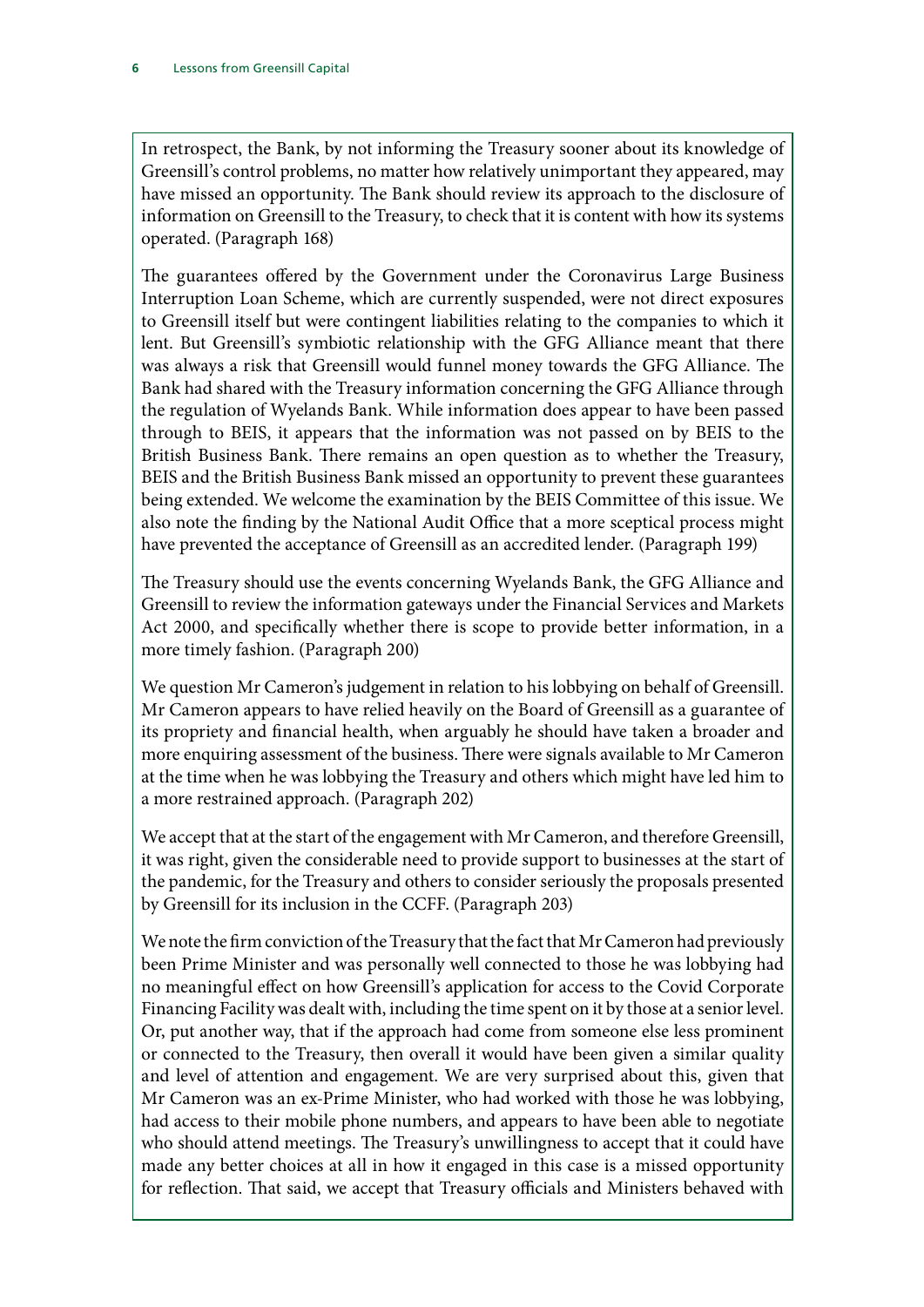complete and absolute integrity in their handling of Mr Cameron's lobbying. The Treasury also took the right decision in preventing Greensill from accessing the CCFF. (Paragraph 204)

At present, the Treasury appears confident that the direct costs of Greensill's failure to the public purse will be limited. The indirect costs will relate to the guarantees provided under the CLBILS scheme, which are currently suspended. However, we note that the rationale for the suspension of those guarantees is contested by Greensill. It is also too early to assess what additional costs to the public purse might crystallise. (Paragraph 211)

It is not surprising that the Government was urgently searching for different ways to support the UK economy, including investigating avenues when they were unsure as to whether or not they would be useful. (Paragraph 213)

The impact of the pandemic exposed some gaps in the Government's knowledge about how some financial products and entities interact with the real economy. Some of those gaps may be filled by improved data collection, as we have recommended in Chapter 2. However, the Treasury has a different remit to the regulators, and its information requirements may also therefore differ. (Paragraph 215)

While the nature of the next civil emergency is unknown, the Treasury should consider what information it needs, in the planning for, and provision of, public support for potential future emergencies. In doing so, it should liaise with the Cabinet Office to ensure that major emergency planning exercises involve consideration of the potential economic impacts and policy response. (Paragraph 216)

We are concerned that it appears that Government records, held on the phone of the Treasury's Permanent Secretary, are subject to deletion based on lapses of his memory. The Permanent Secretary acted correctly in transferring messages of any substance to the official record. We recommend, however, that the Government reviews its policies and use of information technology to prevent the complete deletion of Government records by the misremembering of a password to a phone, given that this may be a wider problem. Though we have absolutely no reason to believe it in this case, the wiping of information under these kind of circumstances could have the unfortunate consequence of leading some to the suspect it to be deliberate. To be very clear, the Committee does not believe this to be the case in respect of the Permanent Secretary. (Paragraph 220)

Though we welcome the release of the redacted texts lost from Sir Tom Scholar's phone, we find his arguments as to why only the Treasury should have released the records held by Mr Cameron unconvincing. First, these records were no longer Government records, since they had been deleted. Secondly, a Committee's powers to call for persons, papers and records are exercised independently of the Freedom of Information Act. (Paragraph 224)

In his evidence, the Chancellor suggested that firms may feel less able to engage with Ministers for fear of the public scrutiny brought to bear in this case. That may be a risk, and there may need to be a balancing act to ensure the free flow of information where necessary. But those approaching Government for support from public finances for policies in their personal or corporate favour should expect public scrutiny and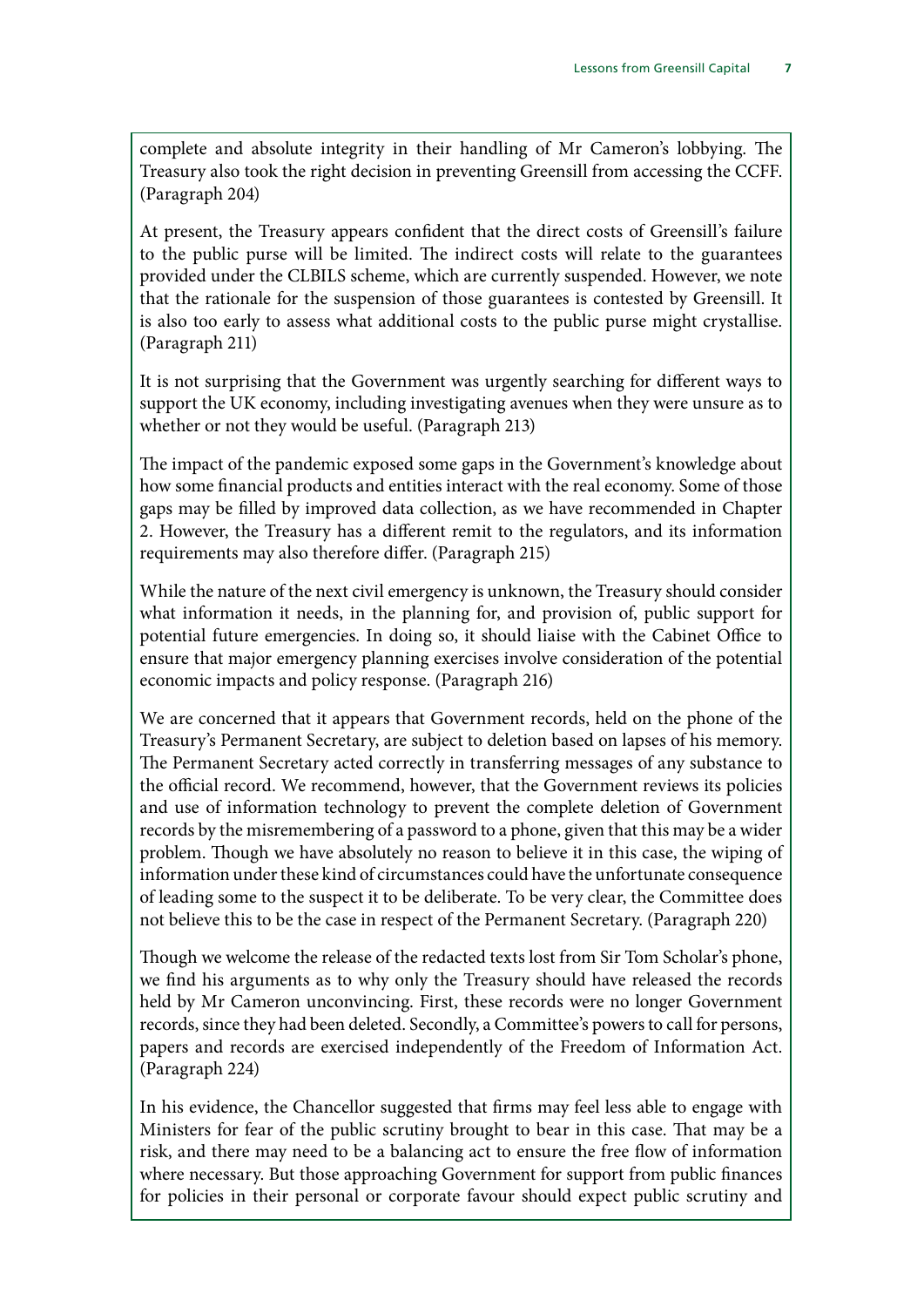transparency. Any other approach runs the risk of appearing to be in conflict with good governance. (Paragraph 227)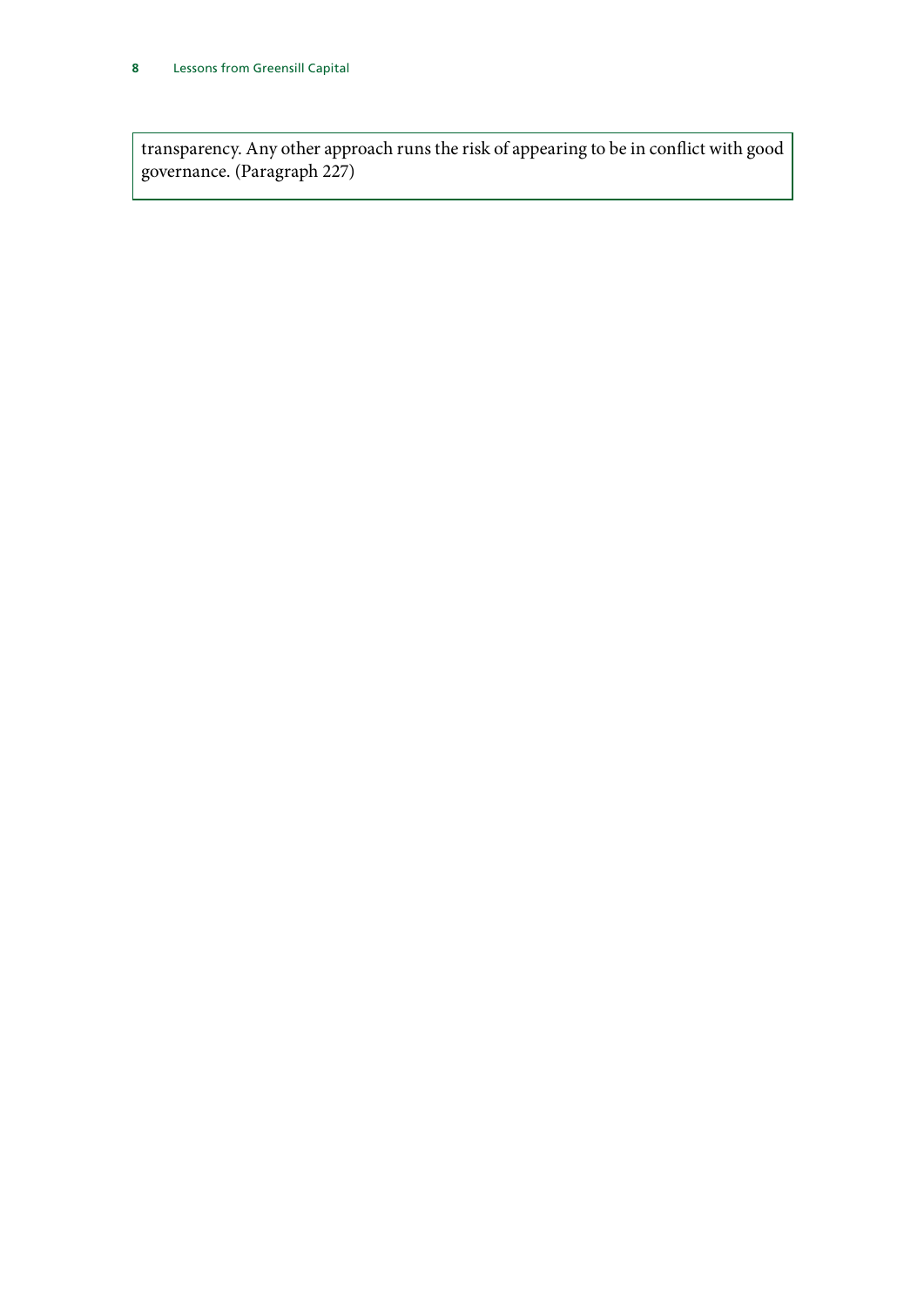# <span id="page-10-0"></span>**1** Introduction

# **Background to our inquiry**

### *Greensill Capital*

1. Greensill Capital was a financial firm whose stated business was the provision of supply chain finance (SCF).<sup>1</sup> After Alexander "Lex" Greensill started his business in 2011,<sup>2</sup> Greensill grew quickly and since its inception had funded, according to Mr Greensill, "over 8 million suppliers in 175 countries."3

2. During the first few months of the Covid pandemic, Greensill's representatives lobbied for various changes to the Covid Corporate Financing Facility (CCFF) which would allow Greensill to sell its notes into the facility.<sup>4</sup> One of those representatives was the former Prime Minister, the Rt Hon. David Cameron,<sup>5</sup> who worked for Greensill as a paid adviser.<sup>6</sup> Ultimately Greensill did not secure access to the CCFF, but it did benefit from the use of loan guarantees provided through the Coronavirus Large Business Interruption Loan Scheme (CLBILS).<sup>78</sup>

3. In March 2021, Greensill was placed into administration.<sup>9</sup> Subsequent revelations about Greensill's lobbying activities and its use of CLBILs raised questions around its regulation and what lessons there might be in this respect. Questions were also raised around the Treasury's response to Greensill's lobbying. Our inquiry therefore contained two strands:

- i) Lessons for the financial system and its regulation from the failure of Greensill Capital, and
- ii) Lessons for HM Treasury (and its associated public bodies) from its interactions with Greensill Capital during the Covid crisis.

#### *Our inquiry*

4. We did not issue a call for evidence for this inquiry. But, at the outset, our Chair wrote to Mr Cameron, the Bank of England, the Financial Conduct Authority (FCA), HM Treasury, and UK Government Investments (UKGI), seeking information in writing.10

SCF is a form of short-term business finance a finance provider pays a supplier up front, and the future payment obligations of the buyer (typically a large corporate) are transferred to the finance provider. See Chapter 2 for a fuller explanation.

<sup>2</sup> [Q180](https://committees.parliament.uk/oralevidence/2149/pdf/)

**<sup>3</sup> Bank of England, [Communications between David Cameron and senior Bank Officials about Greensill Capital](https://www.bankofengland.co.uk/-/media/boe/files/freedom-of-information/2021/response-information.pdf?la=en&hash=46C7ACF152D47174EB8A48CB62F2A81CBCED3DFA)** [and the Covid Corporate Financing Facility \(CCFF\)](https://www.bankofengland.co.uk/-/media/boe/files/freedom-of-information/2021/response-information.pdf?la=en&hash=46C7ACF152D47174EB8A48CB62F2A81CBCED3DFA), 22 April 2021

<sup>4</sup> The CCFF was a Covid support scheme administered by the Bank of England, which purchased short-term debt of up to one-year maturity, issued by investment grade non-financial firms making a material contribution to the UK economy. See Chapter 3 for a fuller explanation.

<sup>5</sup> [Response from the Rt Hon David Cameron \(Details of contact\), received 6 May 2021](https://committees.parliament.uk/publications/5763/documents/66069/default/)

<sup>6</sup> The Office of David Cameron, ['Greensill Capital,](https://www.davidcameronoffice.org/greensill-capital/)' accessed 22 June 2021

<sup>7</sup> [Response from HM Treasury to the Committee, dated 7 May](https://committees.parliament.uk/publications/5758/documents/66074/default/)

<sup>8</sup> CLBILS was a Covid support scheme administered by the British Business Bank, aimed at providing financial support to UK mid-cap and larger enterprises by providing guarantees to loans through a range of lenders. See Chapter 3 for a fuller explanation.

<sup>9</sup> Companies House, '[Notice of Administrators' Proposals](https://find-and-update.company-information.service.gov.uk/company/08126173/filing-history),' (April 2021), p 1

<sup>10</sup> Treasury Committee, ['Treasury Committee writes to Cameron, Chancellor and Governor about Greensill](https://committees.parliament.uk/committee/158/treasury-committee/news/154645/treasury-committee-writes-to-cameron-chancellor-and-governor-about-greensill/)', (20 April 2021)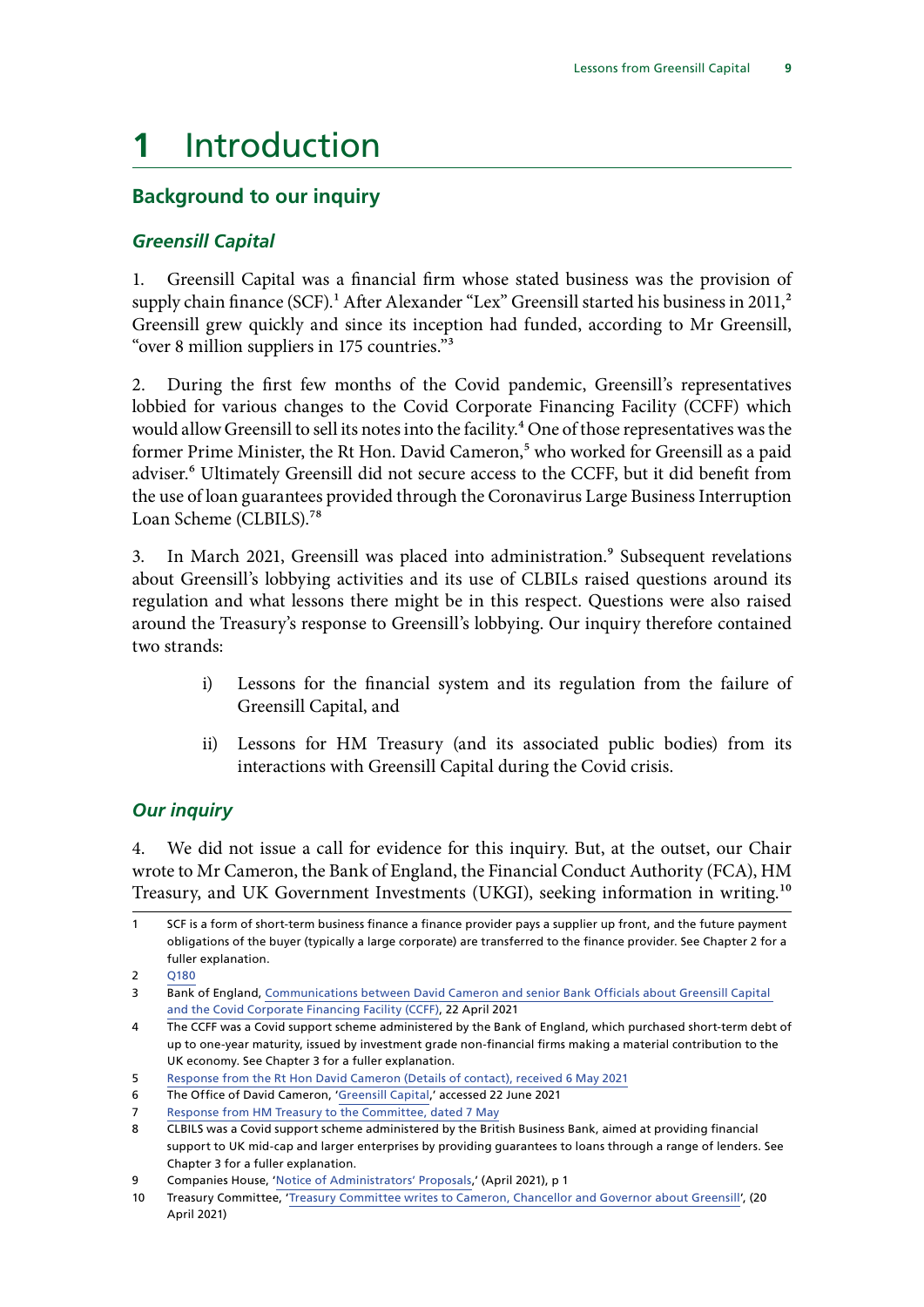The information supplied in response included extensive details of communications and meetings, and it assisted the Committee in forming a clear understanding of the chronology of events. Following oral evidence sessions, the Chair wrote a second round of letters, to Mr Greensill, to the Bond and Credit Corporation (BCC), and to Mr Cameron, seeking further information.<sup>11</sup> We are grateful to those who spent considerable time compiling the details which we had requested.

- 5. We held oral evidence sessions with the following witnesses:
	- **28 April 2021:** Lord Myners CBE; Lord Macpherson of Earl's Court GCB; Dr Richard Bruce, Management Accounting & Supply Chain Academic and Practitioner at The University of Sheffield; and Professor David Aikman, Director at Qatar Centre for Global Banking and Finance, and Professor of Finance (Practice) at King's College London.
	- **11 May 2021:** Alexander "Lex" Greensill CBE
	- **13 May 2021:** Rt Hon. David Cameron
	- **27 May 2021:** Sir Tom Scholar, Permanent Secretary at HM Treasury; and Charles Roxburgh, Second Permanent Secretary at HM Treasury.
	- **27 May 2021**: Rt Hon. Rishi Sunak MP, Chancellor of the Exchequer at HM Treasury; and Charles Roxburgh, Second Permanent Secretary at HM Treasury.

We also questioned relevant witnesses during other Committee meetings:

- **12 May 2021:** During a meeting on 'Work of the Financial Conduct Authority', we took evidence from Nikhil Rathi, Chief Executive of the FCA, and Charles Randell CBE, Chair of the FCA.
- **24 May 2021:** During a meeting on 'Bank of England Monetary Policy Reports', we took evidence from Andrew Bailey, Governor of the Bank of England, and Sir Jon Cunliffe, Deputy Governor for Financial Stability at the Bank of England.
- **23 June 2021:** During a meeting on 'Work of the Prudential Regulation Authority', we took evidence from Sam Woods, Deputy Governor with responsibility for prudential regulation at the Bank of England and Chief Executive Officer at the Prudential Regulation Authority.

6. We would like to thank all those who provided oral and written evidence during this inquiry.

7. This report reflects the terms of reference for the inquiry, in which we determined that we would examine the lessons which could be drawn for the financial system and its regulation from the failure of Greensill Capital, and the lessons for the Treasury and its associated public bodies arising from their interactions with Greensill Capital during the Covid crisis. The report is structured as follows

• Chapter 2: Lessons for the financial system. This chapter discusses the circumstances of Greensill's failure, and the regulatory lessons arising from that

<sup>11</sup> Treasury Committee, ['Committee publishes correspondence from David Cameron and Lex Greensill](https://committees.parliament.uk/committee/158/treasury-committee/news/156207/committee-publishes-correspondence-from-david-cameron-and-lex-greensill/),' (29 June 2021)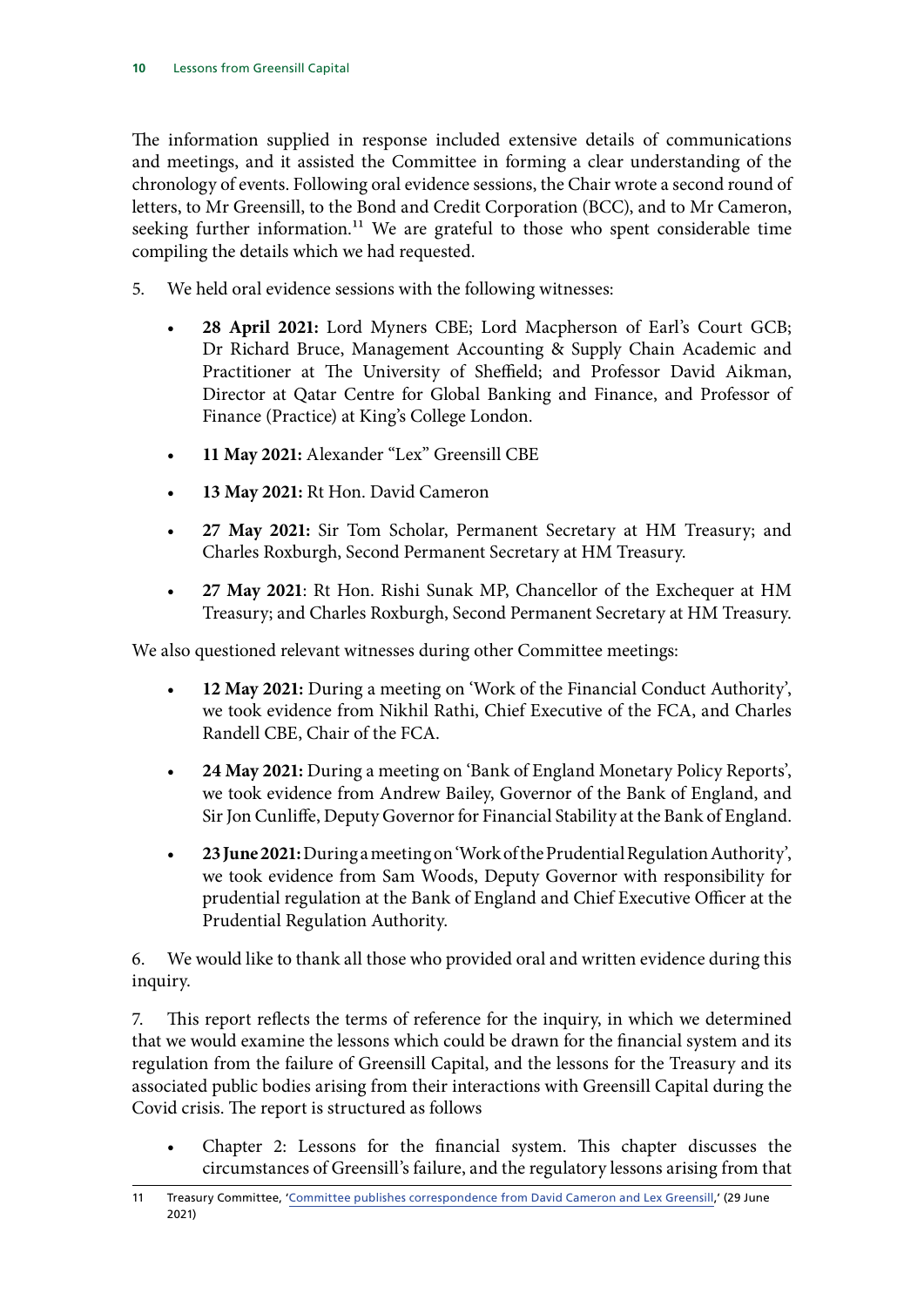failure, as well as the use of supply chain finance in Government.

- <span id="page-12-0"></span>• Chapter 3: Lobbying. This chapter examines the lobbying by Greensill's representatives of the Treasury and its associated public bodies.
- Chapter 4: Other matters raised by our inquiry. This chapter looks at other matters, including the cost to government, and questions raised about Government record-keeping.

To aid understanding we are publishing separately a chronology of the key events that we cover in this report<sup>12</sup>.

#### *Other inquiries and investigations*

8. Other investigations are under way into the events relating to the operations of Greensill, its representatives and matters relating to its failure, and broader questions around the use of supply chain finance. These include:

- An inquiry by the Business, Energy, and Industrial Strategy (BEIS) Committee into 'Liberty Steel and the Future of the UK Steel Industry';<sup>13</sup>
- An inquiry by the Public Administration and Constitutional Affairs Committee (PACAC) into 'Propriety of governance in light of Greensill';14
- An inquiry by the Public Accounts Committee (PAC) into 'Lessons from Greensill Capital';<sup>15</sup>
- An investigation by the Serious Fraud Office into suspected fraud, fraudulent trading and money laundering in relation to the financing and conduct of the business of companies within the Gupta Family Group Alliance (GFG),<sup>16</sup> including its financing arrangements with Greensill Capital  $UK;^{17}$
- An investigation by the FCA into matters relating to Greensill Capital UK (GCUK) and Greensill Capital Securities (GCSL) and the oversight of GCSL by its principal,<sup>18</sup> Mirabella Advisers LLP (Mirabella);<sup>19</sup>
- An investigation by the National Audit Office (NAO) into Greensill Capital's involvement in the Government's Covid-19 support schemes, published on 7 July 2021;<sup>20</sup>

<sup>12</sup> [Chronology of key events](https://committees.parliament.uk/writtenevidence/37921/pdf/)

<sup>13</sup> Business, Energy and Industrial Strategy Committee, ['Liberty Steel and the Future of the UK Steel Industry,](https://committees.parliament.uk/work/1215/liberty-steel-and-the-future-of-the-uk-steel-industry/)' accessed 02 July 2021

<sup>14</sup> Public Administration and Constitutional Affairs Committee, '[Propriety of governance in light of Greensill](https://committees.parliament.uk/work/1192/propriety-of-governance-in-light-of-greensill/),' accessed 02 July 2021

<sup>15</sup> Public Accounts Committee, '[Lessons from Greensill Capital](https://committees.parliament.uk/work/1173/lessons-from-greensill-capital/),' accessed 02 July 2021

<sup>16</sup> The GFG Alliance is a collection of global businesses and investments, owned by Sanjeev Gupta and his family. GFG Alliance, ['About us,](https://www.gfgalliance.com/about-us/)' accessed 21 June 2021

<sup>17</sup> Serious Fraud Office, '[SFO confirms investigation into Gupta Family Group Alliance](https://www.sfo.gov.uk/2021/05/14/sfo-confirms-investigation-into-gupta-family-group-alliance/),' accessed 21 June 2021

<sup>18</sup> The principal is the firm through which another firm (the appointed representative) receives regulatory permissions, and is responsible for ensuring that, on an ongoing basis, its appointed representative complies with the requirements, rules and regulations of the FCA. See Chapter 2 for a fuller explanation.

<sup>19</sup> [Response from the FCA to the Committee, dated 4 May 2021](https://committees.parliament.uk/publications/5761/documents/66071/default/)

<sup>20</sup> National Audit Office, '[Investigation into Greensill Capital,](https://www.nao.org.uk/work-in-progress/investigation-into-greensill-capital/)' accessed 30 June 2021. Comptroller and Auditor General's Report, [Investigation into the British Business Bank's accreditation of Greensill Capital](https://www.nao.org.uk/wp-content/uploads/2021/07/Investigation-into-the-British-Business-Banks-accreditation-of-Greensill-Capital.pdf), Session 2021–22, HC 301, 7 July 2021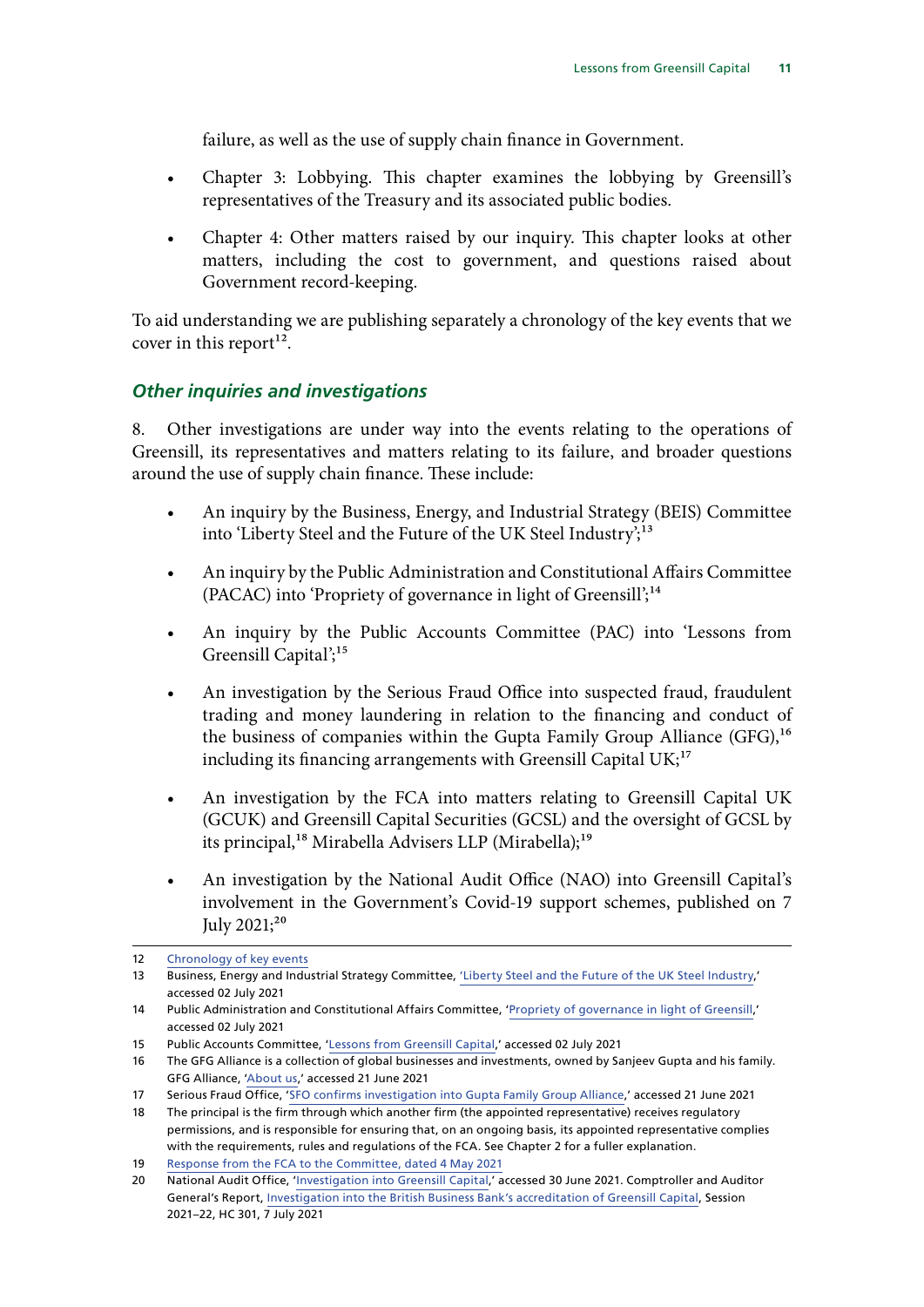- An investigation by the British Business Bank into Greensill Capital's compliance with the terms of the CLBILs scheme; pending which the guarantees extended to Greensill through the CLBILs programme are suspended;<sup>21</sup>
- A review conducted by Nigel Boardman, at the request of the Prime Minister, examining decisions taken around the development and use of supply chain finance (and associated schemes) in government, especially the role of Mr Greensill and Greensill Capital;<sup>22</sup>
- An enforcement investigation by the Prudential Regulation Authority ("PRA") into Wyelands Bank and individuals;<sup>23</sup>
- Two investigations by the Financial Reporting Council: one into PwC LLP in relation to its audit of Wyelands Bank plc, and another investigation into Saffery Champness for its audit of Greensill Capital (UK) Ltd;
- The International Accounting Standards Board (IASB) has added a standardsetting project to its work plan on supplier finance arrangements.<sup>24</sup>

9. The Committee notes the large number of inquiries into the events surrounding the collapse of Greensill Capital. It would be an opportunity lost if the fragmented and siloed nature of these inquiries were to miss the big picture and fail to draw together appropriate conclusions.

21 [Q446](https://committees.parliament.uk/oralevidence/2292/pdf/)

<sup>22</sup> Cabinet Office, ['Review into the Development and Use of Supply Chain Finance in Government](https://www.gov.uk/government/news/review-into-the-development-and-use-of-supply-chain-finance-in-government),' published 12 April 2021, accessed 30 June 2021

<sup>23</sup> [Oral evidence taken before the Treasury Committee on 23 June 2021](https://committees.parliament.uk/oralevidence/2433/pdf/), HC(2021–22) 415, Q7

<sup>24</sup> IFRS Foundation, 'Supplier Finance Arrangements,' accessed 06 July 2021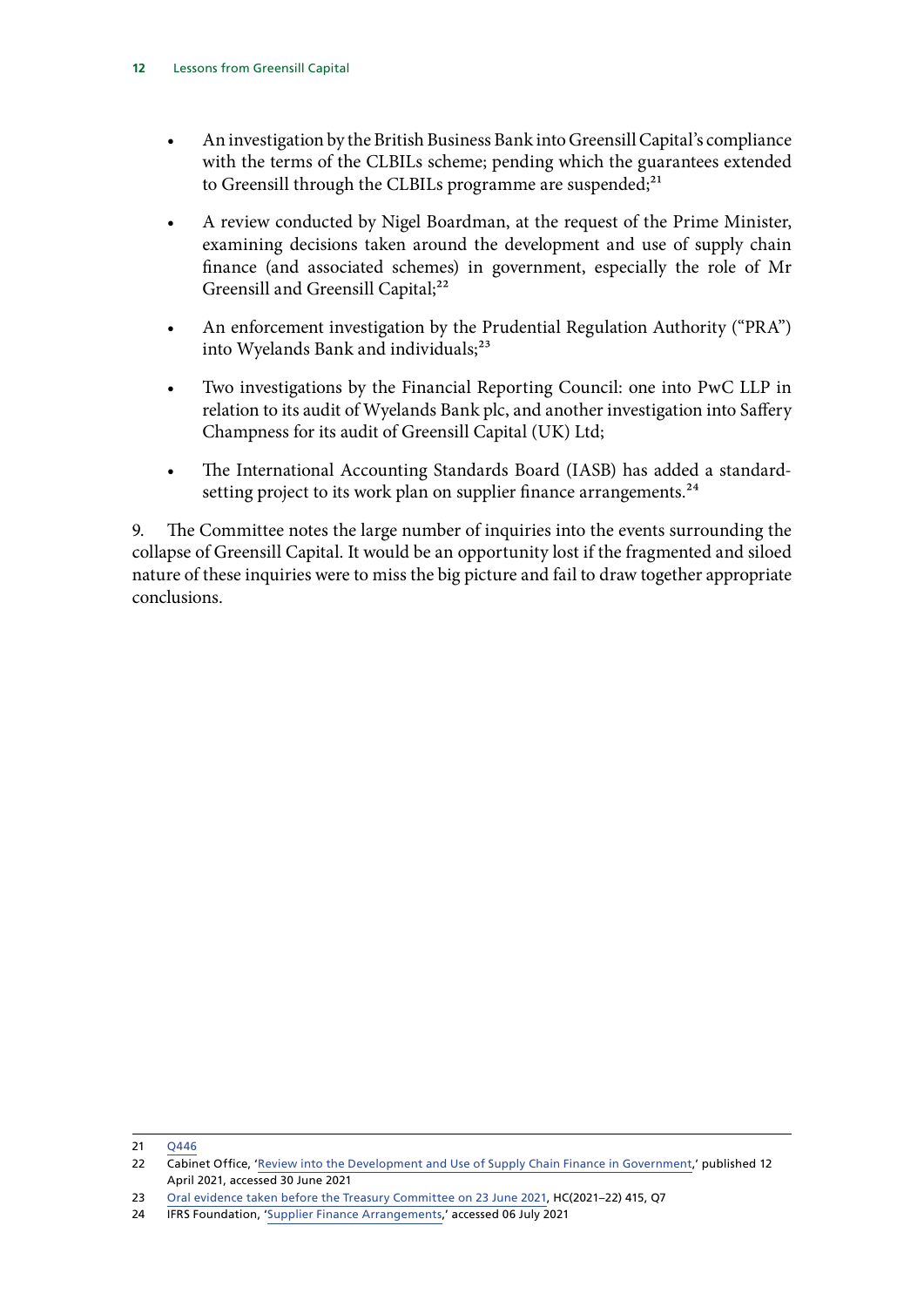# <span id="page-14-0"></span>**2** Lessons for the financial system

# **Greensill Capital and Supply Chain Finance**

### *Supply chain finance*

10. Greensill Capital's stated business was the provision of supply chain finance. The Bank of England provided us with an explanation of supply chain finance (SCF), as follows:

> SCF is a form of short-term business finance where the future payment obligations of a buyer (typically a large corporate) are transferred to a finance provider in return for that finance provider paying the supplier up front (typically less a haircut<sup>25</sup>). The finance provider receives the payment from the buyer at a future date. The finance provider is therefore taking a primary credit exposure to the buyer, which frequently is investment grade. SCF is one of a range of financing options that SMEs can use to meet their short-term liquidity needs, with the majority of the funding coming from banks.26

11. We also heard that the value of supply chain finance is driven in part by the fact that bills are paid late. Dr Richard Bruce told us:

> [...] in an ideal world we would not have any of this, everyone would pay their bills on time and it would be fine, but we have created a situation that relies on this low-cost finance  $[...]^{27}$

#### *Accounting for supply chain finance*

12. As we note in Chapter 1, the International Accounting Standards Board, in June 2021, "decided to add a narrow-scope standard-setting project to its work plan on supplier finance arrangements."28 The Board, at that June meeting, "tentatively decided that the project would develop disclosure requirements for supplier finance arrangements, but not go beyond such arrangements (that is, the project would not develop requirements for arrangements an entity enters into to fund either receivables from customers or inventories)."29

13. This question about how supply chain finance transactions appear on a firm's accounts has concerned Parliament before. As the joint Report from the BEIS and Work and Pensions Committees noted on Carillion, a major UK multinational construction and facilities management company which entered compulsory liquidation in January 2018:

> Two major credit ratings agencies, Moody's and Standard & Poor's, claimed that Carillion's accounting for their early payment facility (EPF) concealed its true level of borrowing from financial creditors. They argue the EPF structure meant Carillion had a financial liability to the banks that should

<sup>25</sup> In financial markets, a haircut refers to a reduction applied to the value of an asset. See European Central Bank, '[What are haircuts?](https://www.ecb.europa.eu/explainers/tell-me-more/html/haircuts.en.html)' accessed 30 June 2021

<sup>26</sup> [Response from the Bank of England to the Committee, dated 6 May 2021](https://committees.parliament.uk/publications/5759/documents/66073/default/)

<sup>27</sup> [Q66](https://committees.parliament.uk/oralevidence/2138/pdf/)

<sup>28</sup> Supplier Finance Arrangements," IFRS Foundation, accessed 13 July 2021

<sup>29</sup> "Supplier Finance Arrangements," IFRS Foundation, accessed 13 July 2021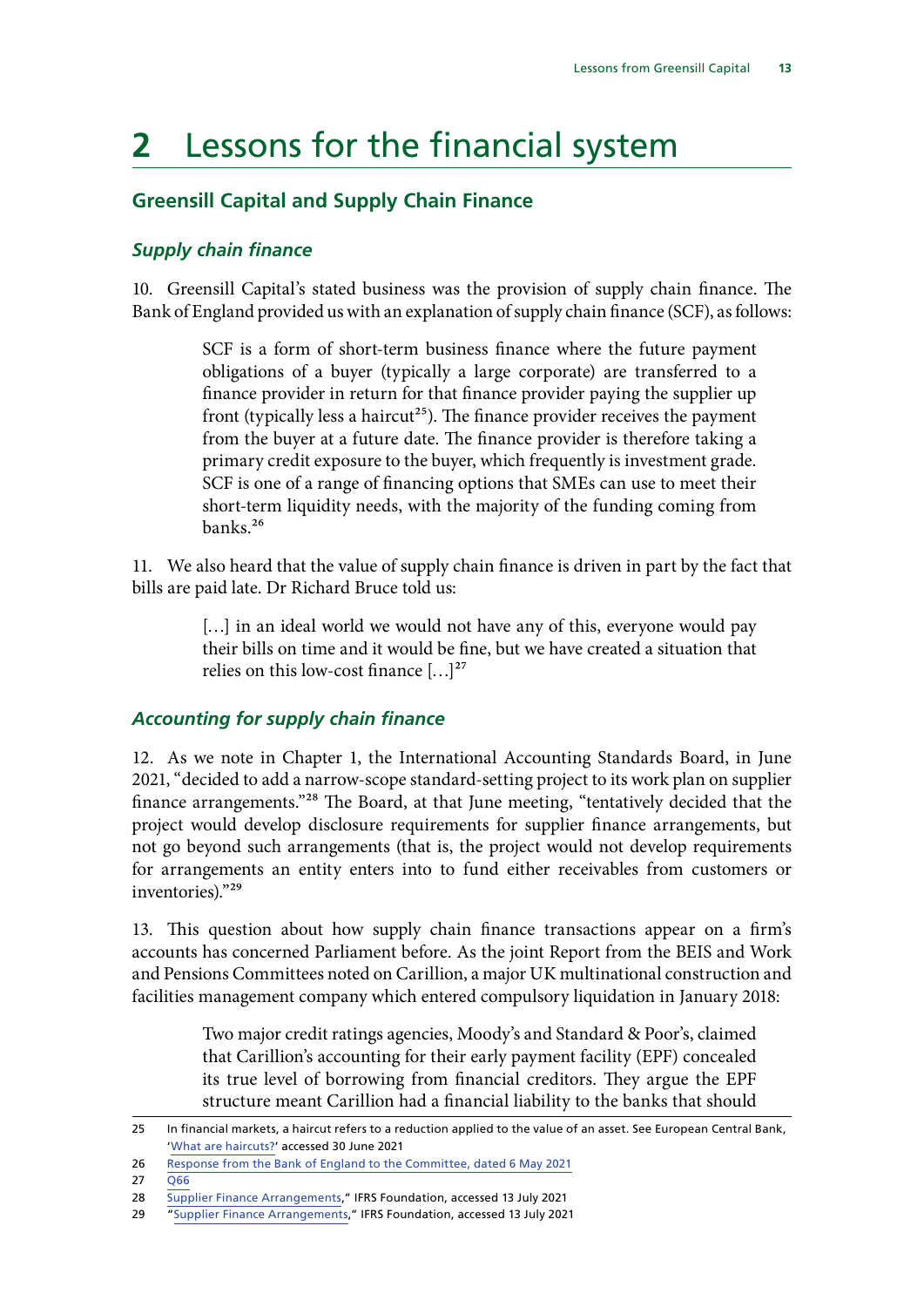<span id="page-15-0"></span>have been presented in the annual account as "borrowing". Instead Carillion choose to present these as liabilities to "other creditors". Moody's claim that as much as £498 million was misclassified as a result, though Carillion's audit committee papers show the actual figure drawn was slightly lower at £472 million. $30$ 

14. In its written evidence, the Bank of England told us that when it was considering a late proposal from Greensill for its inclusion in the CCFF (see Chapter 3), "The accounting treatment of SCF by the buyers" was one of the issues identified with that proposal.<sup>31</sup> When we asked the Treasury whether the accounting treatment for supply chain finance needed to change, given the problems at Carillion, Sir Tom Scholar, Permanent Secretary to the Treasury, told us:

> It is a very fair question. Obviously, accounting standards are set by independent accounting standard setters. It is a very fair question, which I am sure they will look at, about a practice that, as Charles [Roxburgh] says, has a long history and in some circumstances makes good sense for a company. You can think of cases, and you have given an example, where it is pushed to an extreme and then the interaction of that with the accounting standards can cause a problem. It is a very fair question.<sup>32</sup>

15. **We welcome the ongoing work on how supply chain finance is shown in accounts, which may, at times, encourage firms to use supply chain finance to obscure the firm's indebtedness. We look forward to further analysis in this area.**

### *Greensill's funding model*

16. Sir Jon Cunliffe, Deputy Governor for Financial Stability at the Bank of England, told us that "[…] the majority of this sort of finance [SCF] is still done by banks, not players that securitise the assets in the market."<sup>33</sup> In a paper shared with the Bank of England, Greensill said that it "[…] was first to take a traditionally bank-only product and open it up to the capital markets."<sup>34</sup> Unlike most other providers operating in the UK, Greensill primarily funded its operations from outside investors.<sup>35</sup> The Bank of England has described Greensill's funding model as "complex" and as having "non-standard features".<sup>36</sup>

17. Greensill issued secured commercial paper<sup>37</sup> via a Special Purpose Vehicle (SPV) registered in Luxembourg.<sup>38</sup> The FCA provides a definition of an SPV as a legal entity explicitly established for the purpose of securitising assets.<sup>39</sup> Greensill packaged up individual invoices into notes that were purchased by Greensill's investor base.<sup>40</sup> Some of these assets were purchased by outside investors, for example a fund managed by Credit

<sup>30</sup> <https://publications.parliament.uk/pa/cm201719/cmselect/cmworpen/769/769.pdf>, para 91

<sup>31</sup> [Response from the Bank of England to the Committee, dated 6 May 2021](https://committees.parliament.uk/publications/5759/documents/66073/default/)

<sup>32</sup> [Q521](https://committees.parliament.uk/oralevidence/2292/pdf/)

<sup>33</sup> [Oral evidence taken before the Treasury Committee on 24 May 2021,](https://committees.parliament.uk/oralevidence/2236/pdf/) HC (2021–22) 142, Q131

<sup>34</sup> Bank of England, [Communications between David Cameron and senior Bank Officials about Greensill Capital](https://www.bankofengland.co.uk/-/media/boe/files/freedom-of-information/2021/response-information.pdf?la=en&hash=46C7ACF152D47174EB8A48CB62F2A81CBCED3DFA)  [and the Covid Corporate Financing Facility \(CCFF\)](https://www.bankofengland.co.uk/-/media/boe/files/freedom-of-information/2021/response-information.pdf?la=en&hash=46C7ACF152D47174EB8A48CB62F2A81CBCED3DFA), 22 April 2021, p 17

<sup>35</sup> [Response from the Bank of England to the Committee, dated 6 May 2021](https://committees.parliament.uk/publications/5759/documents/66073/default/)

<sup>36</sup> [Response from the Bank of England to the Committee, dated 6 May 2021](https://committees.parliament.uk/publications/5759/documents/66073/default/)

<sup>37</sup> Generally, commercial paper is defined as an unsecured, short-term debt instrument issued by a company. See Bank of England, '[Covid Corporate Financing Facility](https://www.bankofengland.co.uk/markets/covid-corporate-financing-facility),' accessed 30 June 2021

<sup>38</sup> [Response from the Bank of England to the Committee, dated 6 May 2021](https://committees.parliament.uk/publications/5759/documents/66073/default/)

<sup>39</sup> Financial Conduct Authority, '[Special purpose vehicle'](https://www.handbook.fca.org.uk/handbook/glossary/G1113.html), accessed 30 June 2021

<sup>40</sup> Bank of England, [Communications between David Cameron and senior Bank Officials about Greensill Capital](https://www.bankofengland.co.uk/-/media/boe/files/freedom-of-information/2021/response-information.pdf?la=en&hash=46C7ACF152D47174EB8A48CB62F2A81CBCED3DFA)  [and the Covid Corporate Financing Facility \(CCFF\)](https://www.bankofengland.co.uk/-/media/boe/files/freedom-of-information/2021/response-information.pdf?la=en&hash=46C7ACF152D47174EB8A48CB62F2A81CBCED3DFA), 22 April 2021, p 19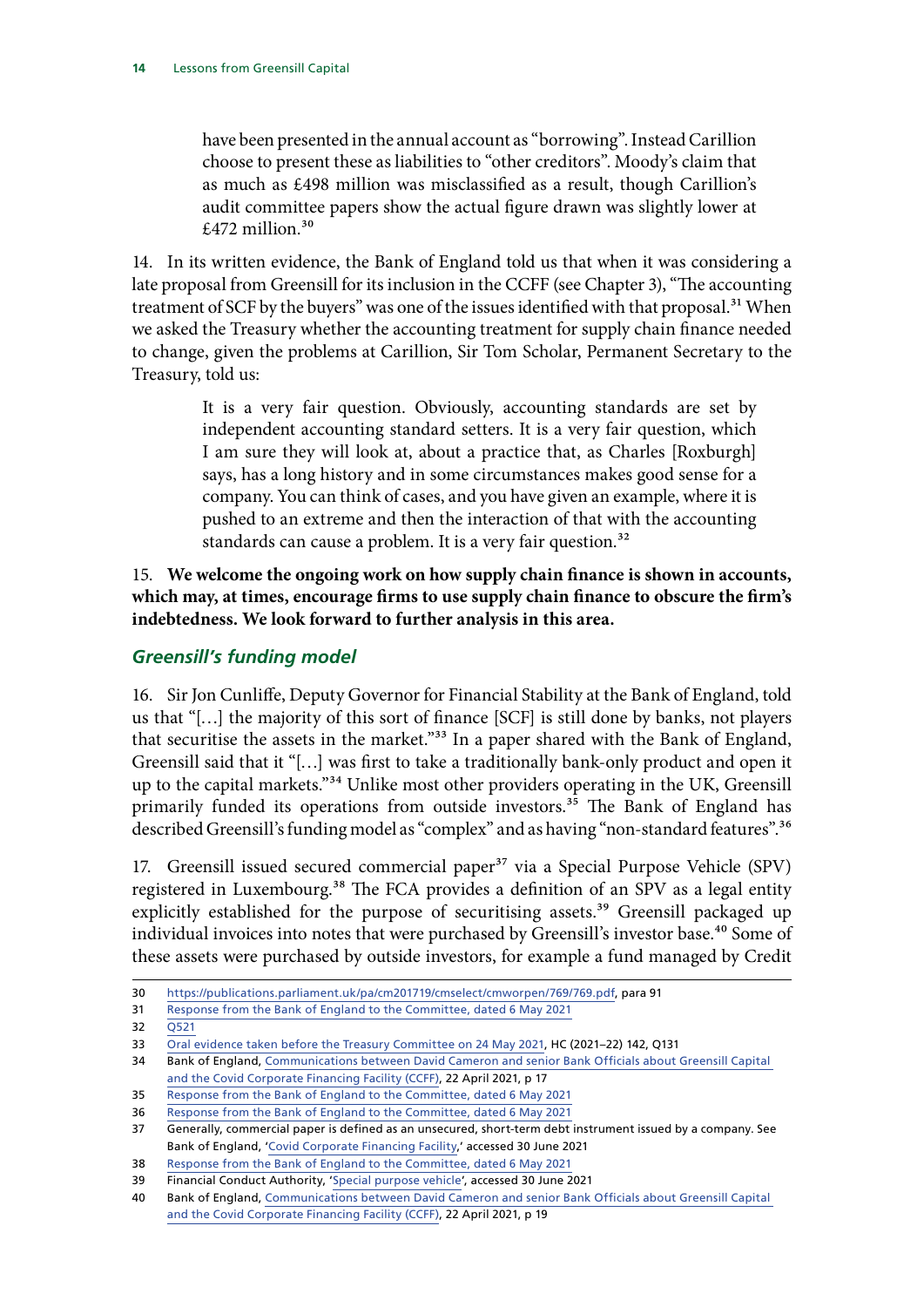Suisse. Others were bought by Greensill Bank,<sup>41</sup> a bank owned by the Greensill Group which was domiciled in Germany.<sup>42</sup> Greensill's reliance on investor funding made it vulnerable to a contraction in the supply of such funding.<sup>43</sup>

18. The diagram below, based on a similar diagram in the Notice of Administrator's Proposals,<sup>44</sup> sets out the Greensill funding model:



#### **Simplified diagram of Greensill's supply chain finance business**

- In the normal course of business, the supplier issues an invoice to their customer (1). Greensill then agrees to pay the supplier at a discounted rate to the face value of the receivable (2). Sub-investment grade receivables (i.e. receivables where the *buyer* is not investment grade) benefit from insurance and are sold with the benefit of that insurance (3). Assets are sold to the investors, either by the direct assignment of receivables themselves or by the indirect sale of notes backed by the receivables (4).
- Greensill makes a payment to the supplier (5) on receipt of funds from the sale of the receivables or the related notes (i.e. it is not the investor who pays the customer directly). At this stage, Greensill has received funds from investors and used those funds to pay the supplier; but the buyer hasn't yet made a payment.
- On the maturity date of the notes (which is linked to the payment date of the underlying invoice), the buyer repays Greensill at face value and Greensill, in turn, repays the investors (with the difference between the discounted amount paid by Greensill and the face value of the invoice repaid by the customer constituting profit to be shared between Greensill and the investor) (6).<sup>45</sup>

<sup>41</sup> [Response from Lex Greensill to the Committee, dated 22 June 2021](https://committees.parliament.uk/publications/6417/documents/70206/default/)

<sup>42</sup> [Response from the Bank of England to the Committee, dated 6 May 2021](https://committees.parliament.uk/publications/5759/documents/66073/default/)

<sup>43</sup> [Response from the Bank of England to the Committee, dated 6 May 2021](https://committees.parliament.uk/publications/5759/documents/66073/default/)

<sup>44</sup> The Notice of Administrators Proposals is a document submitted by the Administrators, in this case Grant Thornton, to Companies House. This document meets the administrators' statutory duty to report to creditors of the insolvent company, setting out their proposals for achieving the purpose of the administration, and information relating to the insolvent firms such as assets and liabilities. Companies House, '[Notice of](https://find-and-update.company-information.service.gov.uk/company/08126173/filing-history)  [Administrators' Proposals](https://find-and-update.company-information.service.gov.uk/company/08126173/filing-history),' (April 2021), p 3

<sup>45</sup> Companies House, '[Notice of Administrators' Proposals](https://find-and-update.company-information.service.gov.uk/company/08126173/filing-history),' (April 2021), p 3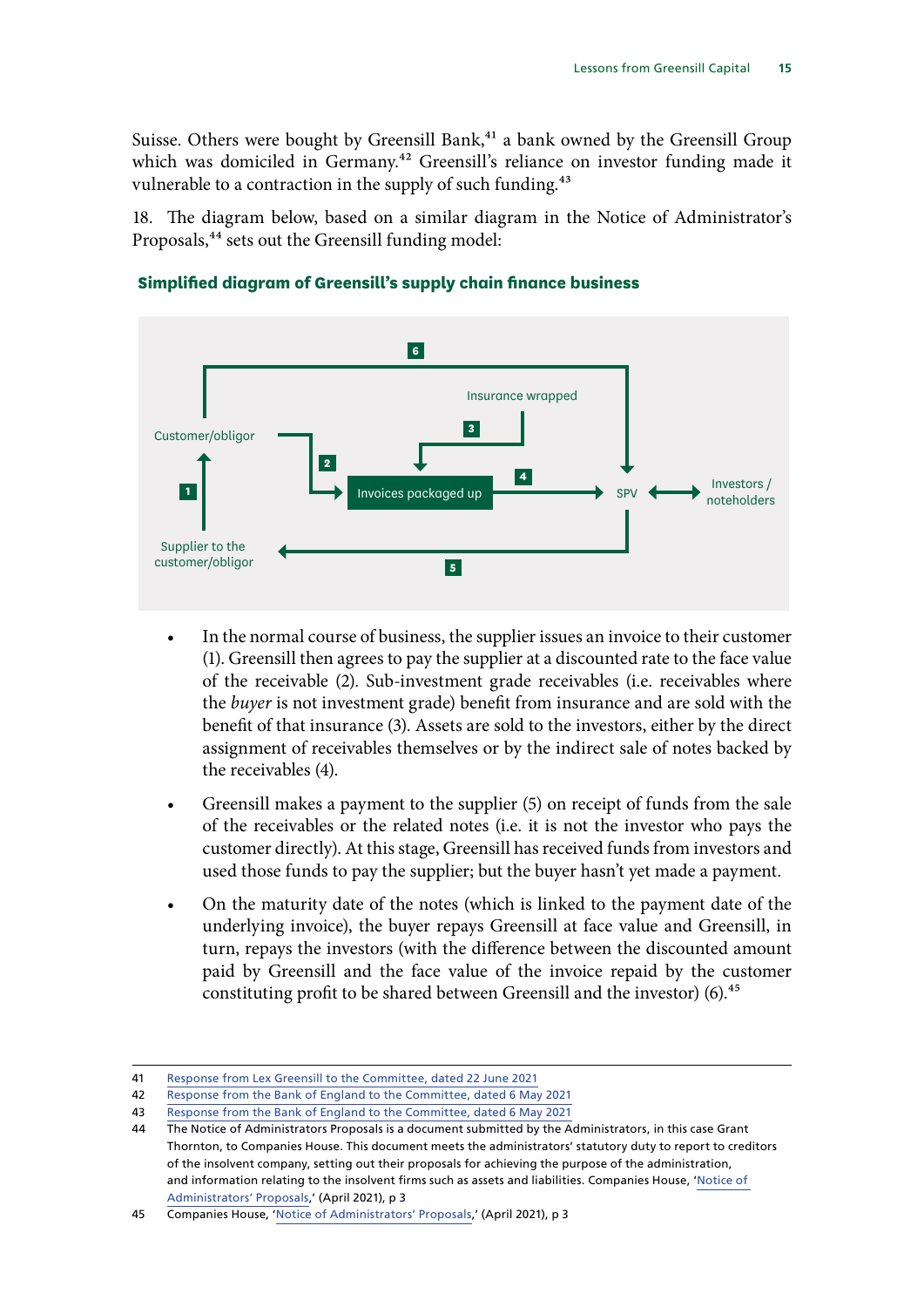<span id="page-17-0"></span>19. Securitisation is a process by which assets are sold to a special purpose vehicle (SPV) in return for immediate cash payment; and that vehicle raises its funds to make that payment through the issue of debt securities.<sup>46</sup> Such SPVs are designed to be "bankruptcyremote", which is to say that if the originator (in this case Greensill) were to be liquidated, that would not impact on the assets and their income stream in the SPV.<sup>47</sup>

20. Securitisation in the UK is subject to the Securitisation Regulation, $48$  which "outlines" the general requirements for all securitisations, as well as the criteria and process for designating certain securitisations as simple, transparent and standardised."<sup>49</sup>

21. We heard from Nikhil Rathi, Chief Executive Officer of the FCA, that Greensill's business was not reported under the Securitisation Regulation:

> In this specific case, there were no securitisations reported under the securitisation regulation; they were framed as commercial earnings, to the best of our understanding at this point.<sup>50</sup>

Sam Woods, Deputy Governor of the Bank of England, said:

As I understand it, the securities issued by Greensill to these funds were not considered—this is a rather extraordinary thing to say, in a way securitisations under the securitisation regulation because there was no tranching of risk. That meant that the various protections that would apply under that regulation did not apply under the law. I am not very close to that because it is more on the FCA's side of the fence, but, to be honest, that does seem a bit bizarre. That is one thing worth looking at.<sup>51</sup>

### 22. *The FCA and the Treasury should give serious consideration to revising the definition of "securitisation" within the Securitisation Regulation, given that it appears to have been too narrow.*

## *"Prospective receivables" or future receivables*

23. Another reported feature of Greensill's business model which differed from the standard model of supply chain financing was the lending against "prospective receivables". This has been described as a form of financing where funds are extended, but instead of being based on an invoice for a specific purchase, they are based on an expectation that some future invoice could potentially be issued. Sanjeev Gupta, of the GFG Alliance,<sup>52</sup> which Mr Cameron described as "a significant customer of Greensill",<sup>53</sup> described this financing in a letter to the Financial Times:

As has already been reported in the press, many of Greensill's financing

<sup>46</sup> FCA, '[Securitisation,' accessed 30 June 2021](https://www.handbook.fca.org.uk/handbook/glossary/G1331.html)

<sup>47</sup> HMRC, ['Corporate Finance Manual](https://www.gov.uk/hmrc-internal-manuals/corporate-finance-manual/cfm72030),' accessed 30 June 2021

<sup>48</sup> The [EU Securitisation Legislation](https://eur-lex.europa.eu/legal-content/EN/TXT/PDF/?uri=CELEX:32017R2402&from=en) came into effect in the UK on 1 January 2019, and was converted into UK law on 31 December 2020 by the EU (Withdrawal) Act 2018. Financial Conduct Authority, ['Securitisation](https://www.fca.org.uk/markets/securitisation),' accessed 02 July 2021

<sup>49</sup> Financial Conduct Authority, ['Securitisation](https://www.fca.org.uk/markets/securitisation),' accessed 02 July 2021

<sup>50</sup> [Oral evidence taken before the Treasury Committee on 12 May 2021,](https://committees.parliament.uk/oralevidence/2155/pdf/) HC(2021–22) 146, Q117

<sup>51</sup> [Oral evidence taken before the Treasury Committee on 23 June 2021](https://committees.parliament.uk/oralevidence/2433/pdf/), HC(2021–22) 415, Q29

<sup>52</sup> The GFG Alliance is a collection of global businesses and investments, owned by Sanjeev Gupta and his family. GFG Alliance, ['About us](https://www.gfgalliance.com/about-us/),' accessed 21 June 2021

<sup>53</sup> [Q417](https://committees.parliament.uk/oralevidence/2163/pdf/)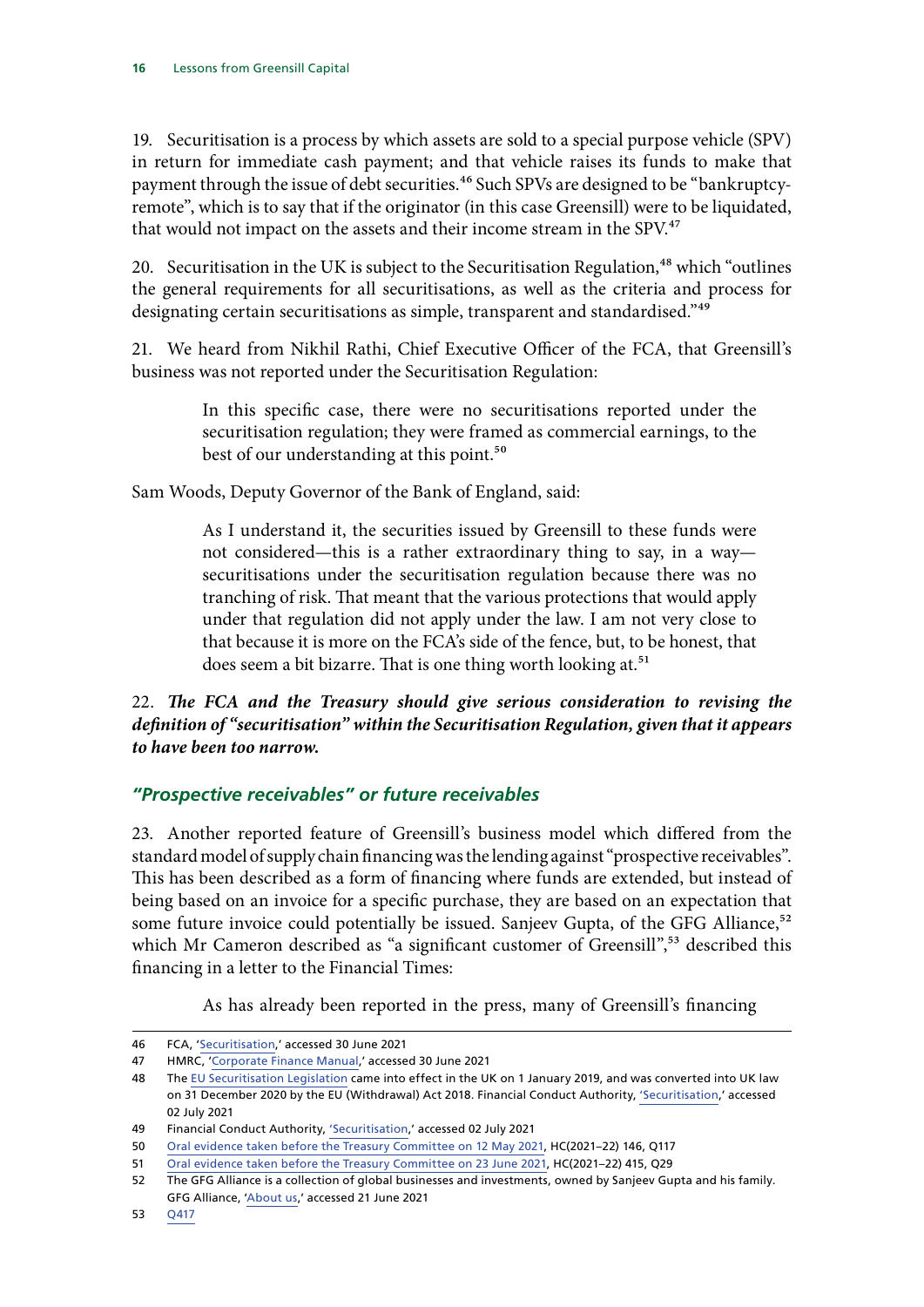arrangements with its clients, including with some of the companies in the GFG Alliance, were "prospective receivables" programmes, sometimes described as future receivables. As part of those programmes, Greensill selected and approved companies with whom its counterparties could potentially do business in the future. Greensill then determined, at its discretion, the amount of each prospective receivables purchase and its maturity.54

24. In oral evidence, Mr Greensill told us that he had "never heard of the concept" of prospective receivables, and that it would not appear in any of the documentation relating to Greensill facilities.<sup>55</sup> He said that Greensill provided "facilities with respect to future receivables",<sup>56</sup> and emphasised that all future receivables financing provided by Greensill Capital was "secured on real assets" except financing provided to the Government.<sup>57</sup>

25. However, when we wrote to Mr Greensill seeking further information, he declined to explain to us precisely what "future receivables" are, and if or how they differ from Mr Gupta's description of "prospective receivables" in his letter to the Financial Times. Mr Greensill said:

> The term "prospective receivables" is unknown to Greensill Capital and does not appear in any client or investor documentation ever issued by the company. Greensill Capital offered "future receivables" programmes to clients and the nature of these "future receivables" was fully disclosed to investors.<sup>58</sup>

26. We are therefore left in some doubt as to how these "future receivables" operated.

27. Peter Mulroy, Secretary General of the factoring and receivables finance association FCI, was reported in the press to have said that if Greensill was financing "future receivables that don't exist yet", that would be "well outside of the mainstream". Other views ascribed in the trade media to "senior industry figures" included statements that "This is certainly not the industry norm," and "If you try and dress up a future receivables deal as a supply chain finance transaction then basic questions will be asked and that simply won't get past a bank's risk committees, if it gets there at all."59

28. Mr Greensill has shared with us a table outlining some headline figures relating to future receivables. We note that the percentage of Greensill's total asset flow composed of future receivables grew significantly between 2018 and 2019, and as it grew Greensill switched from selling future receivables assets primarily to other investors, to instead selling them primarily to Greensill Bank, its German-domiciled bank.<sup>60</sup>

 $57 \overline{O159}$ 

<sup>54</sup> [Letter: Put a focus on Greensill's 'prospective receivables'](https://www.ft.com/content/afc3b6ef-7c00-4a1f-9ce3-718354d9e64d), Financial Times, 7 April 2021

<sup>55</sup> [Q149](https://committees.parliament.uk/oralevidence/2149/pdf/)

<sup>56</sup> [Q150](https://committees.parliament.uk/oralevidence/2149/pdf/)

<sup>58</sup> [Response from Lex Greensill to the Committee, dated 22 June 2021](https://committees.parliament.uk/publications/6417/documents/70206/default/)

<sup>59</sup> '[Greensill's future receivables product a "rogue outlier", industry says](https://www.gtreview.com/news/global/greensills-future-receivables-product-a-rogue-outlier-industry-says/), Global Trade Review, 17 March 2021

<sup>60</sup> [Response from Lex Greensill to the Committee, dated 22 June 2021](https://committees.parliament.uk/publications/6417/documents/70206/default/)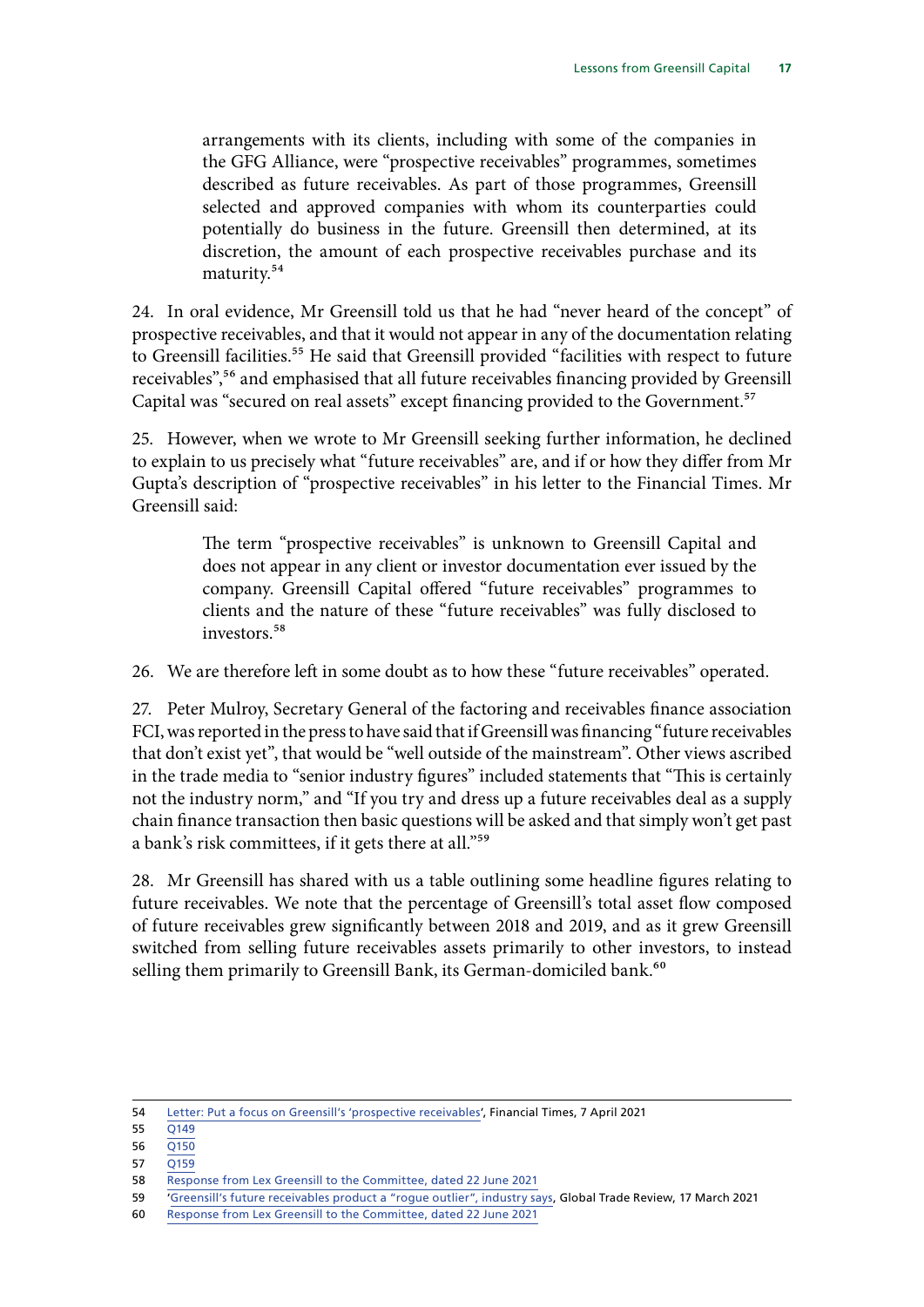<span id="page-19-0"></span>

| <b>Asset Flow \$m</b>                           | 2018    | 2019    | 2020    |
|-------------------------------------------------|---------|---------|---------|
| <b>Total Asset Flow</b>                         | 27, 263 | 143,039 | 142,937 |
| <b>Future Receivables</b>                       | 470     | 10.615  | 15.401  |
| <b>Future Receivables % of Total Asset Flow</b> | 2%      | 7%      | 11%     |

| <b>Asset Distribution \$m</b> | 2018   | 2019    | 2020    |
|-------------------------------|--------|---------|---------|
| <b>Total Asset Flow</b>       | 27,263 | 143,039 | 142,937 |
| % sold to Greensill Bank      | 6%     | 7%      | 11%     |
| % sold to Other Investors     | 94%    | 93%     | 89%     |
| <b>Future Receivables</b>     | 470    | 10,615  | 15,401  |
| % sold to Greensill Bank      | $0\%$  | 73%     | 73%     |
| % sold to Other Investors     | 100%   | 27%     | 27%     |

29. **"Prospective receivables", as described by Sanjeev Gupta, would appear to result in a significantly riskier form of lending than traditional supply chain finance and is more akin to straightforward unsecured lending. The appropriateness of such lending will depend to a significant extent on whether, as Mr Greensill claimed, investors had the information required to appropriately understand what they were investing in.**

#### *Concentration risks and the GFG Alliance*

30. Greensill Bank, which was domiciled and regulated in Germany,<sup>61</sup> was asked by the German regulator, BaFin, to take action to reduce the amount of exposure that the bank held to one of its customers. BaFin proposed a concentration reduction plan in December 2020 which Mr Greensill said "was going to be impossible for Greensill to comply with", although BaFin later agreed to an alternative proposal from Greensill to address its concentration risk.62

31. Mr Greensill told us that he was aware of his firm's concentration risks, for both insurers and clients:

> "It is the case that in a small company when you start, the first customer you do business with is, by definition, a big concentration risk. The first partner you have who provides you with services is a big concentration risk. When Greensill Capital failed we were a little over nine years old, so as we grew it is absolutely the case that we had concentrations that were unacceptably high, and we worked hard to bring those down. As I said in my opening remarks, it is the case that concentrations we had, both on insurance and clients, were too high and were the principal contributing factor to the failure of my company, which is to my very significant regret."63

32. There was one particular concentration of risk: the relationship with the GFG Alliance. GFG Alliance is a collection of global businesses and investments, owned by

<sup>61</sup> [Response from the Bank of England to the Committee, dated 6 May 2021](https://committees.parliament.uk/publications/5759/documents/66073/default/)

<sup>62</sup> [Q97](https://committees.parliament.uk/oralevidence/2149/pdf/)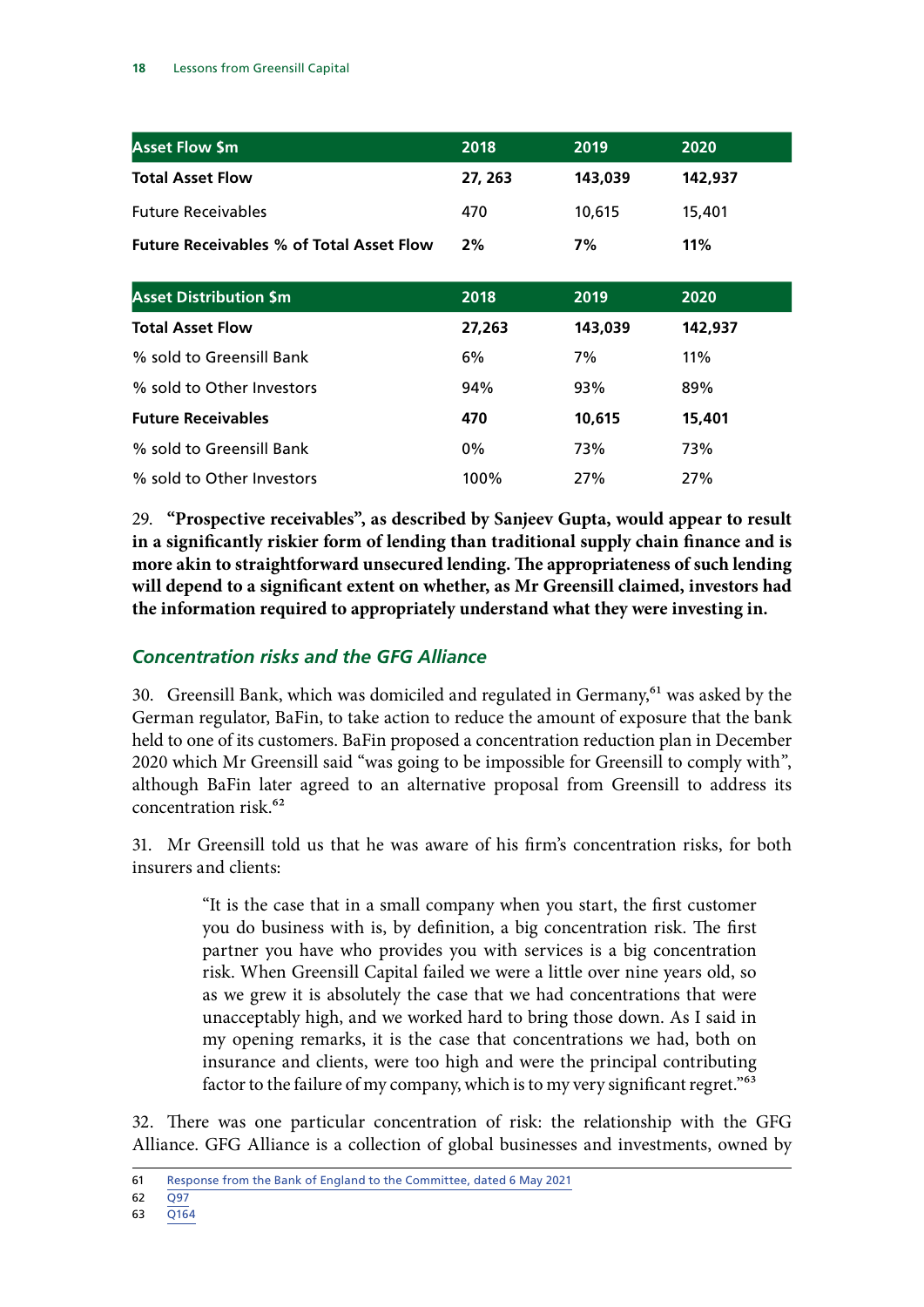<span id="page-20-0"></span>Sanjeev Gupta and his family, and includes the LIBERTY Steel Group.<sup>64</sup> Mr Cameron described the relationship between Greensill and GFG alliance as "symbiotic".<sup>65</sup> Mr Cameron also told us that:

> I was aware throughout my time at Greensill that the concentration of loans to GFG was an issue for the business. It was, for instance, discussed at Board meetings. Such discussions started before 2020 and this topic regularly came up at meetings. My understanding was that it was being actively managed and dealt with by the company appropriately and there were plans in place to reduce the concentration over time.<sup>66</sup>

33. The Serious Fraud Office is conducting an investigation into suspected fraud, fraudulent trading and money laundering in relation to the financing and conduct of the business of companies within the GFG Alliance, including its financing arrangements with Greensill Capital UK.<sup>67</sup> We have been told by the Bank of England that it informed the National Crime Agency and the Serious Fraud Office of concerns around Wyelands Bank, a member of the GFG Alliance, in October 2019 and February 2020 respectively.<sup>68</sup> **We await with interest the outcome of the investigation by the Serious Fraud Office.**

#### *The failure of Greensill Capital*

34. Mr Greensill explained to us the circumstances which led to the failure of his firm:

The reason that Greensill ultimately failed is that a material portion of our funding is provided by investors who require insurance, together with the asset that they purchase, to protect them against the default of the underlying receivables. Our principal insurance provider decided not to renew their insurance, despite being in discussions around renewing their insurance up to the hours before, ultimately, Credit Suisse determined that they would no longer fund our business, which was roughly a week before we went into administration. It was that withdrawal of insurance capacity that resulted in our failure.<sup>69</sup>

35. On 1 March 2021, Greensill's main UK entity, Greensill Capital UK (GCUK) lost the benefit of approximately \$4.6 billion insurance cover under an insurance policy intended to cover newly originated assets. On 2 March, GCUK ceased to originate new assets. On 4 March, Credit Suisse accelerated a \$140 million loan<sup>70</sup> to Greensill's holding company, and demanded immediate payment from GCUK, as guarantor. GCUK was unable to make this payment, and therefore this left GCUK unable to pay its debts as they fell due. On 8 March, the administrators were appointed.<sup>71</sup>

36. The FCA told us that the Credit Suisse asset management funds were "[…] qualifiedinvestor funds ('alternative investment funds') and therefore not accessible to retail investors".72 The FCA also said that the GAM funds were "[…] alternative investment

 $69 \overline{092}$ 

<sup>64</sup> GFG Alliance, ['About us,](https://www.gfgalliance.com/about-us/)' accessed 21 June 2021

<sup>65</sup> [Q398](https://committees.parliament.uk/oralevidence/2163/pdf/)

<sup>66</sup> [Response from David Cameron to the Committee, dated 18 June 2021](https://committees.parliament.uk/publications/6416/documents/70205/default/)

<sup>67</sup> Serious Fraud Office, '[SFO confirms investigation into Gupta Family Group Alliance](https://www.sfo.gov.uk/2021/05/14/sfo-confirms-investigation-into-gupta-family-group-alliance/),' accessed 21 June 2021

<sup>68</sup> [Oral evidence taken before the Treasury Committee on 24 May 2021,](https://committees.parliament.uk/oralevidence/2236/pdf/) HC(2021–22) 142, Q153

<sup>70</sup> [Oral evidence taken before the Treasury Committee on 23 June 2021](https://committees.parliament.uk/oralevidence/2433/pdf/), HC(2021–22) 415, Q14

<sup>71</sup> Companies House, '[Notice of Administrators' Proposals](https://find-and-update.company-information.service.gov.uk/company/08126173/filing-history),' (April 2021), p 1, p 5

<sup>72</sup> [Response from the FCA to the Committee, dated 4 May 2021](https://committees.parliament.uk/publications/5761/documents/66071/default/)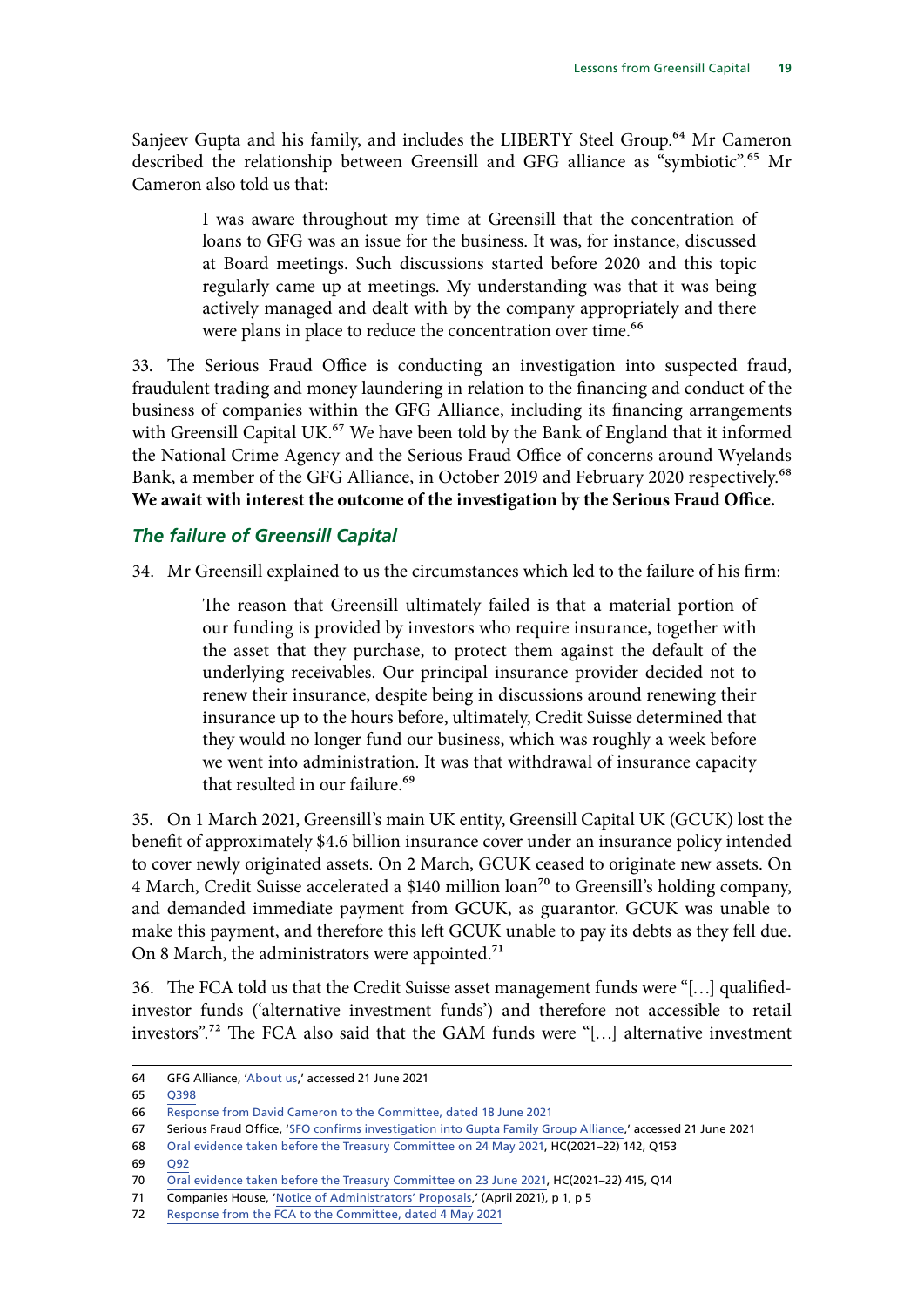<span id="page-21-0"></span>funds."73 When we asked Mr Rathi whether any packaged notes had made their way to retail investors, his answer was "not in the UK".74

37. There was, however, greater exposure for individual depositors in Germany, where the failure of Greensill Bank AG led to calls on the German depositor protection schemes.<sup>75</sup> There have been reports of losses to local authorities in Germany.76 **The total extent of the losses from the failure of Greensill is not yet clear. While there do not appear to have been direct losses to British consumers, any losses suffered by institutional investors may be passed on to consumers.**

## **Regulatory failure?**

38. On Greensill's regulation, Lord Myners told us that this was a case of regulatory 'underlap':

> This was a case of underlap. We have overlap in some cases where people are subject to multiple regulators, which can be contradictory and difficult to manage. In this particular case, in this non-banking lending segment, which has emerged after the crisis of 2008–09, we have financial institutions that are not regulated by anybody. Then you ask the question of whether it is systemically important, and the answer is that we do not need to regulate them if they are not systemically important.<sup>77</sup>

39. Sir Jon Cunliffe, Deputy Governor for Financial Stability at the Bank of England, set out some of the possible rationales for regulation:

> There are many reasons to regulate, not just financial stability: There is consumer protection; there is investor protection. Greensill is regulated for money laundering and AML. Financial stability is not the only game in town, if people are worried about risk.78

40. Greensill's activities were not regulated by either of the two main regulators, the PRA or the FCA, apart from a specific registration with the FCA in relation to compliance with anti-money laundering rules.79 As a prudential regulator, the PRA has a general objective to promote the safety and soundness of the firms it regulates.<sup>80</sup> Prudential regulation is regulation that seeks to ensure that firms act safely and reduce the chance of getting into financial difficulty.<sup>81</sup> This differs from the FCA's objectives for conduct regulation, which is about ensuring that markets work well—for individuals, for businesses, and for the economy as a whole.<sup>82</sup>

41. In the UK, the Prudential Regulation Authority regulates around 1,500 banks,

<sup>73</sup> [Response from the FCA to the Committee, dated 4 May 2021](https://committees.parliament.uk/publications/5761/documents/66071/default/)

<sup>74</sup> [Oral evidence taken before the Treasury Committee on 12 May 2021,](https://committees.parliament.uk/oralevidence/2155/pdf/) HC(2021–22) 146, Q100

<sup>75</sup> [Greensill Bank customers get \\$3n in deposit protection scheme](https://www.reuters.com/article/uk-britain-greensill-germany-idUSKBN2BS0I4), Reuters, 5 April 2021

<sup>76</sup> [Mayor of German town hit by Greensill losses won't seek re-election,](https://www.euronews.com/2021/05/26/uk-britain-greensill-germany) euronews, 26 May 2021

 $77 \overline{017}$ 

<sup>78</sup> [Oral evidence taken before the Treasury Committee on 24 May 2021,](https://committees.parliament.uk/oralevidence/2236/pdf/) HC (2021–22) 142, Q170

<sup>79</sup> [Response from the FCA to the Committee, dated 4 May 2021,](https://committees.parliament.uk/publications/5761/documents/66071/default/) Response from the Bank of England to the Committee, dated 6 May 2021

<sup>80</sup> Bank of England, '[Prudential regulation'](https://www.bankofengland.co.uk/prudential-regulation), accessed 28 June 2021

<sup>81</sup> Bank of England, '[What is the Prudential Regulation Authority \(PRA\)?](https://www.bankofengland.co.uk/knowledgebank/what-is-the-prudential-regulation-authority-pra)', accessed 28 June 2021

<sup>82</sup> Financial Conduct Authority, ['About the FCA'](https://www.fca.org.uk/about/the-fca), accessed 28 June 2021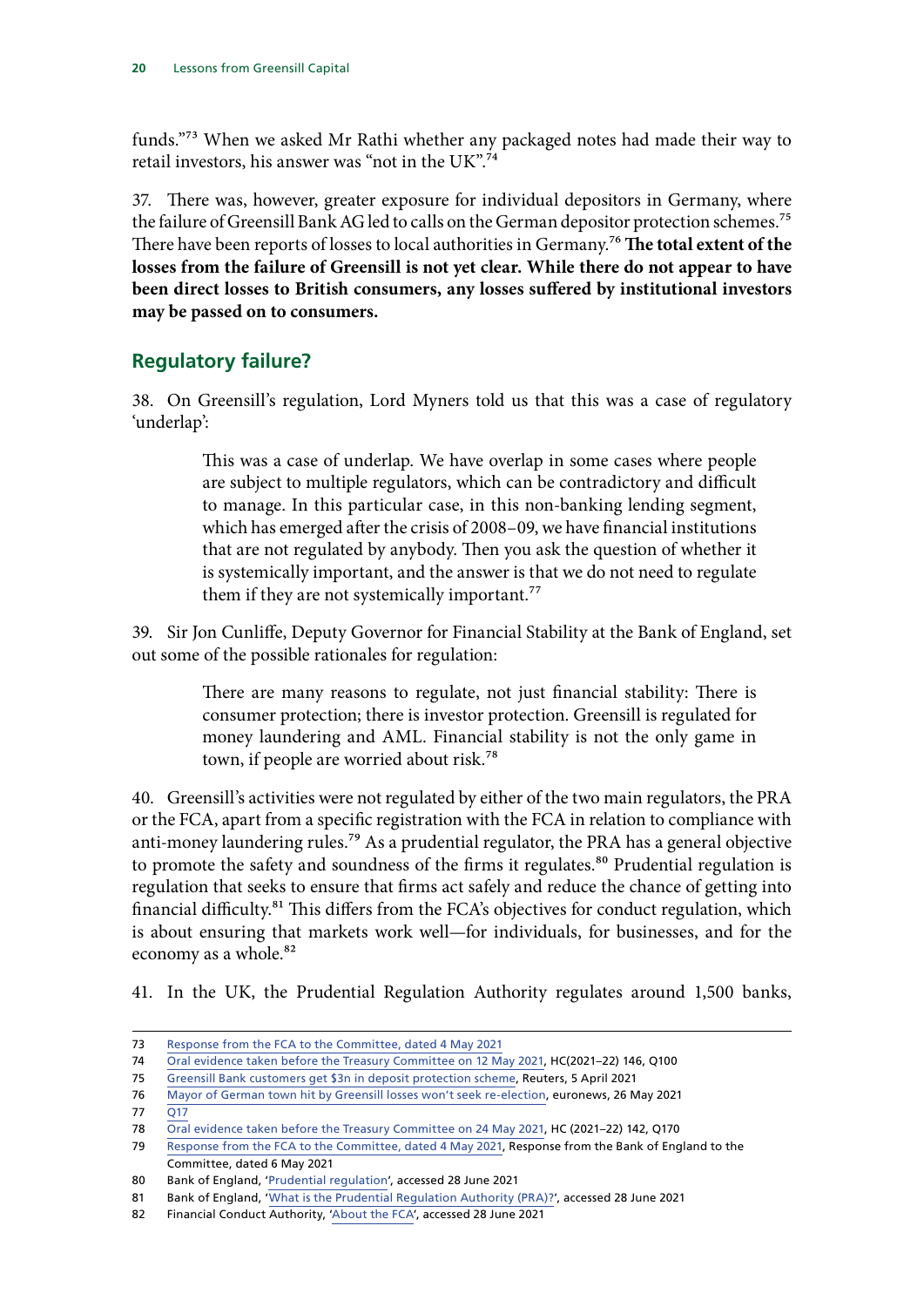building societies, credit unions, insurers and major investment firms.<sup>83</sup> PRA rules require financial firms to maintain sufficient capital and have adequate risk controls in place.<sup>84</sup> The FCA is the prudential supervisor for 49,000 firms in the UK, $85$  including asset managers, investment firms, platforms and a range of infrastructure providers.<sup>86</sup>

42. Andrew Bailey explained to us in his letter:

The Greensill group sat outside the Bank's regulatory perimeter and as such was not subject to prudential regulation by the PRA. The holding company, Greensill Capital Pty Limited, was registered in Australia, although its main operating entity, Greensill Capital (UK) Limited was incorporated in England and Wales. This operating entity did not carry out any activities regulated by the Bank under the Financial Services and Markets Act 2000 (FSMA). The group also owned a bank, Greensill Bank AG, which was domiciled and regulated in Germany and was not authorised to perform any regulated activities in the UK.<sup>87</sup>

43. The German bank was regulated by BaFin,<sup>88</sup> and the concentration risk was identified and regulators took action to push Greensill Bank to address that risk.<sup>89</sup> But because the UK entity wasn't a bank, and wasn't subject to prudential regulation, UK authorities were not monitoring the financial position of Greensill and the risks it was running.<sup>90</sup>

44. GCUK is registered by the FCA under the Money Laundering Regulations. However, Nikhil Rathi, Chief Executive of the FCA, explained in his letter to the Chair the limitations of that registration:

> GCUK has been a registered entity, a so-called 'Annex 1' firm, under the Money Laundering Regulations (MLRs) since 6 May 2014. This means that the FCA was responsible for supervising it only in relation to its compliance with anti-money laundering rules. This regime is based on registration and is different from the authorisation regime under FSMA. For example, our wider conduct rules do not apply to these firms, nor are customers able to access the Financial Ombudsman Service or the Financial Services Compensation Scheme.

> The wider activities that GCUK undertook were not regulated by the FCA. As you know, most commercial lending falls outside the FCA's remit and the origination of a supply-chain finance instrument is not a regulated activity.<sup>91</sup>

<sup>83</sup> Bank of England, '[Which firms does the PRA regulate?](https://www.bankofengland.co.uk/prudential-regulation/authorisations/which-firms-does-the-pra-regulate)', accessed 28 June 2021

<sup>84</sup> Bank of England, '[Prudential regulation'](https://www.bankofengland.co.uk/prudential-regulation), accessed 28 June 2021

<sup>85</sup> Financial Conduct Authority, ['About the FCA'](https://www.fca.org.uk/about/the-fca), accessed 28 June 2021

<sup>86</sup> Financial Conduct Authority, ['Overview of the FCA prudential approach,](https://www.fca.org.uk/news/speeches/overview-fca-prudential-approach)' 21 May 2015

<sup>87</sup> [Response from the Bank of England to the Committee, dated 6 May 2021](https://committees.parliament.uk/publications/5759/documents/66073/default/)

<sup>88</sup> [Response from the Bank of England to the Committee, dated 6 May 2021](https://committees.parliament.uk/publications/5759/documents/66073/default/)

<sup>89 097</sup> 

<sup>90</sup> [Response from the FCA to the Committee, dated 4 May 2021,](https://committees.parliament.uk/publications/5761/documents/66071/default/) Response from the Bank of England to the Committee, dated 6 May 2021

<sup>91</sup> [Response from the FCA to the Committee, dated 4 May 2021](https://committees.parliament.uk/publications/5761/documents/66071/default/)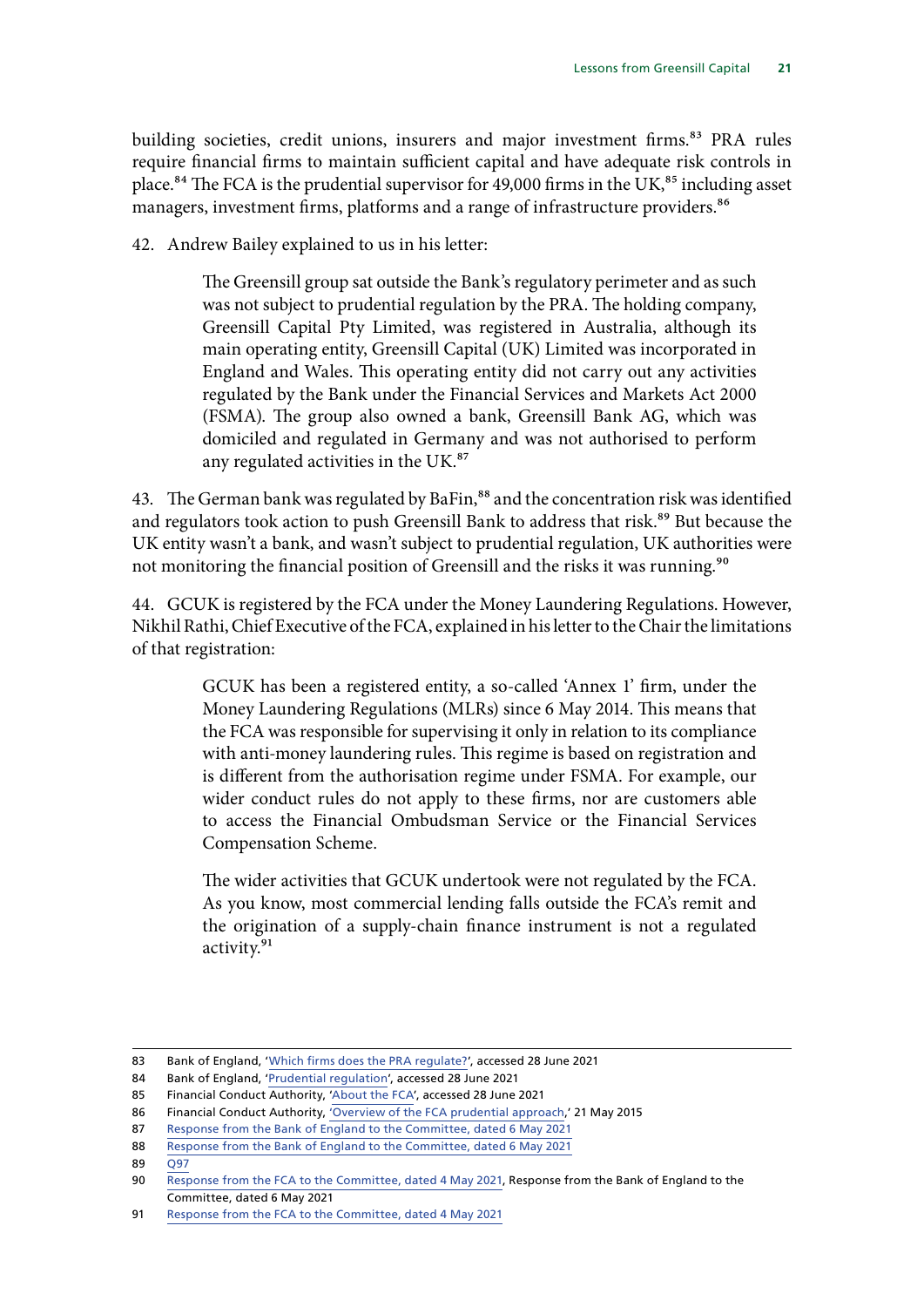#### <span id="page-23-0"></span>*Appointed representatives regime*

45. Where Greensill did need to undertake regulated activities, Mr Greensill told us that his firm made use of the appointed representatives (AR) regime in order to have their own regulatory capability.92

46. An 'appointed representative' is a firm or person who runs regulated activities and acts as an agent for a firm authorised by the FCA, and the authorised firm is known as the ARs 'principal'.<sup>93</sup> Greensill Capital Securities Limited (GCSL) had a permission to deal with investments through its relationship as an appointed representative of Mirabella Advisers LLP (Mirabella).<sup>94</sup> The FCA told us that:

> A principal firm (in this case, Mirabella) is responsible for ensuring that, on an ongoing basis, its AR complies with the requirements, rules and regulations of the FCA. Mirabella is also subject to the Senior Managers and Certification Regime.<sup>95</sup>

47. Mr Greensill told us that:

[...] we fully planned and expected to move towards doing away with the appointed representative and bringing that completely in-house. Indeed, we have had discussions at board level around that over the six months at the back end of last year, but I think if you were looking to make changes, and you were asking me that question, I would say that there may well be a volume threshold limit where the appointed representative scheme should not be used. Obviously, although we started out being incredibly small in the appointed representative programme, that grew over time as our business grew. It may well be that there ought to be a threshold at which that is no longer acceptable.<sup>96</sup>

48. Nikhil Rathi, Chief Executive Officer of the FCA, told us that, in general, the AR regime had been used for more complicated areas than the regime was designed for:

> [...] I certainly do not think that it would be proportionate for the FCA to supervise a sole trader that is selling insurance in its local market, or a selfemployed mortgage broker working as part of a network. That is what the regime was designed for, if we look back in history to the 1980s. Where it has moved into much more complex areas—it is quite liberal, the range of activities that an appointed representative can undertake; FSMA permits a very wide range of activities, basically everything other than deposit taking and managing investments—that feels to me like we need to look much more closely at the systems of control that the principal has in place, potentially placing some restrictions on the scale of business that can be undertaken through this mechanism.<sup>97</sup>

<sup>92</sup> [Q225](https://committees.parliament.uk/oralevidence/2149/pdf/)

<sup>93</sup> Financial Conduct Authority, ['About the FCA'](https://www.fca.org.uk/firms/appointed-representatives-principals), accessed 07 July 2021

<sup>94</sup> [Oral evidence taken before the Treasury Committee on 12 May 2021,](https://committees.parliament.uk/oralevidence/2155/pdf/) HC(2021-22) 146, Q86

<sup>95</sup> [Response from the FCA to the Committee, dated 4 May 2021](https://committees.parliament.uk/publications/5761/documents/66071/default/)

<sup>96</sup> [Q225](https://committees.parliament.uk/oralevidence/2149/pdf/)

<sup>97</sup> [Oral evidence taken before the Treasury Committee on 12 May 2021,](https://committees.parliament.uk/oralevidence/2155/pdf/) HC(2021–22) 146, Q93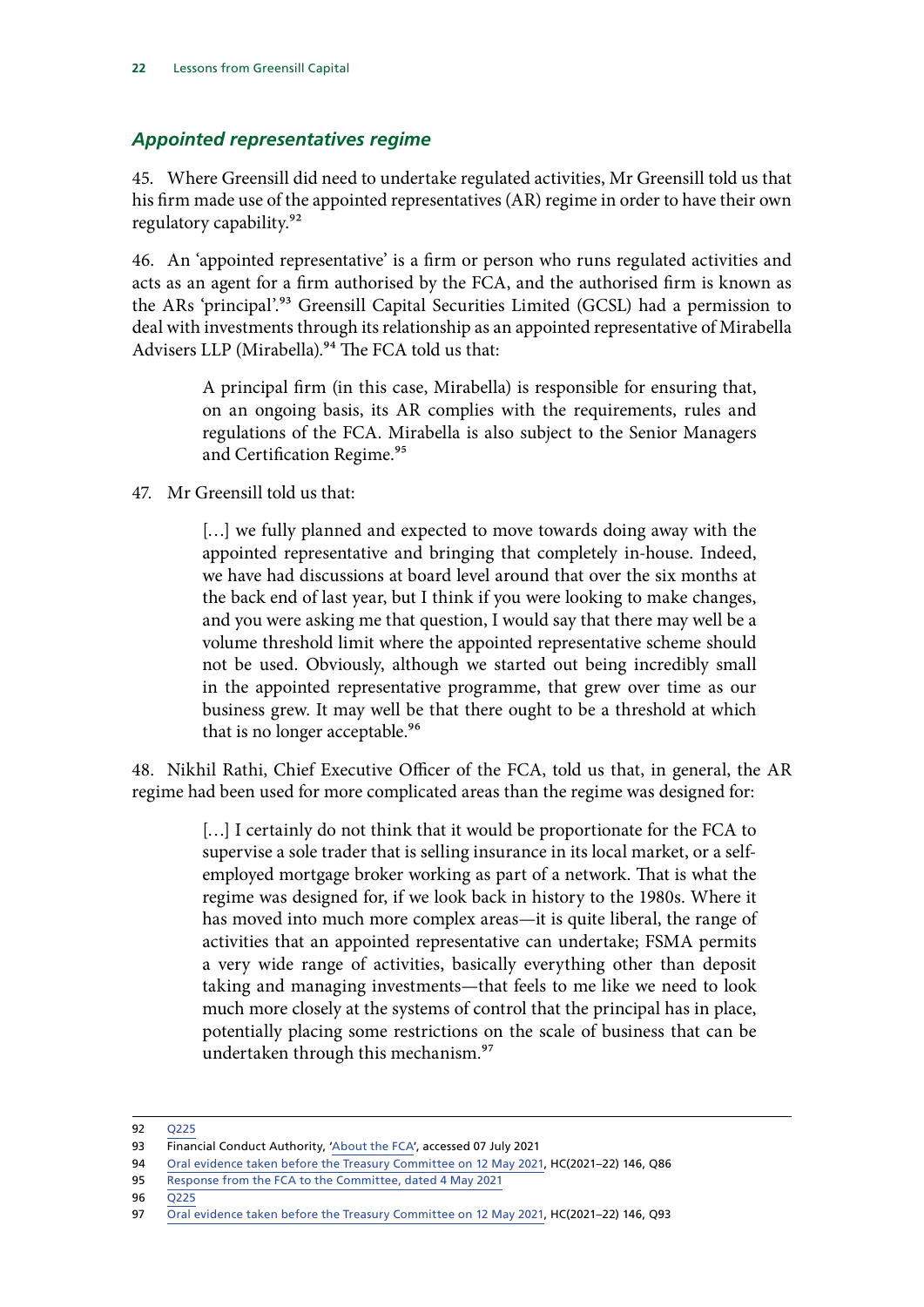<span id="page-24-0"></span>49. Sam Woods, Deputy Governor for Prudential Regulation at the Bank of England and Chief Executive Officer of the PRA, said:

> [...] my understanding is that it was set up in 1986 for selfemployed salespeople. It is now being used for regulatory hosting of companies like Greensill. That seems to me, again, to be quite a strange state of affairs. I would have thought that was worth a good look as well.<sup>98</sup>

50. **It appears that the appointed representatives regime may be being used for purposes which are well beyond those for which it was originally designed. We welcome the FCA's investigation into the oversight of Greensill's regulatory permissions by Mirabella and we await its conclusions with interest.**

51. *The FCA and HM Treasury should consider reforms to the appointed representatives regime, with a view to limiting its scope and reducing opportunities for abuse of the system.*

### *Financial stability implications*

52. The Bank of England's financial stability objective is to protect and enhance the stability of the financial system of the UK.<sup>99</sup> The Bank of England told us that "[...] the implications of the failure of Greensill have not posed a threat to the stability of the UK financial system or to the safety and soundness of PRA regulated firms, and its failure has been orderly."100

53. The Bank explained to us that there are two channels through which a firm or sector outside the Bank's regulatory remit could become of significance for financial stability:

- If a firm or sector plays such a significant role in the provision of credit to the real economy that disruption to that firm or sector could result in a disruption to the supply of credit to the real economy as a whole; or
- The firm or sector having a high degree of interconnection with other parts of the financial system, so that problems with the firm or sector would lead to amplification dynamics that worsen a shock.<sup>101</sup>

Regarding Greensill specifically, the Bank told us it had identified three possible channels through which Greensill could pose a risk to financial stability: losses for banks, investors and insurers; a reduction in the supply of credit to Greensill's clients or their suppliers; or contagion in the SCF industry.<sup>102</sup> The Bank's analysis concluded that, "while there were likely to be implications for particular clients, these were manageable by the relevant PRA regulated firms", and they did not find evidence of a broader disruption to corporate clients of Greensill. The Bank told us that "the effect on the real economy could be increased if there were knock-on effects on confidence or contagion", but that "these risks have not crystallised to date."103

<sup>98</sup> [Oral evidence taken before the Treasury Committee on 23 June 2021](https://committees.parliament.uk/oralevidence/2433/pdf/), HC(2021–22) 415, Q29

<sup>99</sup> [Response from the Bank of England to the Committee, dated 6 May 2021](https://committees.parliament.uk/publications/5759/documents/66073/default/)

<sup>100</sup> [Response from the Bank of England to the Committee, dated 6 May 2021](https://committees.parliament.uk/publications/5759/documents/66073/default/)

<sup>101</sup> [Response from the Bank of England to the Committee, dated 6 May 2021](https://committees.parliament.uk/publications/5759/documents/66073/default/)

<sup>102</sup> [Response from the Bank of England to the Committee, dated 6 May 2021](https://committees.parliament.uk/publications/5759/documents/66073/default/)

<sup>103</sup> [Response from the Bank of England to the Committee, dated 6 May 2021](https://committees.parliament.uk/publications/5759/documents/66073/default/)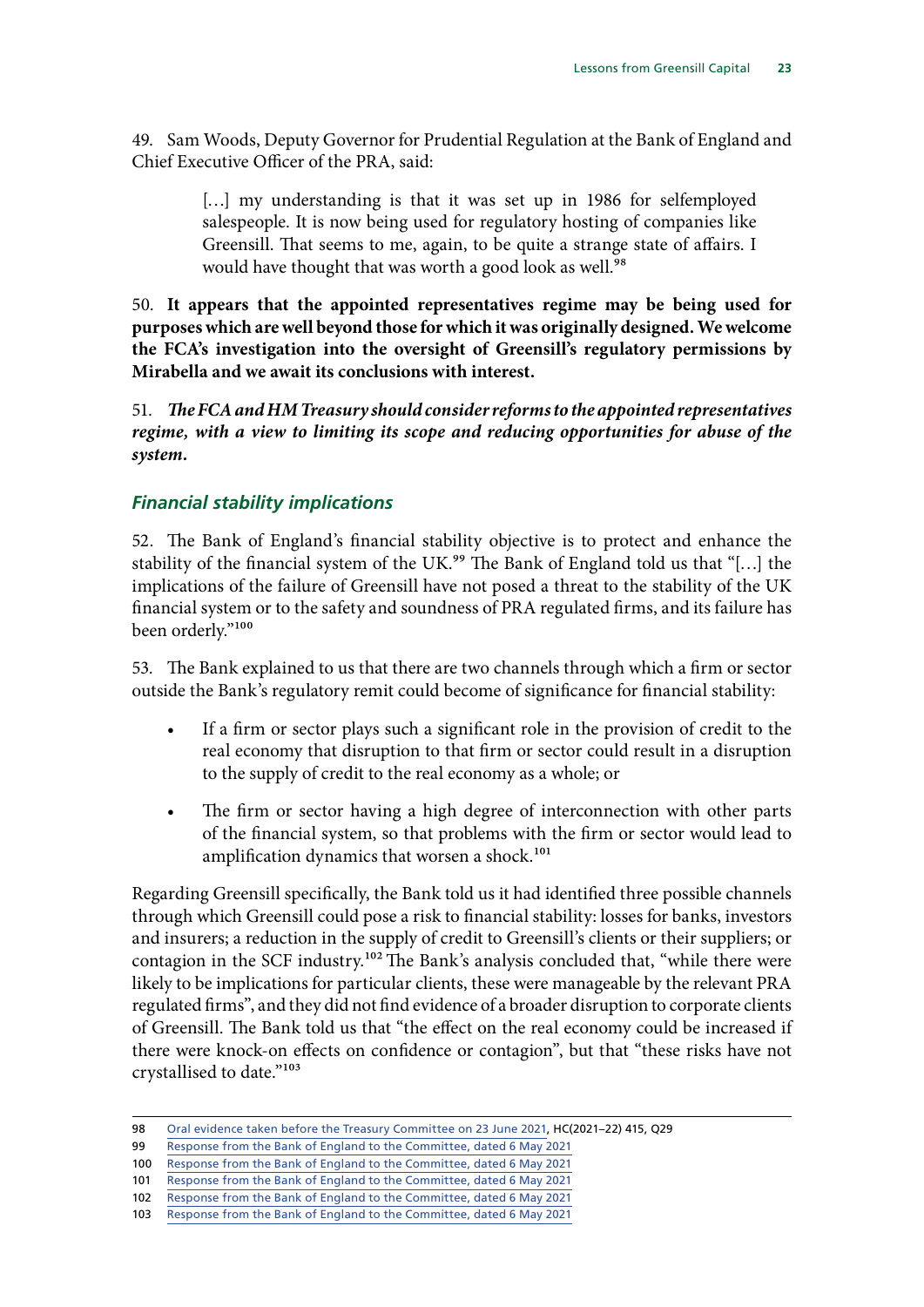<span id="page-25-0"></span>54. Andrew Bailey, Governor of the Bank of England, told us in oral evidence:

I have to say to you—I said this in the letter that I wrote—that I have not yet seen evidence that there is a case for regulation on the basis of financial stability in this situation. As you know, commercial lending is not regulated. While there may well be, when the evidence is all laid out, some very difficult and regrettable practices, the fallout from the failure of Greensill is not systemic. It is not suggesting a failure of financial stability either in terms of the supply of credit to the economy or in terms of the interconnections within the financial system.<sup>104</sup>

55. **The failure of Greensill does not appear to have led to a threat to financial stability. We therefore consider that Andrew Bailey was right to conclude there was no case for regulation on the basis of financial stability in this case. The Bank provided an explanation of the channels through which a firm could become systemic, which includes if a firm plays a significant role in the provision of credit to the real economy, and we would expect it to be vigilant to those risks.**

#### *Trade credit insurance*

56. As outlined earlier in this chapter, Mr Greensill told us that the loss of insurance cover was the ultimate cause for the failure of his firm.<sup>105</sup> For sub-investment grade clients, trade credit insurance policies were critical to Greensill's ability to provide financing as investors required credit insurance to protect them from default.<sup>106</sup> Mr Greensill told us that his firm had "an over-reliance on insurance generally."107

57. Mr Greensill indicated to the Committee that "for the credit insurance market, Covid was an extraordinarily frightening time", and told us that:

> [...] when the market turns down and the probability of defaults of businesses increases, in order for the solvency requirements of the insurer to be met, they must provide more capital, because the probability of default of the businesses they have insured goes up in a crisis. And that is what happened during Covid. So what happened was that many insurers either needed more capital to provide the same amount of cover or needed to cut cover in order to fit within the limited amount of capital that they had.108

58. We wrote to Bond & Credit Co (BCC), the insurance broker owned by Tokio Marine and which in March 2021 withdrew the insurance cover which it had been providing to Greensill, to ask for their views. BCC told us that general market conditions were not a significant factor in taking the decision regarding coverage for Greensill. It said:

> [...] BCC and TMNF [Tokio Marine & Nichido Fire Insurance Co. Ltd (TMNF) i.e. Tokio Marine] did by July 2020 and continuing through the remainder of 2020 start to develop particular concerns about Greensill which made them very reluctant to provide any cover.<sup>109</sup>

105 [Qq92–93](https://committees.parliament.uk/oralevidence/2149/pdf/)

- 107 [Q161](https://committees.parliament.uk/oralevidence/2149/pdf/)
- 108 [Q104](https://committees.parliament.uk/oralevidence/2149/pdf/)

<sup>104</sup> [Oral evidence taken before the Treasury Committee on 24 May 2021,](https://committees.parliament.uk/oralevidence/2236/pdf/) HC(2021–22) 142, Q151

<sup>106</sup> Companies House, '[Notice of Administrators' Proposals](https://find-and-update.company-information.service.gov.uk/company/08126173/filing-history),' (April 2021), p 3

<sup>109</sup> [Response from The Bond & Credit Co to the Committee, dated 18 June 2021](https://committees.parliament.uk/publications/6418/documents/70209/default/)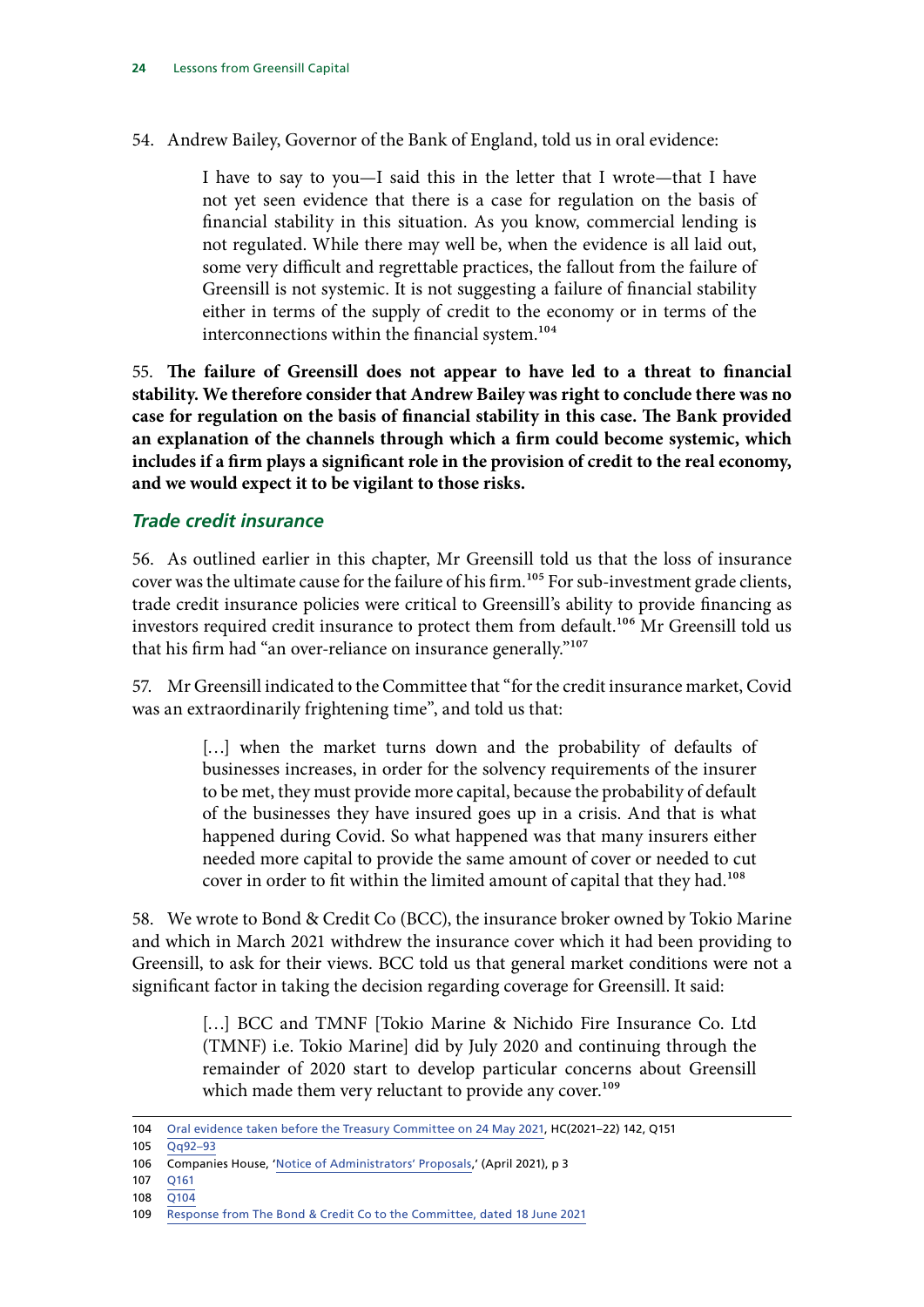<span id="page-26-0"></span>59. Mr Greensill also told us that a "long list" of non-financial companies had been put out of businesses by credit insurers responding to economic conditions:

> [...] one of the real lessons from the failure of my firm and the impact it has had on the 1,200 employees that we had, is that a heavy reliance on trade credit insurance is dangerous. I urge you and the Committee to consider the manner in which that is regulated, because it is fundamentally [procyclical] $110$ in its behaviour. There is a long list of companies—not financial institutions like mine—here in the UK that have been put out of business by credit insurers making changes that are driven by the turn of the economy, which of course is what happened when Covid broke out last year, and obviously had an unprecedented impact on our economy.<sup>111</sup>

60. However Sam Woods, Deputy Governor for Prudential Regulation at the Bank of England and CEO of the PRA, told the Committee:

> It is of course true that capital requirements for insurance companies in the UK, the rest of the EU and Australia tend to react to the risk environment around them. When risks go up, they can go up. The reason that insurance is withdrawn is very rarely that; indeed, it never is, in my experience. It is the fear of loss.

> I think that was the case here. My understanding is that Tokio Marine had a look at what was going on in the Bond and Credit Company in Australia, decided it did not like the look of it—it has been reported that one of the underwriters exceeded its limits; I have no way of verifying that—and pulled the plug. It is pretty obvious that that is what happened.<sup>112</sup>

#### 61. **We do not think the failure of Greensill leads to any particularly strong evidence about procyclicality in the regulation of insurance markets.**

#### *Regulatory perimeter*

62. Financial firms offering credit to businesses generally do not need to be authorised by the FCA, unless their customers are sole traders, partnerships with fewer than four partners, or unincorporated associations.<sup>113</sup> Given this status quo, witnesses were generally cautious regarding the prospect of bringing supply chain finance, a form of commercial lending, into the regulatory perimeter.<sup>114</sup> Lord Macpherson told us:

We need to be careful, though. I have one word of warning. In the end,

<sup>110</sup> Mr Greensill said "counter-cyclical" in evidence, but from context it is clear that he intended to say "procyclical". The term "procyclicality" is generally used to refer to the mutually reinforcing ("positive feedback") mechanisms through which the financial system can amplify business fluctuations and possibly cause or exacerbate financial instability. These feedback mechanisms are particularly disruptive and apparent during an economic downturn or when the financial system is facing strains.[…] As a result, the system acts as a shock amplifier rather than playing its usual shock absorber role. Bank for International Settlements, '[Addressing](https://www.fsb.org/wp-content/uploads/r_0904e.pdf?page_moved=1)  [financial system procyclicality: a possible framework](https://www.fsb.org/wp-content/uploads/r_0904e.pdf?page_moved=1)', (1 September 2008), p 1

<sup>111</sup> [Q170](https://committees.parliament.uk/oralevidence/2149/pdf/)

<sup>112</sup> [Oral evidence taken before the Treasury Committee on 23 June 2021](https://committees.parliament.uk/oralevidence/2433/pdf/), HC(2021–22) 415, Q30

<sup>113</sup> Gov.uk, '[Offering credit to consumers: the law,](https://www.gov.uk/offering-credit-consumers-law)' accessed 02 July 2021

<sup>114</sup> A previous Treasury Committee had concerns around corporate lending in the context of lending to SMEs. In October 2018, this Committee published a report on SME Finance which concluded that the Treasury and the FCA should bring some commercial lending within the regulatory perimeter in order to protect Small and Medium Enterprises (SMEs). Treasury Committee, Twenty-Fourth Report of Session 2017–19, [SME Finance](https://publications.parliament.uk/pa/cm201719/cmselect/cmtreasy/805/805.pdf), HC 805, para 85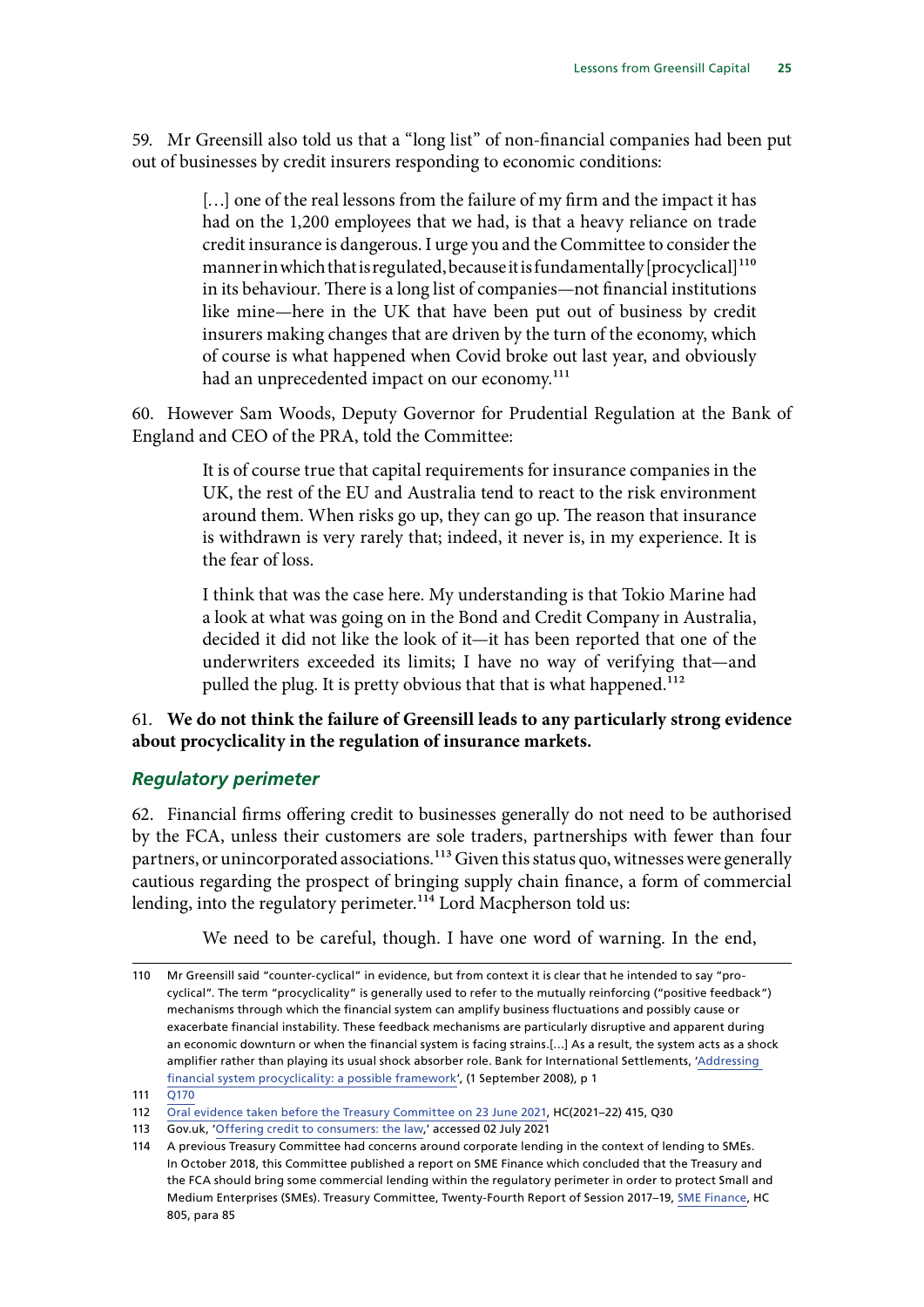Credit Suisse has been taken to the cleaners. I recognise that there are people whose businesses depended on this finance, and that is important, but commercial lending generally has not been regulated in the same way as the retail sector. Fundamental for that is caveat emptor [buyer beware]. If investors lose a whole lot of money, well, more fool Credit Suisse.<sup>115</sup>

63. Nikhil Rathi, Chief Executive Officer of the FCA, said:

Broadly speaking, commercial lending between large wholesale counterparties has been outside the regulatory perimeter. The broad thinking has been that the commercial counterparties are able to make decisions for themselves.

[...] I wouldn't jump to regulating all supply chain finance. I mean, bank credit insurance is in very large sectors of the global economy, touching a whole range of businesses and bringing them into financial regulation, when actually they are often just straightforward commercial transactions between counterparties in different parts of the world. I think that would be a very big step.<sup>116</sup>

64. The Chancellor of the Exchequer told us:

In our approach to financial services regulation, what are the things that we really want to regulate? Primarily, it is banks, because they take deposits and make loans to consumers. They are an important part of the financial system. Then you want to regulate things that involve customers at a retail level. Those are the things that are of particular importance. Typically, business-to-business lending is not a regulated activity. Again, that is a longstanding feature of the system when you are balancing consumer protection with costs on businesses and the cost of the product. We regulate very small business lending—it comes under the Consumer Credit Act which is why we had to make some tweaks to bounce back loans in order to make them possible, because we normally regulate lending below £25,000.

That is the general thing. On supply chain finance in particular, it is not a regulated activity in the US, in Australia, in Canada or in most large EU states. We are not out of line in treating it that way. I will wait to see what comes back from the NAO, various committee hearings and the FCA's work, and then we will decide what we need to do. If there are lessons to learn and things that we need to take forward, I am very happy to look at that.<sup>117</sup>

65. Dr Richard Bruce, Management Accounting & Supply Chain Academic and Practitioner at The University of Sheffield, told us that "There are some very strong benefits of honourably managed supply chain finance […]",118 and Lord Macpherson pointed out

115 [Q79](https://committees.parliament.uk/oralevidence/2138/pdf/)

- 117 [Q592](https://committees.parliament.uk/oralevidence/2293/pdf/)
- 118 [Q66](https://committees.parliament.uk/oralevidence/2138/pdf/)

<sup>116</sup> [Oral evidence taken before the Treasury Committee on 12 May 2021,](https://committees.parliament.uk/oralevidence/2155/pdf/) HC(2021–22) 146, Q86, Q91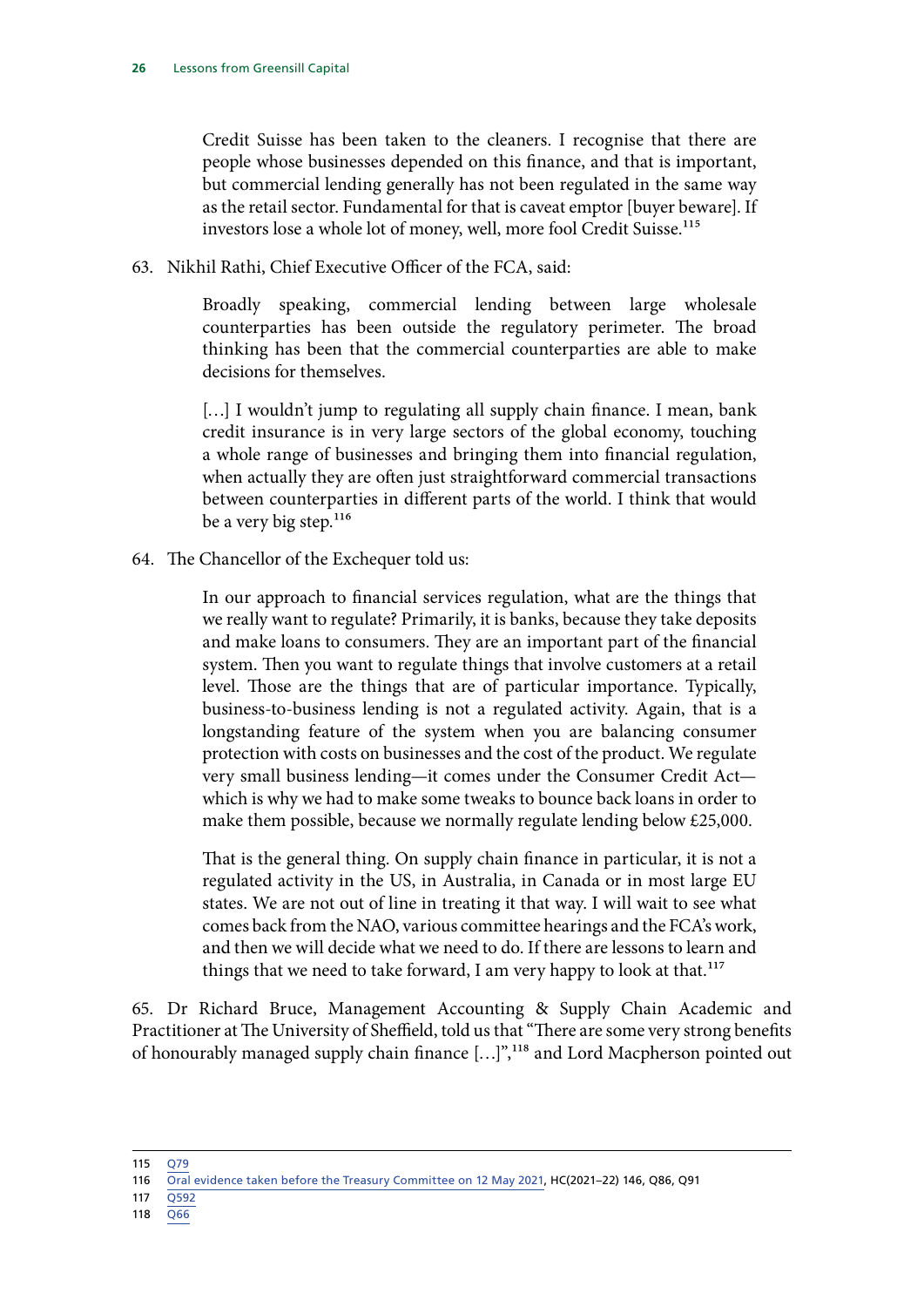<span id="page-28-0"></span>that "A lot of really small businesses rely on it [...]."<sup>119</sup> Sir Jon Cunliffe told us that he "did not see the model itself [supply chain finance] as being the problem.120 Dr Richard Bruce told us:

> The point that we must not lose sight of is that the ability of AAA-rated, or better, highly credit-scored companies to enable their suppliers to be paid earlier at very low rates of interest does not just affect those companies; it affects their suppliers. The tier 2, tier 3 or tier 4 suppliers can get paid earlier, not through using supply chain finance again, but simply because the tier 1 supplier gets paid earlier.<sup>121</sup>

66. Sir Tom Scholar, Permanent Secretary at the Treasury, told us:

It can be a completely appropriate and efficient way for small businesses to get financed more efficiently than they would have if they borrowed on their own overdrafts and their own credit ratings. It can have a useful role in a world where not all bills are paid on time. It is really important in this debate about Greensill, which was doing supply chain finance in a particular way that has been shown not to have worked, that we do not discredit what is a long-established and, as you have heard from other witnesses, helpful way for small businesses to improve their cashflow.<sup>122</sup>

67. **We do not believe that the failure of Greensill Capital has demonstrated a need to bring supply chain finance within the regulatory perimeter for financial services.**

# **Wider lessons for financial regulation**

#### *Non-bank finance*

68. Greensill was a non-bank lender, providing credit in an area which was traditionally served by banks.<sup>123</sup> Sir Jon Cunliffe, Deputy Governor for Financial Stability at the Bank of England, told us that non-bank finance "has grown enormously over the last 10 years", and that it posed a different set of risks to banking.<sup>124</sup>

69. Professor David Aikman, Director at Qatar Centre for Global Banking and Finance, and Professor of Finance (Practice) at King's College London, told us that this trend was a consequence of increasing capital requirements for banks:

> We have seen a trend over the last 10 years of non-banks providing more credit in various fora. That is a natural consequence of some of the steps we took 10 years ago to raise capital requirements for banks; it has pushed activity into the non-bank sphere. Non-banks will have to finance this activity through some other means than deposit taking. That is their business model. That is why securitisation enters into this area.<sup>125</sup>

125 [Q28](https://committees.parliament.uk/oralevidence/2138/pdf/)

<sup>119</sup> [Q67](https://committees.parliament.uk/oralevidence/2138/pdf/)

<sup>120</sup> [Oral evidence taken before the Treasury Committee on 24 May 2021,](https://committees.parliament.uk/oralevidence/2236/pdf/) HC(2021–22) 142, Q179

<sup>121</sup> [Q66](https://committees.parliament.uk/oralevidence/2138/pdf/)

 $122 \overline{0467}$ 

<sup>123</sup> [Response from the Bank of England to the Committee, dated 6 May 2021](https://committees.parliament.uk/publications/5759/documents/66073/default/)

<sup>124</sup> [Oral evidence taken before the Treasury Committee on 24 May 2021,](https://committees.parliament.uk/oralevidence/2236/pdf/) HC(2021–22) 142, Q180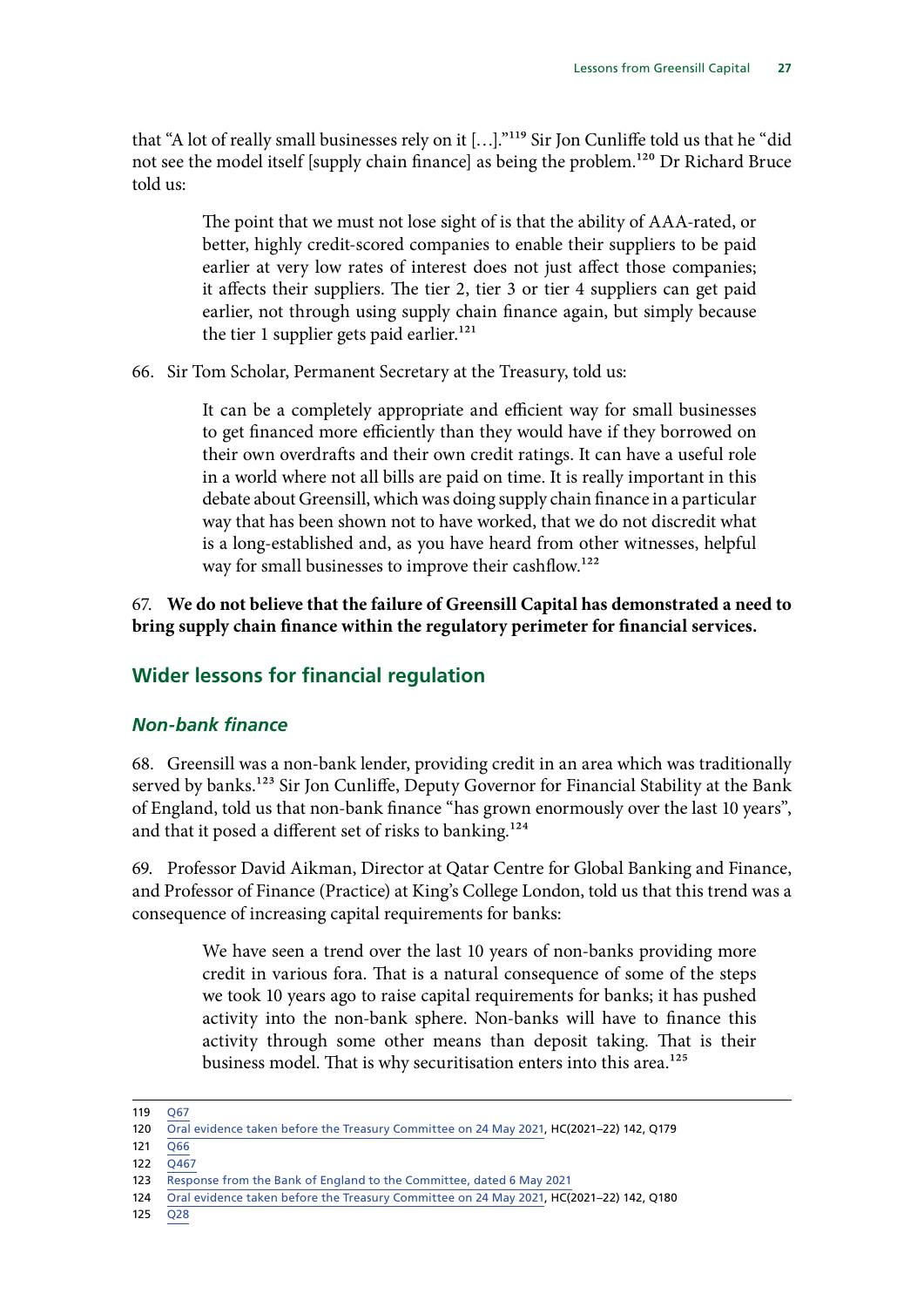70. Sam Woods, Deputy Governor for Prudential Regulation at the Bank of England and CEO of the PRA, said:

> It is the worry that a single [non-bank failure] can deliver a hit of that size [\$10 billion hit to the banking system from the failure of Archegos]. If that happened several times over, you might have a much more serious problem.<sup>126</sup>

71. Sam Woods went on to describe the Bank of England's priorities for non-bank lending:

> On the banking regulator end, within the next month we will have completed our investigation of this hedge fund blowup [Archegos]. From that will flow various bits of supervisory action and there may be policy as well. If there is policy, that takes longer because it has to be agreed in Basel, but we will be straight on to the supervisory aspect. Judging from the interest from colleagues around the world—it is of course not particularly a London issue, but London is involved—others will want to do the same.

> The more difficult end, where I slightly share your frustration, if I am honest, is the oversight of the nonbank institutions themselves. It is hard work to get the global regulatory community to agree that more action needs to be taken on some of these entities. We have been pushing it from the UK end. We are making some progress, but it is not as fast as one would like. The Archegos case illustrates it perfectly. This was a New York fund, and some of the hit came into London.<sup>127</sup>

72. The Bank of England Financial Policy Committee (FPC) has done work to assess the resilience of market-based finance and the impact of market-based finance and non-banks on financial stability.<sup>128</sup> In the Chancellor's 2020 remit letter to the FPC, he recommended that the FPC publish a more detailed assessment of the risk oversight and mitigation systems for the non-bank financial sector by the end of 2020.<sup>129</sup> In the 2021 remit letter, this was expected to be published in the first half of 2021.<sup>130</sup>

73. On 13 July 2021, the Bank of England published a report entitled "Assessing the resilience of market-based finance". This included the conclusions of the joint Bank of England and Financial Conduct Authority review into vulnerabilities associated with liquidity mismatch in open-ended funds. The Bank has identified three areas of focus: reducing the demand from the non-bank financial system for liquidity in stress; ensuring the resilience of the supply of liquidity in stress; and potential additional central bank liquidity backstops for market functioning. The Bank also noted the importance of enhancing data on the non-bank financial sector, internationally and domestically, so that regulators are better able to assess the resilience of the sector and risks to it."<sup>131</sup>

74. Nikhil Rathi, CEO of the FCA, also told us that regulators needed greater powers to collect information from firms, such as standardised reporting requirements for firms regulated under the money laundering requirements:

<sup>126</sup> [Oral evidence taken before the Treasury Committee on 23 June 2021](https://committees.parliament.uk/oralevidence/2433/pdf/), HC(2021–22) 415, Q15

<sup>127</sup> [Oral evidence taken before the Treasury Committee on 23 June 2021](https://committees.parliament.uk/oralevidence/2433/pdf/), HC(2021–22) 415, Q18

<sup>128</sup> Bank of England, '[Financial Stability Report August 2020](https://www.bankofengland.co.uk/-/media/boe/files/financial-stability-report/2020/august-2020.pdf),' (August 2020)

<sup>129</sup> HM Treasury, '[Remit and recommendations for the Financial Policy Committee: Budget 2020](https://www.gov.uk/government/publications/remit-and-recommendations-for-the-financial-policy-committee-budget-2020)', (11 March 2021)

<sup>130</sup> HM Treasury, '[Remit and recommendations for the Financial Policy Committee: Budget 2021'](https://www.gov.uk/government/publications/remit-and-recommendations-for-the-financial-policy-committee-budget-2021), (3 March 2021)

<sup>131</sup> Bank of England, [Assessing the resilience of market-based finance](https://www.bankofengland.co.uk/report/2021/assessing-the-resilience-of-market-based-finance), 13 July 2021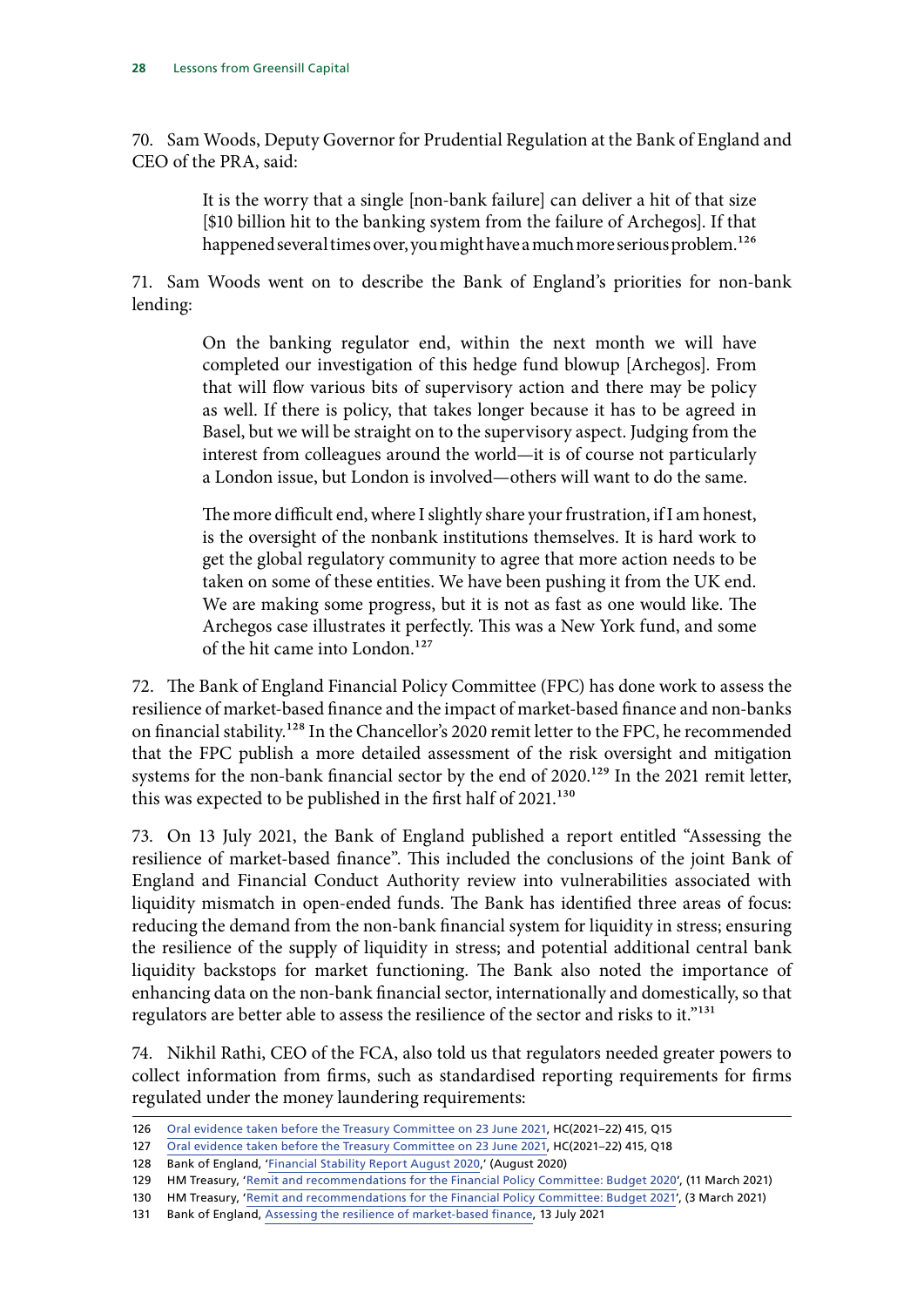<span id="page-30-0"></span>However, as a general point around non-bank finance, I would say that we need to have a mindset and a regulatory and legislative regime that at least allows us to get information, and get some more information. We can then take a decision, with the Government and with Parliament, as to whether more things need to come into regulation or be supervised, but I think we sometimes have a paucity of information and notification requirements.

For example, under the money laundering regulations, these annex 1 firms [such as Greensill] do not have a reporting requirement to us. We can go out and proactively ask for information, but there isn't a standardised reporting requirement to the money laundering supervisor.<sup>132</sup>

75. **The failure of Greensill Capital has highlighted risks around the growth of the non-bank sector and the expansion of non-banks into areas of financial intermediation traditionally dominated by banks. The Bank of England has recently published its paper on market-based finance, and we will scrutinise its conclusions in our ongoing work. We welcome the Bank's focus on the importance of enhancing data on the nonbank financial sector.**

76. *In addition to international work to intensify global co-operation and data-sharing on non-bank finance, the Treasury should work with the Bank of England and the FCA to consider which domestic data gaps could be addressed. Filling these gaps may require legislative or regulatory fixes. Where there is additional information which could be collected to assist the Bank of England in achieving its objective for financial stability, the Prudential Regulation Authority and Financial Conduct Authority should collect this information, and, if needed, the Government should put forward legislation to enable this. Any information required should be collected on a measured, proportionate basis, taking care not to impose a disproportionate burden either on firms to submit the data or on regulators to review it.*

#### *Wyelands Bank and Change of Control*

77. During the course of our inquiry, we also took evidence from the Bank of England on the circumstances surrounding the wind-down of Wyelands Bank. Wyelands Bank was a PRA-regulated bank which was owned by Sanjeev Gupta.<sup>133</sup> According to its own website, Wyelands Bank is a part of the GFG Alliance, and it is managed and operated independently of Mr Gupta.<sup>134</sup>

78. The 2020 Annual Report for Wyelands Bank, published in April 2021, explained that delays in the repayments associated to the GFG Alliance were one factor in the decision to undertake a solvent wind-down:

> [...] some facilities provided to customers introduced to the Bank by members of the GFG Alliance were not operating as intended, and that this was placing the Bank at risk by creating direct exposures to GFG Alliance entities. After attempting to remediate these problems, in October 2019 the Bank delivered notice to the operators of these facilities, requiring

<sup>132</sup> [Oral evidence taken before the Treasury Committee on 12 May 2021,](https://committees.parliament.uk/oralevidence/2155/pdf/) HC(2021–22) 146, Q89

<sup>133</sup> [Q153](https://committees.parliament.uk/oralevidence/2236/pdf/)

<sup>134</sup> Wyelands Bank, '[Our history](https://www.wyelandsbank.co.uk/about-us/our-history/),' accessed 24 June 2021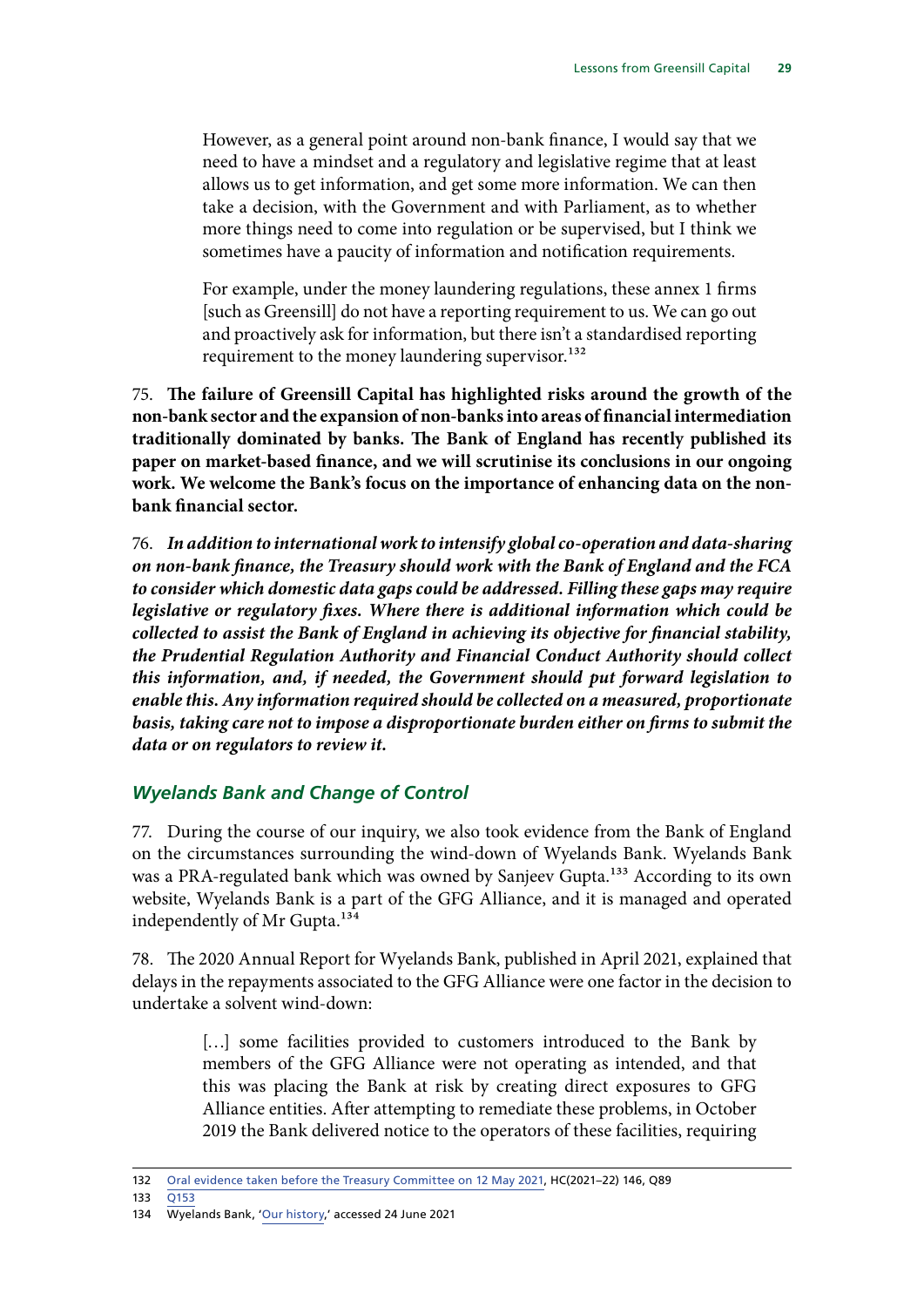repayment by the end of the year. In the first quarter of 2020, continued delays in these repayments and ongoing concerns about the bank's other exposures led the Bank to take steps to protect the interests of its depositors through the solvent winddown of its balance sheet, with a view to releasing sufficient funds to allow all deposits to be repaid."<sup>135</sup>

79. Sam Woods, Deputy Governor for Prudential Regulation at the Bank of England and CEO of the PRA, set out for us the PRA's supervisory engagement with Wyelands Bank over time. He made it clear to us that the issues identified at Wyelands Bank were directly connected to its lending to other entities in the GFG Alliance:

> In late 2018, we became aware that the bank had adopted a large exposures structure that seemed to us to be intended to circumvent the large exposure rules and, in effect, give it the ability to do too much lending, more than is safe, to connected members related to or part of the GFG Alliance. Having discovered that, we of course required it to be unwound and made some further investigations over the next few months. […] In September 2019, we found it necessary to use our formal powers at that point in order to ringfence the bank from the GFG Alliance precisely because we were worried about what we had discovered on the balance sheet.<sup>136</sup>

80. When we asked Andrew Bailey, Governor of the Bank of England, about the circumstances around Mr Gupta acquiring a banking licence, he told us:

> [Mr Gupta] acquired [Wyelands Bank] through a change of control at the end of 2016. He met the terms for authorisation. In the lessons learned from all of this, we will go back and look at it. There have been some changes in the rules around acquisitions over recent years that have some relevance to this, but it is something we will go back to, certainly.137

81. Sam Woods gave us some more detail on how the Change in Control process had changed:

> This goes back to a change that was made in 2009. When the EU Acquisitions Directive came in, pursuant to that a change was made to the way the change in control conditions in FSMA are framed. The actual conditions were left more or less the same. The conditions themselves are quite sensible. They are reputation and things of that kind.138 But the burden of proof, colloquially, I would say was reversed. Up until that point, the regulator could refuse the change in control unless it was satisfied on those various criteria. There were six of them that were listed. After that point, the regulator is only allowed to object if it has reasonable grounds based on those various criteria.

<sup>135</sup> Wyelands Bank Plc, [Annual Report 2020](https://www.wyelandsbank.co.uk/media/1257/statutory-accounts-2020-wyelands-bank_signed.pdf), (26 May 2020), p 3

<sup>136</sup> [Oral evidence taken before the Treasury Committee on 23 June 2021](https://committees.parliament.uk/oralevidence/2433/pdf/), HC(2021–22) 415, Q1

<sup>137</sup> [Oral evidence taken before the Treasury Committee on 24 May 2021,](https://committees.parliament.uk/oralevidence/2236/pdf/) HC(2021-22) 142, Q177

<sup>138</sup> Any objection to an acquisition must be based on six criteria relating to: the acquirer's reputation and financial soundness; the reputation, knowledge, skills and experience of the firm's directors; the firm's ongoing ability to meet prudential requirements and threshold conditions; the impact of any change of the firm's group on supervision; and the risk of money laundering or terrorist financing. [Letter from Sam Woods to the Committee,](https://committees.parliament.uk/publications/6744/documents/71940/default/)  [dated 02 July 2021](https://committees.parliament.uk/publications/6744/documents/71940/default/)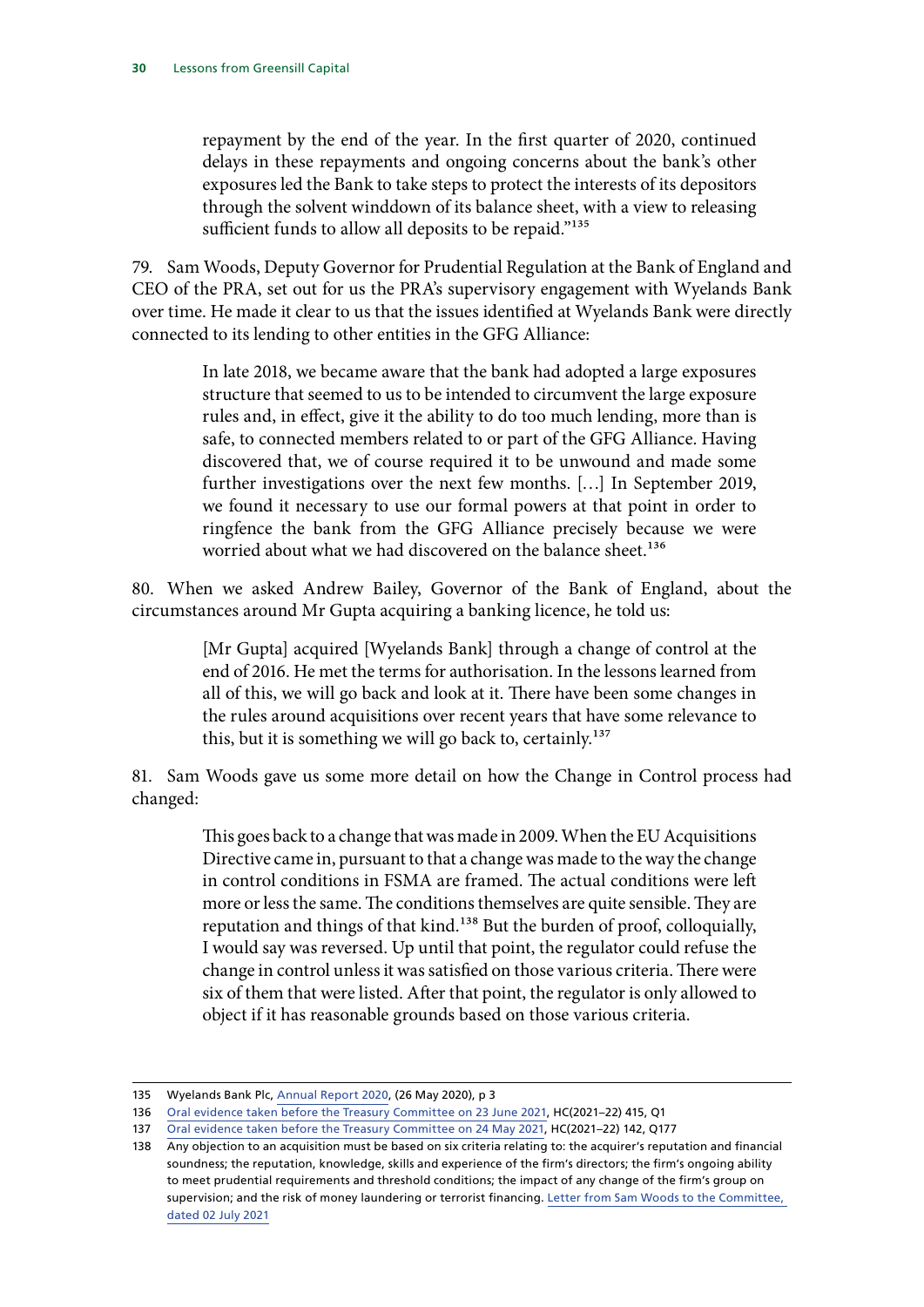<span id="page-32-0"></span>You can see that this shifts the burden back on to the regulator. That was done in an EU context because there were concerns about national regulators frustrating crossborder activity for nonprudential reasons. As we are out of the EU, I would say that we do not need to worry about that point anymore.<sup>139</sup>

Mr Woods told us that the Bank of England was raising this matter with the Treasury.<sup>140</sup> He wrote to us and told us that

> We are raising with HM Treasury the possibility of reverting the burden to the original approach, to allow the regulator to object unless it is satisfied it is appropriate for an acquisition to take place in the light of the relevant criteria. Doing so would strengthen the hand of the regulator where the position is unclear and be conducive in practice to an even more robust approach to the review of acquisitions.<sup>141</sup>

82. *As a matter of urgency, there should be reform of the Change in Control process which regulates who can acquire the ownership of an already existing bank. This should ensure that the PRA has the powers necessary to ensure that existing banks do not fall into the hands of owners who would not be granted a banking licence in their own right.*

#### *Other regulatory lessons*

83. The FCA has written to us setting out a series of further areas under consideration for regulatory or perimeter change and to which the failure of Greensill has drawn attention:

- i) The appointed representatives regime [see above]
- ii) Investigation and penalty powers in the event of firm failure or deregistration
- iii) Criteria for fitness and propriety under the MLRs (Money Laundering Regulations)
- iv) Access to UK investors through listing securities on overseas markets that are not Recognised Overseas Investment Exchanges (ROIEs) or regulated markets (e.g. in the European Union)
- v) Employer Salary Advance Scheme<sup>142</sup>

84. **It is evident that the Greensill case lends urgency to the consideration of a number of areas where there may be a case for fresh regulation. We have not examined these areas in detail, but we draw the Treasury's attention to the areas listed by the FCA as set out in paragraph 83.** *We intend to monitor closely developments in this area.*

<sup>139</sup> [Oral evidence taken before the Treasury Committee on 23 June 2021](https://committees.parliament.uk/oralevidence/2433/pdf/), HC(2021–22) 415, Q5

<sup>140</sup> [Oral evidence taken before the Treasury Committee on 23 June 2021](https://committees.parliament.uk/oralevidence/2433/pdf/), HC(2021-22) 415, Q6

<sup>141</sup> [Letter from Sam Woods to the Committee, dated 02 July 2021](https://committees.parliament.uk/publications/6744/documents/71940/default/)

<sup>142</sup> [Response from the FCA to the Committee, dated 4 May 2021](https://committees.parliament.uk/publications/5761/documents/66071/default/)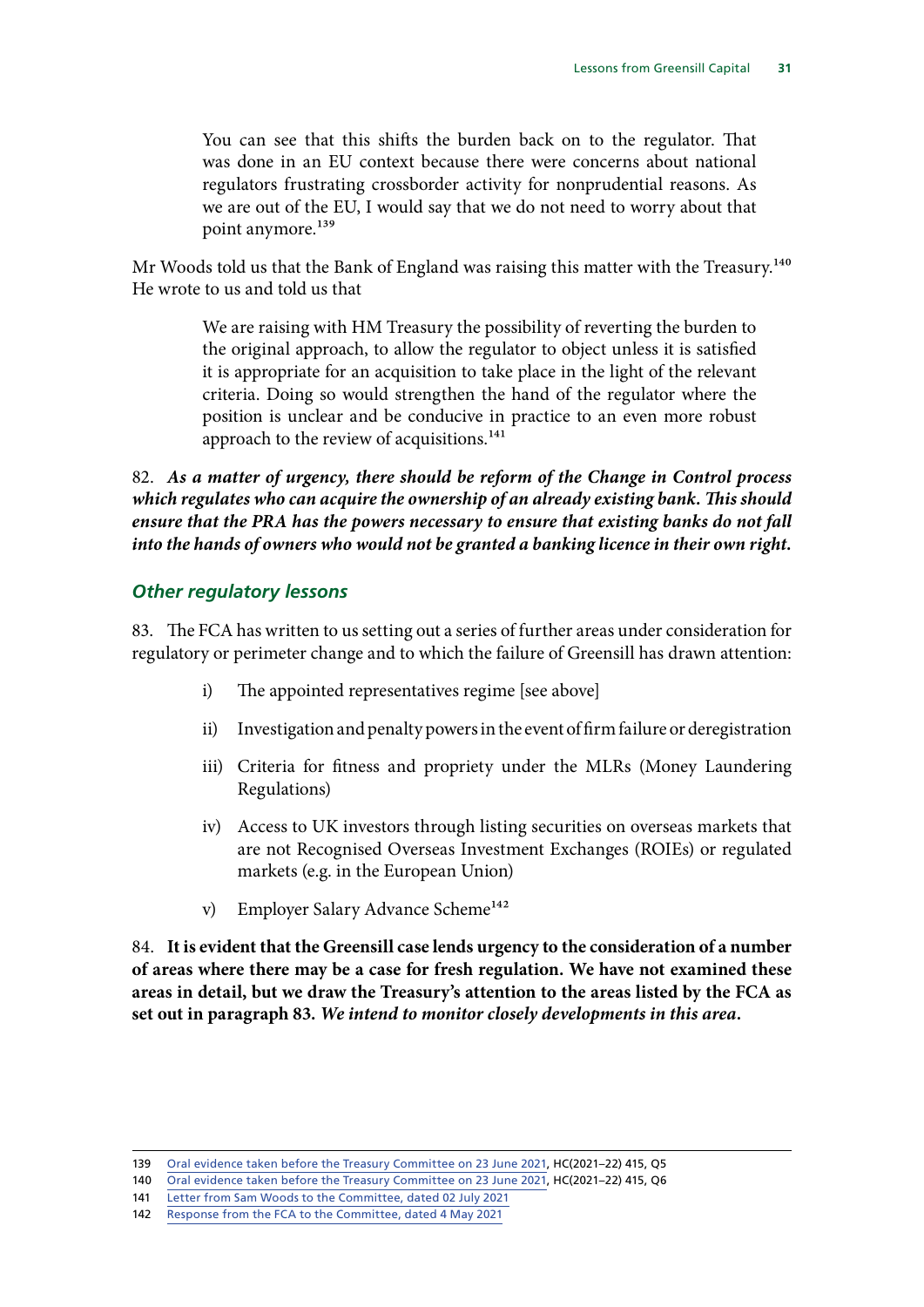# <span id="page-33-0"></span>**Use of supply chain finance**

#### *Use of supply chain finance in Government*

85. We heard mixed evidence on the benefits of supply chain finance for government. Mr Greensill told us that supply chain finance could benefit the government, and gave three reasons: firstly, the capacity to approve invoices more promptly as "the Government do not have the capacity to approve invoices very promptly"; secondly, the capacity to save taxpayer money by having the private sector suppliers bearing the cost of paying suppliers faster, rather than the Exchequer borrowing to achieve that; and thirdly, the costs of capital faced by Government Departments being higher than the private sector provision of capital.<sup>143</sup>

86. Mr Cameron expanded on these arguments in his own evidence:

First, there is a lot of bureaucracy in government and, even with the best will in the world, sometimes early payment simply does not happen. Secondly, as I think Nick Macpherson was very clear about in his evidence to you, although the Treasury is in favour of it in theory, in practice early payment means the Treasury borrowing more money and paying more interest on it, so there is a cost. What is useful about using supply chain finance, even in the public sector, is that if you are paying big suppliers early, they pay for the benefit of that, rather than the taxpayer. I think it would be sad to rule out supply chain finance in the public sector because I think it can be very helpful for small businesses such as pharmacies, and it can actually save money for the Government at the same time.<sup>144</sup>

87. On the argument about cost of capital, Mr Greensill told us:

[...] even if you did devolve to Government Departments the authority to pay using private sector technology and just use their own cash, the reality is that that capital is charged out at a much higher cost by Departments than the private sector provides. The reason for that, as I am sure you are very aware, is that although the Treasury can borrow money very cheaply, it provides to Departments—I am not going to use the right word, I am sorry—a weighted average cost of capital, where overall the Government borrows money.<sup>145</sup>

88. Sir Tom Scholar, Permanent Secretary at the Treasury, told us he did not recognise Mr Greensill's third argument based on the cost of capital faced by Government Departments:

> I do not quite know what he meant when he said that. All I will say is that, as we now know, he spent several years in the Cabinet Office trying to encourage Departments to adopt supply chain finance as a way of funding part of what they were doing. Most Departments looked at that and could not see the logic or the sense in it. The Treasury certainly could not, so he has not been very successful in persuading people of his point of view.<sup>146</sup>

143 [Q242](https://committees.parliament.uk/oralevidence/2149/pdf/)

144 [Q406](https://committees.parliament.uk/oralevidence/2163/pdf/)

145 [Q242](https://committees.parliament.uk/oralevidence/2149/pdf/)

146 [Q468](https://committees.parliament.uk/oralevidence/2292/pdf/)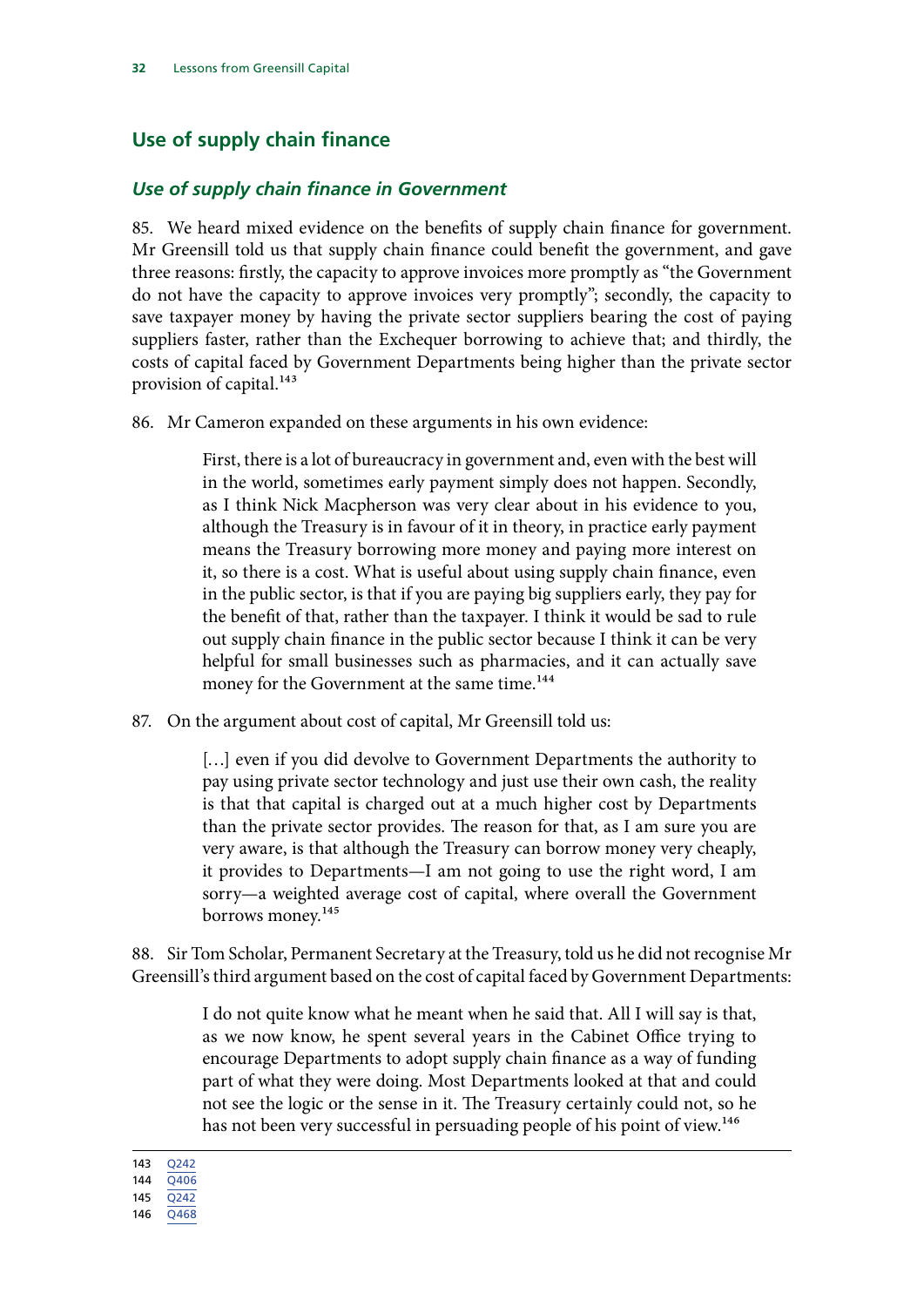<span id="page-34-0"></span>89. Sir Tom Scholar also told us that the Treasury had a sceptical approach to supply chain finance proposals in Government:

> A couple of years ago, the Treasury wrote to all accounting officers, drawing particular attention to supply chain finance and similar proposals, and saying that, in many or probably most cases, they would be unlikely to meet the standards of Managing Public Money. The Treasury has had, institutionally, a sceptical approach to them.<sup>147</sup>

90. The Chancellor, while noting he had not been around for the original proposal's sign off, agreed with the views given by Sir Tom Scholar:

> I share Tom's view that, instinctively, this should not be something that is massively necessary in the public sector, for the reasons that Tom gave. Our cost of borrowing is low and is going to be cheaper than the private sector, and we are a prompt payer. That is where the Treasury's scepticism towards these things would have come from, and that is based on a sound rationale.<sup>148</sup>

91. Nigel Boardman's review is looking at the use of supply chain finance in Government and was due to have reported to the Prime Minister by 30 June 2021.<sup>149</sup> We look forward to the publication of his review.

92. **Supply chain finance appears to be a useful product in some contexts. However, instead of pursuing supply chain finance solutions, it would be preferable for the Government to address the underlying cause of the problem by paying suppliers sooner, particularly small suppliers. Given the low cost of Government borrowing, the value of this type of private sector financing to the public sector is less than would otherwise be the case.**

#### *Pharmacy Early Payment Scheme (PEPS)*

93. Greensill had two major public sector schemes. Firstly, Greensill provided the financing for the Pharmacy Early Payment Scheme (PEPS), a scheme which allowed pharmacies to access funding earlier. The Chancellor told us:

> The scheme was introduced by DHSC in 2013. It was to be delivered by Citibank, and was a voluntary scheme that would allow participating pharmacies to access funding earlier than the standard government payment schedule but after services had been delivered. HMT ministers approved the initial PEPS. In 2018, Taulia replaced Citibank as the provider of this service. Taulia contracted Greensill to provide the financing necessary for the scheme. HMT has no record of involvement in this process. NHS Business Services Authority contracted with Taulia in 2018 via a Crown Commercial Service Framework agreement for Supplier Early Payment Solutions.<sup>150</sup>

94. Lord Macpherson explained the rationale for this scheme:

<sup>147</sup> [Q463](https://committees.parliament.uk/oralevidence/2292/pdf/)

<sup>148</sup> [Q613](https://committees.parliament.uk/oralevidence/2293/pdf/)

<sup>149</sup> ['Review into the Development and Use of Supply Chain Finance in Government – Terms of Reference](https://www.gov.uk/government/news/review-into-the-development-and-use-of-supply-chain-finance-in-government-terms-of-reference),' Cabinet office press release, 16 April 2021

<sup>150</sup> [Response from HM Treasury to the Committee, dated 7 May](https://committees.parliament.uk/publications/5758/documents/66074/default/)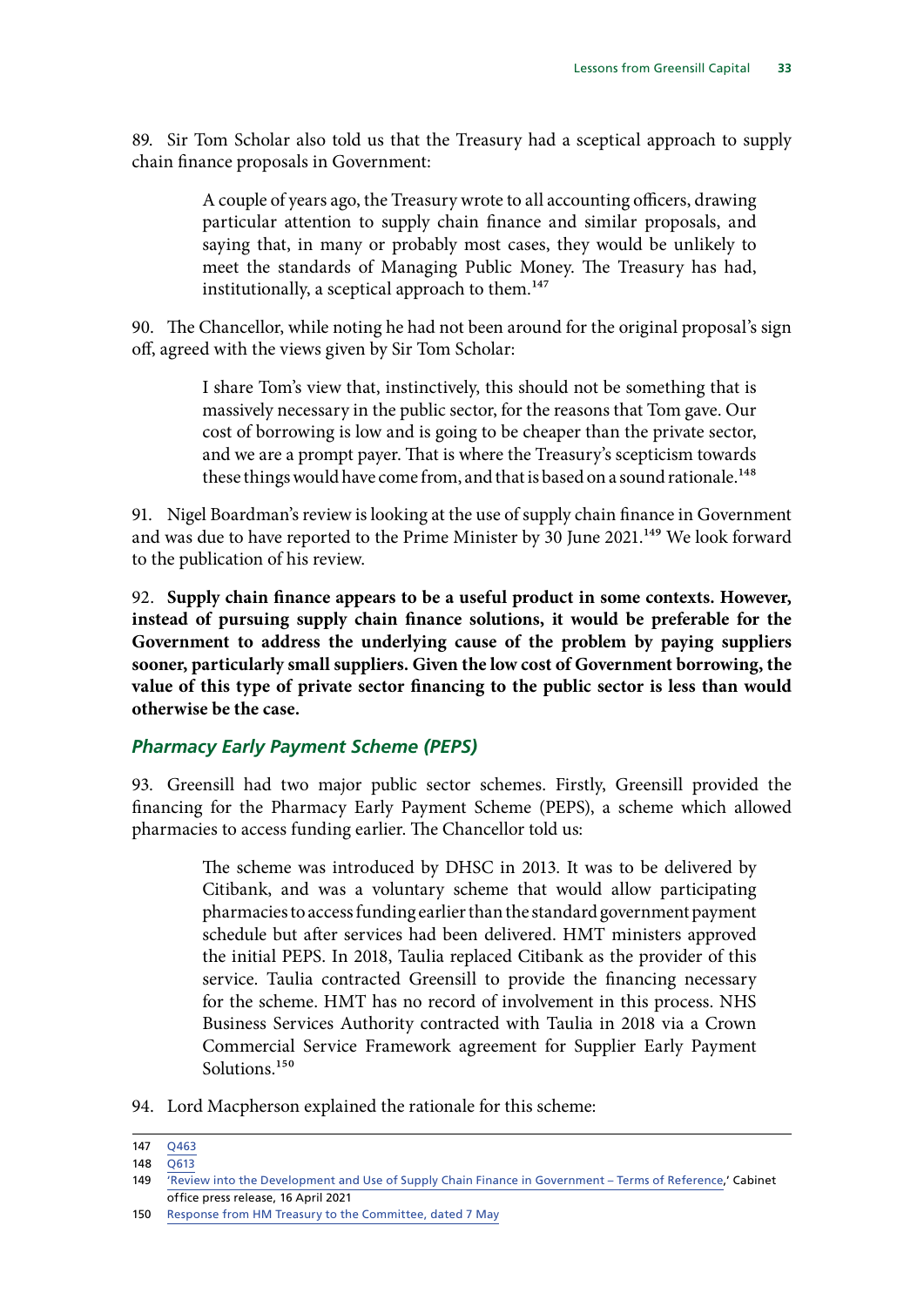<span id="page-35-0"></span>My understanding is that there is a general pressure to make the NHS pay pharmacies more quickly. The Government responded to that and brought forward the payment terms. Historically, I think most of the payments were done within 60 days, some within 90 days, and they brought all that forward.

You would think that, with accruals accounting, this would have no impact, but, as far as the national debt is concerned, debt is accumulated in cash and the debt interest is in cash. If you bring forward payments, the Government have to borrow more and, therefore, pay interest on that debt. That is why, it is fair to say, the Treasury was a bit cautious back in 2012 about bringing forward payment terms too quickly.

At this point, Citibank turns up in the Cabinet Office. […] What was attractive to the Cabinet Office and the Department of Health is that this was effectively a private sector intervention. Citibank would provide even earlier payments, voluntarily, to pharmacists, in exchange for the pharmacists giving up, say, 1% of the income, which actually was in a lot of their interest, because they were being paid so late that the cost of capital of that delay was something like 12%.<sup>151</sup>

#### *Earnd*

95. Secondly, Greensill owned a firm called Earnd, which provided a service that allowed employees of customers of Earnd UK to draw accrued salary (advanced by Earnd UK) prior to the regular payroll date. The amount advanced by Earnd UK was then deducted from the relevant employee's salary and repaid from the employer to Earnd UK within a contracted period.<sup>152</sup> Employee Salary Advance Schemes (ESAS) are not regulated by the FCA.153

96. Greensill provided Earnd to some NHS trusts for free.<sup>154</sup> Mr Greensill told the FCA they were able to do this "as they already [were] making a lot from NHS contracts."155 The Administrator's Proposals<sup>156</sup> set out the rationale for Earnd providing these services for free:

> Earnd UK was a start-up company incorporated in May 2018 and, at the time the Companies<sup>157</sup> were placed into administration, did not generate revenue as the service was provided at nil cost to the employee and employer. The commercial rationale for providing these services without profit was to create critical mass to enable Earnd UK to sell to corporate entities to generate revenues and to provide cross-selling opportunities to the wider Group. The customers of Earnd UK included certain NHS Trusts.158

<sup>151</sup> [Q82](https://committees.parliament.uk/oralevidence/2138/pdf/)

<sup>152</sup> Companies House, '[Notice of Administrators' Proposals](https://find-and-update.company-information.service.gov.uk/company/08126173/filing-history),' (April 2021), p 4

<sup>153</sup> [Response from the FCA to the Committee, dated 4 May 2021](https://committees.parliament.uk/publications/5761/documents/66071/default/)

<sup>154</sup> Companies House, '[Notice of Administrators' Proposals](https://find-and-update.company-information.service.gov.uk/company/08126173/filing-history),' (April 2021), p 4

<sup>155</sup> [Response from the FCA to the Committee \(Annex\), dated 4 May 2021](https://committees.parliament.uk/publications/5762/documents/66070/default/)

<sup>156</sup> The Notice of Administrators Proposals is a document submitted by the Administrators, in this case Grant Thornton, to Companies House. Companies House, ['Notice of Administrators' Proposals,](https://find-and-update.company-information.service.gov.uk/company/08126173/filing-history)' (April 2021)

<sup>157</sup> Greensill Capital UK (GCUK) and Greensill Capital Management Company (GCMC)

<sup>158</sup> Companies House, '[Notice of Administrators' Proposals](https://find-and-update.company-information.service.gov.uk/company/08126173/filing-history),' (April 2021), p 4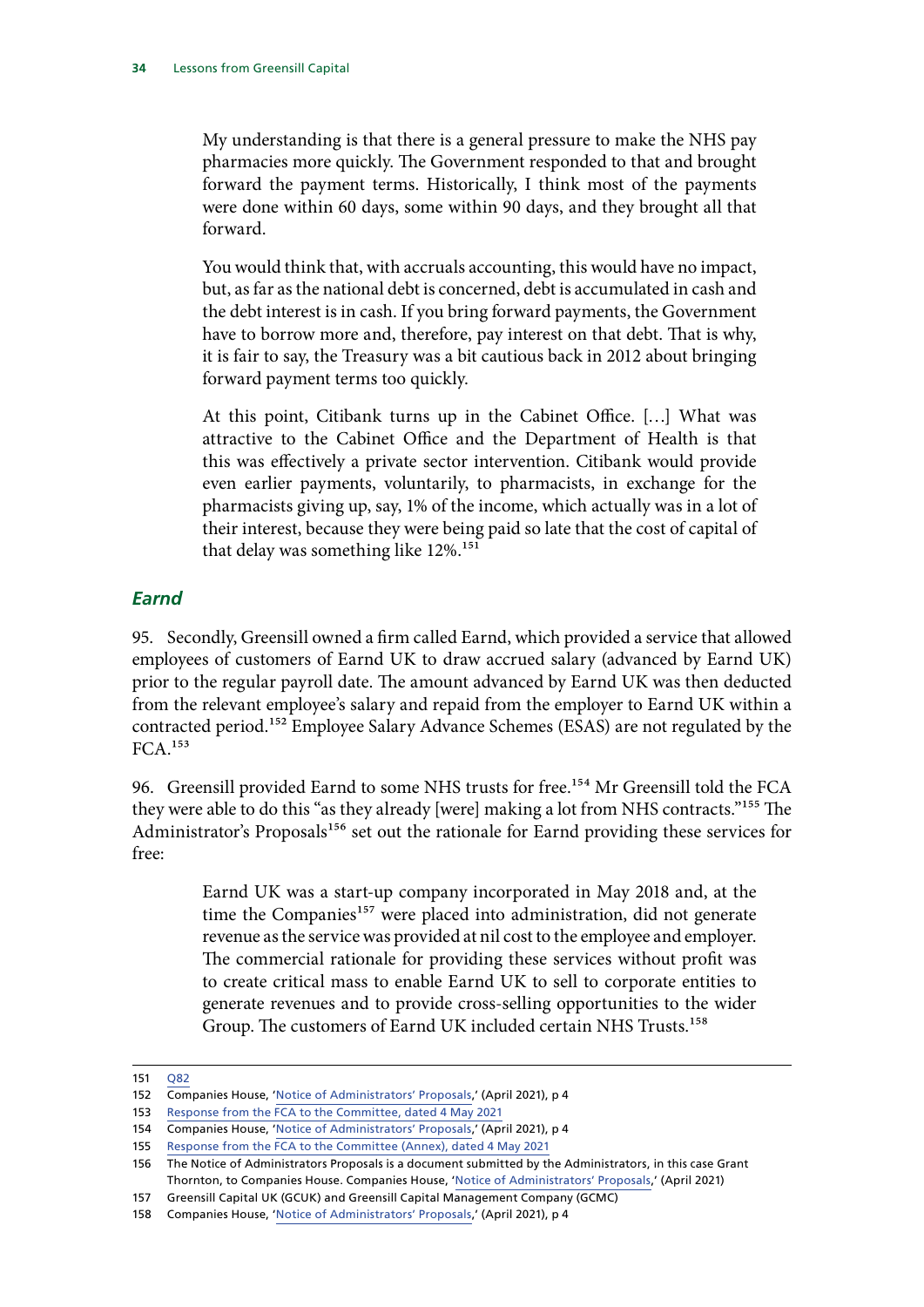When asked about the data collected by the Earnd app, the Treasury pointed us towards the NHS.159

97. Mr Cameron told us:

[...] I remember answering questions [...] about the evils of payday lending, and the idea that staff in the NHS can draw down their salary as they earn it, rather than having to wait till the end of the month, I think could go some way to ending the use of payday lending.<sup>160</sup>

98. The Chancellor provided us with more detail as to what the Treasury had been told about Earnd:

> Regarding Earnd, the decisions to offer this product to NHS workers were made at an individual foundation trust employer level. We have no record of HMT approval being sought as part of that process, and we have no record of HMT undertaking any advice or analysis relating to the Earnd product.<sup>161</sup>

99. Sir Tom Scholar, Permanent Secretary at the Treasury, told us that the lack of discussion with the Treasury by these NHS Trusts or the Department of Health was something he was now following up on:

> It was a handful of NHS trusts that took part in this scheme, in a fairly small-scale way. They did not come to the Treasury for approval. I do not quite know the extent of the discussion within the NHS, and between the NHS and the Department of Health, but they did not come to us about it. As you would imagine, we are now following that up with the Department.<sup>162</sup>

100. Sir Tom Scholar told us that:

Managing Public Money<sup>163</sup> requires Treasury consent for proposals for spending money that are novel, contentious or potentially repercussive. We wrote round to all accounting officers a couple of years ago, drawing attention to those requirements, particularly in the context of supply chain finance.164

101. **Because Earnd was provided free of charge, no public money was spent and this may be one reason the Treasury was not consulted on what might otherwise have been deemed a "novel" proposal for the purposes of the Treasury's guidance on Managing Public Money. When the Government is given a service for free, this may have implications for the management (including in the future) of public money or procurement. It may also bring commercial benefits to the firm which provides the service, for example cross-selling opportunities as Greensill's administrators cite, as well as the reputational benefit of being a supplier to the Government and potentially access to data.** *The Treasury should be more involved in determining whether such 'novel' schemes, when provided for free, are appropriate in the provision of public* 

 $162 \overline{0462}$ 

<sup>159</sup> Qq[464,](https://committees.parliament.uk/oralevidence/2292/pdf/) [618](https://committees.parliament.uk/oralevidence/2293/pdf/)

<sup>160</sup> [Q340](https://committees.parliament.uk/oralevidence/2163/pdf/)

<sup>161</sup> [Response from HM Treasury to the Committee, dated 7 May](https://committees.parliament.uk/publications/5758/documents/66074/default/)

<sup>163</sup> Managing Public Money is a Treasury document which provides guidance to UK public sector organisations on how to handle public funds. HM Treasury, ['Managing public money,](https://www.gov.uk/government/publications/managing-public-money)' (14 May 2012)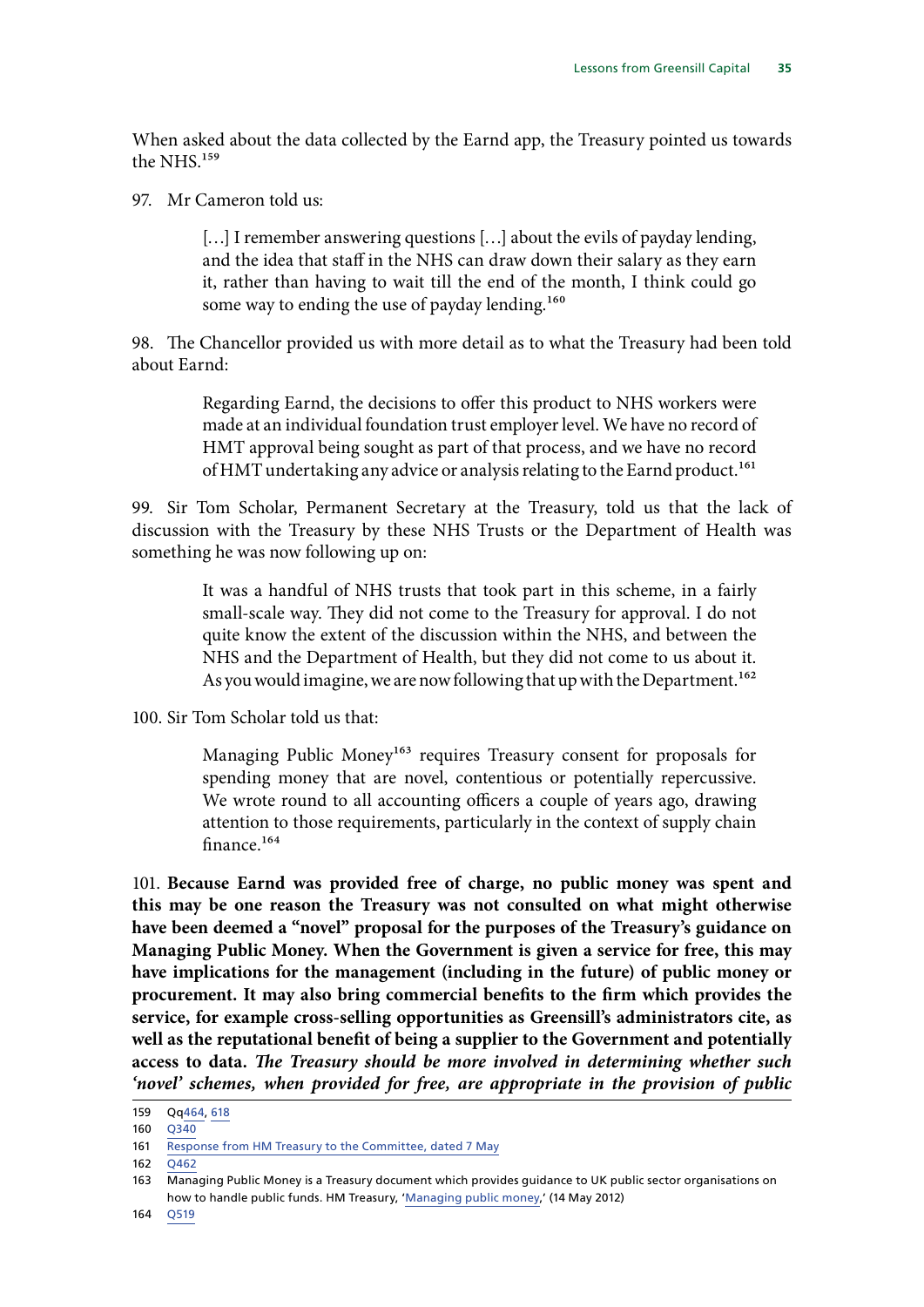*services. If they deem that there is a case for supporting such solutions, the Government should consider whether any additional controls may be needed around procurement where the Government or public bodies are given significant and novel financial services without charge.*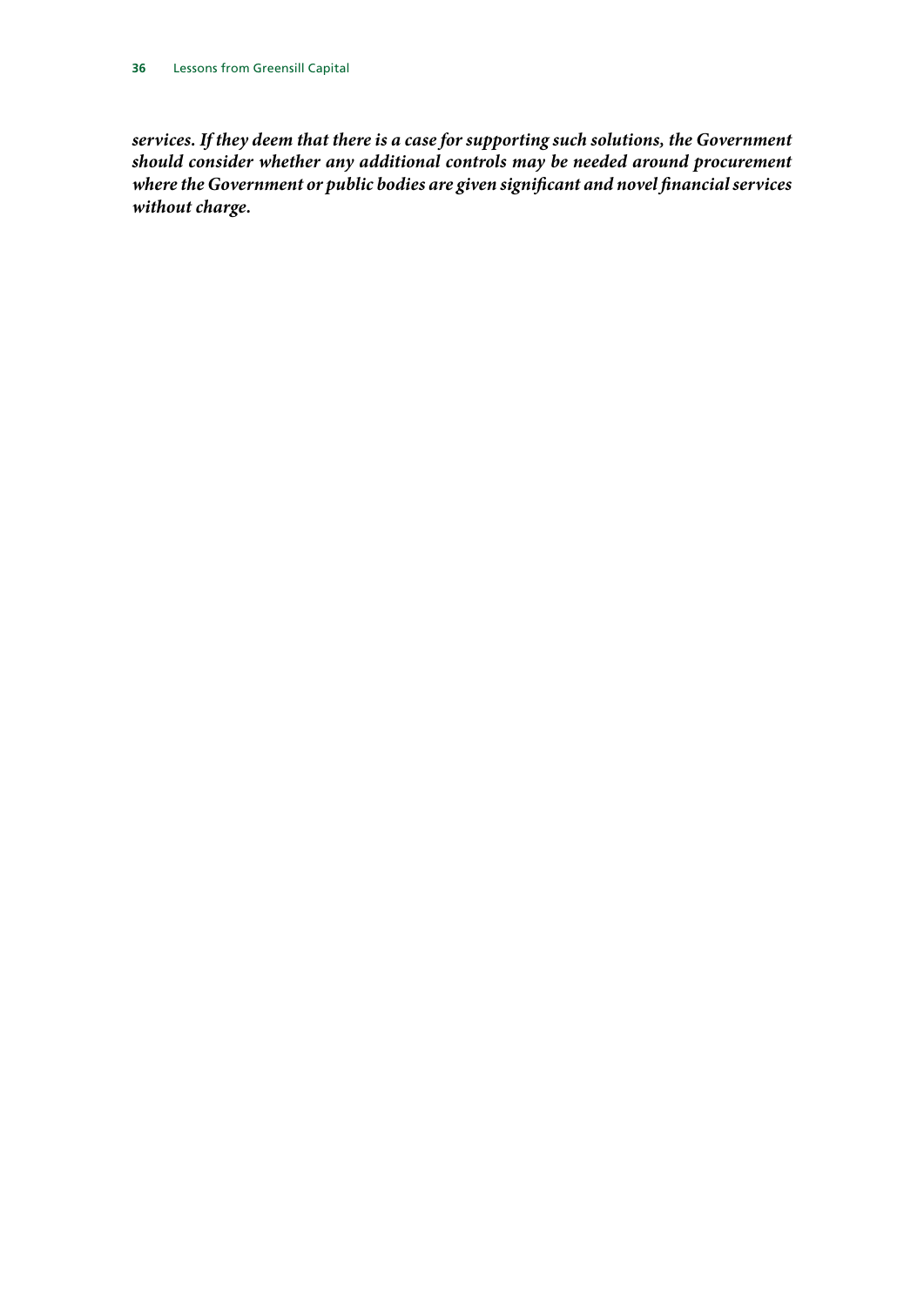# **3** Lobbying

# **Outline of events**

102. In early 2020, the UK was beginning to face the potential consequences of the coronavirus pandemic. In response to the health emergency, on 3 March 2020, the Department of Health and Social Care released the Coronavirus (COVID-19) Action Plan.165 In his appointment hearing with us the following day (4 March 2020), Andrew Bailey, then CEO of the Financial Conduct Authority, and now Governor of the Bank of England, told us that:

> I think it is quite reasonable to expect that we will have to provide collectively some form of supply chain finance in the not-very-distant future, to ensure that the effects of this shock from the virus are not damaging to many forms of activity, particularly to small and medium-sized firms. We will have to move very quickly to do that. It stands to reason that to do that, you must move very quickly.<sup>166</sup>

This reference by Mr Bailey to the potential role for supply chain finance appears to have prompted representatives of Greensill Capital to begin making the approaches to the Government which led to the events underlying this Report.

103. On 5 March 2020, the Rt Hon David Cameron asked Sir Tom Scholar, Permanent Secretary at the Treasury, for the contact details for Sir Jon Cunliffe, Deputy Governor of the Bank of England.<sup>167</sup> Mr Cameron then emailed Sir Jon as follows: "a quick question for you, concerning what the Governor meant in his remarks about Supply Chain Finance".<sup>168</sup>

104. The initial aim of the lobbying by representatives of Greensill was the reactivation of the Bank of England's 2009 Secured Commercial Paper Facility (SCP) (part of the Asset Purchase Facility (APF)).<sup>169</sup> The SCP was a facility announced in July 2009 that would "offer to buy securities backed by assets such as trade receivables consistent with the APF's aim to purchase high-quality assets of broadly investment grade".170 At the time, the Bank explained that "The purpose of the Facility [SCP] is to help improve the function of the private market by standing ready to make primary market purchases and by acting as a backstop for secondary market investors".<sup>171</sup>

105. On 17 March 2020, in a letter to the Chancellor, Mr Greensill explained that reactivating the SCP with £10–20 billion would "give confidence to the capital market investors who underpin this market. As you would expect, that confidence is currently in question." He argued that "This action would not only allow the continuing flow of capital into supply chains which would benefit the UK economy at a critical time, but would also assist HMG specifically in ensuring that funding flows quickly and cost effectively to its suppliers".<sup>172</sup>

<sup>165</sup> DHSC, [Coronavirus: action plan: A guide to what you can expect across the UK,](https://assets.publishing.service.gov.uk/government/uploads/system/uploads/attachment_data/file/869827/Coronavirus_action_plan_-_a_guide_to_what_you_can_expect_across_the_UK.pdf) 3 March 2020

<sup>166</sup> Oral evidence taken on [4 March 2020](https://committees.parliament.uk/oralevidence/110/default/), HC (2020–21) 122, Q2

<sup>167</sup> [Response from the Rt Hon David Cameron \(Details of contact\), received 6 May 2021](https://committees.parliament.uk/publications/5763/documents/66069/default/)

<sup>168</sup> [Response from the Rt Hon David Cameron \(Details of contact\), received 6 May 2021](https://committees.parliament.uk/publications/5763/documents/66069/default/)

<sup>169</sup> [Response from HM Treasury to the Committee, dated 7 May](https://committees.parliament.uk/publications/5758/documents/66074/default/)

<sup>170</sup> "Asset Purchase Facility: Secured Commercial Paper", Bank of England News Release, [30 July 2009](https://www.bankofengland.co.uk/-/media/boe/files/news/2009/july/asset-purchase-facility-secured-commercial-paper.pdf)

<sup>171</sup> "Asset Purchase Facility: Secured Commercial Paper", Bank of England News Release, [30 July 2009](https://www.bankofengland.co.uk/-/media/boe/files/news/2009/july/asset-purchase-facility-secured-commercial-paper.pdf)

<sup>172</sup> HM Treasury, [Information in Scope of FOI request,](https://assets.publishing.service.gov.uk/government/uploads/system/uploads/attachment_data/file/989441/Information_in_scope_of_FOI_11880_with_redactions_updated_26_05_21_Final.pdf) 26 May 2021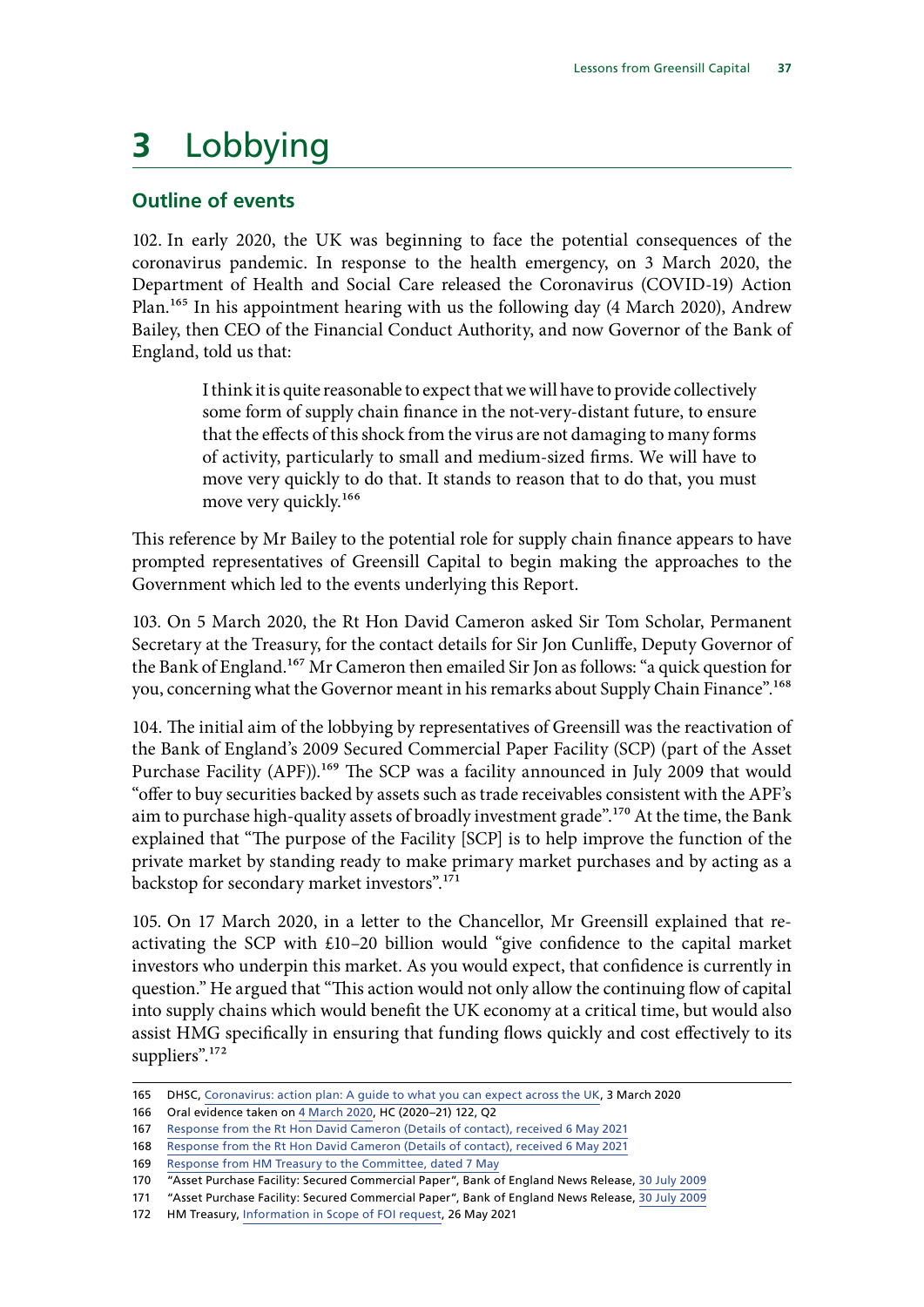106. However, the lobbying from Greensill was to change focus, as the Government announced a new support mechanism: the Covid Corporate Financing Facility (CCFF). The CCFF was announced on 17 March 2020.<sup>173</sup> The Bank described the CCFF as follows:

> The CCFF was designed to support liquidity among larger businesses, helping them to bridge disruption to their cash flows as a result of the Covid shock, through the purchase of short-term debt in the form of CP [Commercial paper]. The CCFF purchased CP of up to one-year maturity, issued by non-financial firms making a material contribution to the UK economy. This helped businesses across a range of sectors to pay wages and suppliers, even while experiencing severe disruption to cash flows. By lending to large companies directly, the CCFF protected the space for banks to lend to the wider population of households and businesses, complementing other Bank and Government schemes such as the Term Funding Scheme with additional incentives for SMEs (TFSME), the Coronavirus Large Business Interruption Loan Scheme (CLBILS), the Coronavirus Business Interruption Loan Scheme (CBILS) and the Bounce Back Loan Scheme (BBLS).174

107. The Bank provided the following description of how responsibility for the operation of the CCFF was apportioned:

> The Bank operated the CCFF as agent for HM Treasury. HM Treasury set the parameters of the scheme, including the terms and eligibility criteria for participation, which were detailed in the Market Notice published by the Bank and the CCFF legal documentation on 18 March 2020. HM Treasury was the risk-owner of the scheme and fully indemnified the Bank from any losses that might arise under the CCFF.<sup>175</sup>

108. Following the release of the market notice, Greensill made an application to join the CCFF. From the outset, Greensill knew that it did not meet the criteria for acceptance to the CCFF. It therefore proposed changes to the CCFF to allow them to gain access.<sup>176</sup> These included, according to the Bank, "allowing assets from securitisation vehicles in the EEA to be accepted; accepting the credit rating of insurers in place of the rating of the individual borrower; and to accept assets in other G7 currencies".<sup>177</sup> On 22 March 2020, the Bank referred Greensill's application and its suggested criteria changes to the CCFF to the Treasury. The Treasury responded to the Bank on 30 March 2020, to say that the Chancellor did not intend to change the criteria. That same day, the Bank informed Greensill that its application did not meet the eligibility criteria, and that the Treasury were not going to change the criteria.<sup>178</sup>

109. The Bank told us that Greensill then approached the Treasury again, with further proposals for changes to the terms of the CCFF and their application. The Bank added that Mr Cameron approached it on 3 April 2020 "asking for clarity on why HM Treasury had considered that the amended Greensill proposals did not qualify".179 He was told that

<sup>173</sup> Bank of England, [Covid Corporate Financing Facility \(CCFF\),](https://www.bankofengland.co.uk/markets/covid-corporate-financing-facility) accessed 29 June 2021

<sup>174</sup> [Response from the Bank of England to the Committee, dated 6 May 2021](https://committees.parliament.uk/publications/5759/documents/66073/default/)

<sup>175</sup> [Response from the Bank of England to the Committee, dated 6 May 2021](https://committees.parliament.uk/publications/5759/documents/66073/default/)

<sup>176</sup> [Response from the Bank of England to the Committee, dated 6 May 2021](https://committees.parliament.uk/publications/5759/documents/66073/default/)

<sup>177</sup> [Response from the Bank of England to the Committee, dated 6 May 2021](https://committees.parliament.uk/publications/5759/documents/66073/default/)

<sup>178</sup> [Response from the Bank of England to the Committee, dated 6 May 2021](https://committees.parliament.uk/publications/5759/documents/66073/default/)

<sup>179</sup> [Response from the Bank of England to the Committee, dated 6 May 2021](https://committees.parliament.uk/publications/5759/documents/66073/default/)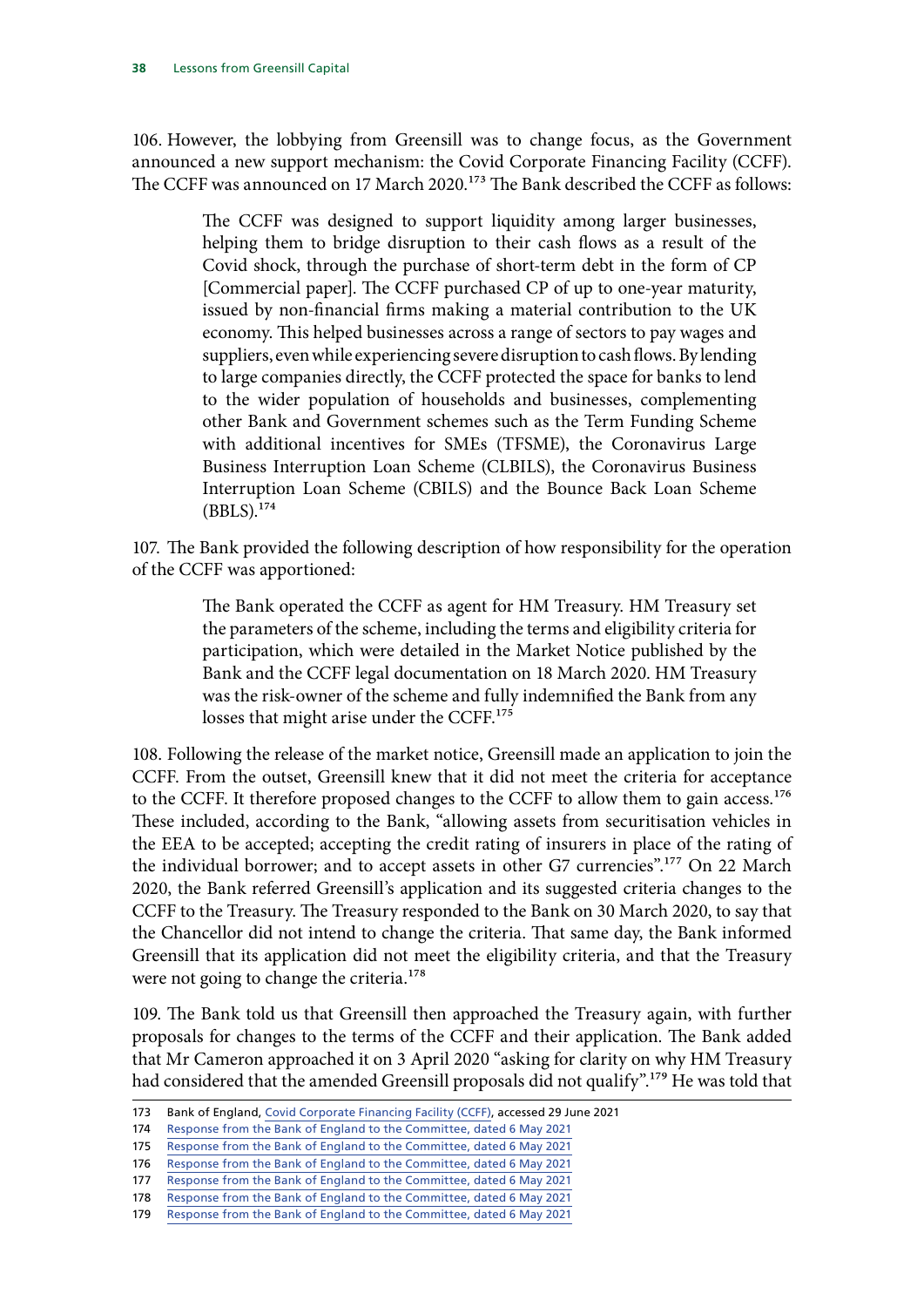that was a matter for the Treasury and was pointed to the fact that the CCFF was aimed at non-financial corporates.<sup>180</sup>

# *3–4 April 2020*

110. The continued denial of access to the CCFF for Greensill led to an increase in activity from Mr Cameron. On 3 April 2020, he sent the following text to Sir Tom Scholar:

> Again Greensill have got a "no". Am genuinely baffled. Letter says CCFF is there to provide liquidity for "non financial corporates". That is what we do. The fact the notes are issued by a financial entity is irrelevant. The recipients of the money are all non financials and mostly SMEs! Can I have 5 minutes for a call? This seems bonkers. Am now calling CX, Gove, everyone. Best wishes. Dc.<sup>181</sup>

111. From 3 to 7 April 2020, Mr Cameron then contacted:

- Rt Hon Rishi Sunak, Chancellor of the Exchequer
- Sir Tom Scholar, Permanent Secretary to the Treasury
- Sheridan Westlake OBE, Senior Special Adviser to the Prime Minister
- Rt Hon Michael Gove MP, Chancellor of the Duchy of Lancaster and Minister for the Cabinet Office
- Rt Hon Jesse Norman MP, Financial Secretary to the Treasury
- John Glen MP, Economic Secretary to the Treasury
- Sir Jon Cunliffe, Deputy Governor of the Bank of England<sup>182</sup>

112. This flurry of activity was to culminate in a call between Charles Roxburgh (Second Permanent Secretary at the Treasury), Sir Tom Scholar and David Cameron on 7 April 2020.183 In the lead-up to that call, Mr Cameron sent the following text to the Chancellor:

> Really grateful for your engagement on this. As agreed, I think one more conversation—Tom S, Charles R and Lex Greensill—is what's required. Let's try and do it today or tomorrow. As I said if there is anything else I can help with, just let me know. [Redacted] Best wishes. Dc.<sup>184</sup>

113. Mr Cameron appeared particularly keen for Sir Tom to be part of the 7 April 2020 call. He texted Sir Tom on 7 April 2020 as follows:

> V much hoping—as agreed with CX [The Chancellor]—that you will be on the call. There is a very specific, contained and restricted proposal that would fulfil the desire to get something done in this space, but it may require your real world, practical and can-do approach. Best, dc<sup>185</sup>

<sup>180</sup> [Response from the Bank of England to the Committee, dated 6 May 2021](https://committees.parliament.uk/publications/5759/documents/66073/default/)

<sup>181</sup> [Response from the Rt Hon David Cameron \(Details of contact\), received 6 May 2021](https://committees.parliament.uk/publications/5763/documents/66069/default/)

<sup>182</sup> [Response from the Rt Hon David Cameron \(Details of contact\), received 6 May 2021](https://committees.parliament.uk/publications/5763/documents/66069/default/)

<sup>183</sup> [Response from the Rt Hon David Cameron \(Timeline\), received 6 May 2021](https://committees.parliament.uk/publications/5765/documents/66067/default/)

<sup>184</sup> [Response from the Rt Hon David Cameron \(Details of contact\), received 6 May 2021](https://committees.parliament.uk/publications/5763/documents/66069/default/)

<sup>185</sup> [Response from the Rt Hon David Cameron \(Details of contact\), received 6 May 2021](https://committees.parliament.uk/publications/5763/documents/66069/default/)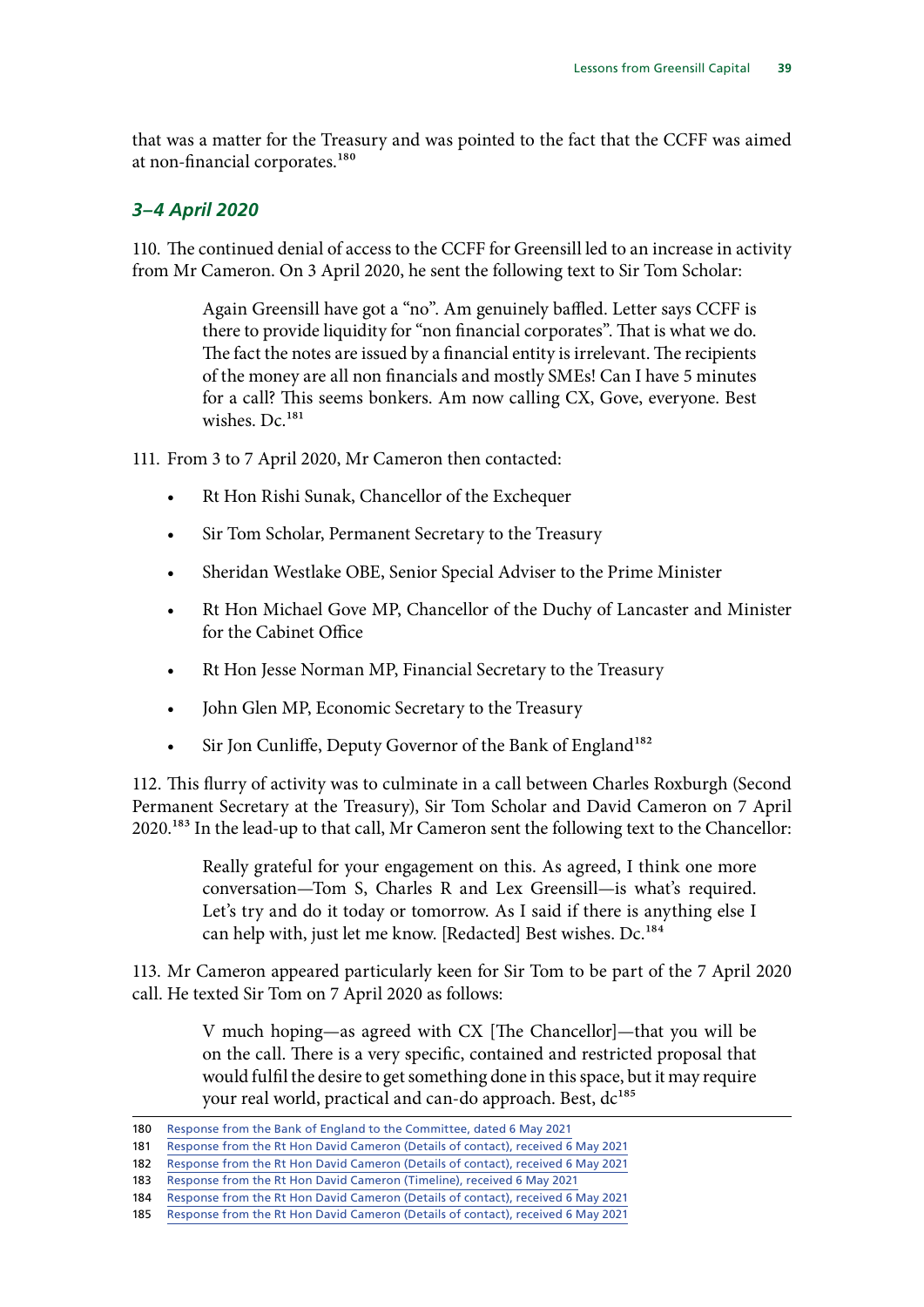114. Following the 7 April 2020 call, Mr Cameron texted the Chancellor: "Excellent call with Tom S and Charles R. Many thanks. Dc".<sup>186</sup>

115. On 7 April, the Treasury proposed an option to Greensill that was compatible with the terms of the CCFF.<sup>187</sup> The Bank told us that "Greensill, however, indicated that it did not wish to pursue this option".<sup>188</sup>

# *Pushed?*

116. On 14 April, the Treasury sent the Bank a revised proposal from Greensill for access to the CCFF. The Bank's analysis was that Greensill's revised proposal did not meet the CCFF's existing eligibility criteria.<sup>189</sup>

117. On 20 April, the Treasury contacted the Bank "regarding options to extend the CCFF to support SCF to SMEs, suggesting HM Treasury and the Bank should discuss further."<sup>190</sup> Within a fortnight, the Treasury would issue a confidential Call for Evidence.<sup>191</sup>

118. On 23 April 2020, the Chancellor of the Exchequer sent the following text to Mr Cameron:

> Hi David, apologies for the delay. I think the proposals in the end did require a change to the Market Notice but I have pushed the team to explore an alternative with the Bank that might work. No guarantees, but the Bank are currently looking at it and Charles should be in touch. Best, Rishi<sup>192</sup>

119. Lord Macpherson, a former Permanent Secretary to the Treasury, told us that "There are two interpretations to that text. The classic one is that you are trying to get someone off your back, so you say that you are pushing it when actually you are doing nothing. Since further meetings followed, it suggests that something else happened".<sup>193</sup>

120. However, Sir Tom Scholar, the current Treasury Permanent Secretary, rejected the notion that he had been "pushed". He told us that "I have to say that I was not aware of any push at all at the time".<sup>194</sup> The Chancellor argued that:

> I really would not personally read too much into that word. It is just a turn of phrase synonymous with "asked". It is a reasonably common phrase that I would use on an almost daily or weekly basis when talking about work that is being worked on in the Department. It is nothing more than a turn of phrase. The substance of that message was, almost verbatim, the same message that Charles and the team were delivering to Greensill at exactly the same time. In that sense, there is no new information of substance contained in it. As I said, the word is just a turn of phrase.<sup>195</sup>

<sup>186</sup> [Response from the Rt Hon David Cameron \(Details of contact\), received 6 May 2021](https://committees.parliament.uk/publications/5763/documents/66069/default/)

<sup>187</sup> [Response from HM Treasury to the Committee, dated 7 May](https://committees.parliament.uk/publications/5758/documents/66074/default/)

<sup>188</sup> [Response from the Bank of England to the Committee, dated 6 May 2021](https://committees.parliament.uk/publications/5759/documents/66073/default/)

<sup>189</sup> [Response from the Bank of England to the Committee, dated 6 May 2021](https://committees.parliament.uk/publications/5759/documents/66073/default/)

<sup>190</sup> [Response from the Bank of England to the Committee, dated 6 May 2021](https://committees.parliament.uk/publications/5759/documents/66073/default/)

<sup>191</sup> [Response from the Bank of England to the Committee, dated 6 May 2021](https://committees.parliament.uk/publications/5759/documents/66073/default/)

<sup>192</sup> HM Treasury, [Freedom of Information Act 2000, Ref: FOI2021/10837,](https://assets.publishing.service.gov.uk/government/uploads/system/uploads/attachment_data/file/977219/FOI_v29_FOI2021_10837_-_disclose__s41_vFINAL.pdf) April 2021

<sup>193</sup> [Q15](https://committees.parliament.uk/oralevidence/2138/pdf/)

<sup>194</sup> [Q479](https://committees.parliament.uk/oralevidence/2292/pdf/)

<sup>195</sup> [Q569](https://committees.parliament.uk/oralevidence/2293/pdf/)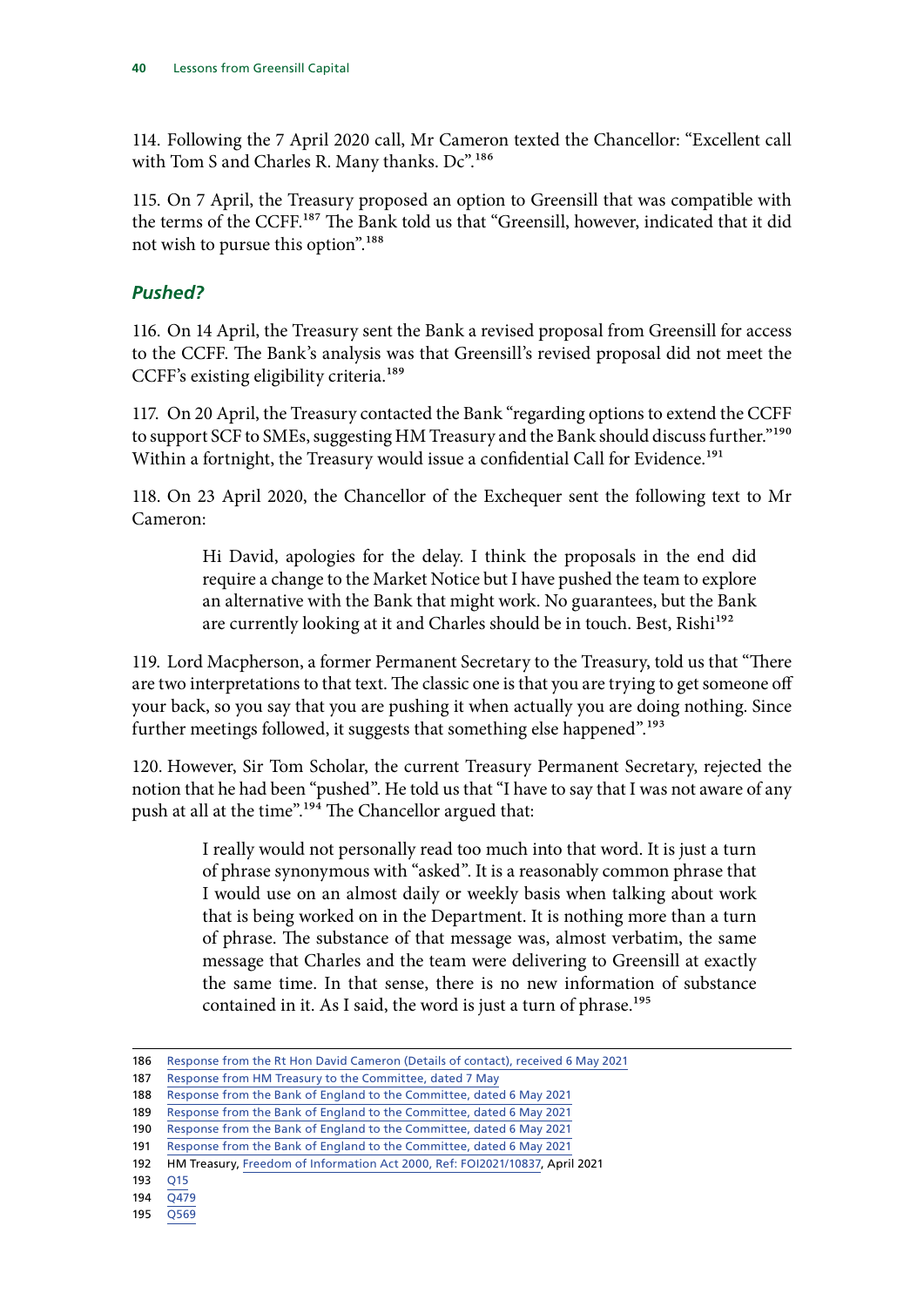#### *The call for evidence and a final effort*

121. On 1 May 2020, the Treasury issued a confidential call for evidence. The Treasury told us that this contained "potential targeted changes to the terms of the CCFF which, if implemented, would promote quicker payments of invoices by CCFF-eligible corporates to their UK SME suppliers". It described its proposals as follows:

> • CCFF-eligible corporates would be able to assign their CCFF allowance to an SCF provider who would then issue commercial paper on their behalf, with strict conditions on the use of funds benefiting UK SMEs. Eligible corporates would transfer payment obligations owed to UK SMEs into a SPV [Special Purpose Vehicle] established by the provider. The CCFF would buy the commercial paper issued by the SPV secured by these payment obligations (so its credit risk would ultimately closely mirror that of the underlying investment-grade corporate).

> • The proceeds from the sale of the commercial paper to the CCFF would be used solely for the purpose of paying corporates' UK SME suppliers early. Additional conditions proposed included that UK SME supplier invoices that were outstanding at the time of the corporate's initial drawing under the new scheme must be paid within 14 days and that corporate participants must sign up to the Government's Prompt Payment Code.<sup>196</sup>

122. On 5 and 11 May, the Treasury led two phone calls with Greensill regarding "Greensill's views on the call for evidence, Greensill's business model and the SCF market."197 The Treasury held further calls with Greensill on 13, 14, and 15 May to discuss how to ensure that the scheme extension should benefit, in the main, UK SMEs.<sup>198</sup>

123. The Treasury explained to us that "while respondents [to the Call for Evidence] supported the objectives of the proposal to support UK SMEs via SCF providers drawing on CCFF, on balance, they did not think the proposed changes would make for an effective intervention".199 The Treasury described Greensill as the "the most enthusiastic respondent to the consultation".<sup>200</sup> On 18 May, the Treasury told the Bank that the Chancellor had decided not to proceed with an extension to the CCFF.<sup>201</sup>

124. Sir Jon Cunliffe, following the call for evidence, noted that the Bank had identified that "the majority of this sort of finance is still done by banks, not players that securitise the assets in the market. It turned out that Greensill was very much in favour, but there was not really general support for it".<sup>202</sup> He also told us that "By the time we came to the response to the call for evidence, I do not know whether "surprise" is the right word, but it reconfirmed that there was not a general problem here."203

125. Also on 18 May, a revised proposal from Greensill was sent to the Bank by the Treasury. On 27 and 28 May 2020, Treasury officials held calls with Greensill representatives about

<sup>196</sup> [Response from HM Treasury to the Committee, dated 7 May](https://committees.parliament.uk/publications/5758/documents/66074/default/)

<sup>197</sup> [Response from the Bank of England to the Committee, dated 6 May 2021](https://committees.parliament.uk/publications/5759/documents/66073/default/)

<sup>198</sup> [Response from HM Treasury to the Committee, dated 7 May](https://committees.parliament.uk/publications/5758/documents/66074/default/)

<sup>199</sup> [Response from HM Treasury to the Committee, dated 7 May](https://committees.parliament.uk/publications/5758/documents/66074/default/)

<sup>200</sup> [Response from HM Treasury to the Committee, dated 7 May](https://committees.parliament.uk/publications/5758/documents/66074/default/)

<sup>201</sup> [Response from the Bank of England to the Committee, dated 6 May 2021](https://committees.parliament.uk/publications/5759/documents/66073/default/)

<sup>202</sup> [Q131](https://committees.parliament.uk/oralevidence/2236/pdf/)

<sup>203</sup> [Q131](https://committees.parliament.uk/oralevidence/2236/pdf/)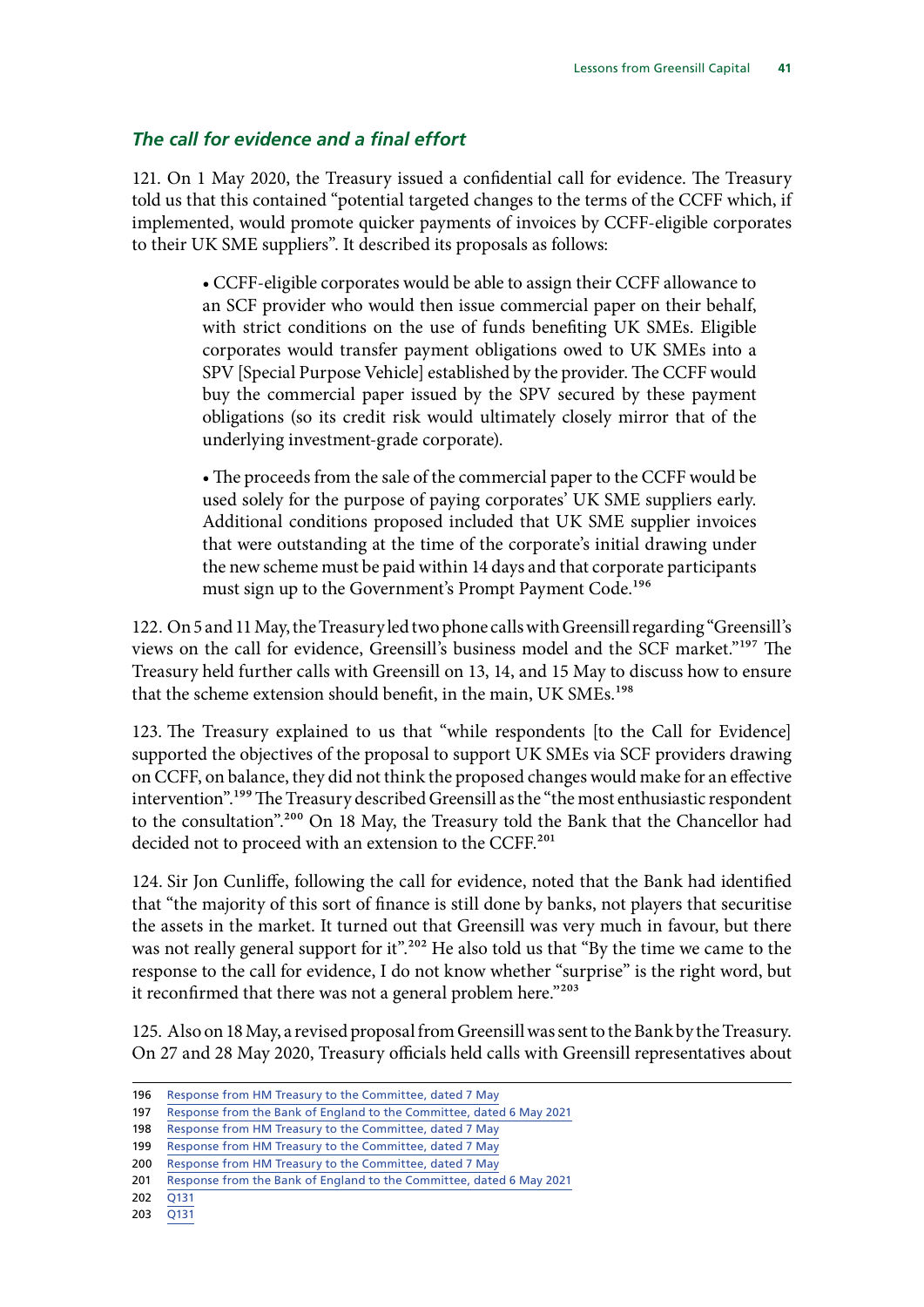Greensill's new proposals. The call on the 28 May was also joined by Bank of England officials. On 4 June 2020, the Bank shared a note with the Treasury on Greensill's proposals.204

126. On 26 June 2020, the Treasury told Greensill for the final time that it would not be eligible for the CCFF. To impart this news, Charles Roxburgh, alongside junior officials, held a conference call with Mr Greensill and Bill Crothers. A letter was also sent by John Glen MP, Economic Secretary to the Treasury, to Mr Greensill reiterating the points made by Charles Roxburgh. Finally, John Glen MP texted David Cameron to tell him the news.<sup>205</sup>

127. Despite the efforts of its representatives, Greensill never gained access to the CCFF. The lobbying of the Bank of England and the Treasury was therefore unsuccessful.

# **Rt Hon David Cameron's lobbying**

# *Introduction*

128. The majority of the lobbying on behalf of Greensill was undertaken by the following three Greensill representatives:

- Lex Greensill, then CEO of Greensill Capital (UK)
- Bill Crothers, a director of Greensill Capital (UK)
- Rt Hon David Cameron, former Prime Minister and an adviser to Greensill Capital.

We focus on the role Mr Cameron played in that lobbying, given that he was an ex-Prime Minister and, as seen in the outline of events above, it was often his messages, in whatever form, that would precede meetings with the Treasury. In the period being considered in this Report, he (or his office) engaged in 56 different contacts with the Government on behalf of Greensill.206

# *His role at Greensill*

129. Mr Cameron was employed as an adviser at Greensill, but Mr Cameron told us that lobbying was not intended to be part of the role:

> [...] I was not employed at Greensill as a lobbyist, and lobbying the UK Government was never intended to be part of my role. However, in the economic turmoil caused by Covid, the Government quite rightly introduced several schemes to help ensure that credit would continue to be expanded to business. The Greensill proposal was to make this even more effective, and I believed that it should be considered by Government.<sup>207</sup>

130. Mr Cameron, by his own admission, had a strong economic interest in the performance of Greensill. Although Mr Cameron told us that the exact amount of his renumeration at

<sup>204</sup> [Response from HM Treasury to the Committee, dated 7 May](https://committees.parliament.uk/publications/5758/documents/66074/default/)

<sup>205</sup> [Response from HM Treasury to the Committee, dated 7 May](https://committees.parliament.uk/publications/5758/documents/66074/default/)

<sup>206</sup> [Response from the Rt Hon David Cameron \(Timeline\), received 6 May 2021](https://committees.parliament.uk/publications/5765/documents/66067/default/)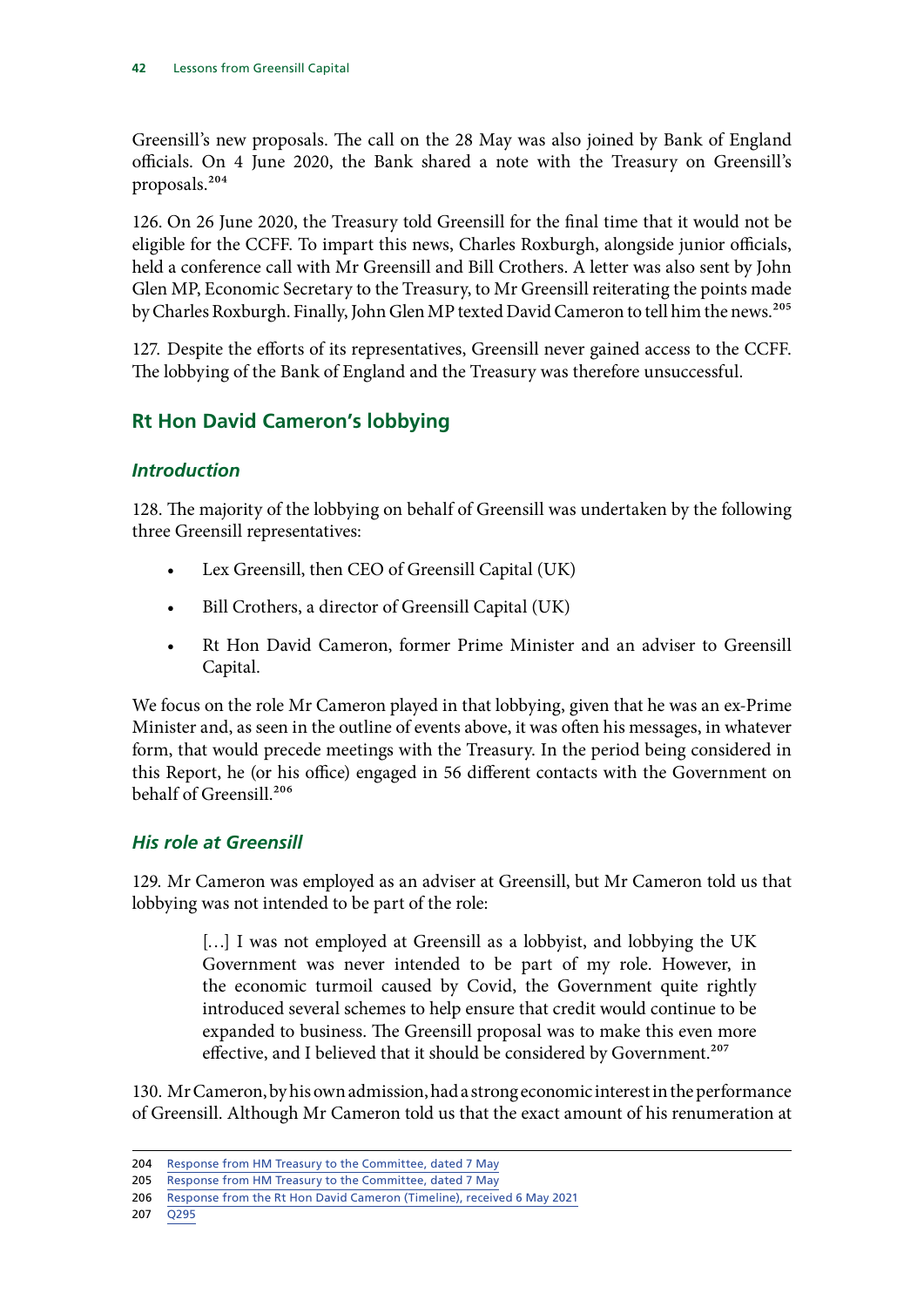Greensill was a "private matter", he did tell the Committee that:

I was paid a generous annual amount—far more than what I earned as Prime Minister. I had shares—not share options—in the business, which vested over the period of time of my contract. It is important for the Committee to know that I absolutely had a big economic investment in the future of Greensill. I wanted the business to succeed. I wanted it to grow.<sup>208</sup>

131. The economic benefits from Mr Cameron's relationship with Greensill were clearly very significant. They were also represented by his use of Greensill's private jets, both for business purposes and a handful of times on "other visits", which Mr Cameron later confirmed to the Committee were "all for short haul flights, and tax was paid appropriately for any benefit received".<sup>209</sup>

132. In his oral evidence to us, Mr Cameron further highlighted the level of engagement he had at Greensill, explaining that he had attended Board meetings:

> I would take part in the board meetings and listen to the arguments and make contributions, sometimes particularly on geopolitical matters and suchlike. So, yes, I was a regular attender and would contribute, but of course there are a lot of board issues that are director-only. I did not sit on the credit committee. I did not sit on the risk committee. I did not sit on the audit committee or any of those sorts of functions, so I wasn't involved, as it were, in the day-to-day running of the business or credit decisions, but, yes, of course I would listen to the discussions and make contributions.210

133. However, in a follow-up letter to us, Mr Cameron emphasised the limits to his role at the Board:

> [...] while I was invited to attend most routine Greensill Board meetings as an Adviser, I was not a Director of Greensill Capital and did not sit on any of the Board committees. I had no executive responsibility whatsoever, no voting rights, and no ability to direct the Board, Greensill executives or employees. When there were key Board meetings in the run up to Greensill filing for administration, for example, I was not invited and did not attend. The last Board meeting I attended was on 10 November 2020.<sup>211</sup>

134. Lord Macpherson set this lobbying by Mr Cameron in the context of his experience as a Permanent Secretary of the Treasury:

> I suppose you can question his judgment in working for Lex Greensill, but let us put that to one side. There is nothing wrong with people getting in touch with the Treasury, and generally, if a former Prime Minister rings you up, as Tom Scholar pointed out, you tend to take the call. Normally when a former Prime Minister rings you up, they are talking about some broader issue of policy and it is worth listening to that. In this case, it seems clear that Mr Cameron was focusing on something that directly related to his interest in Greensill. He was clear about that. I do not see anything

208 [Q308](https://committees.parliament.uk/oralevidence/2163/pdf/)

<sup>209</sup> [Q388, Response from David Cameron to the Committee, dated 18 June 2021](https://committees.parliament.uk/publications/6416/documents/70205/default/)

<sup>210</sup> [Q302](https://committees.parliament.uk/oralevidence/2163/pdf/)

<sup>211</sup> [Response from David Cameron to the Committee, dated 18 June 2021](https://committees.parliament.uk/publications/6416/documents/70205/default/)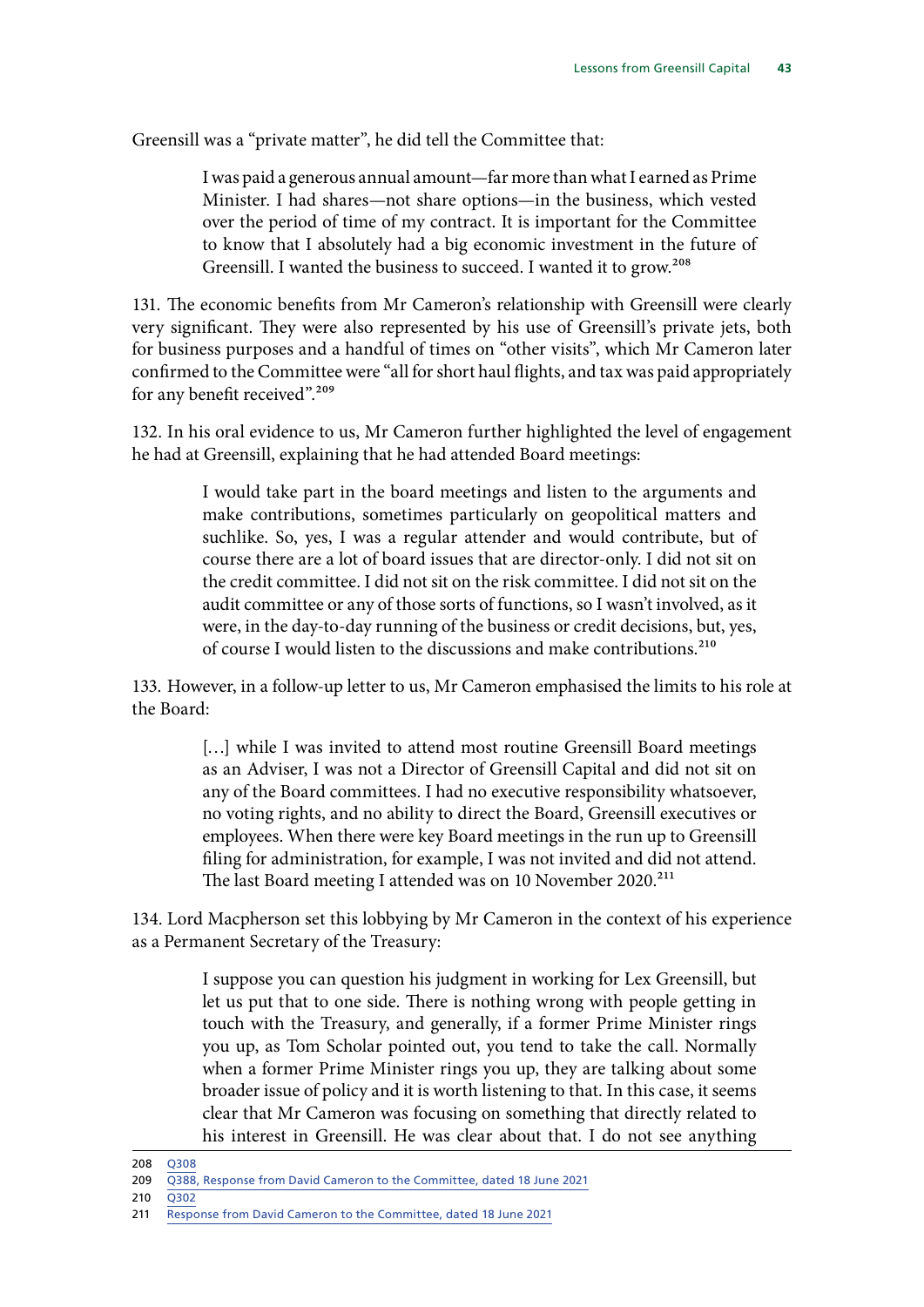wrong with engaging on that basis, provided that you write it down and record what the individual said, and provided that, once they have made their point, you do not give them special treatment. $^{212}$ 

135. Sir Tom told us that "I did not know that he was working for Greensill until that point [when Mr Cameron approached Sir Tom], so that was news to me. Obviously he is a former Prime Minister, but it was equally clear to me that the issue he was raising related to the company he was working for."<sup>213</sup> Sir Tom denied that Greensill got more attention because it had an ex-Prime Minister lobbying for it.<sup>214</sup> The Chancellor was also adamant that Mr Cameron's involvement, despite him being an ex-Prime Minister, had had no effect on the Treasury's work. He told us

> We look at the issue and I looked at the issue on the merits of it, and so the identity of the person talking about it was not relevant to the amount of attention and proper diligence that the issue got and required. That was driven by the circumstances we were facing at the time with acute financing needs for small and medium-sized companies. Therefore, it was entirely right that we diligenced ideas.

> This was one of many strands of work, and in fact probably the one we spent the least time on, over this period. Nevertheless, it was an avenue that was worth exploring, given the context. It was worth doing the work and ultimately concluding that it was not one that we should take forward, whereas we did take forward various other proposals.<sup>215</sup>

136. **Mr Cameron was acting as a representative of Greensill, with a very significant personal economic interest in the firm. As soon as that had been identified by the Treasury, the fact that he was an ex-Prime Minister should have been irrelevant to the Treasury's treatment of his approach. That is what the Treasury has told us happened. We consider that view later in this report.**

#### *Familiarity*

137. Some of those who Mr Cameron lobbied on behalf of Greensill were known to Mr Cameron from his time as Prime Minister. Sir Jon Cunliffe, for whom Mr Cameron specifically requested contact details at the Bank, was from July 2007 to December 2011 the Prime Minister's Advisor on Europe and Global Issues, a period which in part had coincided with Mr Cameron's tenure.<sup>216</sup> Sir Tom Scholar was also the Prime Minister's adviser on European and Global Issues, sherpa for the EU, G7 and G20, and Head of the European and Global Issues Secretariat during Mr Cameron's period in office.<sup>217</sup> Sheridan Westlake had been a Special Adviser to the Prime Minister, when Mr Cameron was in office.<sup>218</sup>

138. The texts from Mr Cameron at times express a familiarity with those he was lobbying. For example, he exchanged the following texts with Sir Tom Scholar, beginning on 5

<sup>212</sup> [Q2](https://committees.parliament.uk/oralevidence/2138/pdf/)

<sup>213</sup>  $\overline{Q4}$ 55

<sup>214</sup> [Q456](https://committees.parliament.uk/oralevidence/2292/pdf/)

<sup>215</sup> O<sub>541</sub>

<sup>216</sup> Gov.uk, '[Sir Jon Cunliffe](https://www.gov.uk/government/people/jon-cunliffe),' accessed 07 July 2021

<sup>217</sup> Gov.uk, '[New Permanent Secretary to the Treasury announced](https://www.gov.uk/government/news/new-permanent-secretary-to-the-treasury-announced),' accessed 07 July 2021

<sup>218</sup> Cabinet Office, ["Special advisers in post, 17 December 2015](https://assets.publishing.service.gov.uk/government/uploads/system/uploads/attachment_data/file/486829/List_of_Special_Advisers_in_post_at_17_December_2015.pdf)", 17 December 2015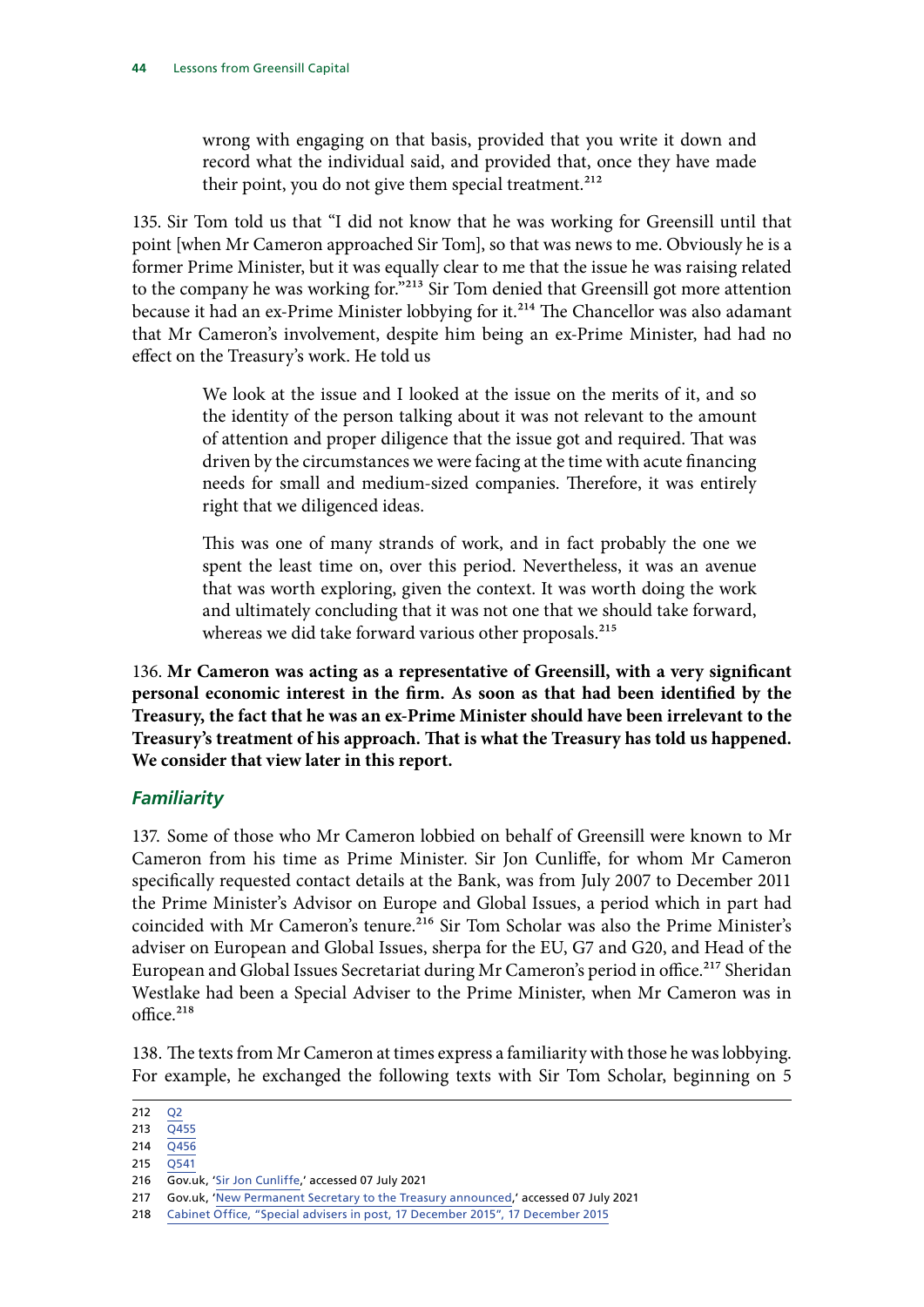March 2020:

[9.35] Hope you are still alive and well. [REDACTED] Three questions: is Sir Jon C still at the bank? Do you have a number? Can I give you lunch once the budget is done? Love Dc.<sup>219</sup>

Sir Tom responded:

[10:36] Great to hear from you. Here's the Cunliffe number. +44 203 461 [REDACTED] Can also supply emails, mobile numbers, you name it.

[10.37] Lunch would be great. Quite a lot to talk about! I'll also see you [at] the leaving event for Mark Carney] chez Rishi in a fortnight. Unless it gets Covid cancelled, which seems quite likely, since the world's central bankers are in [REDACTED] [crisis] mode.<sup>220</sup>

Mr Cameron responded on 6 March:

Thanks. Will fix for after that. Never quite understood how rate cuts help a pandemic. [REDACTED] I am riding to the rescue with Supply Chain Finance with my friend Lex Greensill—my new job [REDACTED] See you with [sic] Rishi's for an elbow bump or foot tap. Love  $Dc^{221}$ 

139. However, when questioned on his "Love Dc" sign off, and the strength of his relationship with Sir Tom, Mr Cameron said:

> I think I have seen him perhaps once or twice since leaving office. Anyone I know even at all well I tend to sign text messages with "Love Dc". I don't know why. I just do. My children tell me that you don't need to sign off text messages at all and that it is very old-fashioned and odd to do so. Anyway, that's what I do.<sup>222</sup>

140. Sir Tom described one of his meetings with Mr Cameron as follows:

We met somewhere in Whitehall in the early evening, at the end of the day, but just for an hour or so. He was, at that time, telling me about work that he was doing on failed states, which drew on some of the work that he had done as Prime Minister and that I had supported him on in the G7 and the G20. That was what he wanted to talk about.<sup>223</sup>

141. Another expression of the familiarity of Mr Cameron with those he was contacting was some of the communication methods he used: notably texts and whatsapp. Mr Cameron appeared to express regret about that:

> Lobbying itself is a necessary and healthy part of our democratic process, but I accept there is a strong argument that having a former Prime Minister engage on behalf of any commercial interest, no matter how laudable the motives and cause, can be open to misinterpretation. Perhaps that is

<sup>219</sup> [Response from the Rt Hon David Cameron \(Details of contact\), received 6 May 2021](https://committees.parliament.uk/publications/5763/documents/66069/default/)

<sup>220</sup> HM Treasury, [Freedom of Information Act 2000: Request for an internal review](https://assets.publishing.service.gov.uk/government/uploads/system/uploads/attachment_data/file/995064/IR2021_15134_Internal_Review_response_to_publish__redacted_.pdf), 18 June 2021

<sup>221</sup> [Response from the Rt Hon David Cameron \(Details of contact\), received 6 May 2021](https://committees.parliament.uk/publications/5763/documents/66069/default/)

<sup>222</sup> [Q315](https://committees.parliament.uk/oralevidence/2163/pdf/)

<sup>223</sup> [Q475](https://committees.parliament.uk/oralevidence/2292/pdf/)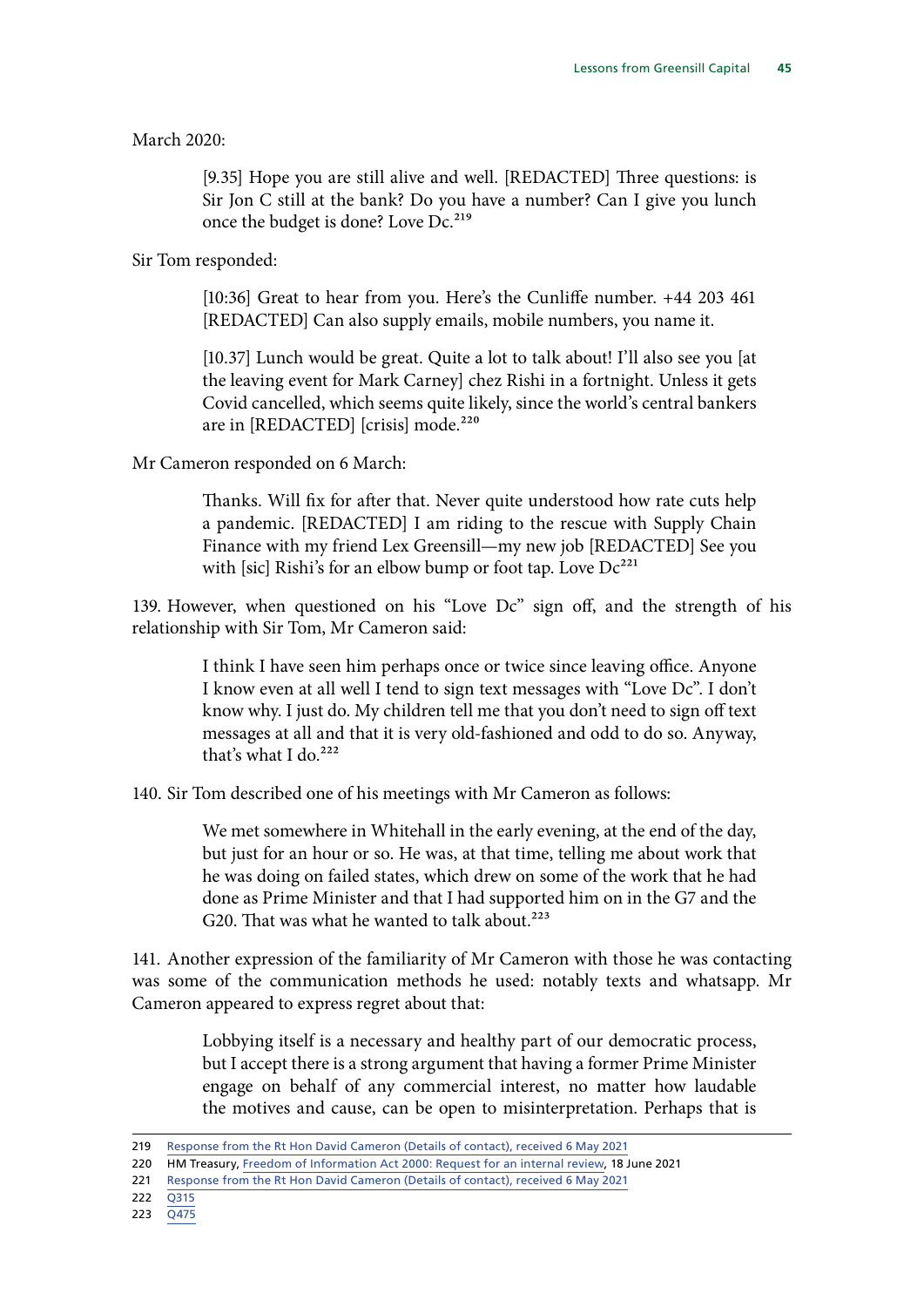especially so when the communication systems we all use, particularly in the heat of responding to a crisis, are text, phone and app, rather than the more formal approach of writing. I hope it is accepted that nothing I did was in breach of the rules, but on the wider test of what is appropriate, as I have said previously, it would be better only to use the most formal means of contact, via a letter.<sup>224</sup>

142. **Mr Cameron's use of less formal means to lobby Government showed a significant lack of judgement, especially given that his ability to use an informal approach was aided by his previous position of Prime Minister. Mr Cameron appears to accept that, at least to some degree, his judgement was lacking.**

143. **Though they have been downplayed in evidence to the Committee, there were obvious personal links between Mr Cameron and those he lobbied in Government on Greensill's behalf. Yet we have not seen evidence of a time or process when and by which the potential risks of those connections were considered by the Treasury, and potential mitigations put in place.** *The Treasury should have encouraged Mr Cameron at the initial stage of his lobbying into more formal methods of communication, and there should have been a discussion as to whether Mr Cameron's ongoing contact posed any reputational risks to the Treasury, and whether, as a consequence, mitigation was required. In the light of these events we expect the Treasury to put in place more formal processes to deal with any such lobbying attempts by ex-Prime Ministers or Ministers in the future and to publish the process which they will follow should similar circumstances recur. We would expect any such processes to be consistent with any reforms which might be introduced as a result of the lobbying undertaken on behalf of Greensill.*

# *Reform*

144. When the lobbying by Mr Cameron described in this Report became public, there was disquiet that a former Prime Minister had used such informal means and prior connections to approach people still in public life with a consequence of which being the promotion of his own economic interest. One media report noted that "He appears to have used personal contacts to seek preferential treatment for a company in which he had a financial stake".<sup>225</sup> Another referred to it as "the biggest UK lobbying scandal in a generation".<sup>226</sup> Hannah White, Deputy Director for the Institute of Government, however provided the following commentary on why Mr Cameron had not breached the rules at the time:

> It is correct that nothing Cameron has been criticised for is against the UK's rules on lobbying. Once he had left office, he was no longer bound by the rules on disclosure of financial interests that govern MPs, or by the Ministerial Code, which precludes ministers from conflicts between their official position and their personal financial interests. As more than two years expired between his resignation as PM and starting work for Greensill, he was not required to bring the role to the attention of the Advisory Committee on Business Appointments (ACOBA)—the body tasked with advising ministers and senior civil servants on whether appointments they

<sup>224</sup> [Q295](https://committees.parliament.uk/oralevidence/2163/pdf/)

<sup>225</sup> ["What is the Greensill lobbying scandal and who is involved?",](https://www.theguardian.com/business/2021/apr/14/what-is-greensill-lobbying-scandal-who-involved) The Guardian, 14 April 2021

<sup>226</sup> ["Restoring trust in lobbyists and the lobbied, Opinion: The FT View",](https://www.ft.com/content/2f7a1a0b-ac28-48cc-83b1-f5a98713ec45) Financial Times, 14 June 2021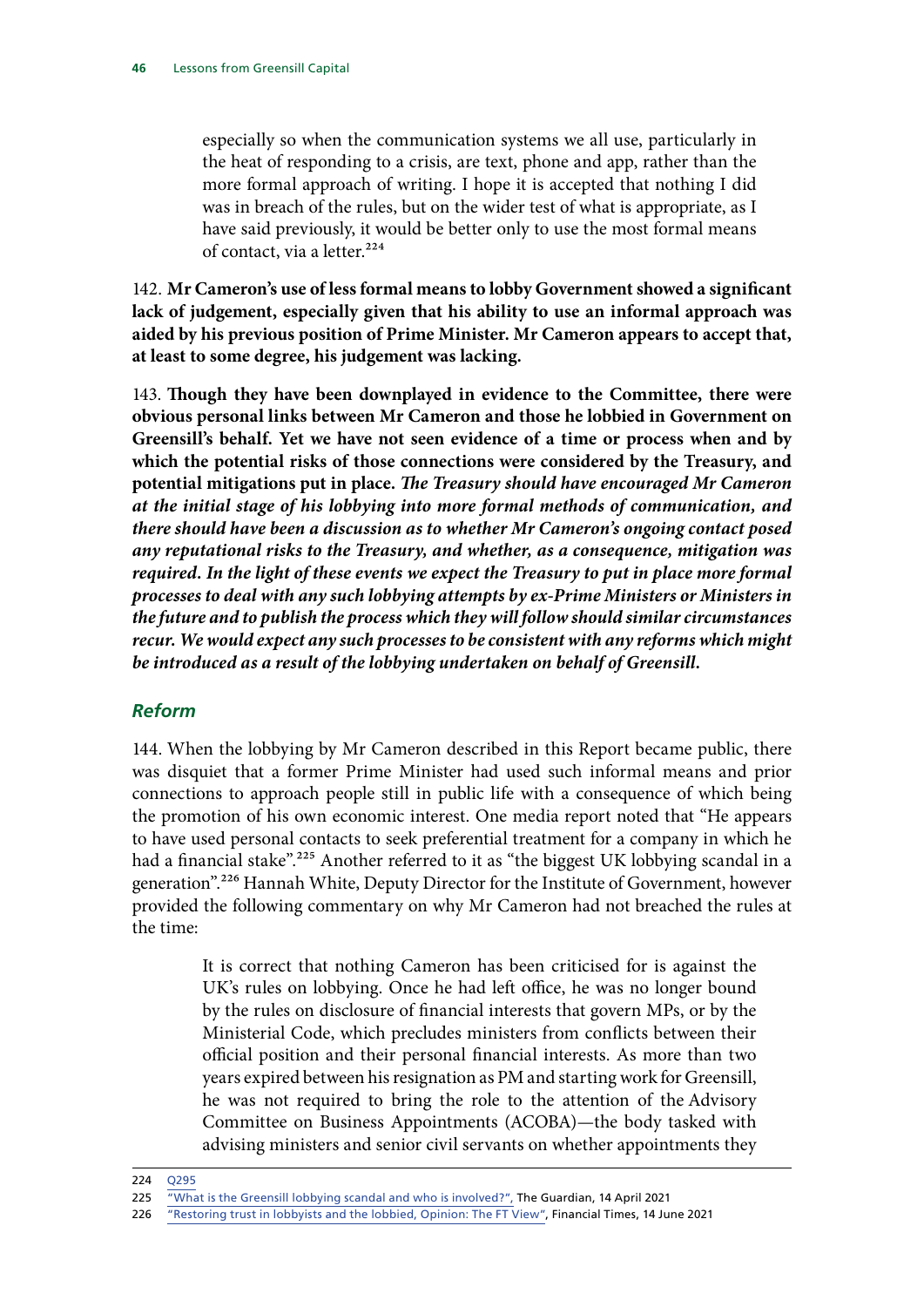take on after leaving government might give rise to any justified public concern, criticism or misinterpretation.

Because Cameron was employed by Greensill, rather than contracted as a consultant, he was not required to register his lobbying activity with the Office of the Registrar of Consultant Lobbyists (ORCL), the body established in 2014 during his first term as prime minister. $227$ 

145. Given the concern that had been expressed about his lobbying on behalf of Greensill, Mr Cameron provided us with suggestions for potential reforms:

> If lobbying registration can be extended to in-house operatives, without excessive bureaucracy or damaging the interests of charities, there is a case for making that change. The body that vets jobs for former Ministers and civil servants—ACOBA—is well established and, in my view, works, but its examination of appointments should be mandatory and comprehensive, and its decisions should be enforceable. As I said at the outset, former Prime Ministers are in a different category, and I have read the arguments for different, special arrangements. A longer period before any contact with Government over any commercial issue could be appropriate, and a new special committee, over and above ACOBA, to advise on post-office appointments might help with choices that need to be made.<sup>228</sup>

146. The Committee on Standards in Public Life reached conclusions in its recent report on the effectiveness of standards regulation in England similar to the suggestions made by Mr Cameron to us. Its recommendations included:

- The business appointment rules should be expanded to prohibit for two years business appointments where the applicant has significant and direct responsibility for policy, regulation, or the awarding of contracts relevant to the hiring company.
- The Government should amend the rules to enable government departments and ACOBA to issue a longer ban on lobbying, not exceeding five years, where deemed appropriate, and to make clear that applications to work with lobbying firms will not be accepted for a specified period of time.<sup>229</sup>

147. **We accept that Mr Cameron did not break the rules governing lobbying by former Ministers, but that reflects on the insufficient strength of the rules, and there is a strong case for strengthening them. Oversight of policy in this area does not fall within our remit or the terms of reference of this inquiry. We note the ongoing inquiry into the propriety of governance in light of Greensill by the Public Administration and Constitutional Affairs Committee.**

<sup>227</sup> Institute for Government, [Cameron's role with Greensill Capital has called the UK's lobbying regulations into](https://www.instituteforgovernment.org.uk/blog/cameron-greensill-lobbying-rules)  [question \(1 April 2021\)](https://www.instituteforgovernment.org.uk/blog/cameron-greensill-lobbying-rules), accessed 28 June 2021; See also the [outcome of the investigation](https://registrarofconsultantlobbyists.org.uk/investigation-case-summary-rt-hon-david-cameron/) by the Office of the Registrar of Consultant Lobbyists.

<sup>228</sup> [Q295](https://committees.parliament.uk/oralevidence/2163/pdf/)

<sup>229</sup> Committee on Standards in Public Life, [Standards Matter 2 - Committee Findings,](https://assets.publishing.service.gov.uk/government/uploads/system/uploads/attachment_data/file/993233/Committee_on_Standards_in_Public_Life_-_Standards_Matter_2_-_Report_of_Findings.pdf) June 2021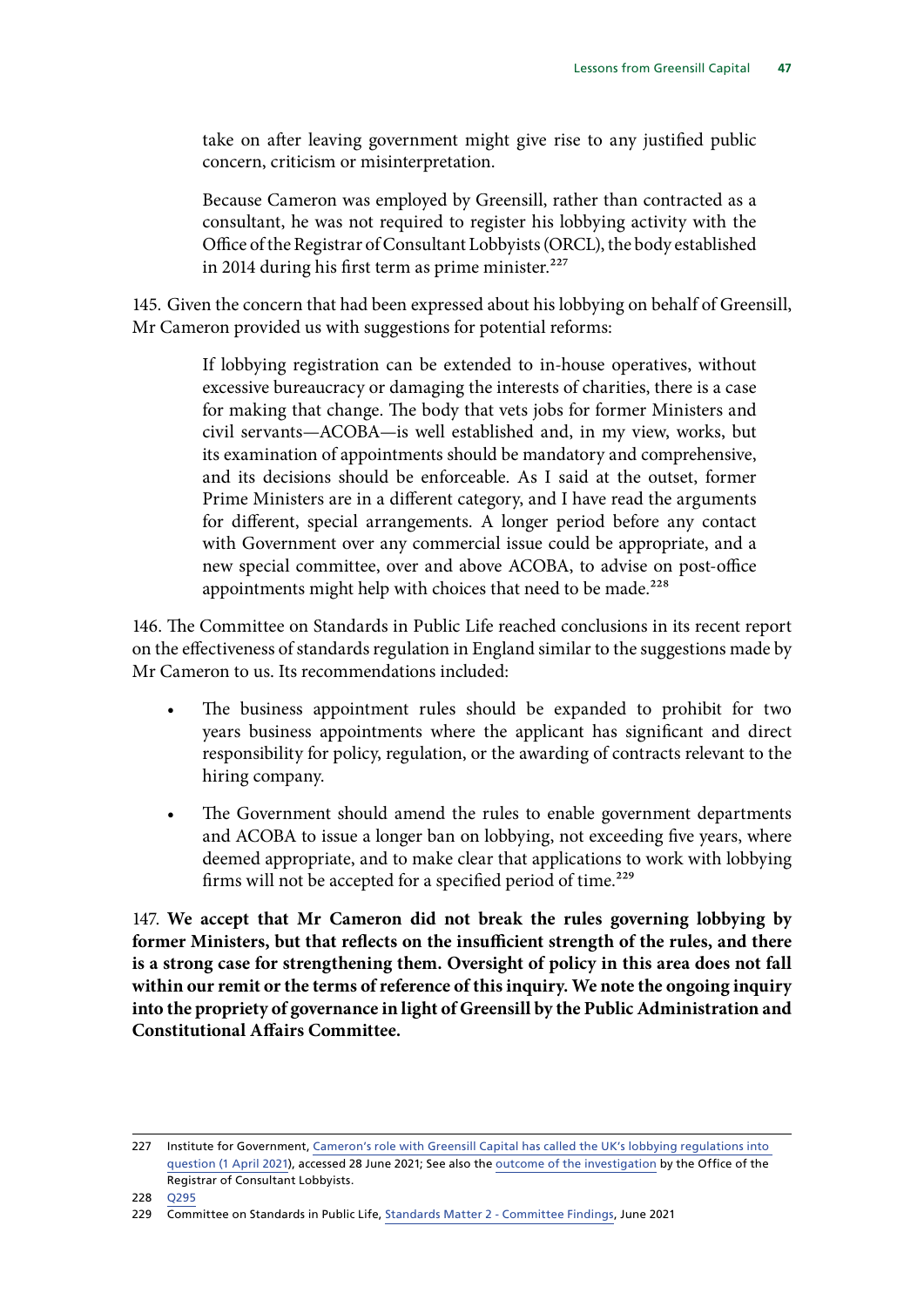# **Intelligence on Greensill**

148. In the face of the lobbying by representatives of Greensill, outlined above, we explored reasons why the Treasury, and the Bank, could have been cautious in their dealings with Greensill. These included the extent to which Greensill's proposals would help UK SMEs, its description of itself as a fintech, and other matters relating to its financial health and reputation. We consider these matters below.

# *Greensill and SMEs*

149. One of the main reasons presented by Greensill representatives for it to be included in the CCFF was that it would support UK SMEs. In his evidence to us, Mr Cameron emphasised that supporting SMEs was his motivation for his contacts with the Treasury. He said:

> [...] I can tell you that the motivation for contacting the Government was that I thought we had a really good idea for how to help extend credit to thousands of businesses, and I would quite like to explain why I thought it was such a great idea. I have sat on the other side of the fence, in Government, where you have a credit crunch and you have difficulties in the credit market, and you are desperate to get banks lending and you are desperate to get credit to businesses. I well remember standing at the Dispatch Box and being asked, "This scheme that you announced six months ago—how many companies are taking part? How many banks are taking part?" and often having to give very disappointing answers. So I was very keen for us to put forward our scheme, because I thought it was absolutely in the public interest to try and get money into small businesses.<sup>230</sup>

150. The potential for the provision of support for SMEs was also presented by the Treasury as the reason for its engagement with Greensill's representatives. The Treasury explained that at the time of Greensill's initial engagement "… UK SMEs were facing extraordinary challenges. HMT was receiving feedback from businesses that they needed more support".<sup>231</sup>

151. The desire to help SMEs was also cited by the Treasury as their reason for proceeding with the call for evidence in May 2020. Charles Roxburgh, Second Permanent Secretary at the Treasury, told us that:

> It was perfectly reasonable to look at whether we could find a way to use CCFF moneys, for people who already had access to it, to support their small businesses. It did not work but it was a reasonable idea to invest a very small amount of time in exploring.<sup>232</sup>

152. Yet, throughout the period, questions were asked as to whether Greensill's proposals would actually meet the needs of UK-based SMEs. A 21 March 2020 email to Charles Roxburgh, apparently from a Treasury official, offering thoughts on a call with Greensill, noted that the Treasury ought to press on the geographical spread of suppliers, since Greensill's "pitch" was that this was an opportunity to bail out important parts of the UK

<sup>230</sup> [Q309](https://committees.parliament.uk/oralevidence/2163/pdf/)

<sup>231</sup> [Response from HM Treasury to the Committee, dated 7 May](https://committees.parliament.uk/publications/5758/documents/66074/default/)

<sup>232</sup> [Q490](https://committees.parliament.uk/oralevidence/2292/pdf/)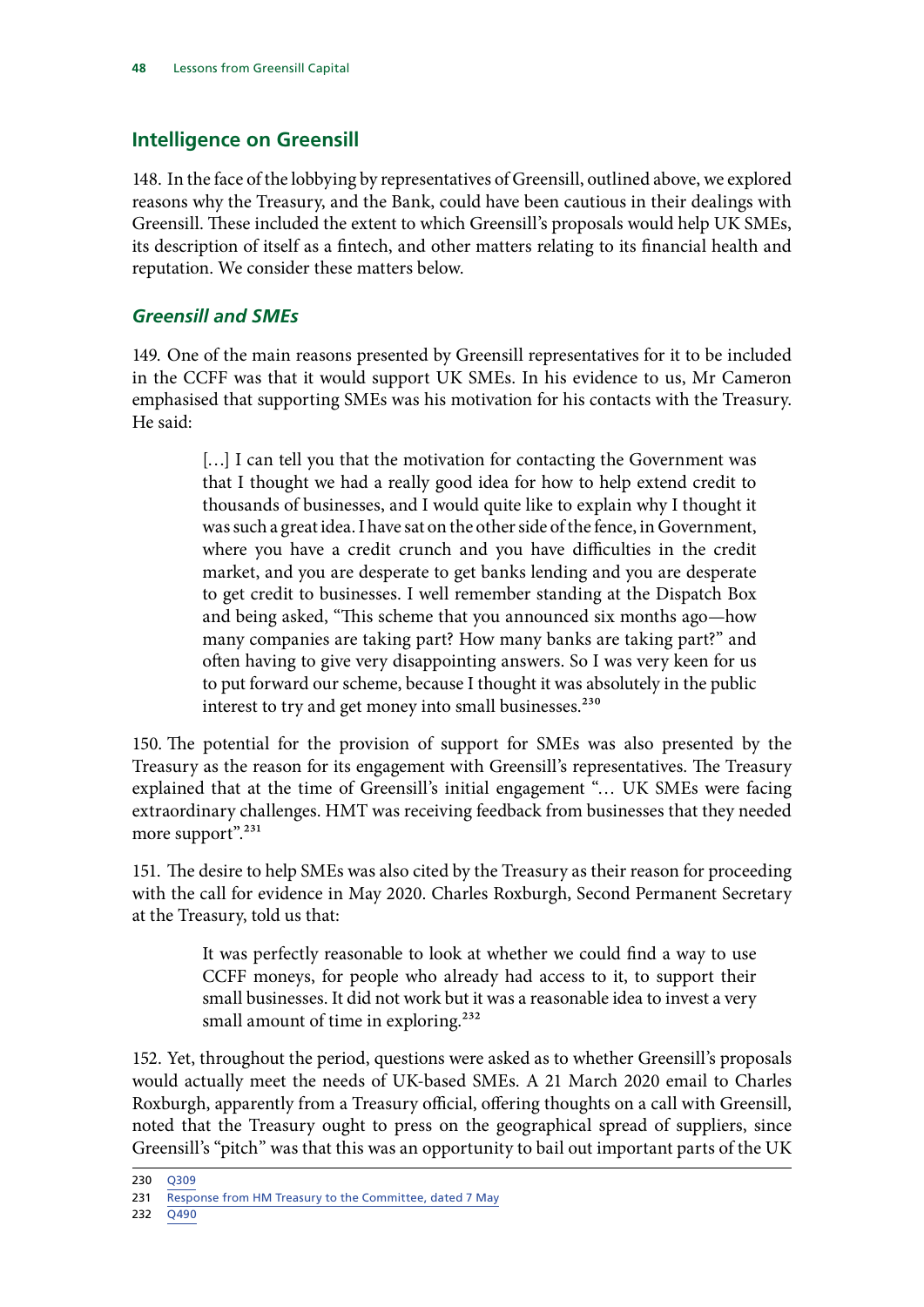real economy.<sup>233</sup>

153. In analysing Greensill's request for an extension to the CCFF in April 2020, the Bank's view was "that Greensill did not play a sufficiently large role in providing funding in scale to UK SMEs to warrant a specific extension."234 The Bank also told us that intelligence from its network of Agents around the country did not find evidence that Greensill played a major role in credit provision to SMEs.<sup>235</sup> In fact, the Bank's view at that time was that "since investment grade larger companies had access to alternative sources of finance (including the CCFF), any lending by Greensill would probably be focussed on allowing sub investment grade larger companies to increase leverage."236

154. This concern that Greensill's proposals would not meet the needs of UK-based SMEs was also seen in the evidence from the Treasury. It gave as its reason for refusing Greensill's request to alter the CCFF in April 2020 the following:

> HMT concluded that Greensill's proposal (allowing their Luxembourgbased Special Purpose Vehicle to issue notes to the CCFF and use the funds for SCF purposes) was unlikely to bring sufficient benefits for UK SMEs to justify such a significant change to the CCFF for one particular financing model, at a time when many other businesses were requesting support.<sup>237</sup>

155. **The central argument of Greensill's attempt to gain access to the CCFF was that it would substantially benefit a very significant number of UK SMEs. Neither the Treasury nor the Bank of England believed there was merit in the claim that supporting Greensill would substantially benefit the SME sector in the UK. It seems that this was more of a sales pitch than a reality.**

#### *Greensill as a fintech*

156. Another point emphasised by Mr Cameron in his lobbying was that Greensill was a Financial Technology (fintech) firm. The Financial Stability Board<sup>238</sup> defines fintech as "technologically enabled innovation in financial services that could result in new business models, applications, processes or products with an associated material effect on financial markets and institutions and the provision of financial services".<sup>239</sup>

157. In an email sent to the Financial Secretary to the Treasury, Rt Hon Jesse Norman MP, on 3 April 2020, Mr Cameron argued that "Greensill is a significant UK employer and its most valuable Fin Tech [firm], and we are keen to use our technology to help in this time of national crisis." Later in the same email he suggested that "Surely HMG should be seen to be supporting UK fintechs—who are creating employment, driving innovation and already delivering billions in ultra low-cost liquidity to British SMEs—particularly when it has been proven that banks are struggling to do so."240

<sup>233</sup> HM Treasury, [Information in Scope of FOI request,](https://assets.publishing.service.gov.uk/government/uploads/system/uploads/attachment_data/file/989441/Information_in_scope_of_FOI_11880_with_redactions_updated_26_05_21_Final.pdf) 26 May 2021

<sup>234</sup> [Response from the Bank of England to the Committee, dated 6 May 2021](https://committees.parliament.uk/publications/5759/documents/66073/default/)

<sup>235</sup> [Response from the Bank of England to the Committee, dated 6 May 2021](https://committees.parliament.uk/publications/5759/documents/66073/default/)

<sup>236</sup> [Response from the Bank of England to the Committee, dated 6 May 2021](https://committees.parliament.uk/publications/5759/documents/66073/default/)

<sup>237</sup> [Response from HM Treasury to the Committee, dated 7 May 2021](https://committees.parliament.uk/publications/5758/documents/66074/default/)

<sup>238</sup> The Financial Stability Board (FSB) is an international body that monitors and makes recommendations about the global financial system. The FSB promotes international financial stability; it does so by coordinating national financial authorities and international standard-setting bodies as they work toward developing strong regulatory, supervisory and other financial sector policies. (https://www.fsb.org/about/)

<sup>239</sup> [https://www.fsb.org/work-of-the-fsb/financial-innovation-and-structural-change/fintech/,](https://www.fsb.org/work-of-the-fsb/financial-innovation-and-structural-change/fintech/) accessed 22 June 2021

<sup>240</sup> [Response from the Rt Hon David Cameron \(Details of contact\), received 6 May 2021](https://committees.parliament.uk/publications/5763/documents/66069/default/)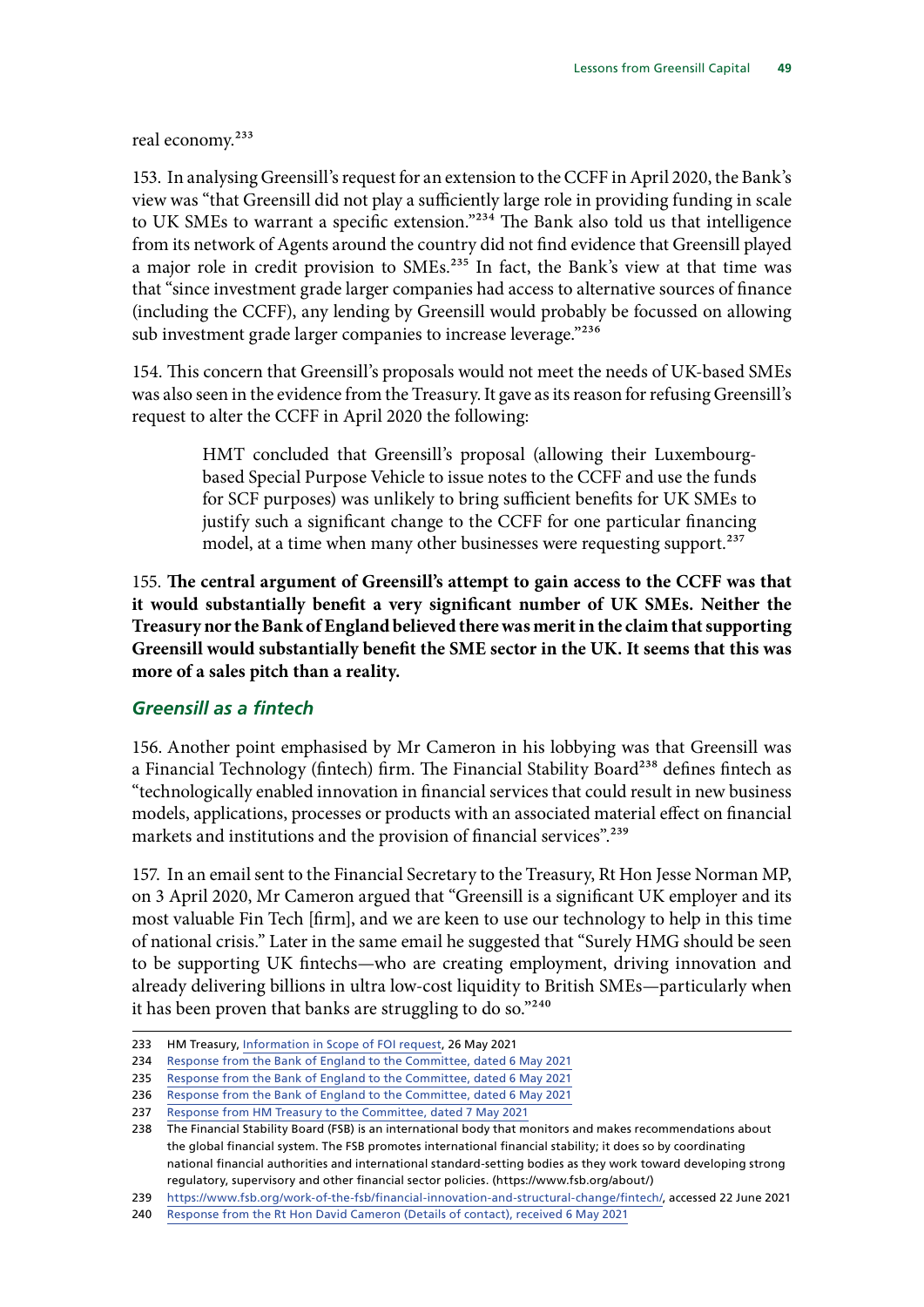158. Mr Cameron may have been hoping to tap into an ongoing interest of the Government in supporting fintech. In 2014, George Osborne, then Chancellor of the Exchequer, stated at the launch of a new trade body for fintech that "I'm here today because I want the UK the lead the world in developing Fin Tech."<sup>241</sup> Lord Macpherson told us that "Every Government likes to be associated with success stories, such as the dotcom boom. Fintech is definitely the flavour of the month."242

159. However, there has been scepticism about whether Greensill was a fintech firm. Lord Myners argued that "We have very few fintech companies. Even though the former Prime Minister has described it as a fintech, Greensill was simply not a fintech. It had 700 employees; it was a paper-based company. It was not in the world of technology at all."<sup>243</sup> Lord Macpherson was also clear: "this simply was not fintechery."<sup>244</sup>

160. When we asked Mr Cameron about this, he told us:

I certainly wouldn't pretend to be an expert in this, but it seemed to me that what Greensill were doing with partners such as Oracle or Taulia, or Textura in the past, was using the information in a company's  $ERP<sup>245</sup>$  to make sure you could extend credit to suppliers, and indeed to employees, faster, and I think that does qualify as fintech, because the fin is the access to the deep capital markets and the tech is using the ERP to make credit decisions better and faster. I know that all sounds very techy, but ultimately what it can be about is trying to make the cost of your mobile phone lower, making sure you can access your pay on a daily basis rather than waiting until the end of the month. I think these are quite powerful changes. So whether you want to call it tech-enabled or fintech is a matter of choice, but it is certainly using technology in capital markets to make people's lives better.<sup>246</sup>

161. Regardless of its status, both Charles Roxburgh and the Chancellor argued that they had not been influenced by the description of Greensill as a fintech when they were lobbied. The Chancellor told us:

> I would like to think that we are able to diligence things on their actual merits, rather than what the marketing spin of them or the branding might be. You have heard me talk about this for an hour and whatever. I probably have not mentioned the word "fintech". This was about providing credit to small and medium-sized companies and supply chain finance. That is really all there is to it.<sup>247</sup>

162. The use of the term fintech by Mr Cameron highlights wider questions about the risks being run by the Government's support for innovation in this area. Professor Aikman told us:

<sup>241</sup> HM Treasury, [Speech: Chancellor on developing FinTech](https://www.gov.uk/government/speeches/chancellor-on-developing-fintech), 6 August 2014

<sup>242</sup> [Q71](https://committees.parliament.uk/oralevidence/2138/html/)

<sup>243</sup> [Q18](https://committees.parliament.uk/oralevidence/2138/html/)

<sup>244</sup> [Q71](https://committees.parliament.uk/oralevidence/2138/html/)

<sup>245</sup> Enterprise Resource Planning. An ERP system integrates all the processes needed to run a company, such as finance, HR, manufacturing into a single system. SAP, '[What is ERP?](https://www.sap.com/uk/insights/what-is-erp.html)', accessed 07 July 2021

<sup>246</sup> [Q392](https://committees.parliament.uk/oralevidence/2163/pdf/)

<sup>247</sup> [Q603](https://committees.parliament.uk/oralevidence/2293/pdf/)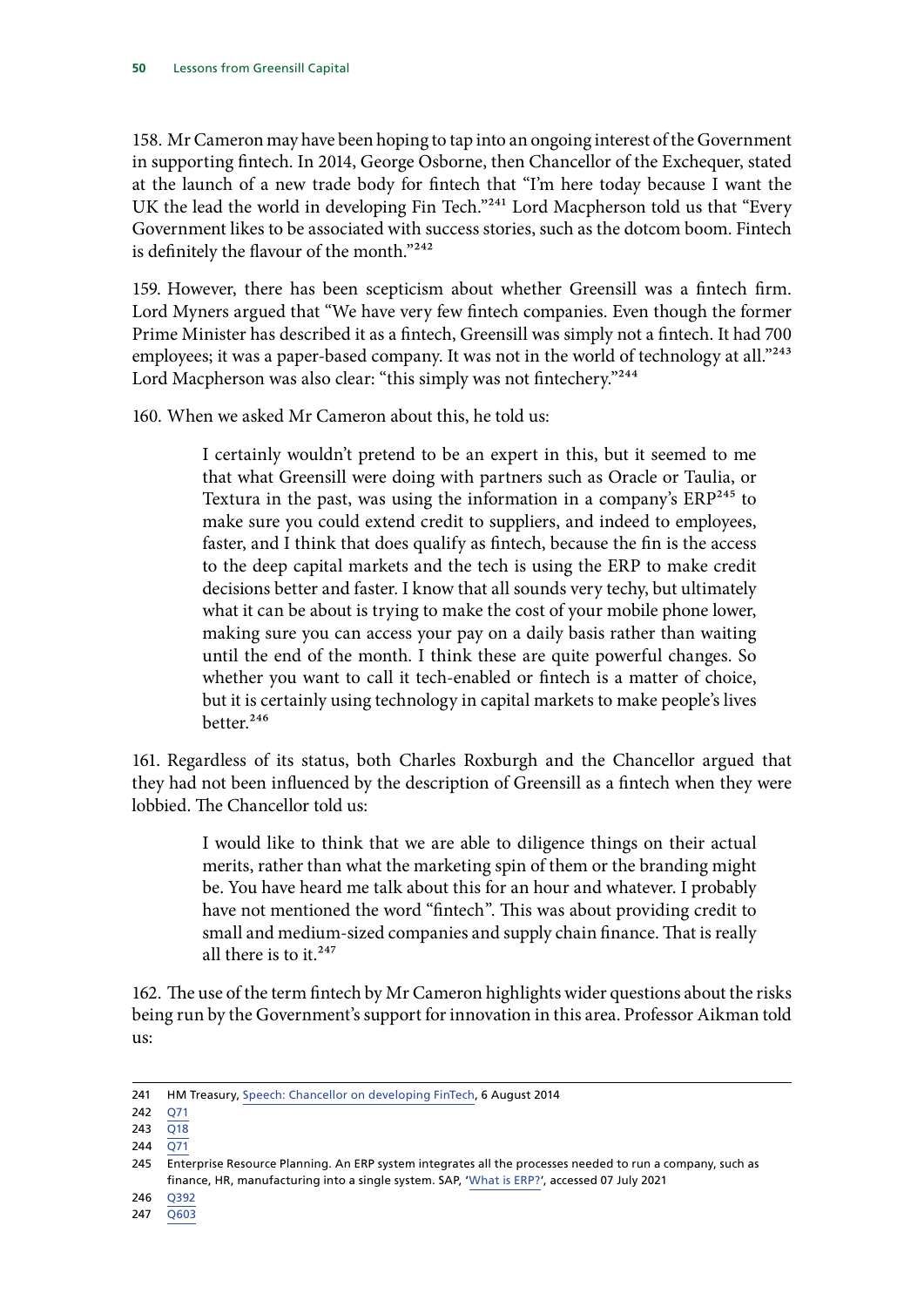The Chancellor writes an annual letter to the Bank, listing what [the Government's economic] objectives are. In the most recent letter, it lists promoting fintech and its contribution to […] productive finance and economic growth. The Bank has this delicate balance between making sure the system is resilient and sound, which is its core objective, and being asked to look at where it can take actions to promote businesses like fintech. There are questions about whether that balance is exactly right. It involves trade-offs.<sup>248</sup>

163. Charles Roxburgh, while noting that "fintech is actually a great success story in this country, and we should be very proud of the innovation, competition and better customer outcomes that this has brought", acknowledged that there were also risks.<sup>249</sup> He argued that "We have encouraged and the regulators have taken the lead in learning how to regulate innovation in a way that maintains innovation and competition, but protects consumers and market integrity. It is a difficult balance, but to date our regulators have done a good job."250 He echoed Professor Aikman's point about there being a balance in supporting fintech firms, telling us that:

> [...] we need to maintain that balance of innovation, competition and good regulation. It would be a mistake to lurch too far to one extreme, either to have too much innovation with too much risk, or conversely to shut down the innovation and have a less competitive, less innovative, higher-cost market that delivers worse for customers. We need to get the balance right.<sup>251</sup>

164. **The description of Greensill as a fintech firm has been questioned in the course of our inquiry. But in the lobbying by Mr Cameron this description was used with obvious intent, given the Government's desire to promote fintech. In our view, the claim that Greensill Capital was a fintech appears doubtful. Witnesses have acknowledged that the Government has to be careful when balancing the risks around regulation and innovation. Despite the fact that the Treasury does not appear to have been influenced by the claim that Greensill was a fintech business, care does need to be taken with so called fintech businesses as to whether they are what they claim to be and whether claims about the 'tech' are not hiding a 'fin' problem.**

#### *Assessing the financial health of Greensill*

165. As seen in Chapter 2, a material portion of Greensill's funding was provided by investors in certain funds. Yet the onset of the pandemic saw those markets come under strain. On 15 March 2020, Mr Greensill emailed Sir Jon Cunliffe with the following commentary:

> The disruption to supply chains and the financing of them is real. In the last week we have seen a great many fixed income investors who support the asset class step back—meaning liquidity could well become a major issue in the coming days.<sup>252</sup>

<sup>248</sup> [Q73](https://committees.parliament.uk/oralevidence/2138/html/)

<sup>249</sup> [Q535](https://committees.parliament.uk/oralevidence/2292/pdf/)

<sup>250</sup> [Q535](https://committees.parliament.uk/oralevidence/2292/pdf/)

<sup>251</sup> [Q535](https://committees.parliament.uk/oralevidence/2292/pdf/)

<sup>252</sup> Bank of England, [Communications between David Cameron and senior Bank Officials about Greensill Capital](https://www.bankofengland.co.uk/-/media/boe/files/freedom-of-information/2021/response-information.pdf?la=en&hash=46C7ACF152D47174EB8A48CB62F2A81CBCED3DFA)  [and the Covid Corporate Financing Facility \(CCFF\)](https://www.bankofengland.co.uk/-/media/boe/files/freedom-of-information/2021/response-information.pdf?la=en&hash=46C7ACF152D47174EB8A48CB62F2A81CBCED3DFA), 22 April 2021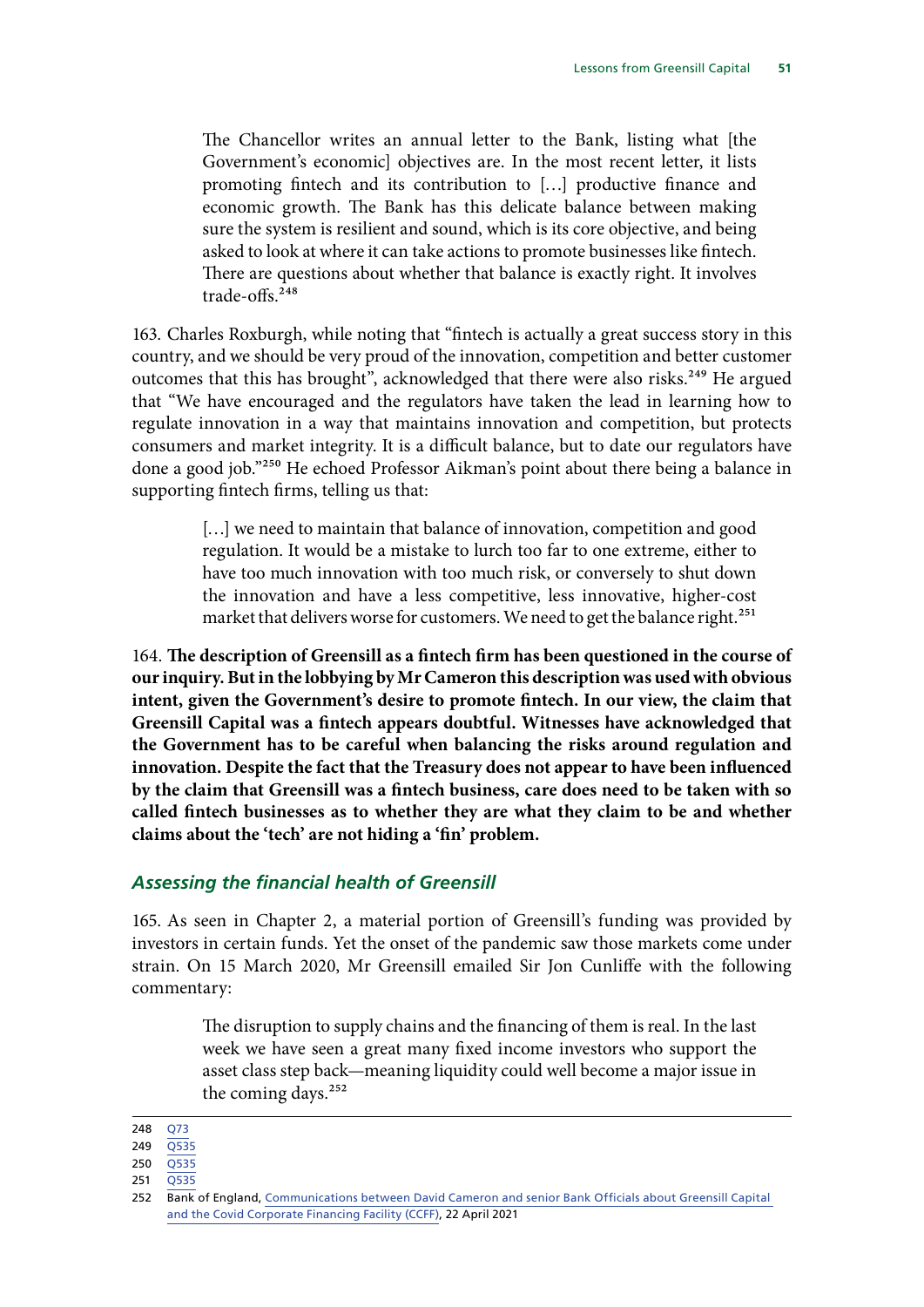Alongside this risk to its funding, we have also seen in Chapter 2 that Greensill had a particular 'concentration risk' to the GFG Alliance.

166. Given that Greensill had been placed in administration by the time of our inquiry, we explored whether, in the period of lobbying considered by this report, the Treasury and Bank should have been more aware of any risks to Greensill at the time of the lobbying.

167. The position of the Treasury was that it had no reason to undertake due diligence in respect of Greensill, since it had never intended to lend to it. Mr Roxburgh explained this point to the Public Accounts Committee as follows:

> It would be completely disproportionate to conduct in-depth financial due diligence on a company simply before having a conversation with them. Had we extended credit to the company—which we did not, and would not have done—through the CCFF, that would have been the time to do due diligence.<sup>253</sup>

168. However, there was information flowing into the Bank of England that could have suggested that something might have been amiss at Greensill, or with the customer towards which Greensill had a concentration risk, the GFG Alliance:

• In March 2020, as part of a dialogue with the German regulator, BaFin, the PRA received limited information suggesting that there was a "possible weakness in controls" at Greensill.254 Sam Woods, Deputy Governor of the Bank of England, explained that "[BaFin's] concerns at that point, though, were about systems, controls and things of that kind. Again, there were some concentration issues, but they were not stating to us at that point a concern about the solvency of the bank that they regulated".<sup>255</sup> BaFin then came back to the Bank a week or two later with some "reassurance that they had got, which they put some weight on".<sup>256</sup> Mr Woods later informed the Committee that the Bank did not pass this information on to the Treasury at that time. He explained that this was "because it conveyed less serious concerns about Greensill than the October information. It also did not add materially to our pre-existing concerns about the position of Wyelands and its relationship with the GFG Alliance, which we were already sharing with HM Treasury".<sup>257</sup> Further information continued to be passed from BaFin to the Bank, and "the potentially serious nature of the financial difficulties at Greensill began to become apparent to PRA supervisors in October 2020".<sup>258</sup> Sam Woods told us that "At that point, there was a much stronger concern from BaFin about Greensill Bank, and the situation escalated from there".259 This information was passed to HM Treasury on 3 November 2020.260 **In retrospect, the Bank, by not informing the Treasury sooner about its knowledge of Greensill's control problems, no matter how relatively unimportant they appeared, may have missed an opportunity.** *The Bank* 

<sup>253</sup> [Oral evidence taken before the Public Accounts Committee on 22 April 2021,](https://committees.parliament.uk/oralevidence/2083/default/) HC (2019–21) 1368, Q24

<sup>254</sup> [Response from the Bank of England to the Committee, dated 6 May 2021](https://committees.parliament.uk/publications/5759/documents/66073/default/); [Oral evidence taken before the](https://committees.parliament.uk/oralevidence/2433/pdf/)  [Treasury Committee on 23 June 2021](https://committees.parliament.uk/oralevidence/2433/pdf/), HC (2021–22) 415, Q9

<sup>255</sup> [Oral evidence taken before the Treasury Committee on 23 June 2021](https://committees.parliament.uk/oralevidence/2433/pdf/), HC(2021–22) 415, Q9

<sup>256</sup> [Oral evidence taken before the Treasury Committee on 23 June 2021](https://committees.parliament.uk/oralevidence/2433/pdf/), HC(2021-22) 415, Q9

<sup>257</sup> [Letter from Sam Woods to the Committee, dated 02 July 2021](https://committees.parliament.uk/publications/6744/documents/71940/default/)

<sup>258</sup> [Response from the Bank of England to the Committee, dated 6 May 2021](https://committees.parliament.uk/publications/5759/documents/66073/default/)

<sup>259</sup> [Oral evidence taken before the Treasury Committee on 23 June 2021](https://committees.parliament.uk/oralevidence/2433/pdf/), HC(2021–22) 415, Q9

<sup>260</sup> [Letter from Sam Woods to the Committee, dated 02 July 2021](https://committees.parliament.uk/publications/6744/documents/71940/default/)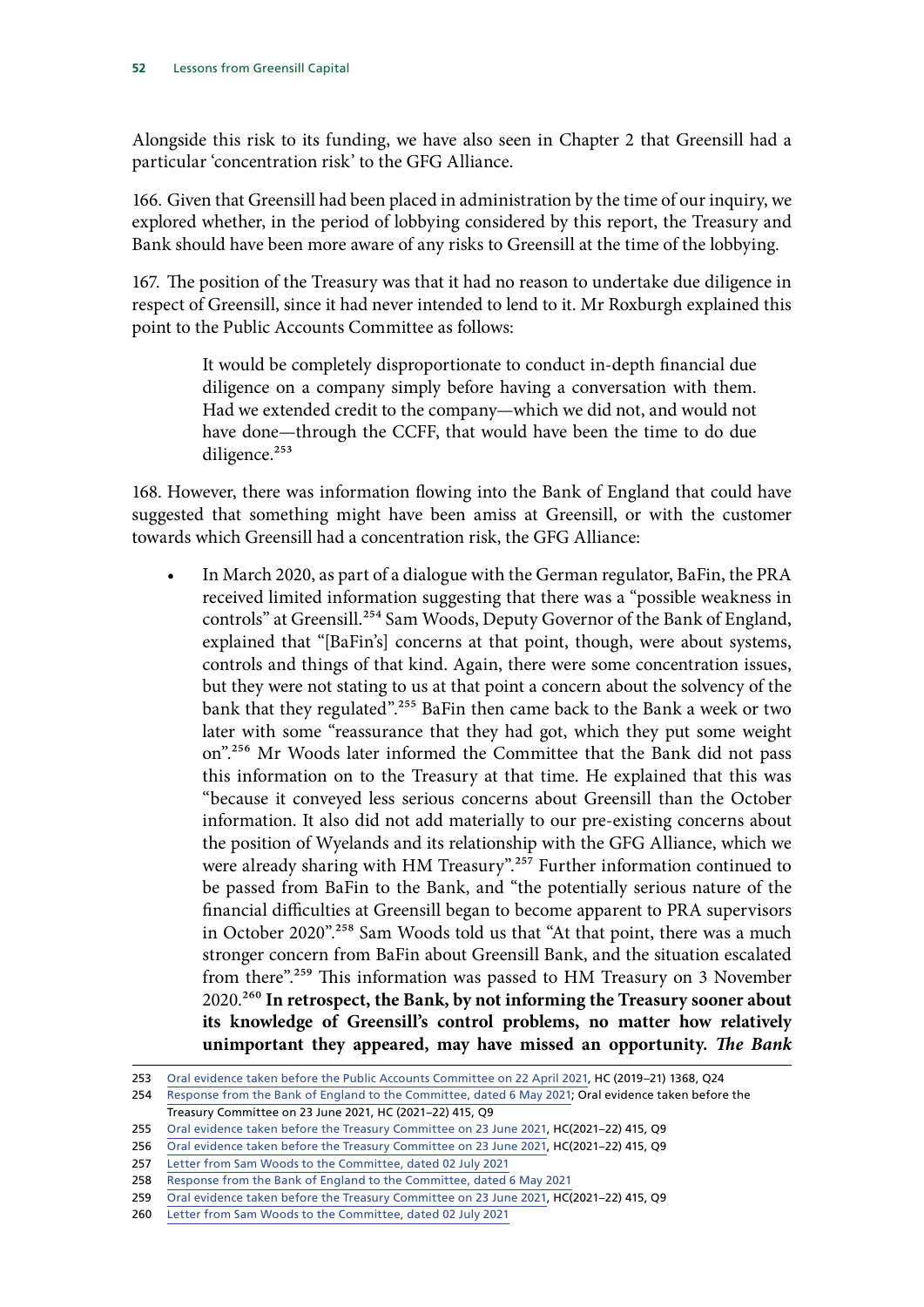### *should review its approach to the disclosure of information on Greensill to the Treasury, to check that it is content with how its systems operated.*

• In late 2018 and early 2019, the Prudential Regulation Authority began to identify problems at Wyelands Bank (whose shareholder is Sanjeev Gupta, owner of the GFG Alliance). These problems were related to a lack of transparency, particularly around connected lending in the context of the ultimate beneficial owner, who is Mr Gupta. As the PRA undertook more supervisory work it imposed restrictions on Wyelands. In October/November 2019, it informed the National Crime Agency of its concerns, and in February 2020, it also shared its concerns with the Serious Fraud Office.<sup>261</sup>

169. Given potential weaknesses in its business model, we queried whether Greensill's desire to access the CCFF was to support its business, potentially through lending to firms to which it had a concentration risk. Mr Greensill told us, however, that his approach to the CCFF was for the following reason:

> I think a correct characterisation is that we did not know what was going to happen next. We felt that having, for want of a better expression, a liquidity insurance policy, which the CCFF provided to many businesses in the country who were making a material contribution to the country, was a prudent thing for us as a business to do, simply because nobody knew what was going to happen next.<sup>262</sup>

170. Mr Greensill told us that his first concerns about Greensill as a company were in December 2020, following interactions with the German regulator.<sup>263</sup> Mr Cameron also cited December 2020 as the time when he was first concerned about Greensill's viability. He told us:

> The first time I became concerned that the company might be in serious financial difficulty was in December 2020 following a call I received from Lex Greensill, during which I was told that the company's planned capital raising was not going as well as had been hoped.

> Up until that point, I firmly believed that Greensill was in good financial health. In the autumn of 2020, I understood Greensill was on track for a relatively strong year financially and it had embarked upon what looked likely to be a successful capital raising.<sup>264</sup>

171. When we pushed Mr Cameron on whether there was more to his lobbying than just supporting SMEs, he told us:

> That is not what I felt at the time and it is not what motivated me. I think there is a huge difference between constrained capacity in the credit markets and the risk of a business failing. I think that when Lex Greensill was in front of you he also said that he did not believe that there was a danger of the business failing at that time. He did not think the business faced failure until—as I did—December 2020. If you look at what went on and happened

<sup>261</sup> [Oral evidence taken before the Treasury Committee on 24 May 2021,](https://committees.parliament.uk/oralevidence/2236/pdf/) HC(2021–22) 142, Q153

 $262 \quad \overline{Q99}$  $262 \quad \overline{Q99}$  $262 \quad \overline{Q99}$ 

<sup>263</sup> [Q97](https://committees.parliament.uk/oralevidence/2149/pdf/)

<sup>264</sup> [Response from the Rt Hon David Cameron \(Letter\), dated 6 May 2021](https://committees.parliament.uk/publications/5764/documents/66068/default/)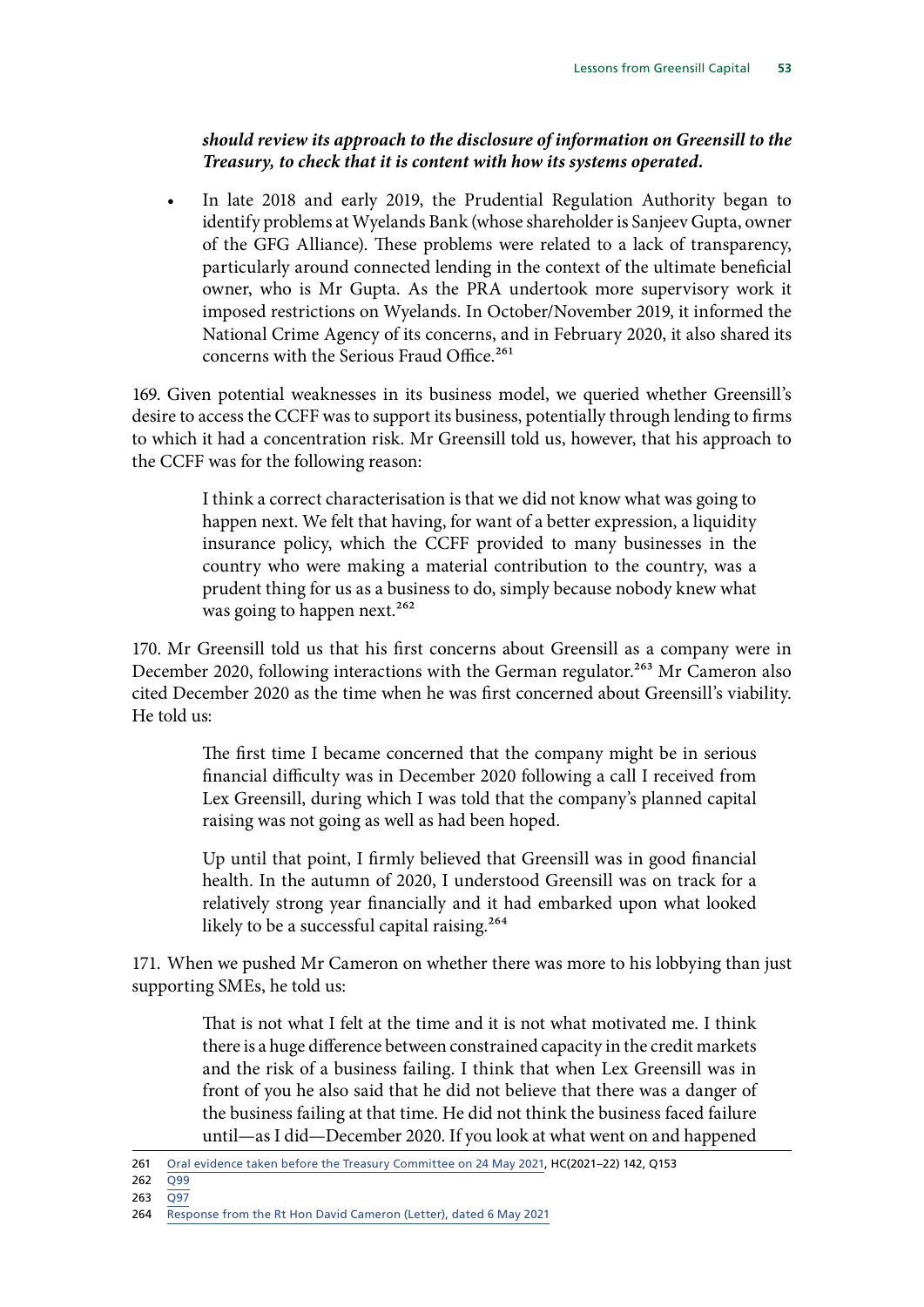in the rest of that year, the business actually had quite a successful year, extending a similar amount of credit in 2020 to what it did in 2019.

On the issue of defaults, like any financial institution, you have clients that occasionally default, but the insurance effectively covered that, as far as I understand. Lex Greensill gave the example of NMC, which did fail, for all sorts of reasons, but Greensill was able to recover the money for its clients because of the insurance situation. I can absolutely say to you that I really believed in the solution that we had and were putting to Government. I thought it would make a difference—that was my motivation for doing so. I have spent most of my adult life in public service. I believe in it deeply. I would never put forward something that I didn't think was absolutely in the interests of the public good. That is what I thought I was doing on Greensill's behalf.265

172. Mr Cameron also provided the following factors as to what had encouraged him in his work for Greensill:

> One point I would make is that when you are an adviser to a company but not a director, one of the things you ask yourself is, does this company have an effective legal function? Does it have an effective credit committee, risk committee, audit committee? Is it a strong board? And the answer to all those questions seemed to me to be pretty positive, and of course as an adviser, not a director, you take comfort from that.<sup>266</sup>

173. Mr Woods told us that from December 2019, the PRA "were sharing information pretty fully and fairly regularly with the Treasury about what we were up to with Wyelands Bank. Of course, to a limited extent, because of the opacity of the GFG Alliance, that did throw some light on the GFG Alliance as well".267 However, the Treasury did not appear to have linked this information to Greensill. Charles Roxburgh told us that:

> They were separate entities. Wyelands Bank was owned by the GFG Alliance. Greensill was a provider of finance to the GFG Alliance but not part of it. We were aware, because, as the Governor told you, they [the Bank of England] had shared with us information that they had raised concerns with the NCA about the GFG banks—Commonwealth Trade Bank and Wyelands—in December [2019].

> In May [2020], the Bank wrote to us formally indicating the issues and, as the Secretary of State for Business said yesterday, we shared that information with BEIS, because it was relevant to its consideration of an approach that it had had from Liberty for finance. We were aware and we passed the information on. It was about Wyelands and the Gupta Family Group Alliance. It was not information about Greensill.<sup>268</sup>

174. The Chancellor also told us that there was nothing about Greensill at the time, other than the squeeze on credit markets, that had given the Treasury cause for worry about its

<sup>265</sup> [Q311](https://committees.parliament.uk/oralevidence/2163/pdf/)

<sup>266</sup> [Q365](https://committees.parliament.uk/oralevidence/2163/pdf/)

<sup>267</sup> [Oral evidence taken before the Treasury Committee on 23 June 2021](https://committees.parliament.uk/oralevidence/2433/pdf/), HC(2021–22) 415, Q8

<sup>268</sup> [Q438](https://committees.parliament.uk/oralevidence/2292/pdf/)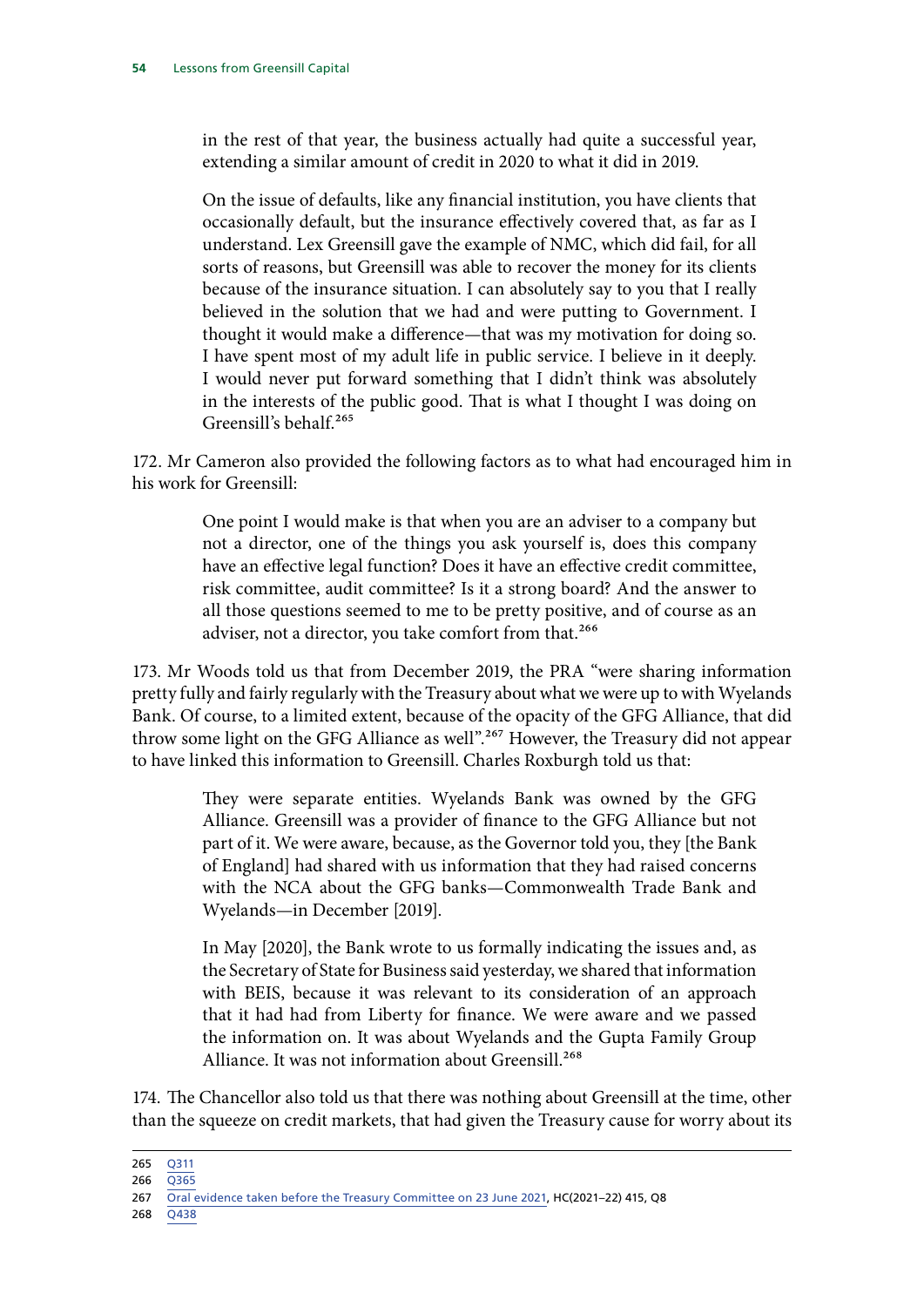future. He told us:

We were not aware of any specific concerns with Greensill at that time from the Bank and others, other than what they had told us, which was a particular financing issue in the commercial paper market that financed the supply chain side of it, but no particular issues around their own business at all $^{269}$ 

#### *Reputational issues*

175. Prior to the period of lobbying covered by this report, there had been issues raised in press reporting that concerned both Greensill and the GFG Alliance. A Financial Times article in March 2019 reported on concerns around links between Mr Greensill, Mr Gupta and Tim Haywood, from GAM Holdings, an investment firm, one of whose funds provided finance to Greensill. It is reported that Mr Haywood was fired from GAM for "gross misconduct".270

176. In June 2019, Lord Myners tabled a Parliamentary Question about whether the Government was "investigating, or intend to investigate, the (1) management of, (2) investment valuations used by, and (3) relationships between managers and businesses invested in, the GAM Greensill Supply Chain Finance Fund".271 A Reuters article from around the same time quoted Lord Myners as saying that "The FCA needs to be looking at the processes followed by GAM and the appropriateness of the investments for a fund that was marketed as low risk".<sup>272</sup>

177. However, despite these "reputational issues", Mr Roxburgh said that it was appropriate for the Treasury to hold meetings with Greensill. He told us that:

> There were reputational issues around Greensill. You could read the newspapers at the time. There were issues around the reputational side of Greensill, but we have to talk to companies, even if they have bad press. The specific proposal from Greensill was the one that we considered and rejected in two weeks. From 4 April onwards, we were thinking about a broad, industry-wide scheme to see whether we could support small businesses through a broad, industry-wide supply chain finance scheme. It did not work, but, had it been open, it would have been open to any nonbank provider of supply chain finance.<sup>273</sup>

178. The National Audit Office's recent report on its Investigation into the British Business Bank's accreditation of Greensill Capital also notes that other agencies of the Government were paying attention to the reputational issues around Greensill. For example, the NAO reports that UK Export Finance (UKEF) refused applications for Export Development Guarantees for lending to Greensill in June and September 2020. The NAO states that "UKEF's due diligence, which included reviewing publicly available sources and media reports, identified concerns relating to Greensill's governance and how exposed Greensill might have been to some of its customers. UKEF considered that these potentially raised

273 [Q452](https://committees.parliament.uk/oralevidence/2292/pdf/)

<sup>269</sup> [Q545](https://committees.parliament.uk/oralevidence/2293/pdf/)

<sup>270</sup> "Asset management: inside the scandal that rocked GAM", Financial Times, 18 March 2019

<sup>271</sup> [PQ](https://questions-statements.parliament.uk/written-questions/detail/2019-06-10/HL16211) HL16211, 10 June 2019

<sup>272</sup> "Britain's Lord Myners urges UK to investigate GAM-Greensill fund", Reuters, 19 June 2019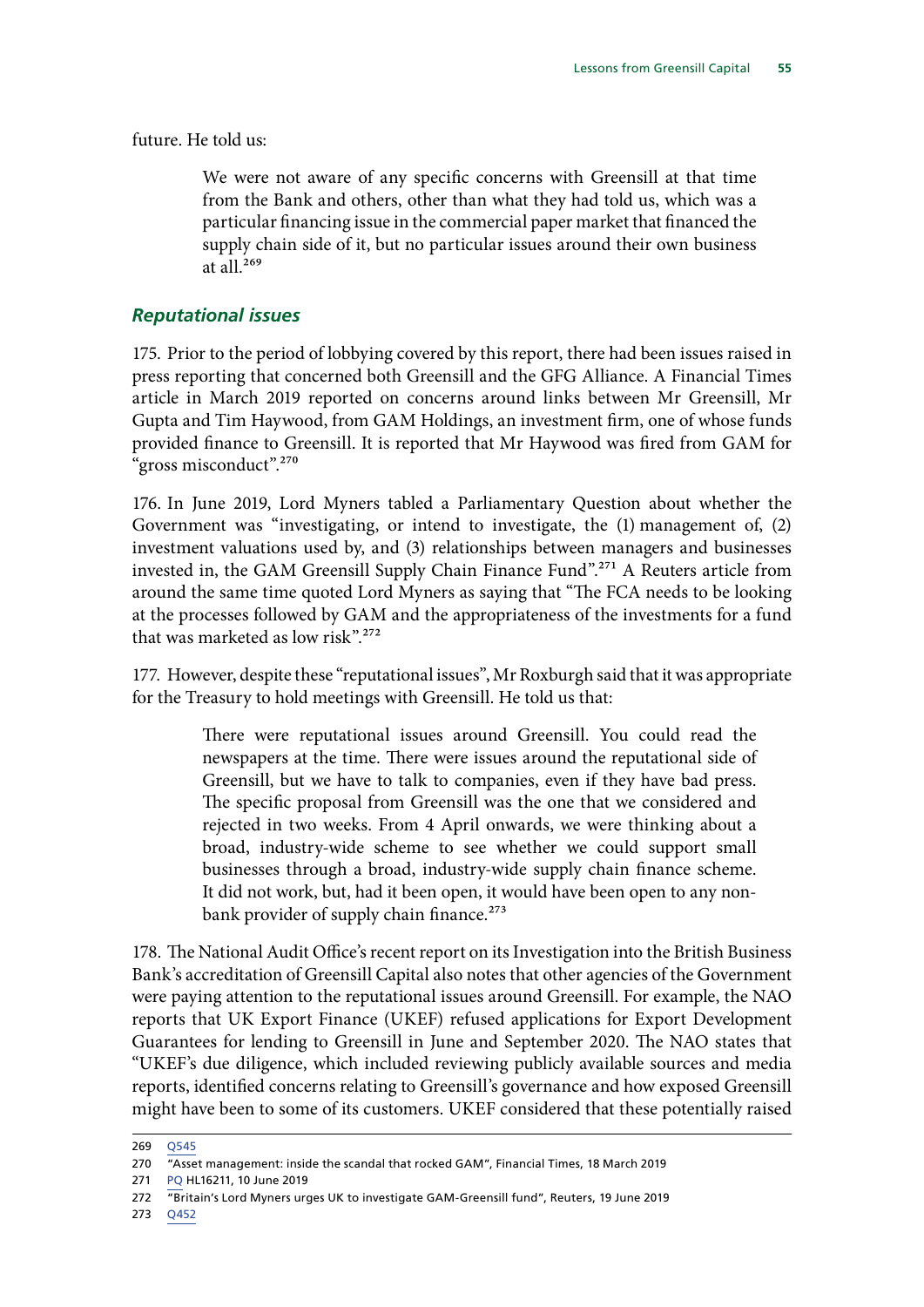the risk profile of Greensill".<sup>274</sup>

# **Time spent on Greensill's proposals**

179. In its evidence, the Treasury noted that the period of lobbying by Greensill and its representatives was also a time when the Treasury was "extraordinarily busy" on other policy matters related to the pandemic.<sup>275</sup> The Chancellor noted the significant array of other support programmes that were being developed:

> If you think about it, over this timeframe we introduced the CBILS loan scheme in March; in April, we essentially had CBILS 2.0, where we revised lots of conditions and the way the CBILS scheme worked in order to make it work better; we also introduced the CLBILS scheme in April. Then in May we upsized the CLBILS scheme; we introduced the bounce back loan scheme and the future fund. In June, we introduced the trade credit insurance fund. On top of that, we did three calls for evidence regarding financing for small and medium-sized companies looking at other things, which we ultimately did not take forward.

> That was just on the providing of finance to businesses, let alone the half a dozen other policies we had to support businesses, whether that was furlough, VAT cuts, business rates cuts, VAT referrals and the like. There was an enormous amount of work going on, rightly, to support businesses. In the area of providing finance to them, this was really a very small part of that. Ultimately, we decided not to take this forward, but it was absolutely right to diligence the options in this space, not least because it had been alerted to us that this particular segment of the market may be one that required attention.276

180. In their evidence to us, officials and ministers dealing with the lobbying by Greensill's representatives were keen to highlight that this lobbying was not a significant burden on them. Sir Jon Cunliffe noted that "It was not taking up a very large part of my day."277 Charles Roxburgh argued that:

> There is a disproportionate focus on the transparency return. That is not an accurate reflection of how I spent my time at this time. I just disclosed all my meetings and short phone calls. That is not an accurate reflection of how I spent my time during these months. This was a very small part of my time, when I was working on much more pressing, more important issues throughout this period.<sup>278</sup>

181. The Chancellor also argued that "This was one of many strands of work, and in fact probably the one we spent the least time on, over this period."279

<sup>274</sup> Comptroller and Auditor General's Report, [Investigation into the British Business Bank's accreditation of](https://www.nao.org.uk/wp-content/uploads/2021/07/Investigation-into-the-British-Business-Banks-accreditation-of-Greensill-Capital.pdf)  [Greensill Capital](https://www.nao.org.uk/wp-content/uploads/2021/07/Investigation-into-the-British-Business-Banks-accreditation-of-Greensill-Capital.pdf), Session 2021–22, HC 301, 7 July 2021, p 11

<sup>275</sup> [Response from HM Treasury to the Committee, dated 7 May](https://committees.parliament.uk/publications/5758/documents/66074/default/)

<sup>276 0546</sup> 

<sup>277</sup> [Oral evidence taken on 24 May 2021,](https://committees.parliament.uk/oralevidence/2236/pdf/) HC(2021–22) 142, Q144

<sup>278</sup> [Q516](https://committees.parliament.uk/oralevidence/2292/pdf/)

<sup>279</sup> [Q541](https://committees.parliament.uk/oralevidence/2293/pdf/)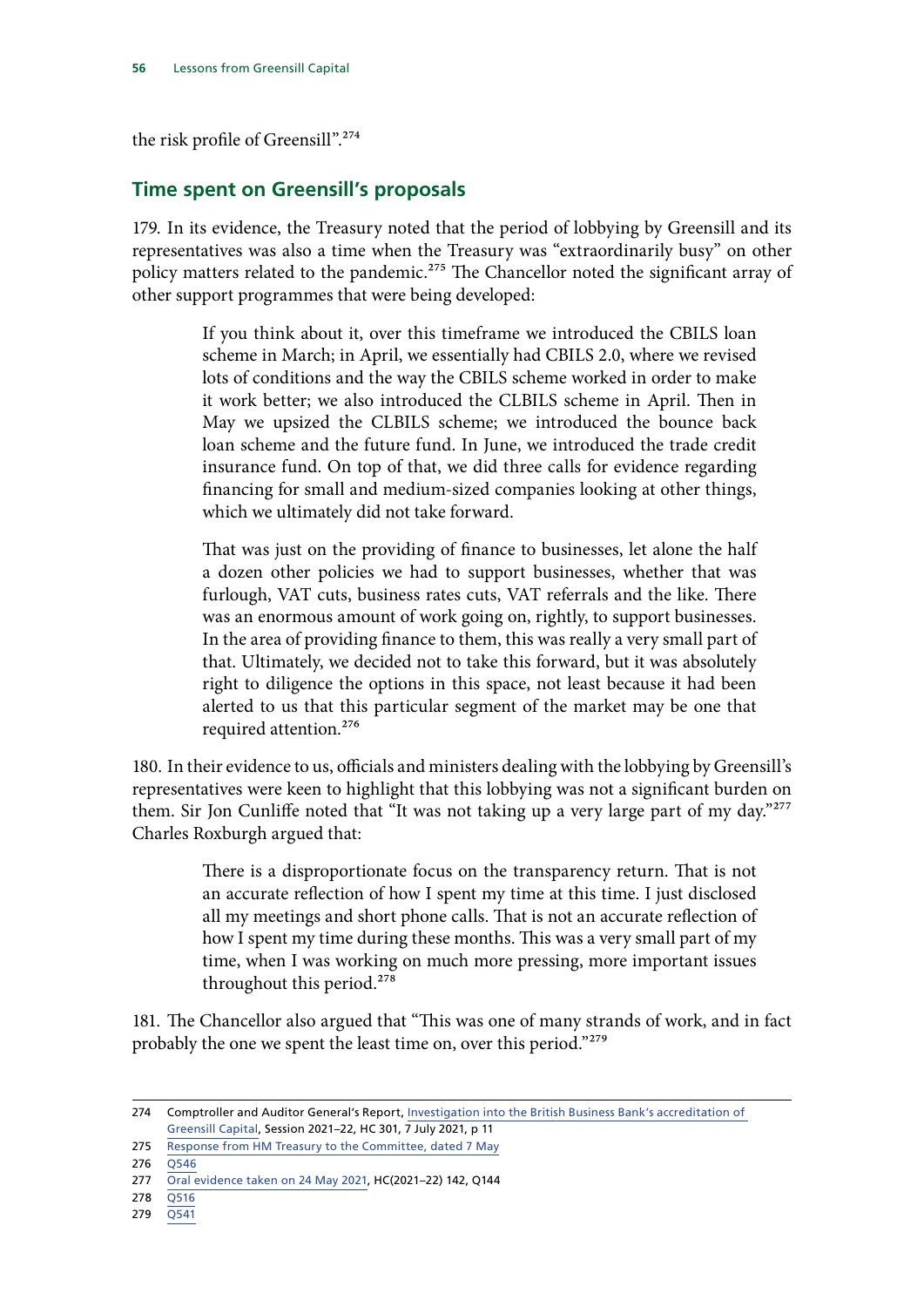182. On more junior staff, the Bank indicated that the resource in evaluating Greensill's proposals, including the potential extensions to the CCFF, and supporting the call for evidence:

> …was approximately 2.5 FTE for a period of approximately six to eight weeks. This was resourced by reprioritising the work of existing Bank staff and no external expenses were incurred. A similar level of resource was involved in performing analysis supporting evaluation and development of other lending schemes at the time.<sup>280</sup>

Charles Roxburgh indicated to the Committee that the Treasury used a similar amount of resource as the Bank in its work on Greensill in the period from 20 March to 26 June.<sup>281</sup>

183. When we pressed the Chancellor of the Exchequer on whether there had been too much time spent by the Treasury on this matter, he noted:

> I did not know, and nor did Charles [Roxburgh] or anyone else, at the beginning of that process where the policymaking process would end up. It is right that we do the work on these things and that we get to the right answer. In this particular case, the right answer was not to take this proposal forward. The other interventions that we put in place did work, but, again, we did not know that at the beginning.<sup>282</sup>

184. When we asked the Chancellor why he wouldn't accept the proposition that the proposals as pressed by Mr Cameron would have received at least some degree of special attention given that Mr Cameron was a former Prime Minister, he replied "Because I do not believe it is right."283

#### **Coronavirus Large Business Interruption Loan Scheme (CLBILS)**

185. Greensill, in the end, never accessed the CCFF. However, it did become an accredited lender in the Coronavirus Large Business Interruption Loan Scheme (CLBILS) in June 2020.<sup>284</sup> CLBILS was administered by the British Business Bank, which is a governmentowned business development bank whose shareholder is BEIS.<sup>285286</sup>

186. In a letter to the Shadow Chancellor of the Exchequer on 20 April 2021, the British Business Bank (BBB) emphasised that the CCFF and CLBILS were two very different schemes:

<sup>280</sup> [Response from the Bank of England to the Committee, dated 6 May 2021](https://committees.parliament.uk/publications/5759/documents/66073/default/)

<sup>281</sup> [Submission from HM Treasury to the Committee, dated 23 June 2021](https://committees.parliament.uk/publications/6475/documents/70576/default/)

<sup>282</sup> [Q547](https://committees.parliament.uk/oralevidence/2293/pdf/)

<sup>283</sup> [Q576](https://committees.parliament.uk/oralevidence/2293/pdf/)

<sup>284</sup> British Business Bank, [Letter from the Chief Executive of the British Business Bank to Anneliese Dodds MP,](https://www.british-business-bank.co.uk/wp-content/uploads/2021/04/Letter-from-CLLT-to-Anneliese-Dodds-re-Greensill-Final-Version-20-April-2021.pdf) 20 April 2021

<sup>285</sup> British Business Bank, Letter from the Chief Executive of the British Business Bank to Anneliese Dodds MP, 20 [April 2021,](https://www.british-business-bank.co.uk/wp-content/uploads/2021/04/Letter-from-CLLT-to-Anneliese-Dodds-re-Greensill-Final-Version-20-April-2021.pdf) National Audit Office, ['British Business Bank'](https://www.nao.org.uk/wp-content/uploads/2020/01/British-Business-Bank.pdf), 5 February 2020

<sup>286</sup> There was some interest in the Greensill application from the Department for Business, Energy and Industrial Strategy. Patrick Magee, Chief Commercial Officer of the British Business Bank, told the Business, Energy and Industrial Strategy Committee that "I think we counted up eight requests for progress, and we were informing them against that progress. We had eight inquiries from officials within the BEIS steel team." He also told that Committee that "There was also one question from a BEIS Minister in passing, before the CLBILS scheme, but it was not an urge; it was a question about whether Greensill would be eligible to apply." See [Oral evidence taken](https://committees.parliament.uk/oralevidence/2451/pdf/)  [before the Business, Energy and Industrial Strategy](https://committees.parliament.uk/oralevidence/2451/pdf/) Committee on 29 June 2021, HC (2021–22) 118, Qq416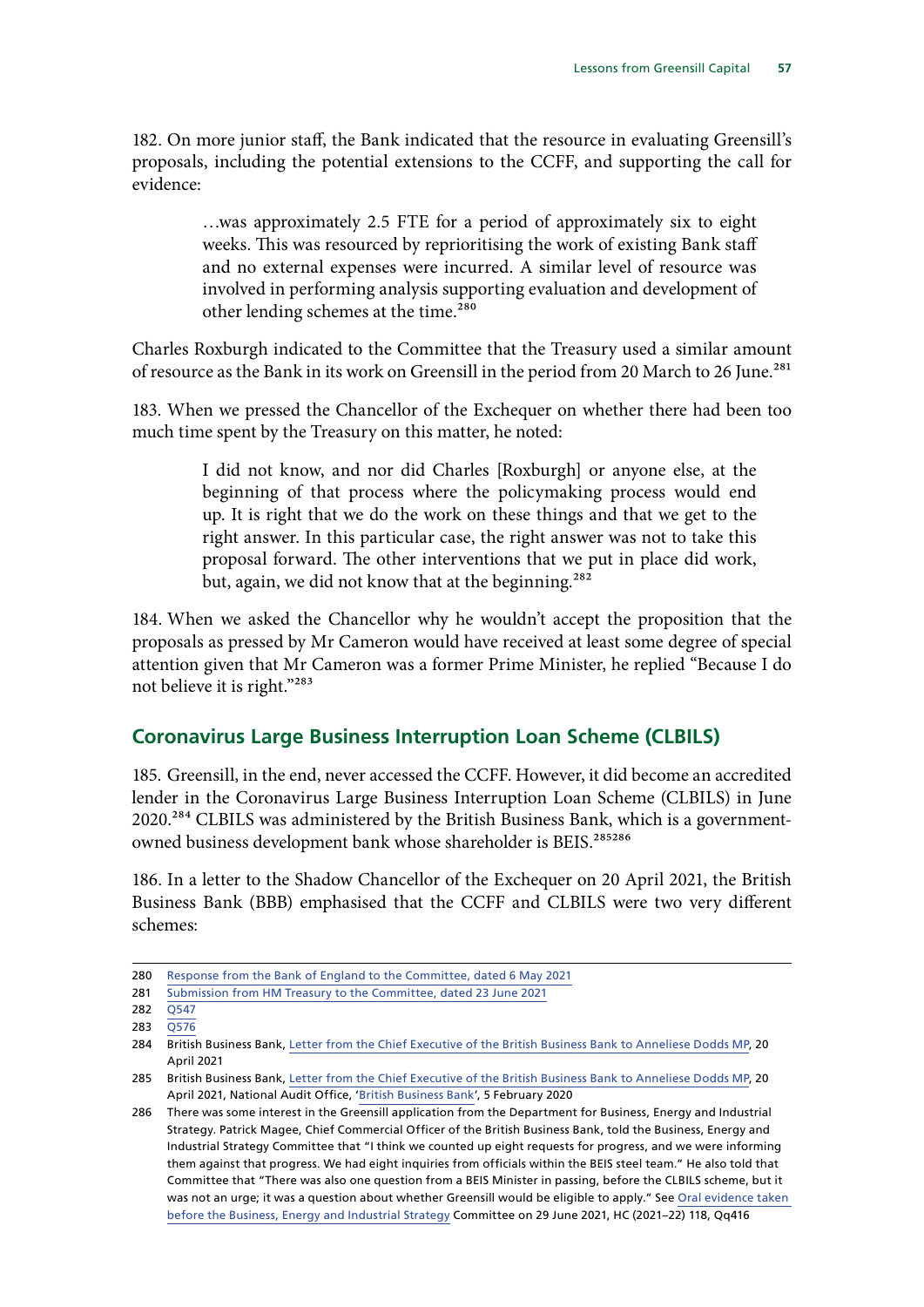The two schemes, and their eligibility criteria, are very different. The Bank of England administers the Covid Corporate Financing Facility (CCFF) whereas the BBB administers CLBILS. CCFF is aimed at providing COVID-19 financial support to investment grade rated businesses whereas CLBILS aimed at providing COVID-19 financial support to UK mid-cap and larger enterprises with a turnover of over £45 million. The CCFF supported companies directly (and excluded financial services firms) whereas CLBILS was a delegated guarantee scheme which operated through a wide variety of lenders. Given the separate nature and purpose of these schemes and the entirely different eligibility criteria, it is not possible to compare accreditation decisions. Applicants that were suitable for one scheme may not be suitable for the other.<sup>287</sup>

187. Mr Greensill told us that Greensill had lent £400 million (the National Audit Office has reported that this was through eight loans, seven of which were to firms connected to the GFG Alliance<sup>288</sup>) under CLBILS, and £18.5 million under CBILS.<sup>289</sup> Given that the guarantees from the British Business Bank cover 80% of the amount lent, Mr Greensill therefore placed the exposure under the schemes at £334,800,000.<sup>290</sup>

188. The CLBILS limit for guarantees on lending by an accredited lender to an individual firm could be raised above £50 million. However, the British Business Bank was required to consult with the Treasury for such approval.<sup>291</sup> Some of the final contacts by Mr Cameron in the period under review in this Report were related to seeing whether that limit could be lifted. In mid-June, Mr Cameron sent messages to Nadhim Zahawi MP, who was at the time Parliamentary Under-Secretary of State for Business and Industry, and to Richard Sharp (who is reported to have been an adviser to the Chancellor on the pandemic).<sup>292</sup>

189. In the end, no such approval for enhanced accreditation was provided. The Treasury told us that:

> HMT's only role in the CLBILS process for large loans is, if the BBB are prepared to accredit lenders at this level, they would consult with HMT on providing that lender with enhanced accreditation. The BBB did not approach HMT with a proposal to approve enhanced lending accreditation for Greensill, and as a matter of public record Greensill's individual loan limit remained at  $£50m$  for the scheme.<sup>293</sup>

<sup>287</sup> British Business Bank, [Letter from the Chief Executive of the British Business Bank to Anneliese Dodds MP,](https://www.british-business-bank.co.uk/wp-content/uploads/2021/04/Letter-from-CLLT-to-Anneliese-Dodds-re-Greensill-Final-Version-20-April-2021.pdf) 20 April 2021

<sup>288</sup> Comptroller and Auditor General's Report, [Investigation into the British Business Bank's accreditation of](https://www.nao.org.uk/wp-content/uploads/2021/07/Investigation-into-the-British-Business-Banks-accreditation-of-Greensill-Capital.pdf)  [Greensill Capital](https://www.nao.org.uk/wp-content/uploads/2021/07/Investigation-into-the-British-Business-Banks-accreditation-of-Greensill-Capital.pdf), Session 2021–22, HC 301, 7 July 2021, p 9–10

<sup>289</sup> [Q132](https://committees.parliament.uk/oralevidence/2149/pdf/)

<sup>290</sup> [Q132-Q133](https://committees.parliament.uk/oralevidence/2149/pdf/)

<sup>291</sup> [Response from HM Treasury to the Committee, dated 7 May](https://committees.parliament.uk/publications/5758/documents/66074/default/)

<sup>292</sup> [Response from the Rt Hon David Cameron \(Details of contact\), received 6 May 2021,](https://committees.parliament.uk/publications/5763/documents/66069/default/) ["Coronavirus: Sunak's ex-](https://news.sky.com/story/coronavirus-sunaks-ex-goldman-boss-to-be-adviser-on-crisis-11971965)[Goldman boss to be adviser on crisis"](https://news.sky.com/story/coronavirus-sunaks-ex-goldman-boss-to-be-adviser-on-crisis-11971965), Sky News, 11 April 2020

<sup>293</sup> [Response from HM Treasury to the Committee, dated 7 May](https://committees.parliament.uk/publications/5758/documents/66074/default/)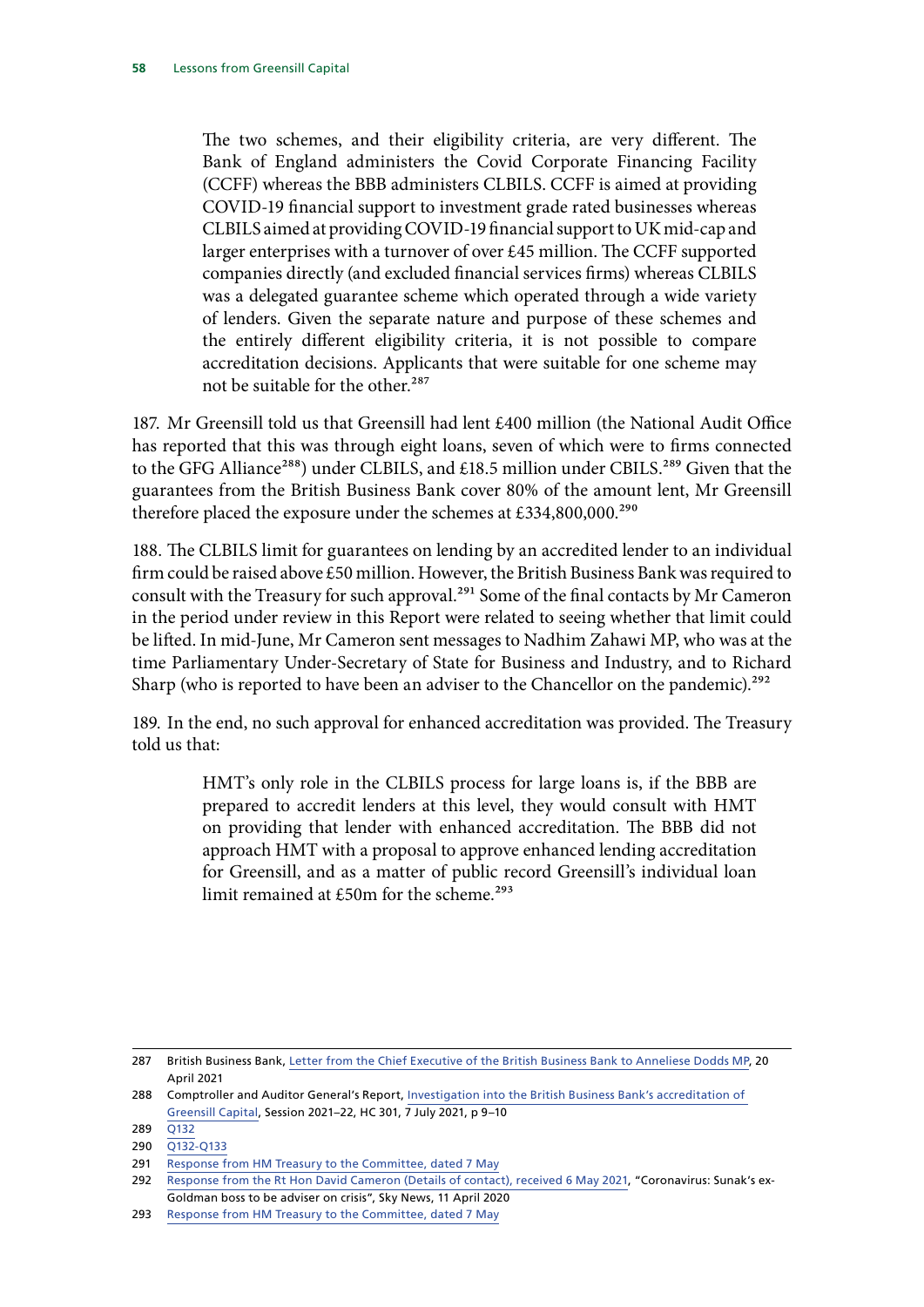190. In April 2021, the Financial Times reported that GFG Alliance had split companies to allow greater funding to the Alliance by Greensill under the CLBILS scheme, while keeping within the £50 million cap for each transaction.<sup>294</sup> Mr Greensill was not willing to discuss individual customers,<sup>295</sup> but he told us that:

> Greensill Capital was selected by the British Business Bank as being eligible to operate the scheme. The credit that we extended to our customers complied with our ordinary credit rules and procedures, which were scrutinised by the British Business Bank. Each facility that we provided was reviewed by a top-tier London law firm, and where there was any question about the interpretation of the British Business Bank rules, we actually had that leading law firm directly discuss the matter with the British Business Bank to ensure compliance with the rules. So, it is my opinion that every facility that we provided complied with the British Business Bank rules.<sup>296</sup>

191. However, the July 2021 Report by the National Audit Office states that:

The [British Business] Bank was concerned that Greensill's activity may have contravened the scheme rules on lending to groups. Greensill was not accredited to the Larger Scheme Facility. Given that, if the GFG Alliance borrowers were to be treated as a single group, Greensill's lending was £300 million above the lending limits applicable to it.<sup>297</sup>

192. The Treasury has said that it had no role in the accreditation decision made by the British Business Bank to allow Greensill to take part in the CLBILS scheme.<sup>298</sup> However, given the flow of information to the Treasury and the Bank of England about both Greensill, and GFG alliance, we questioned the Treasury on what information it had passed on to the BBB.

193. Charles Roxburgh provided the following information as to what the Treasury passed on to BEIS:

> We were aware, because, as the Governor told you, they had shared with us information that they had raised concerns with the NCA about the GFG banks—Commonwealth Trade Bank and Wyelands—in December. In May, the Bank wrote to us formally indicating the issues and, as the Secretary of State for Business said yesterday, we shared that information with BEIS, because it was relevant to its consideration of an approach that it had had from Liberty [Steel] for finance. We were aware and we passed the information on. It was about Wyelands and the Gupta Family Group Alliance. It was not information about Greensill.<sup>299</sup>

296 [Q122](https://committees.parliament.uk/oralevidence/2149/pdf/)

299 [Q438](https://committees.parliament.uk/oralevidence/2292/pdf/)

<sup>294</sup> ["Gupta carved up business empire in attempt to secure UK Covid loans",](https://www.ft.com/content/b2c846db-2537-47e3-a75d-5118c69ba54a) Financial Times, 15 April 2021

<sup>295</sup> [Q121](https://committees.parliament.uk/oralevidence/2149/pdf/)

<sup>297</sup> Comptroller and Auditor General's Report, Investigation into the British Business Bank's accreditation of [Greensill Capital](https://www.nao.org.uk/wp-content/uploads/2021/07/Investigation-into-the-British-Business-Banks-accreditation-of-Greensill-Capital.pdf), Session 2021–22, HC 301, 7 July 2021, p 36

<sup>298</sup> HM Treasury, [Letter from the Chancellor of the Exchequer to Anneliese Dodds MP](https://assets.publishing.service.gov.uk/government/uploads/system/uploads/attachment_data/file/977194/20210408_-_Letter_from_the_Chancellor_to_Anneliese_Dodds_-_Greensill_Capital.pdf), 8 April 2021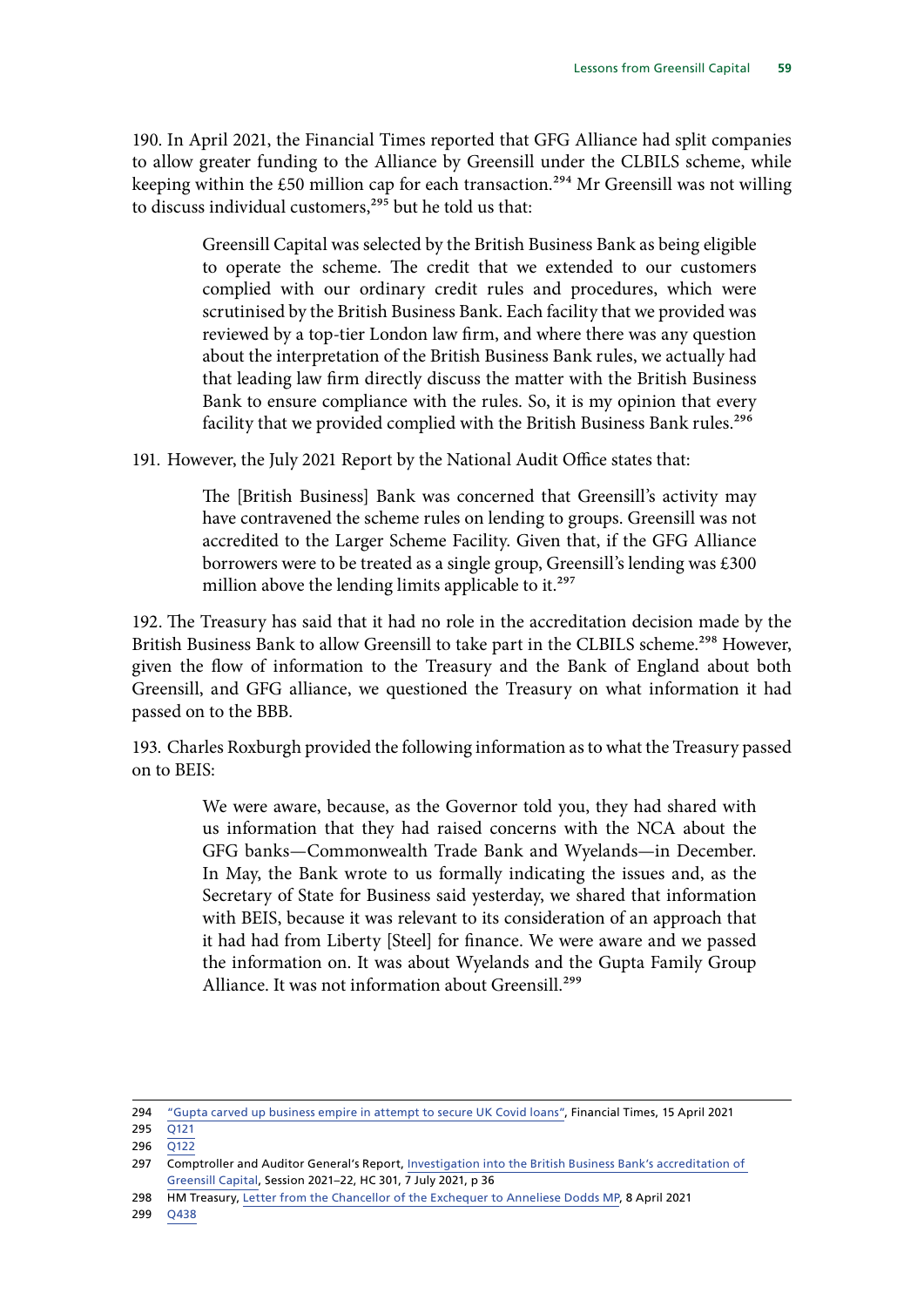194. Patrick Magee, Chief Commercial Officer of the British Business Bank, speaking to the Business, Energy and Industrial Strategy Committee, noted though that "There was no information passed to the British Business Bank about Wyelands Bank, but, as I was saying earlier, we were accrediting Greensill, not GFG, and certainly not Wyelands Bank."<sup>300</sup>

195. Charles Roxburgh also refuted any suggestion that there was more the Treasury could have done in relation to the BBB's acceptance of Greensill as an accredited lender. He told us "We shared the relevant information at the relevant time."<sup>301</sup>

196. For the Bank's part, Andrew Bailey noted that "We have no gateway under statute either to the British Business Bank or to BEIS. We have no gateway to provide information. As I said earlier, we kept the Treasury fully informed, but we have no gateway to the British Business Bank or to BEIS".302 Mr Woods, Deputy Governor of the Bank of England for Prudential Regulation, also noted that:

> [...] we have a gateway to the Treasury. It is quite a full gateway; we can share with it confidential information. We have no such gateway with the British Business Bank, nor indeed with the Secretary of State for Business in his role as the Minister for CLBILS. The only gateways that exist to BEIS are very narrow ones in cases where the Secretary of State has appointed individuals to undertake Companies Act investigations.<sup>303</sup>

197. However, on the potential for reform of the gateways, Mr Woods noted that:

You may well be thinking—I am not sure—that those gateways should be much broader. I am not sure about that, because, if I look at it—perhaps this is too narrow a view—from the point of view of our responsibilities, if firms felt that information passed to us would be passed in a generalised way into Government, it could quite seriously impede what we do. Parliament is being quite wise in putting quite tight constraints on this. Whether they are in exactly the right place, one can debate. Tight constraints are quite sensible for what we do.<sup>304</sup>

198. In its work on the Greensill's CLBILS application, the NAO found that:

Our review shows that the [British Business] Bank followed a streamlined version of its established process for accrediting lenders for CLBILS when assessing Greensill's application. That accreditation process was streamlined in response to the policy need to deliver money to businesses at pace during the pandemic. In the case of Greensill, applying a less streamlined and more sceptical accreditation process might have led the Bank to further question several of Greensill's statements, including on: loan default rates; exposure to specific borrowers and product types; and its business model and ethical standards. Each were the subject of press reports prior to accreditation.

<sup>300</sup> [Oral evidence taken before the Business, Energy and Industrial Strategy Committee on 29 June](https://committees.parliament.uk/oralevidence/2451/pdf/) 2021, HC (2021– 22) 118, Q411)

<sup>301</sup> [Q448](https://committees.parliament.uk/oralevidence/2292/pdf/)

<sup>302</sup> [Oral evidence taken before the Treasury Committee on 24 May 2021,](https://committees.parliament.uk/oralevidence/2236/pdf/) HC(2021–22) 142, Q162

<sup>303</sup> [Oral evidence taken before the Treasury Committee on 23 June 2021](https://committees.parliament.uk/oralevidence/2433/pdf/), HC(2021–22) 415, Q10

<sup>304</sup> [Oral evidence taken before the Treasury Committee on 23 June 2021](https://committees.parliament.uk/oralevidence/2433/pdf/), HC(2021–22) 415, Q10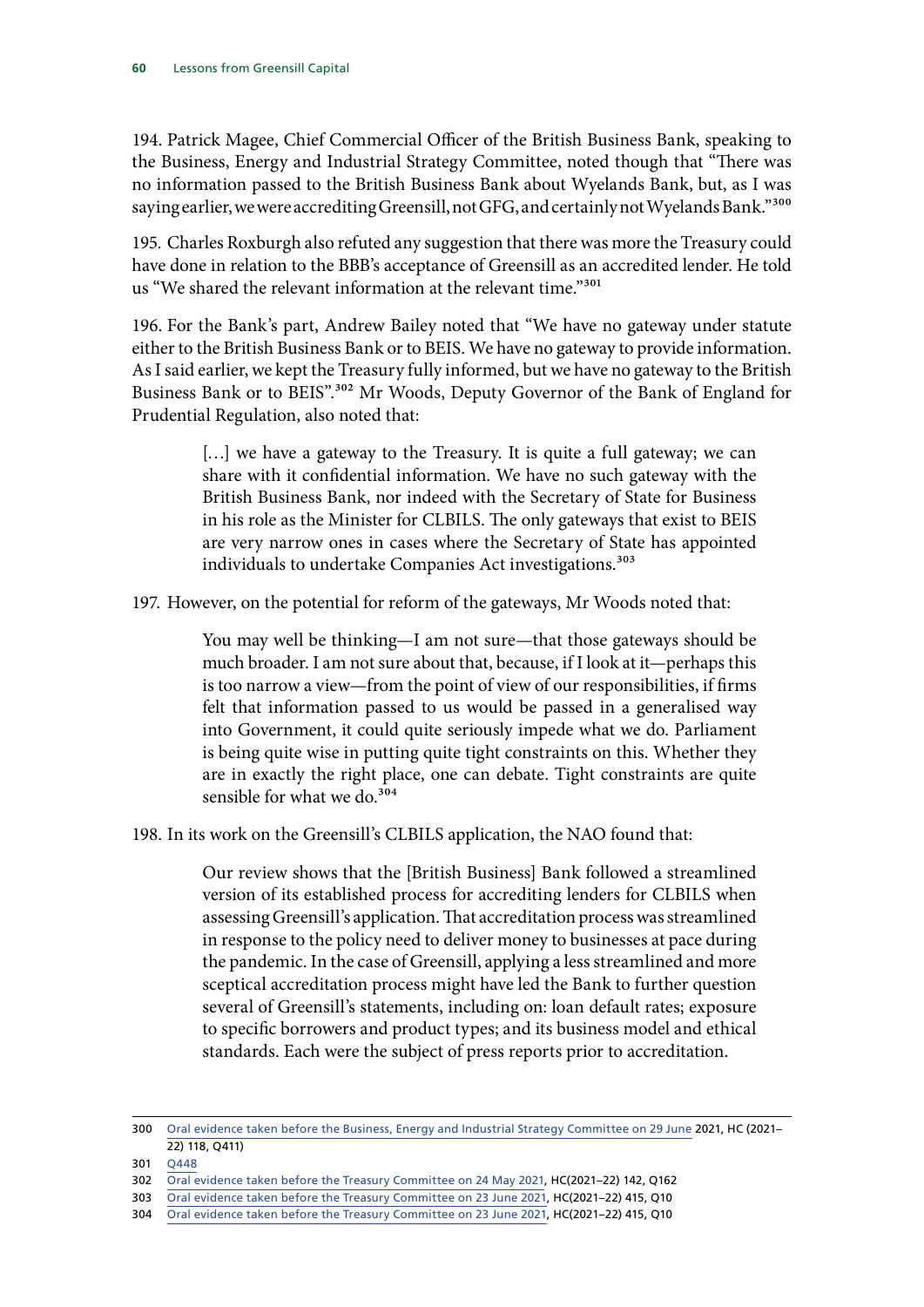It is to the Bank's credit that it quickly picked up the loans allegedly in breach of the scheme rules, and shows that the post-accreditation monitoring process was, in this case, effective. But had the Bank done more due diligence, including on the loans Greensill claimed it intended to make, it is possible that this situation could have been avoided.<sup>305</sup>

199. **The guarantees offered by the Government under the Coronavirus Large Business Interruption Loan Scheme, which are currently suspended, were not direct exposures to Greensill itself but were contingent liabilities relating to the companies to which it lent. But Greensill's symbiotic relationship with the GFG Alliance meant that there was always a risk that Greensill would funnel money towards the GFG Alliance. The Bank had shared with the Treasury information concerning the GFG Alliance through the regulation of Wyelands Bank. While information does appear to have been passed through to BEIS, it appears that the information was not passed on by BEIS to the British Business Bank. There remains an open question as to whether the Treasury, BEIS and the British Business Bank missed an opportunity to prevent these guarantees being extended. We welcome the examination by the BEIS Committee of this issue. We also note the finding by the National Audit Office that a more sceptical process might have prevented the acceptance of Greensill as an accredited lender.**

200. *The Treasury should use the events concerning Wyelands Bank, the GFG Alliance and Greensill to review the information gateways under the Financial Services and Markets Act 2000, and specifically whether there is scope to provide better information, in a more timely fashion.*

#### **Overall conclusions**

201. Despite the lobbying of Greensill representatives, the Treasury did not amend the rules of the CCFF or allow its participation. But this appropriate decision does not necessarily mean that the Treasury handled this situation perfectly. Dealing with the lobbying of Greensill, and Mr Cameron, required Government resources and such lobbying would always run the danger that he would be perceived to be detrimental to the appearance of propriety at the Treasury.

202. **We question Mr Cameron's judgement in relation to his lobbying on behalf of Greensill. Mr Cameron appears to have relied heavily on the Board of Greensill as a guarantee of its propriety and financial health, when arguably he should have taken a broader and more enquiring assessment of the business. There were signals available to Mr Cameron at the time when he was lobbying the Treasury and others which might have led him to a more restrained approach.**

203. **We accept that at the start of the engagement with Mr Cameron, and therefore Greensill, it was right, given the considerable need to provide support to businesses at the start of the pandemic, for the Treasury and others to consider seriously the proposals presented by Greensill for its inclusion in the CCFF.**

204. **We note the firm conviction of the Treasury that the fact that Mr Cameron had previously been Prime Minister and was personally well connected to those he was** 

<sup>305</sup> Comptroller and Auditor General's Report, [Investigation into the British Business Bank's accreditation of](https://www.nao.org.uk/wp-content/uploads/2021/07/Investigation-into-the-British-Business-Banks-accreditation-of-Greensill-Capital.pdf)  [Greensill Capital](https://www.nao.org.uk/wp-content/uploads/2021/07/Investigation-into-the-British-Business-Banks-accreditation-of-Greensill-Capital.pdf), Session 2021–22, HC 301, 7 July 2021, p 12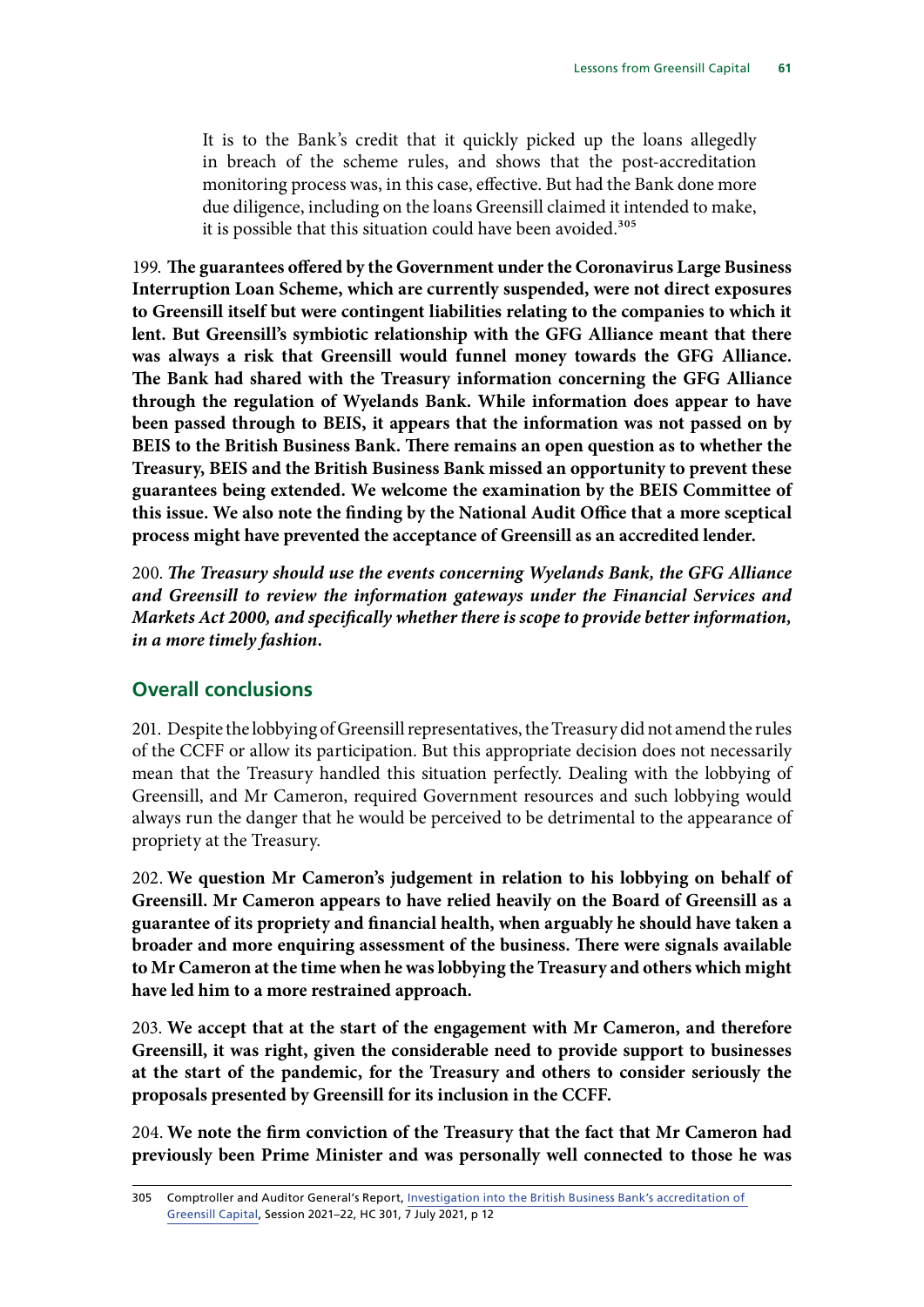**lobbying had no meaningful effect on how Greensill's application for access to the Covid Corporate Financing Facility was dealt with, including the time spent on it by those at a senior level. Or, put another way, that if the approach had come from someone else less prominent or connected to the Treasury, then overall it would have been given a similar quality and level of attention and engagement. We are very surprised about this, given that Mr Cameron was an ex-Prime Minister, who had worked with those he was lobbying, had access to their mobile phone numbers, and appears to have been able to negotiate who should attend meetings. The Treasury's unwillingness to accept that it could have made any better choices at all in how it engaged in this case is a missed opportunity for reflection. That said, we accept that Treasury officials and Ministers behaved with complete and absolute integrity in their handling of Mr Cameron's lobbying. The Treasury also took the right decision in preventing Greensill from accessing the CCFF.**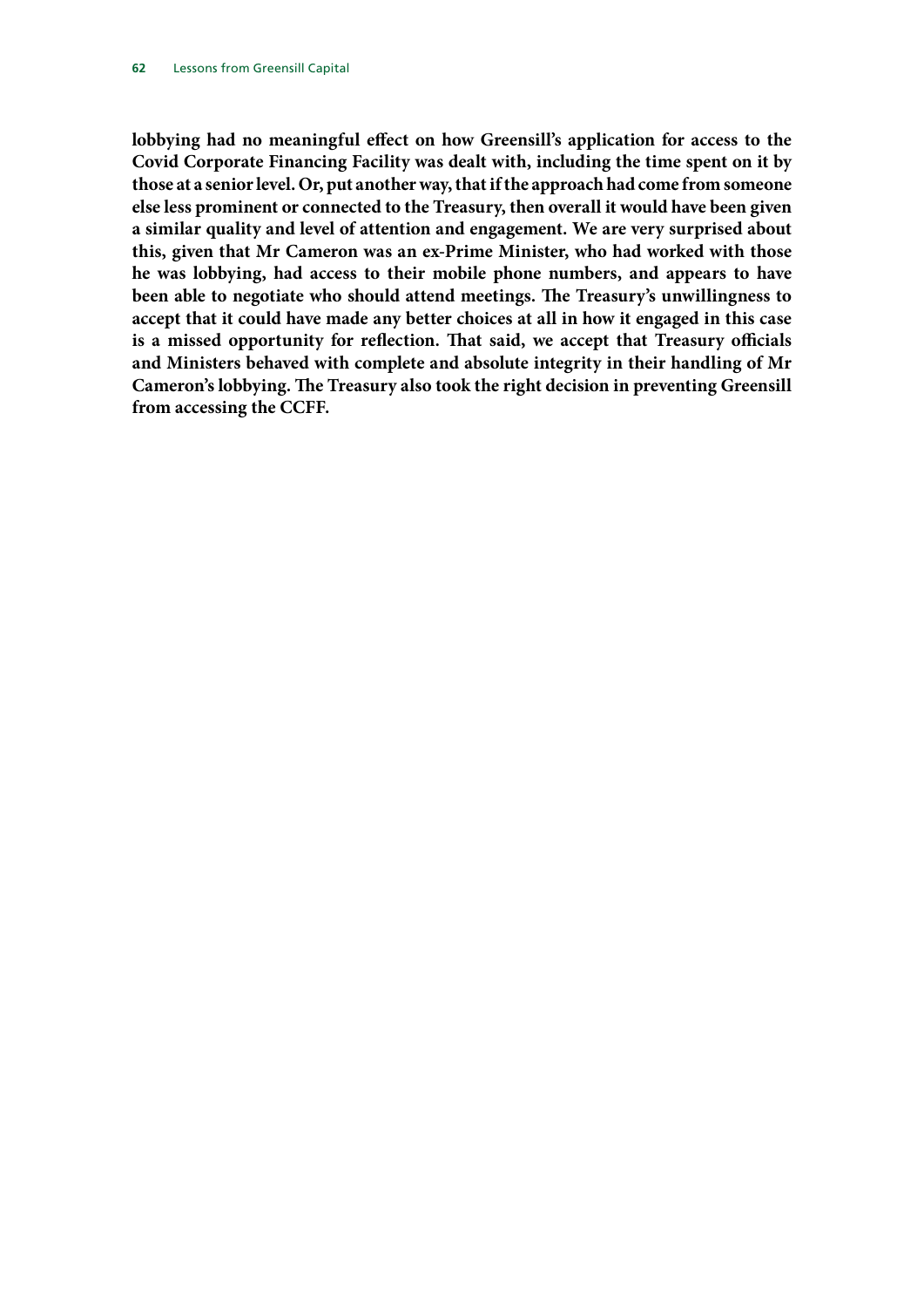# Chapter 4: Other matters raised by our inquiry

# **Cost to government**

205. Lord Myners provided us with his estimate of what the cost would be to the taxpayer from the failure of Greensill. He argued that "The accumulated losses from Greensill for the taxpayer, in my judgment, are going to be north of  $£1$  billion, of which nearly a half will come as a result of the BEIS Department's scheme to accredit Greensill as a lender under the coronavirus loan scheme".<sup>306</sup> He then provided an estimate of the indirect costs, as he saw them:

> You have the externalities, the indirect costs, the cost of having to rescue the steel industry from its saviour, Mr Gupta, and the cost of dealing with the social implications of closure of plant, if necessary, or the net present value of up-front subsidies to keep the steel industry in its current form operating. We are going to be talking about a figure, I would have thought, somewhere in the region of £3 billion to £5 billion. The direct cash out of the door relating to Greensill is going to be in the order of £1 billion or so, I would guess, on the basis of the current knowledge we have.<sup>307</sup>

206. However, these estimates did not accord with the view of the Treasury. Charles Roxburgh told us on the direct costs that:

> In any insolvency, there are typically creditors. The administrator has released the following figures, quoted in dollars. They owe \$8 million to HMRC. They owe two local authorities about \$168,000. They owe one foundation trust \$10,000. Those are the public sector creditors that we are aware of. Over \$8 million is £5.5 million to £6 million. That is the total exposure. Some of that will be recovered, so that will not be a total loss. Those are the direct costs, £5 million to £6 million, of which there will be recoveries.

> There will be some losses to the public sector arising from the job losses. We do not know. It depends how quickly people get jobs and their personal circumstances, so we do not have an estimate for that. On the pharmacy programme, we did have to bring forward some drawings of cash. It is not a cost; it is just a reprofiling of the cash drawings. There is a little bit of lost interest, but a relatively small amount on that, so there is a small cost to that.308

#### 207. In a follow-up letter, he also remarked that:

The "statement of administrator's proposal" dated 6 May […] indicates a preferential liability related to employee wage and related claims against GCMC. This liability is indicated to be \$2.1m and the document notes that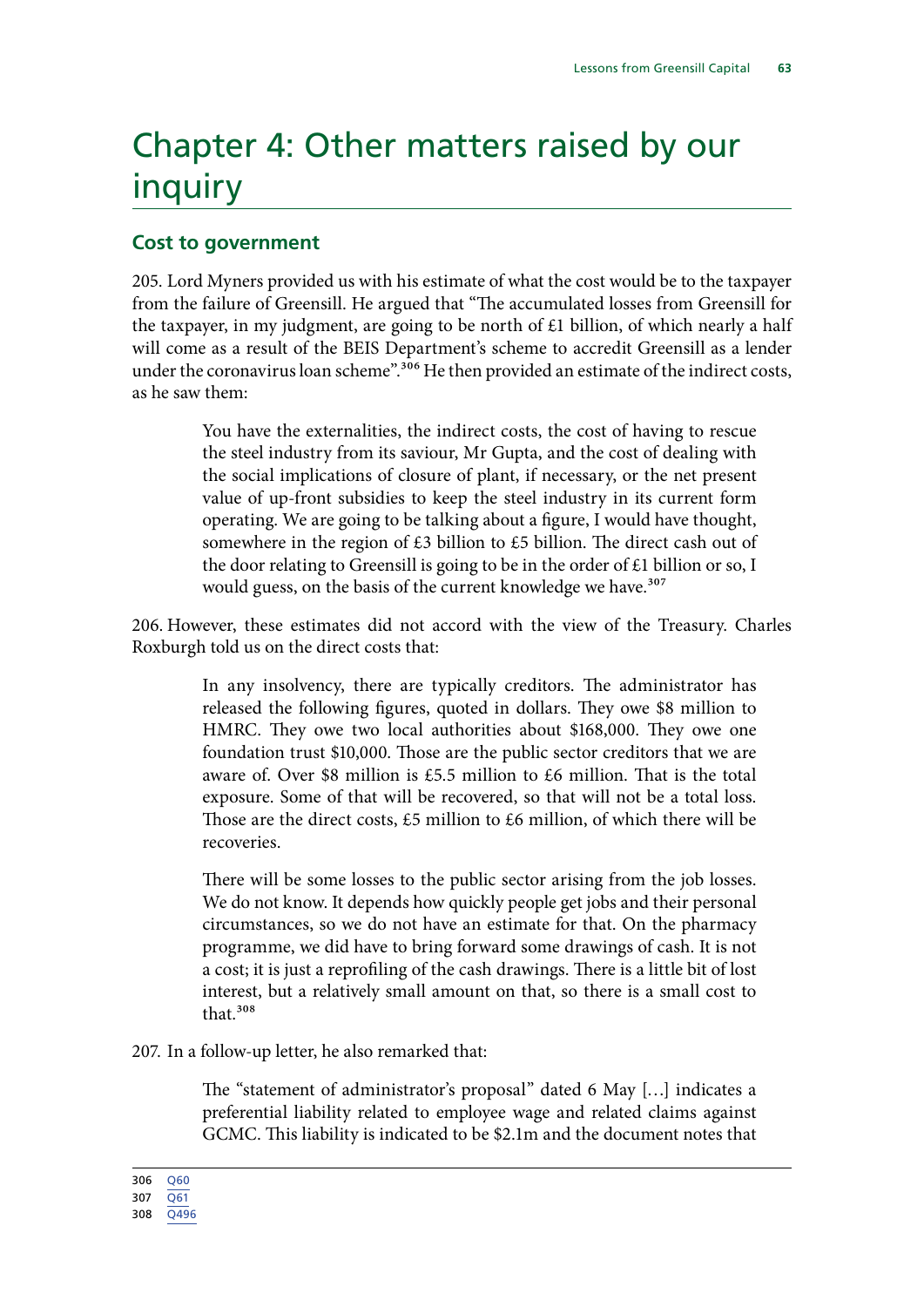"a significant element of these claims will be subrogated to the Secretary of State, following payment of employment-related claims by the Redundancy Payments Service". This is a reference to a programme operated by the Insolvency Service in which, if an employer has gone formally insolvent, employees can apply for money they are owed. As with the liabilities referred to in the previous paragraphs, there may be recoveries.<sup>309</sup>

208. On the indirect costs that will be borne by the taxpayer if other businesses fail as a direct consequence of Greensill's failure, Mr Roxburgh has told us in a follow up letter that "the Government guarantees 80% of lenders' exposure on losses under CBILS and CLBILS. That is, should a borrower default on their obligations to the lender, then the Government provides the lender with 80% of the outstanding balance of the loan." However, Mr Roxburgh also told us that "there is an investigation under way into Greensill's activities and while that investigation is ongoing the CLBILS guarantees are suspended."<sup>310</sup>

209. When pressed on the range of costs described by Lord Myners above, Mr Roxburgh told us "I do not know how Lord Myners came up with that number. We do not recognise it."311

210. The July 2021 report by the NAO noted that "Greensill, through its administrators, has denied making loans outside of the scheme rules, and it contests the [British Business] Bank's provisional conclusions and questions the fairness of its decision-making."312

211. **At present, the Treasury appears confident that the direct costs of Greensill's failure to the public purse will be limited. The indirect costs will relate to the guarantees provided under the CLBILS scheme, which are currently suspended. However, we note that the rationale for the suspension of those guarantees is contested by Greensill. It is also too early to assess what additional costs to the public purse might crystallise.**

# **Treasury's knowledge of the system**

212. The Greensill episode has also drawn attention to potential gaps in the Treasury's preparation for actions it could take at a time of economic crisis.

213. At the beginning of the Covid pandemic, the Government did not have schemes to support business already designed and ready to go; the Treasury was designing schemes as they went along. A 2016 exercise into pandemic preparedness did not involve an economic exercise or a blueprint for business grants.<sup>313</sup> It therefore is not surprising that the **Government was urgently searching for different ways to support the UK economy, including investigating avenues when they were unsure as to whether or not they would be useful.**314

214. It appears that the Treasury may not have been able to rely on the Bank of England to provide expertise on supply chain finance. Sir Jon Cunliffe, Deputy Governor for Financial

<sup>309</sup> [Submission from HM Treasury to the Committee, dated 23 June 2021](https://committees.parliament.uk/publications/6475/documents/70576/default/)

<sup>310</sup> [Submission from HM Treasury to the Committee, dated 23 June 2021](https://committees.parliament.uk/publications/6475/documents/70576/default/)

<sup>311</sup> [Q501](https://committees.parliament.uk/oralevidence/2292/pdf/)

<sup>312</sup> Comptroller and Auditor General's Report, [Investigation into the British Business Bank's accreditation of](https://www.nao.org.uk/wp-content/uploads/2021/07/Investigation-into-the-British-Business-Banks-accreditation-of-Greensill-Capital.pdf)  [Greensill Capital](https://www.nao.org.uk/wp-content/uploads/2021/07/Investigation-into-the-British-Business-Banks-accreditation-of-Greensill-Capital.pdf), Session 2021–22, HC 301, 7 July 2021, p 3

<sup>313</sup> [Oral evidence taken before the Public Accounts Committee on 15 June 2020](https://committees.parliament.uk/oralevidence/502/pdf/), HC (2019–21) 404, Qq61–62

<sup>314</sup> See Chapter 3 for a more detailed discussion of the schemes which the Treasury put in place as economic support.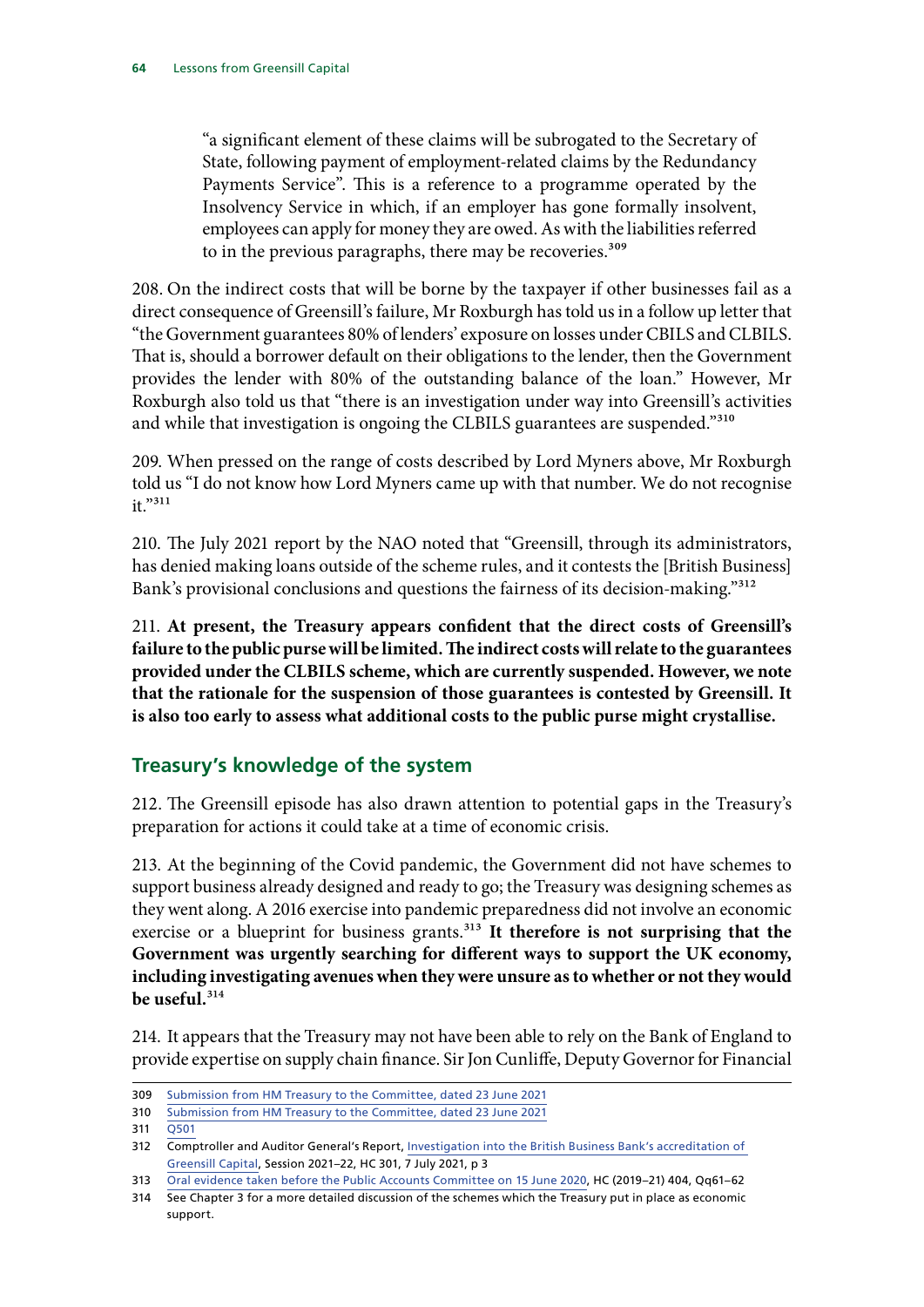Stability at the Bank of England, told us:

When we had the first approach, I have to say that I did not know much about Greensill and supply chain finance, but we were very keen to understand what they did, whom they did it for, whether it was a general problem and, indeed, whether we were starting to see problems with small businesses that could not access supply chain financing, invoice financing or other ways of dealing with their working capital.<sup>315</sup>

The Bank of England also did not have the data available to estimate the number of SMEs depending on supply chain finance, or such finance provided by Greensill in particular. Sir Jon Cunliffe went on to tell us:

> It was right to try to investigate whether there was a general problem with supply chain finance. I will be honest: we did not know or have the information. One of the things we told the Treasury early on is that it is very difficult to get a precise estimate of the number of SMEs that depend on this or, indeed, the number of SMEs that depend or depended on Greensill.<sup>316</sup>

215. **The impact of the pandemic exposed some gaps in the Government's knowledge about how some financial products and entities interact with the real economy. Some of those gaps may be filled by improved data collection, as we have recommended in Chapter 2. However, the Treasury has a different remit to the regulators, and its information requirements may also therefore differ.**

216. *While the nature of the next civil emergency is unknown, the Treasury should consider what information it needs, in the planning for, and provision of, public support for potential future emergencies. In doing so, it should liaise with the Cabinet Office to ensure that major emergency planning exercises involve consideration of the potential economic impacts and policy response.*

# **The Permanent Secretary's mobile phone**

217. Responding to a Freedom of Information request, the Treasury noted that it could not provide the text responses from Sir Tom Scholar to Mr Cameron between 5 March and 7 April 2020.317 It said that this was because "on 1 June 2020, Mr Scholar's mobile phone had to be reset, after being automatically locked when an incorrect password was entered several times (this is a standard security feature on Treasury mobile phones)".<sup>318</sup> Sir Tom told us that the wiping of his phone tended to happen after the password had been changed, which is required at regular intervals. He guessed that similar wipes happened around "once a year on average".<sup>319</sup>

218. However, Sir Tom attempted to reassure the Committee by saying that:

The important thing to say is that, at the time in March and April last year, where there were messages, including incoming ones, that were of any

<sup>315</sup> [Oral evidence taken before the Treasury Committee on 24 May 2021,](https://committees.parliament.uk/oralevidence/2236/pdf/) HC(2021–22) 142, Q131

<sup>316</sup> [Oral evidence taken before the Treasury Committee on 24 May 2021,](https://committees.parliament.uk/oralevidence/2236/pdf/) HC(2021–22) 142, Q131

<sup>317</sup> HM Treasury, [Freedom of Information Act 2000,](https://assets.publishing.service.gov.uk/government/uploads/system/uploads/attachment_data/file/988302/FOI2021_14423.pdf) Ref FOI2021/14423, May 2021

<sup>318</sup> HM Treasury, [Freedom of Information Act 2000,](https://assets.publishing.service.gov.uk/government/uploads/system/uploads/attachment_data/file/988302/FOI2021_14423.pdf) Ref FOI2021/14423, May 2021

<sup>319</sup> [Q487](https://committees.parliament.uk/oralevidence/2292/pdf/)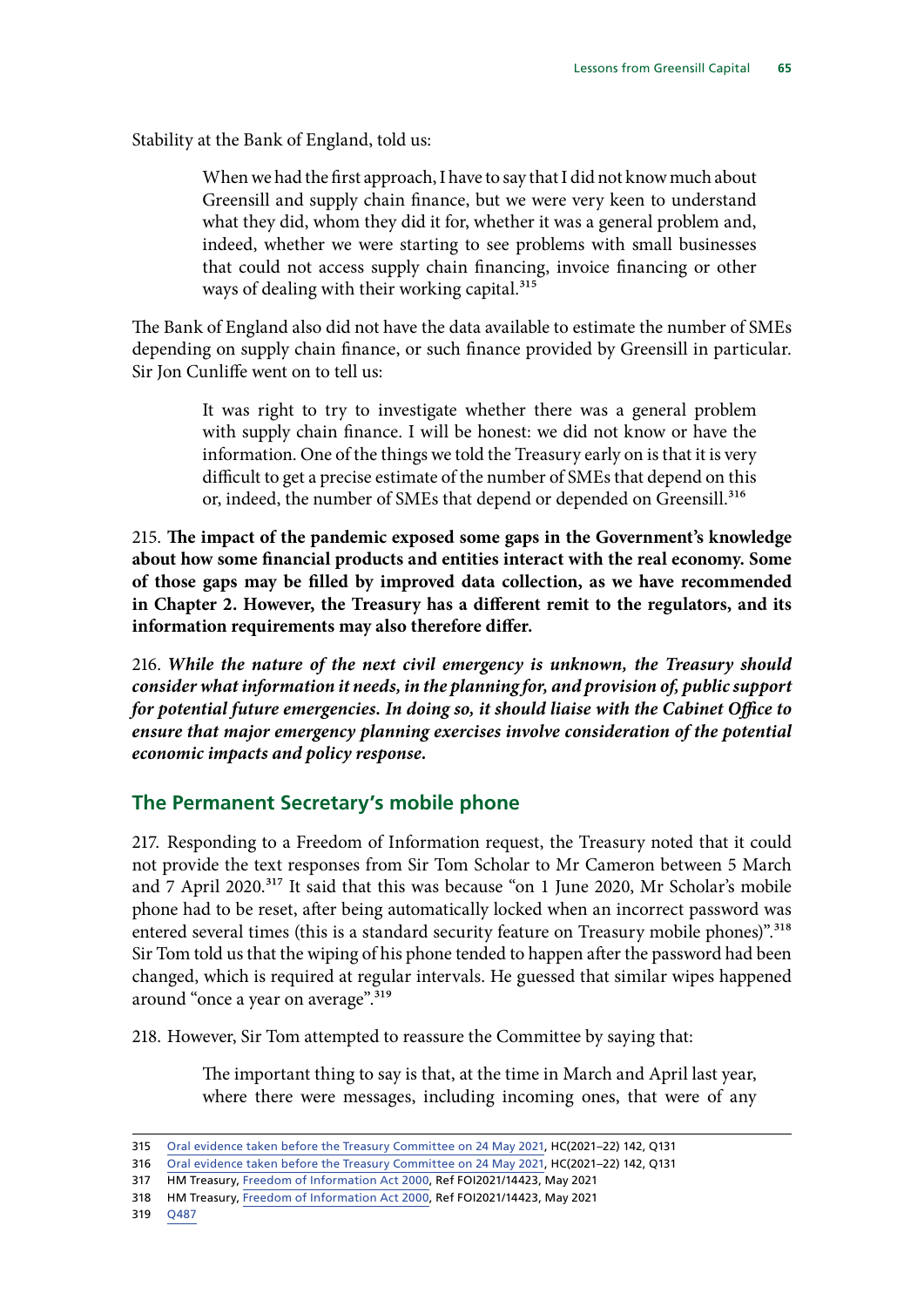substance and relevant to Government business, in each case I copied them from my phone on to the official record, and we have released a number of these. In particular, there was one exchange about a possible leak of the Greensill approach to the Treasury. There was another where Mr Cameron told me that they had a specific proposal to put to us. In each case, I copied that into an email and shared it with Charles, as the official leading it, so I made sure that anything that needed to be recorded for the official record was recorded, and that was not lost when the phone was reset.<sup>320</sup>

219. It is reported that "in response to a Freedom of Information request from the PA news agency, the Treasury said that its IT desk reset 117 of its approximately 2,100 mobile phones in 2020.<sup>321</sup>

220. **We are concerned that it appears that Government records, held on the phone of the Treasury's Permanent Secretary, are subject to deletion based on lapses of his memory. The Permanent Secretary acted correctly in transferring messages of any substance to the official record.** *We recommend, however, that the Government reviews its policies and use of information technology to prevent the complete deletion of Government records by the misremembering of a password to a phone, given that this may be a wider problem. Though we have absolutely no reason to believe it in this case, the wiping of information under these kind of circumstances could have the unfortunate consequence of leading some to the suspect it to be deliberate. To be very clear, the committee does not believe this to be the case in respect of the Permanent Secretary.*

# **Government records?**

221. Since the records of Sir Tom Scholar's messages to Mr Cameron had been lost from his own work phone, we asked Sir Tom to give his permission for Mr Cameron to release his records of those texts to us. Sir Tom told us "I am certainly happy to ask him to send me a copy of what he has, and then we will release it in accordance with the Freedom of Information Act in the usual way". $322$ 

222. We pressed Sir Tom on why it should be handled in this way, rather than the relevant texts being given to the Committee directly. He argued that:

> The information that we are talking about is Government information, and it just so happens that we do not currently hold it. If he is prepared to share the information with the Treasury, which I imagine he will be, it will be as if we had held it from the beginning and we will treat it in exactly the same way as we have treated all other information that we hold.<sup>323</sup>

223. In a response to the Committee's request for these emails, Mr Cameron replied: "I have provided Tom Scholar with a record (and the content) of messages he sent to me, so it is now appropriate that Sir Tom handles this request".<sup>324</sup> The texts were subsequently released by the Treasury on 18 June 2021, under the Freedom of Information Act.<sup>325</sup>

322 [Q478](https://committees.parliament.uk/oralevidence/2292/pdf/)

<sup>320</sup> [Q482](https://committees.parliament.uk/oralevidence/2292/pdf/)

<sup>321</sup> [Treasury wiped data from 117 phones after wrong Pin entered"](https://www.independent.co.uk/business/treasury-wiped-data-from-117-phones-after-wrong-pin-entered-b1882294.html), Independent, 12 July 2021

<sup>323</sup> [Q488](https://committees.parliament.uk/oralevidence/2292/pdf/)

<sup>324</sup> [Response from David Cameron to the Committee, dated 18 June 2021](https://committees.parliament.uk/publications/6416/documents/70205/default/)

<sup>325</sup> HM Treasury, [Freedom of Information Act 2000: Request for an internal review](https://assets.publishing.service.gov.uk/government/uploads/system/uploads/attachment_data/file/995064/IR2021_15134_Internal_Review_response_to_publish__redacted_.pdf), 18 June 2021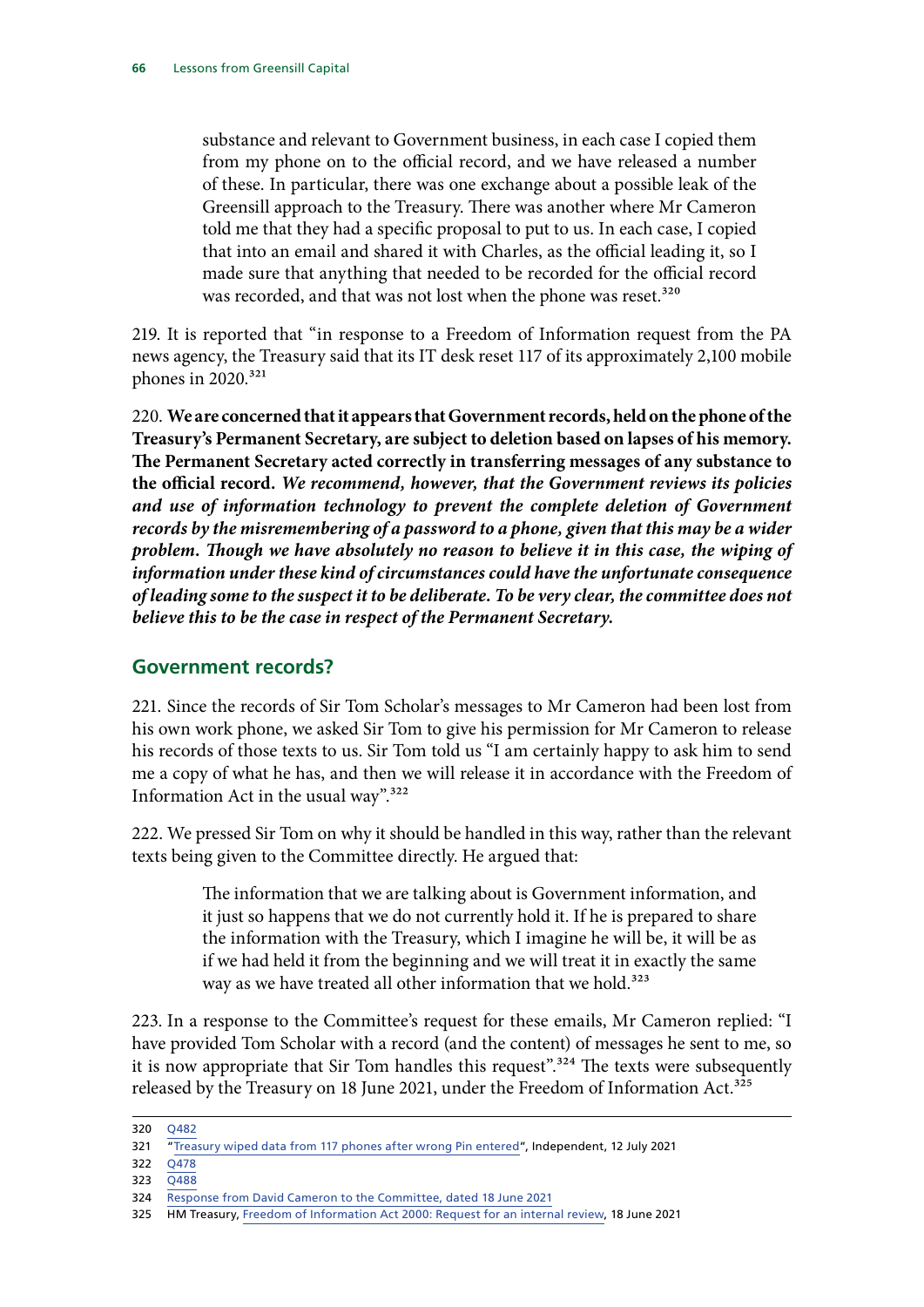224. **Though we welcome the release of the redacted texts lost from Sir Tom Scholar's phone, we find his arguments as to why only the Treasury should have released the records held by Mr Cameron unconvincing. First, these records were no longer Government records, since they had been deleted. Secondly, a Committee's powers to call for persons, papers and records are exercised independently of the Freedom of Information Act.**

# **The impact of transparency around lobbying**

225. In the course of his evidence to us, the Chancellor expressed concern about whether the inquiries into Greensill might alter how firms engage with Government. When asked if he thought the Greensill episode might change the way firms feel about engaging with Government, he replied:

> Yes, if every informal conversation is essentially the subject of a public interview. People might be more reluctant to share private or prospective thoughts with Ministers, which might help inform policy and provide broader context on what is happening, if they think it cannot be private. We will have to see. It may well serve to have that effect.<sup>326</sup>

Expanding upon this point, the Chancellor told us:

Whether it is trade unions, trade organisations or civil society, it is important for the policymaking process that people feel they can engage with Ministers and officials. Policy is better as a result of that. Often, informal conversations as part of that process or people providing a private perspective on things can help with the policymaking process.

It has certainly been my experience over the last year, making policy in very difficult circumstances, that I have in particular benefited from conversations that I have had with trade organisations or trade unions at pace to develop various scheme. If people feel they cannot or that it would come under enormous exposure, it might serve, as you said, to have a chilling effect on it, which would be disappointing and damaging to the policymaking process.327

226. However, when we pressed on this point, he told us:

I completely agree: transparency is important. That is why we have a set of guidelines and frameworks in place that manage that. The question I was asked was, "Does this, on the margin, make businesses less likely to want to engage with the Government, if they feel there is not a space for private conversations about policymaking processes that might be specific to their industry or have commercial sensitivity?" I cannot answer that question; I am not an external party. We are all used to that degree of transparency and scrutiny. Is it conceivable that businesses or other organisations may react differently, as a result of all of this? It is perfectly plausible. I could not rule that out.328

326 [Q555](https://committees.parliament.uk/oralevidence/2293/pdf/)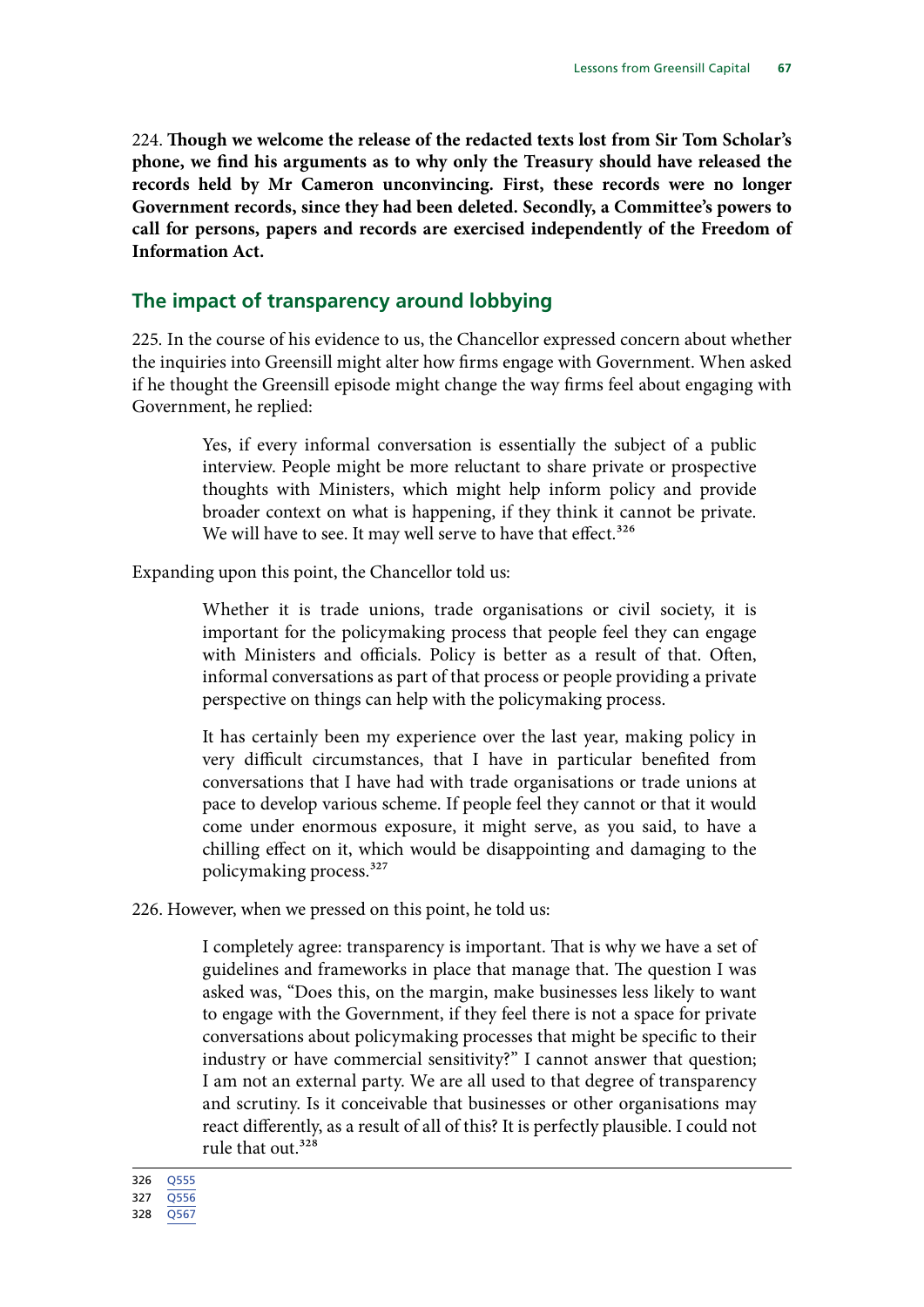227. **In his evidence, the Chancellor suggested that firms may feel less able to engage with Ministers for fear of the public scrutiny brought to bear in this case. That may be a risk, and there may need to be a balancing act to ensure the free flow of information where necessary. But those approaching Government for support from public finances for policies in their personal or corporate favour should expect public scrutiny and transparency. Any other approach runs the risk of appearing to be in conflict with good governance.**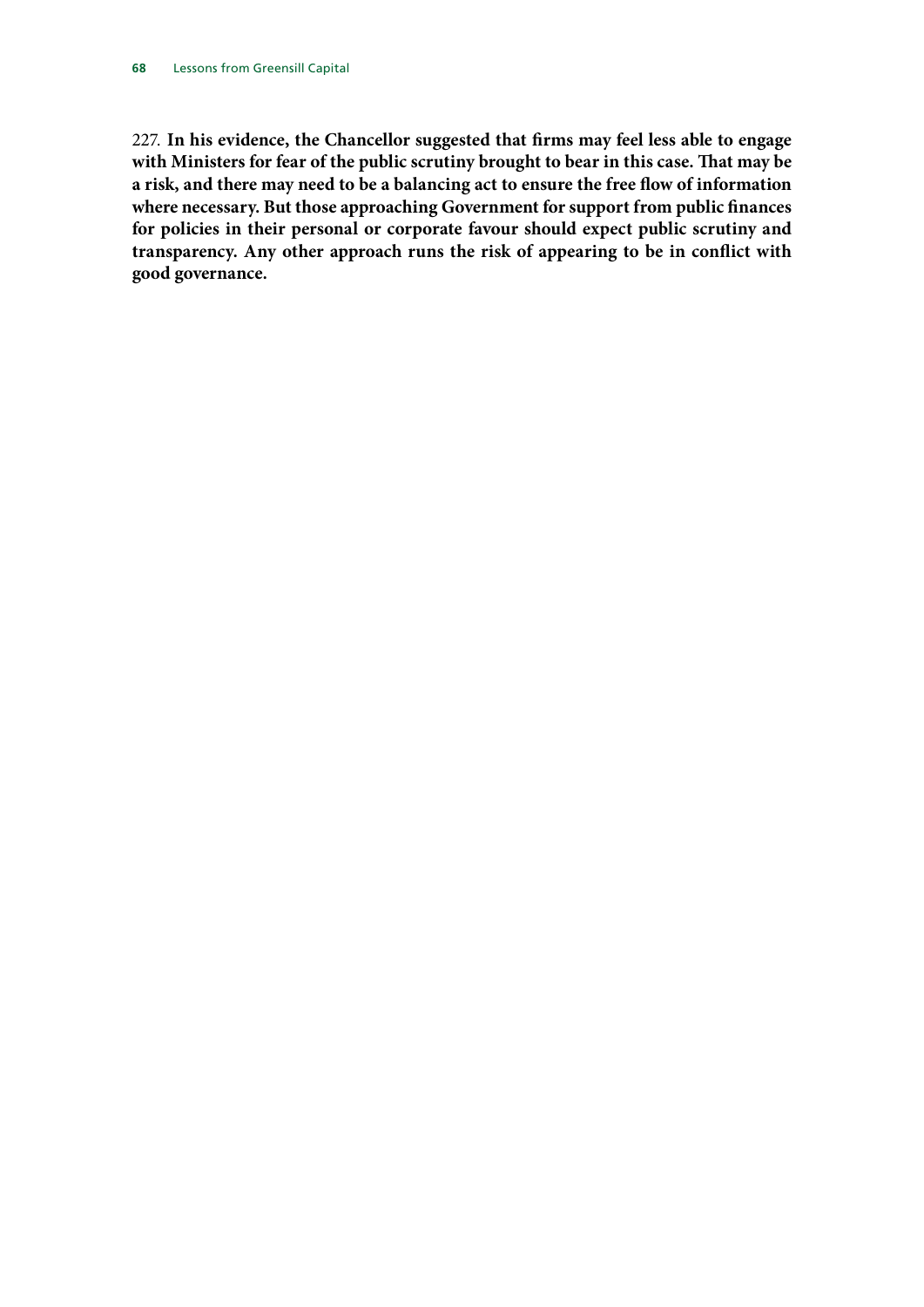# Formal minutes

# **Wednesday 14 July 2021**

Members present:

Mel Stride, in the Chair

| Rushanara Ali                  | Angela Eagle                       |
|--------------------------------|------------------------------------|
| Mr Steve Baker                 | Julie Marson                       |
|                                | Harriett Baldwin Siobhain McDonagh |
| Anthony Browne Alison Thewliss |                                    |
| <b>Felicity Buchan</b>         |                                    |

Draft Report (*Lessons from Greensill Capital*), proposed by the Chair, brought up and read.

*Ordered*, That the draft Report be read a second time, paragraph by paragraph.

Paragraphs 1 to 227 read and agreed to.

Summary agreed to.

*Resolved*, That the Report be the Sixth Report of the Committee to the House.

*Ordered*, That the Chair make the Report to the House.

*Ordered*, That embargoed copies of the Report be made available (Standing Order No. 134).

Adjourned until Monday 19 July at 3.00 pm.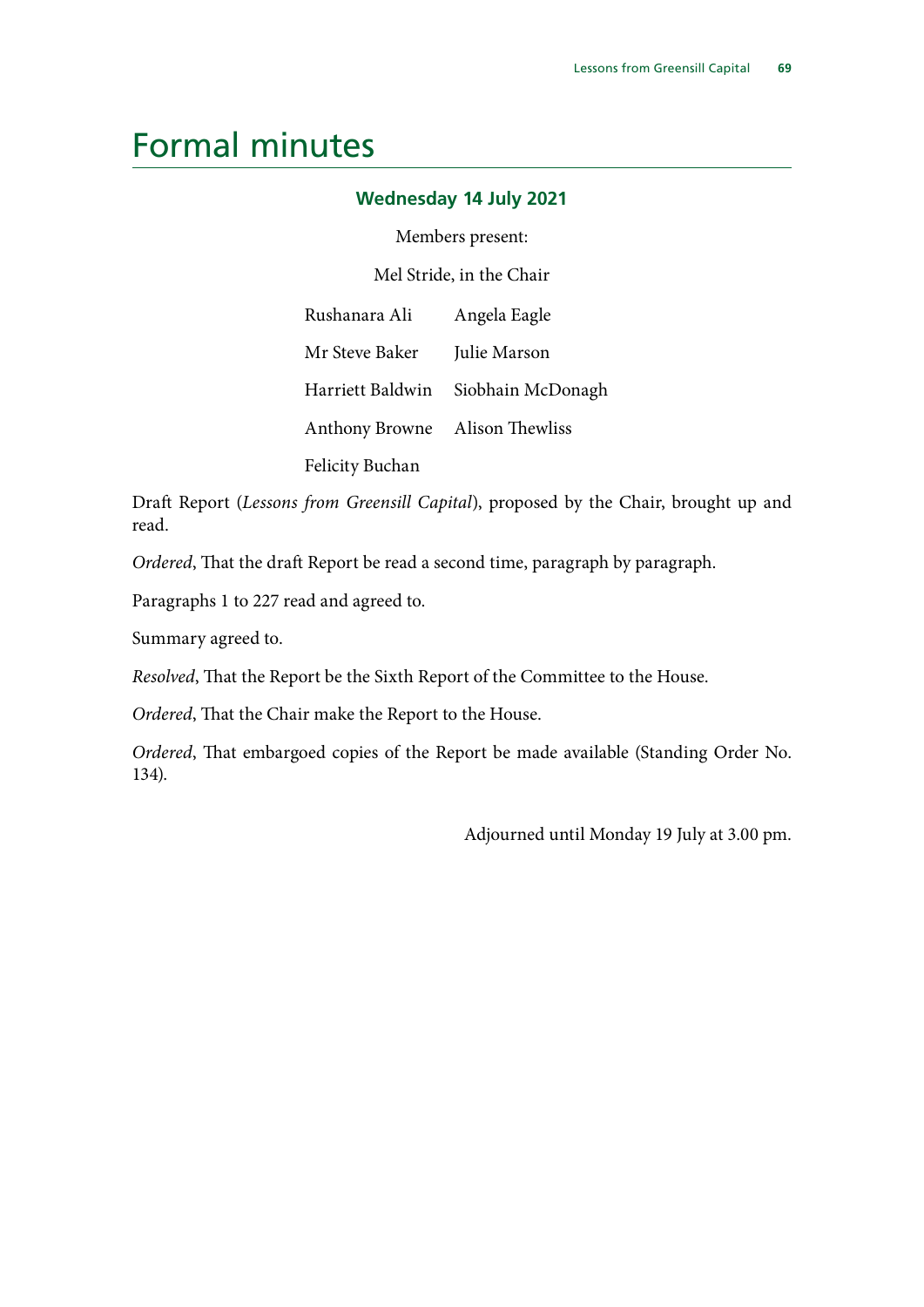# Witnesses

The following witnesses gave evidence. Transcripts can be viewed on the [inquiry publications](https://committees.parliament.uk/work/1193/default/publications/oral-evidence/) [page](https://committees.parliament.uk/work/1193/default/publications/oral-evidence/) of the Committee's website.

#### **Wednesday 28 April 2021**

**The Lord Macpherson of Earl's Court GCB**; **The Lord Myners CBE**; **Dr Richard Bruce**, Management Accounting & Supply Chain Academic and Practitioner, The University of Sheffield; **Professor David Aikman**, Director, Qatar Centre for Global Banking and Finance, Professor of Finance (Practice), King's College London [Q1–83](https://committees.parliament.uk/oralevidence/2138/html/)

#### **Tuesday 11 May 2021**

**Alexander Greensill CBE** [Q84–294](https://committees.parliament.uk/oralevidence/2149/html/) **Thursday 13 May 2021 Rt Hon David Cameron** [Q295–430](https://committees.parliament.uk/oralevidence/2163/html/)

#### **Thursday 27 May 2021**

| Sir Tom Scholar, Permanent Secretary, HM Treasury; Charles Roxburgh, Second |          |
|-----------------------------------------------------------------------------|----------|
| Permanent Secretary, HM Treasury                                            | O431-538 |

#### **Thursday 27 May 2021**

**Rt Hon Rishi Sunak MP**, Chancellor of the Exchequer, HM Treasury; **Charles Roxburgh, Second Permanent Secretary, HM Treasury COS39-620 Q539-620** 

# Published written evidence

The following written evidence was received and can be viewed on the [inquiry publications](https://committees.parliament.uk/work/1193/default/publications/written-evidence/) [page](https://committees.parliament.uk/work/1193/default/publications/written-evidence/) of the Committee's website.

LGC numbers are generated by the evidence processing system and so may not be complete.

1 Transparency International UK ([LGC0015\)](https://committees.parliament.uk/writtenevidence/35594/html/)

Other written evidence, including correspondence with the Committee, can be viewed at [Lessons from Greensill Capital - Correspondence - Committees - UK Parliament.](https://committees.parliament.uk/work/1193/lessons-from-greensill-capital/publications/3/correspondence/)